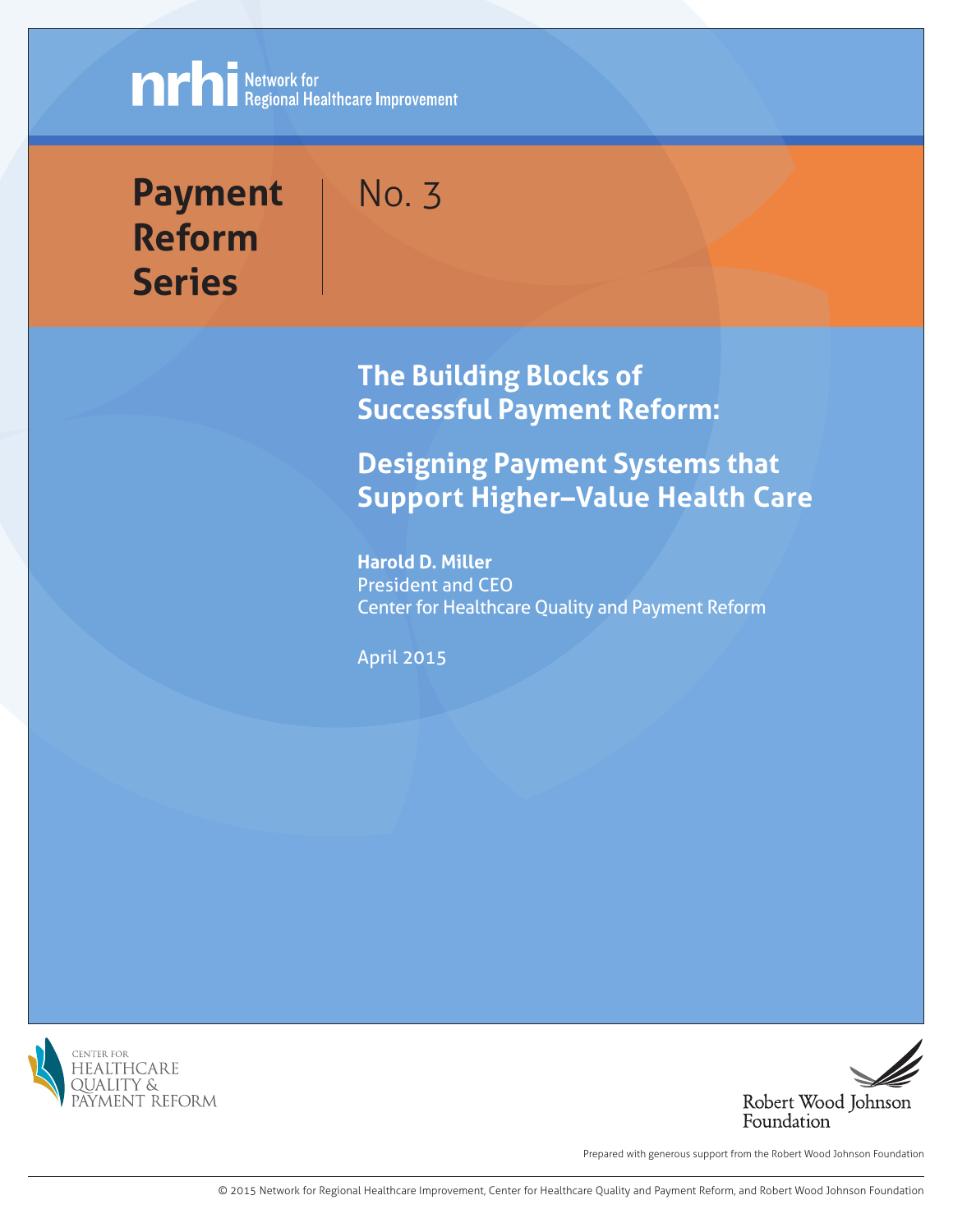**Minima** Network for<br>**Minima** Regional Healthcare Improvement

**Payment Reform Series** | No. 3

## **The Building Blocks of Successful Payment Reform:**

# **Designing Payment Systems that Support Higher–Value Health Care**

The Network for Regional Health care Improvement (NRHI) is a national membership organization representing more than 30 Regional Health Improvement Collaboratives (RHICs). These multi–stakeholder organizations are working to achieve better health, better care, and lower costs in their communities. The NRHI Payment Reform Series will address a range of issues impacting multi–payer, multi–stakeholder efforts to change how care is paid for in regions and states across the country.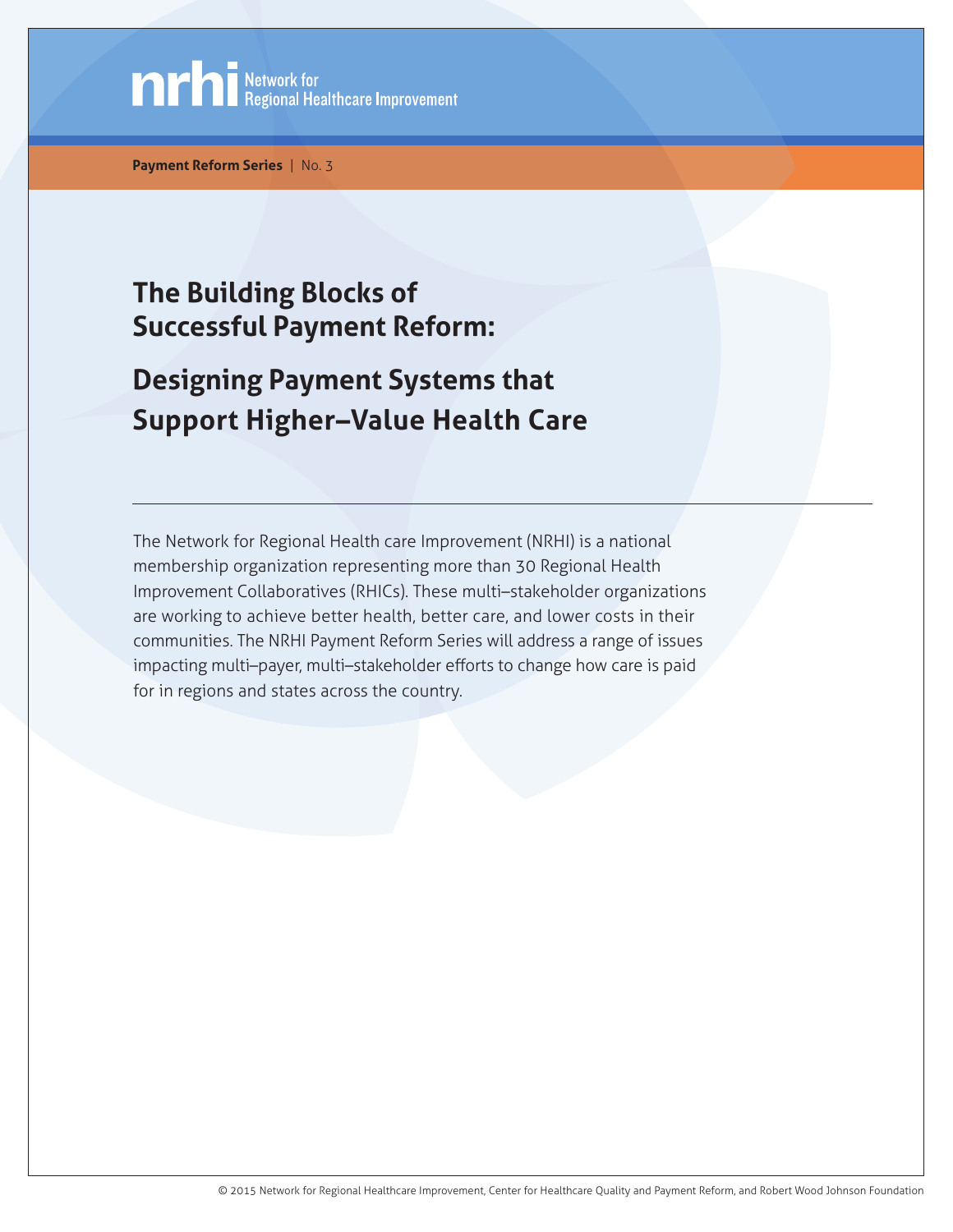

**Payment Reform Series** | No. 3

### **Contents**

| <b>EXECUTIVE SUMMARY</b>                                                                 | i            |
|------------------------------------------------------------------------------------------|--------------|
| I. THE NEED FOR PAYMENT REFORM TO SUPPORT<br><b>HIGHER-VALUE CARE</b>                    | $\mathbf{1}$ |
| <b>II. CRITERIA FOR SUCCESSFUL PAYMENT REFORMS</b>                                       | 4            |
| <b>III. THE BUILDING BLOCKS OF PAYMENT REFORM</b>                                        | 7            |
| Building Block 1: The Services Covered<br>by a Single Payment                            | 9            |
| Option 1-A: Adding New Service-Based<br>Fees or Increasing Existing Fees                 | 12           |
| Option 1-B: Treatment-Based Bundles<br>(Single Provider)                                 | 13           |
| Option 1-C: Multi-Provider Treatment-<br>Based Bundles                                   | 16           |
| Option 1-D: Condition-Based Payment                                                      | 17           |
| Option 1-E: Population-Based Payment                                                     | 19           |
| Option 1-F: Combination Payment Models                                                   | 21           |
| Strengths and Limitations of<br>the Different Options                                    | 22           |
| <b>Compensating Providers for Services</b><br>Delivered Under Bundled Payments           | 23           |
| Building Block 2: Mechanism for<br><b>Controlling Utilization and Spending</b>           | 26           |
| Option 2-A: Payment Adjustments (Pay<br>for Performance) Based on Utilization            | 28           |
| Option 2-B: Payment Adjustments<br>(Pay for Performance) Based on<br>Spending or Savings | 30           |
| Option 2-C: Bundled Payment                                                              | 32           |
| Strengths and Limitations of<br>the Different Options                                    | 34           |
| Building Block 3: Mechanism for Assuring<br><b>Good Quality and Outcomes</b>             | 36           |
| Option 3-A: Minimum Performance<br>Standards                                             | 37           |
|                                                                                          |              |

| Option 3-B: Payment Adjustments<br>(Pay for Performance) Based<br>on Quality/Outcomes |    |  |  |
|---------------------------------------------------------------------------------------|----|--|--|
| Option 3-C: Warrantied Payment                                                        |    |  |  |
| Strengths and Limitations of<br>the Different Options                                 |    |  |  |
| Building Block 4: Mechanism for Assuring<br><b>Adequacy of Payment</b>                | 44 |  |  |
| Option 4-A: Risk Adjustment<br>and Stratification                                     |    |  |  |
| Option 4-B: Outlier Payments                                                          |    |  |  |
| Option 4-C: Risk Corridors                                                            |    |  |  |
| Option 4-D: Volume-Based Adjustments<br>of Payments                                   |    |  |  |
| Option 4-E: Setting and Periodically<br>Updating Payment Amounts to Match<br>Costs    |    |  |  |
| Strengths of the Different Options                                                    |    |  |  |
| IV. COMBINING THE BUILDING BLOCKS OF PAYMENT                                          |    |  |  |
| How Different Combinations of Options<br>Can Achieve Similar Goals                    |    |  |  |
| Example 1: Improving Chronic Disease<br>Management in Primary Care                    |    |  |  |
| Example 2: Improving Care of Patients<br>with Knee Osteoarthritis                     |    |  |  |
| V. TRANSITIONING TO BETTER CARE DELIVERY<br><b>AND PAYMENT</b>                        | 64 |  |  |
| <b>ENDNOTES</b>                                                                       | 69 |  |  |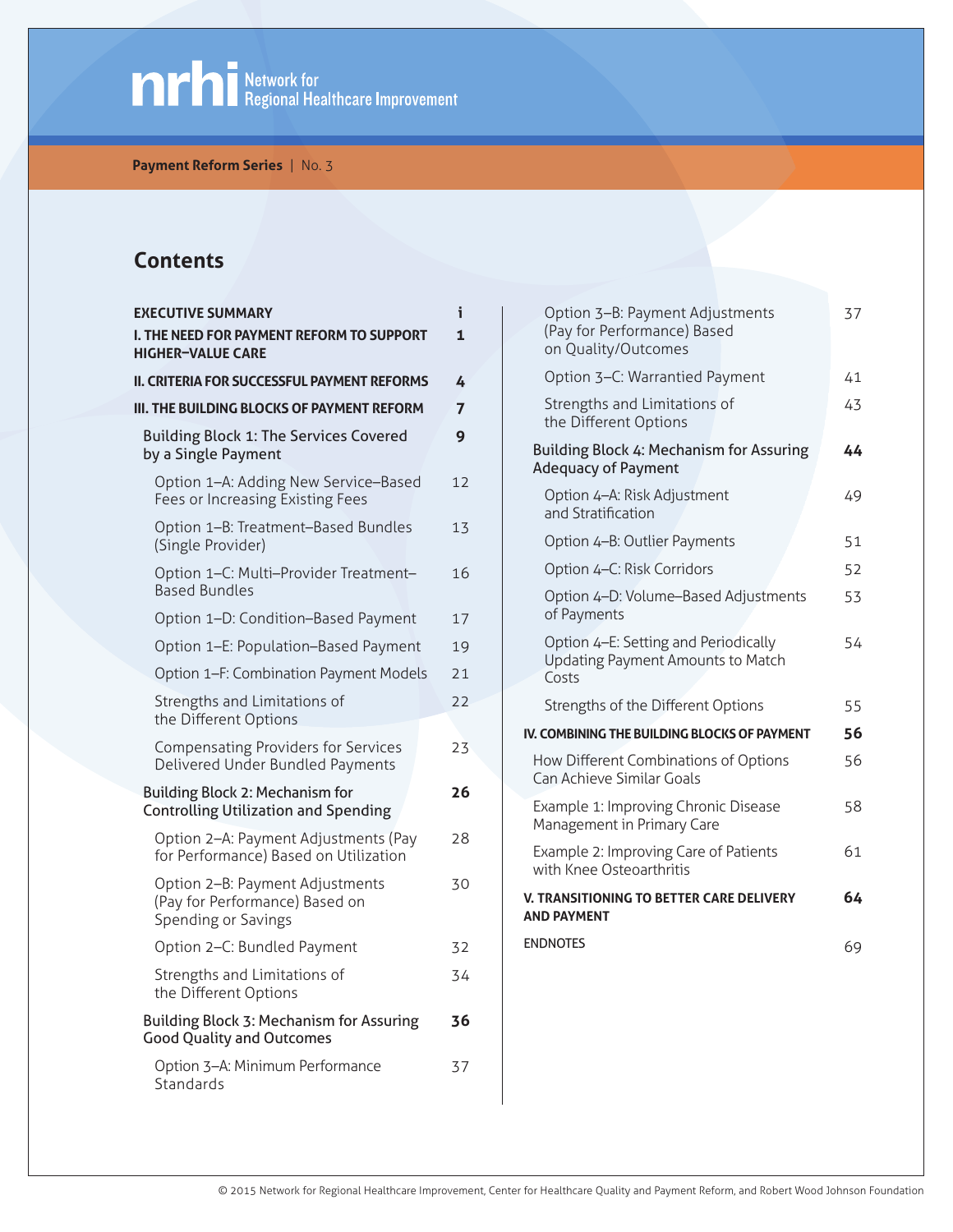<span id="page-3-0"></span>**The Building Blocks of Successful Payment Reform: Designing Payment Systems that Support Higher-Value Health Care**

### **Executive Summary**

Many physicians, hospitals, and other providers across the country are actively working to redesign the way they provide services in order to deliver higher value care and improve patients' health. However, they often find that the current fee–for–service payment system creates barriers to implementing or sustaining better approaches to health care delivery. Consequently, payment reforms must be an integral part of any strategy to create a higher–value health care system and a healthier population.

### **Criteria for Successful Health Care Payment Reforms**

It is unrealistic to expect physicians, hospitals, and other health care providers, no matter how motivated they are, to provide higher value care, to improve quality or reduce spending if the payment system does not provide adequate financial support for their efforts. On the other hand, it is also unrealistic to expect that patients, businesses, or government will be willing to pay more or differently to overcome these barriers without assurances that the quality of care will be improved, spending will be lower, or both. In order to be successful from the perspective of patients, purchasers/payers, and providers, a payment reform needs to be explicitly designed to achieve four separate goals:

- **1. Sufficient Flexibility in Care Delivery.** The revised payment system should provide sufficient flexibility to enable providers to deliver care in a way that they believe will achieve high quality or outcomes in the most efficient way and to adjust care delivery to the unique needs of individual patients.
- **2. Appropriate Accountability for Spending.** The revised payment system should assure purchasers and payers that spending will:
	- decrease by the amount expected, if the principal goal of the change in care is to reduce spending without harming the quality of care; or
	- stay the same or increase by no more than the amount expected, if the principal goal of the change in care is to improve the quality of care or the outcomes for the patients.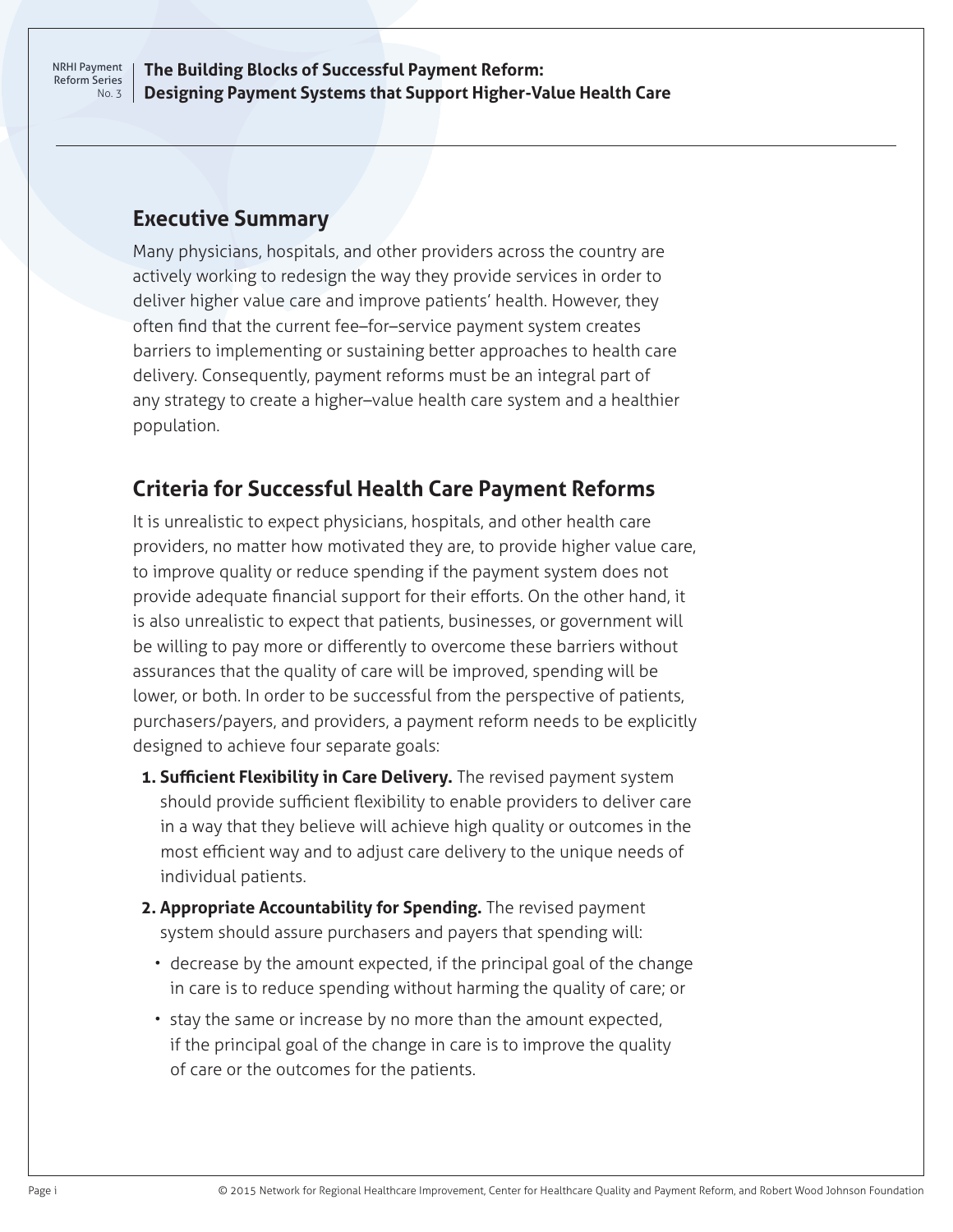### **The Building Blocks of Successful Payment Reform: Designing Payment Systems that Support Higher-Value Health Care**

The payment system should hold providers accountable for utilization and spending they can control, but not for services or costs they cannot control or influence.

- **3. Appropriate Accountability for Quality.** The revised payment system should assure purchasers and payers that the quality of care and/or outcomes for patients will:
	- remain the same or improve, if the principal goal of the change in care is to reduce spending without harming the quality of care; or
	- improve by the amount expected, if the principal goal of the change in care is to improve the quality of care or the outcomes for patients.

The payment system should hold providers accountable for quality and outcomes they can control, but not for aspects of quality and outcomes they cannot control or influence.

**4. Adequacy of Payment.** The size of the payments in the revised system should be adequate to cover the providers' costs of delivering the new approach to care at the levels of quality that are expected for the types of patients they see and at the levels of cost or efficiency that are feasible for them to achieve.

### **Building Blocks of Payment Reform**

Each of the four goals defined in the previous section is addressed by one of four fundamental "Building Blocks" in a payment system:

- **1.** The definition of the services that will be covered by a single payment.
- **2.** The mechanism for controlling utilization and spending.
- **3.** The mechanism for ensuring good quality and outcomes.
- **4.** The mechanism for ensuring adequacy of payment.

No design for a payment system or a payment reform is complete until decisions are made about how all of the Building Blocks will be structured, and there are multiple ways to design each Building Block.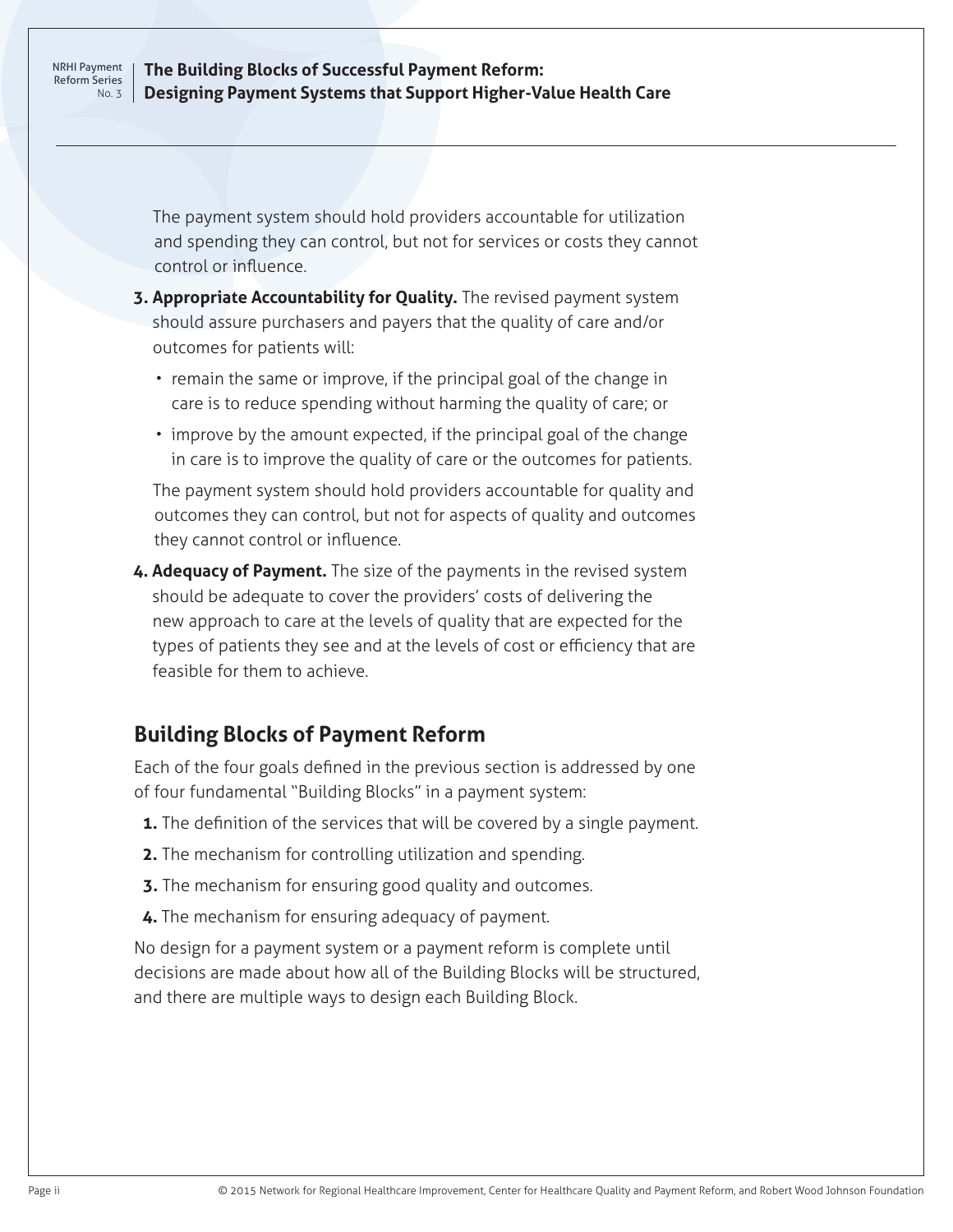### **The Building Blocks of Successful Payment Reform: Designing Payment Systems that Support Higher-Value Health Care**

#### *Building Block 1: Services Covered by a Single Payment*

The more services that are covered by a single payment, the more flexibility a provider has to change the number and types of services they provide to their patients without resulting in financial losses. There are several different options for providing additional flexibility in payment:

- **Option 1–A: Adding new service–based fees or increasing existing fees**. Payment would be made for one or more specific services that are not currently eligible for payment or for specific circumstances in which current payments are inadequate.
- **Option 1–B: Creating a treatment–based bundled payment for a single provider**. A single payment would be made for a group of existing or new services that a provider delivers as part of a particular type of treatment, with no change in payment based on which or how many services from the group are delivered.
- **Option 1–C: Creating a multi–provider treatment–based bundle**. A single payment would be made for a group of services delivered by several different providers as part of a particular type of treatment.
- **Option 1–D: Creating a condition–based payment**. A single payment would be made for addressing a particular health problem, with no difference in payment based on which particular approach to treatment is used.
- **Option 1–E: Creating a population–based payment**. A single payment would be made for all of the services a provider or group of providers delivers to a group of patients for all of the health problems managed by those providers.

In multi–provider bundled payment structures, the less–bundled options (i.e., those with fewer services or providers included in the bundle) can be used as mechanisms for compensating individual providers. The payer would make a bundled payment to one of the providers or to an organizational entity formed by all of the providers. The entity receiving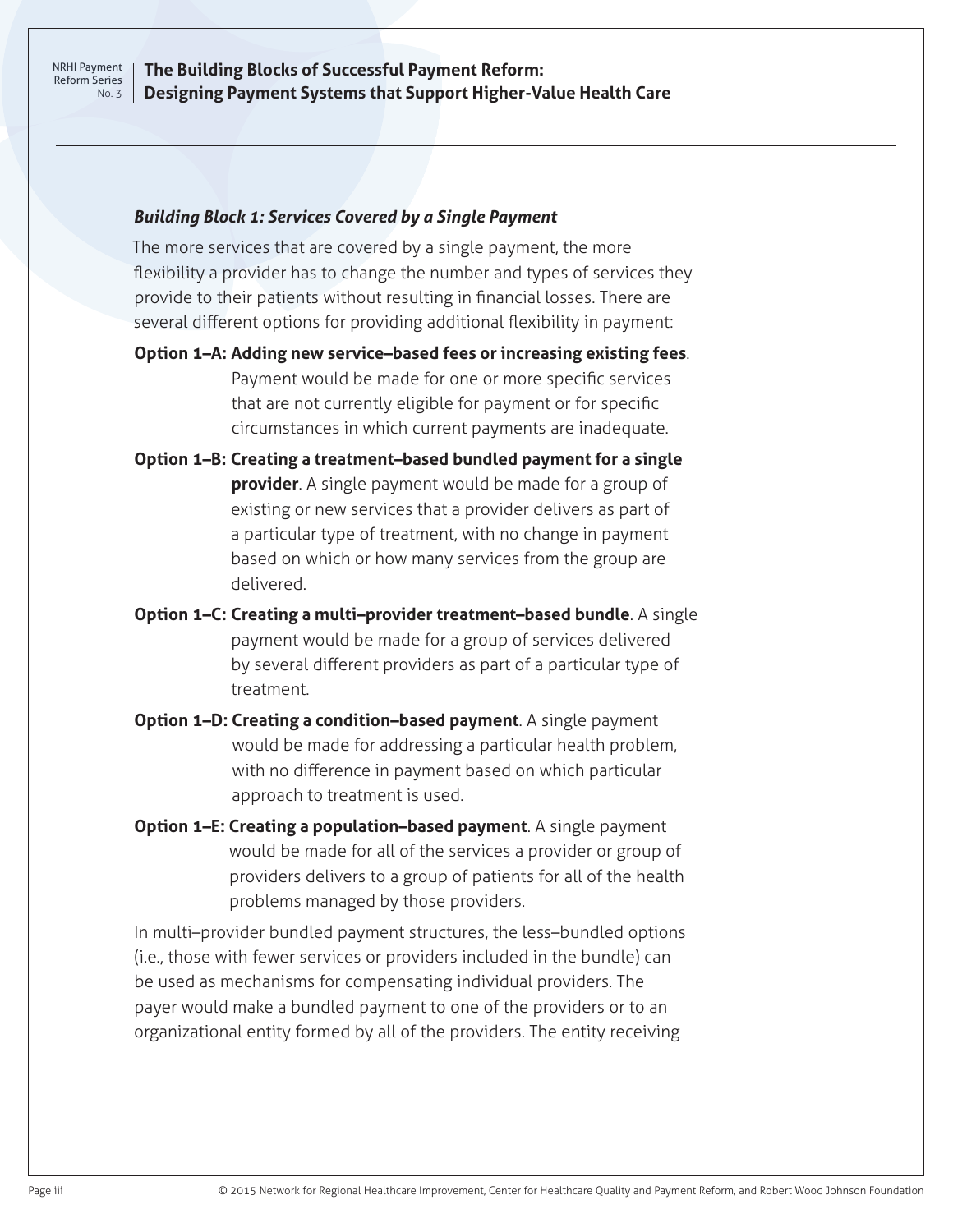### **The Building Blocks of Successful Payment Reform: Designing Payment Systems that Support Higher-Value Health Care**

the payment would then use those funds to pay the individual providers for the services they deliver to patients using a payment/compensation method that reduces or eliminates any barriers they would face to implementing the desired changes in care delivery.

### *Building Block 2: Mechanism for Controlling Utilization and Spending*

There are three basic options for how accountability for utilization and spending can be incorporated into a payment system:

- **Option 2–A: Adjustments in payment (pay for performance) based on utilization**. This would involve a) setting targets for the rates of utilization for specific services, and b) defining adjustments in payments to the provider based on achievement of the utilization targets. Only the utilization of the service would be measured, not the spending.
- **Option 2–B: Adjustments in payment (pay for performance) based on spending or savings**. This would involve setting targets for spending on specific services and defining adjustments to payments based on achievement of the spending targets. This requires the provider to take accountability for the price of services as well as how many and which types of services are used.
- **Option 2–C: Bundled payment**. The target amount of spending for specific services would be bundled into the provider's payment, and the provider would then be responsible for covering any spending beyond the target amount.

The specific measures of utilization or spending used in these mechanisms will depend on which types of services are bundled into individual payments to the provider through Building Block 1. Bundling a larger number of services into a single payment not only provides greater flexibility but also requires providers to control more types of utilization and spending, reducing the need for separate payer–managed mechanisms for utilization/spending control.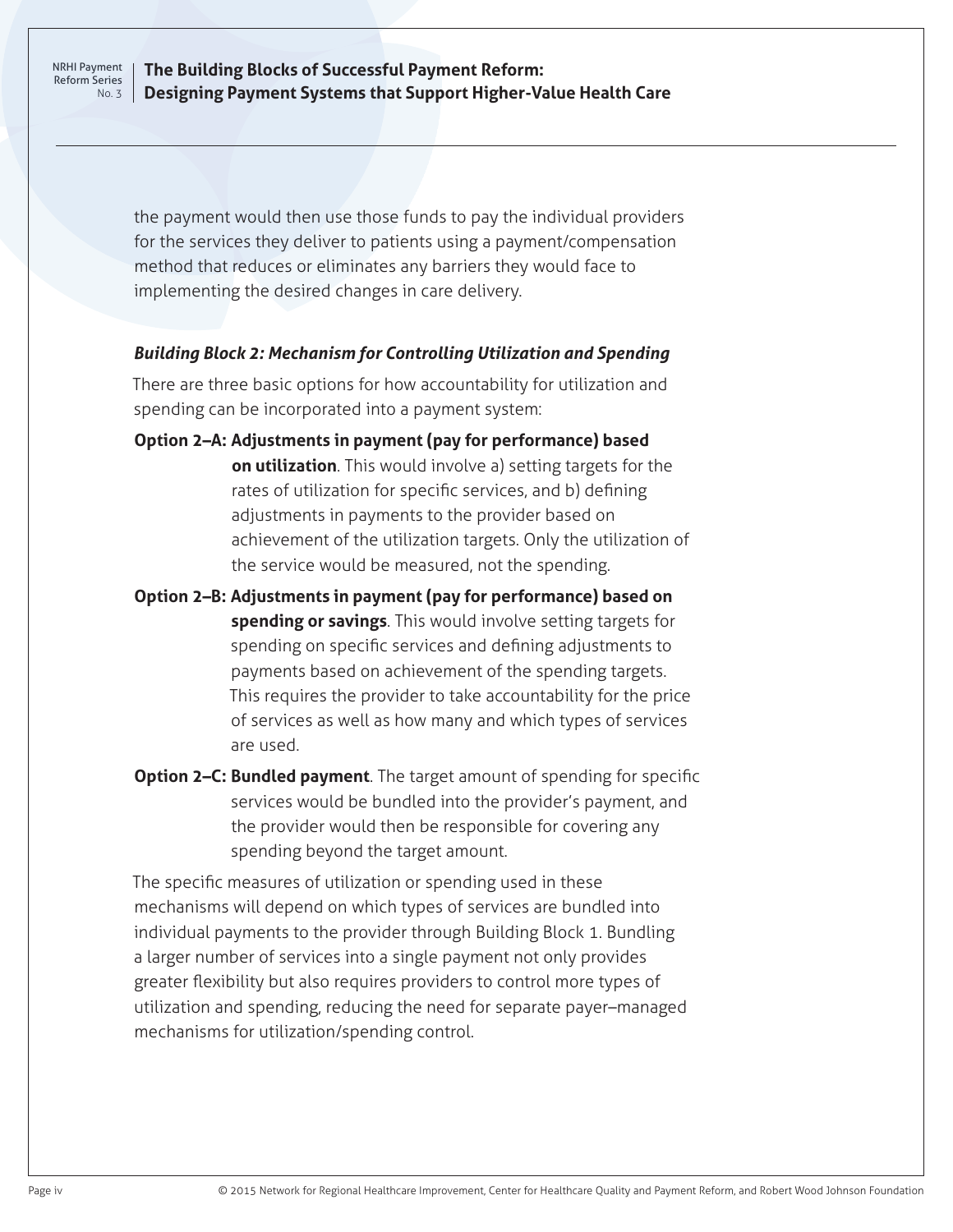### **The Building Blocks of Successful Payment Reform: Designing Payment Systems that Support Higher-Value Health Care**

### *Building Block 3: Mechanism for Assuring Adequate Quality and Outcomes*

There are three basic approaches for how accountability for quality can be incorporated into a payment system:

**Option 3–A: Establishing minimum performance standards**. Under this approach, if the provider does not meet a minimum level of performance in delivering a service, there would be no payment, even if the service has already been delivered.

**Option 3–B: Payment adjustments (pay for performance) based on quality**. A quality–based pay for performance system would involve a) setting targets for performance on specific quality measures, and b) defining adjustments in payments to the provider based on achievement of the quality targets.

**Option 3–C: Warrantied payment**. If a provider offers a warranty on a service or bundle of services, the provider would be responsible for treating preventable complications or correcting quality problems that occur, with no additional payment from the payer. The total amount of payment for the service or bundle would be designed to cover the costs of preventing quality problems and correcting those that cannot be prevented.

The specific measures of quality used in these mechanisms will depend on which types of services are included in a single payment. The larger the range of services incorporated into a bundled payments, the greater the risk of underuse of services, increasing the need for quality measures to protect against underuse.

### *Building Block 4: Mechanisms for Assuring Adequacy of Payment*

Greater flexibility in payment under Building Block 1 may make it easier to deliver a lower–cost mix of services that achieves better outcomes for patients than is possible under the current payment system. *Flexibility* is not sufficient, however; the amount of the payment must be *adequate* to cover the cost of the new mix of services. Before attempting to design a change in the payment system, a business case analysis should first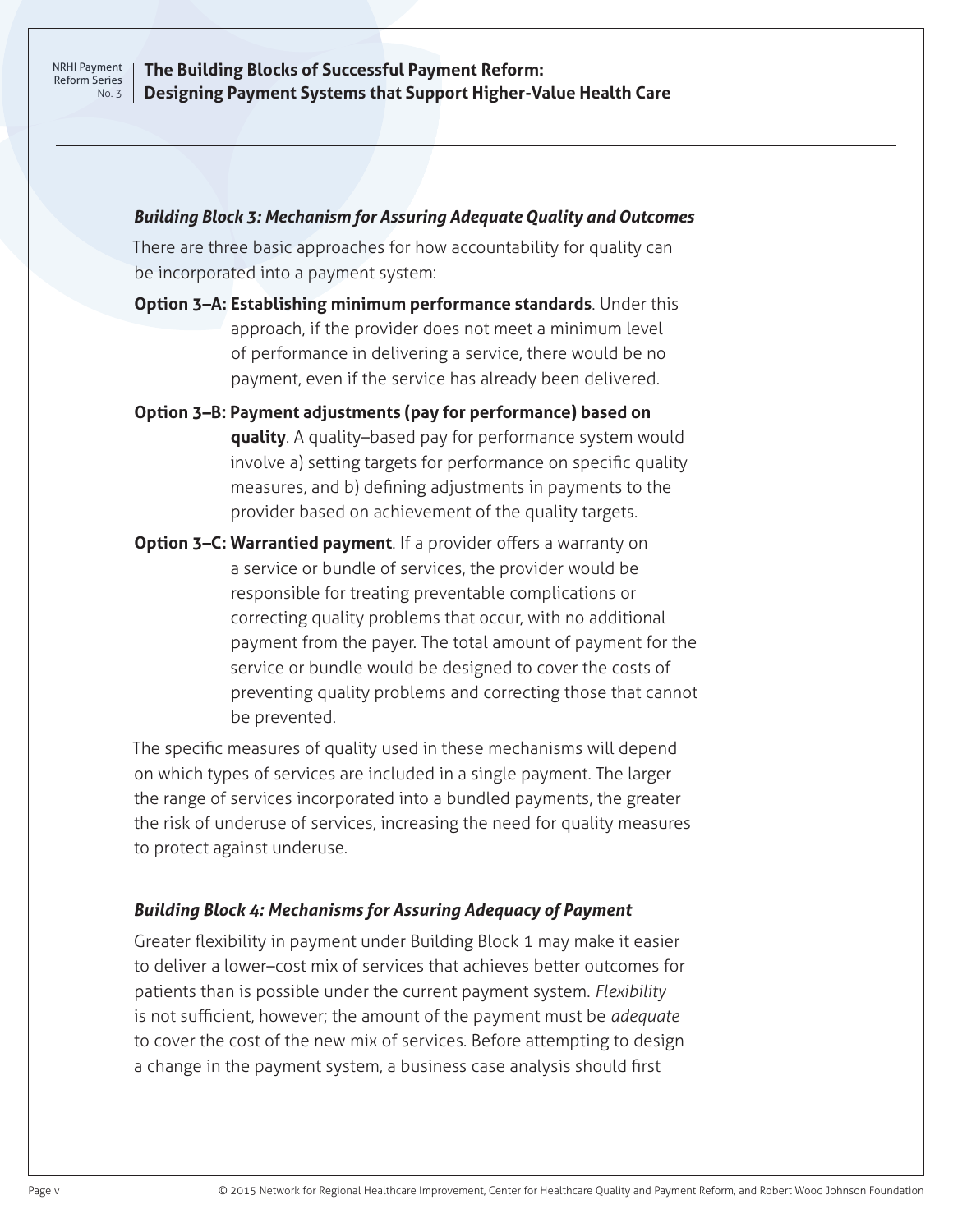### **The Building Blocks of Successful Payment Reform: Designing Payment Systems that Support Higher-Value Health Care**

be conducted. A key part of this analysis is to project what costs will be under the new approach to care delivery. This analysis can then be used to determine the appropriate amount of payment needed to support the planned changes in care.

The payment system should also ensure that both the *amount* and *type* of financial risk for providers that would be required under the payment system can be successfully managed by the providers receiving the payments. An effective payment system should ensure that *payers retain insurance risk* (i.e., the risk of whether patients have health problems or more serious health problems) and that *providers accept performance risk* (i.e., the risk of whether care for a particular health problem is delivered efficiently and effectively).

There are several options for adjusting payments to ensure they are adequate to enable providers to deliver high quality care and to ensure that providers only take on performance risk and not insurance risk:

**Option 4–A: Risk adjustment or risk stratification**. A *risk adjustment* system increases or decreases the amount of payment for a bundle of services based on a risk score derived from characteristics of the patient that cause more or fewer services to be needed for that patient. Risk *stratification* defines two or more discrete levels of payment for a particular bundle of services based on different severities or combinations of patient characteristics.

**Option 4–B: Outlier payments**. An outlier payment is an additional payment made to a provider if an *individual patient* needs services that are significantly more expensive than the predefined amount of payment would cover.

**Option 4–C: Risk corridors**. In a risk corridor, the provider receives an additional payment if its total spending on *all of the patients* treated under a bundled payment exceeds the aggregate amount of payments it receives.

**Option 4–D: Volume–based adjustments to payment**. A volume–based adjustment increases the amount of payment for a service if fewer services are delivered or if the service is delivered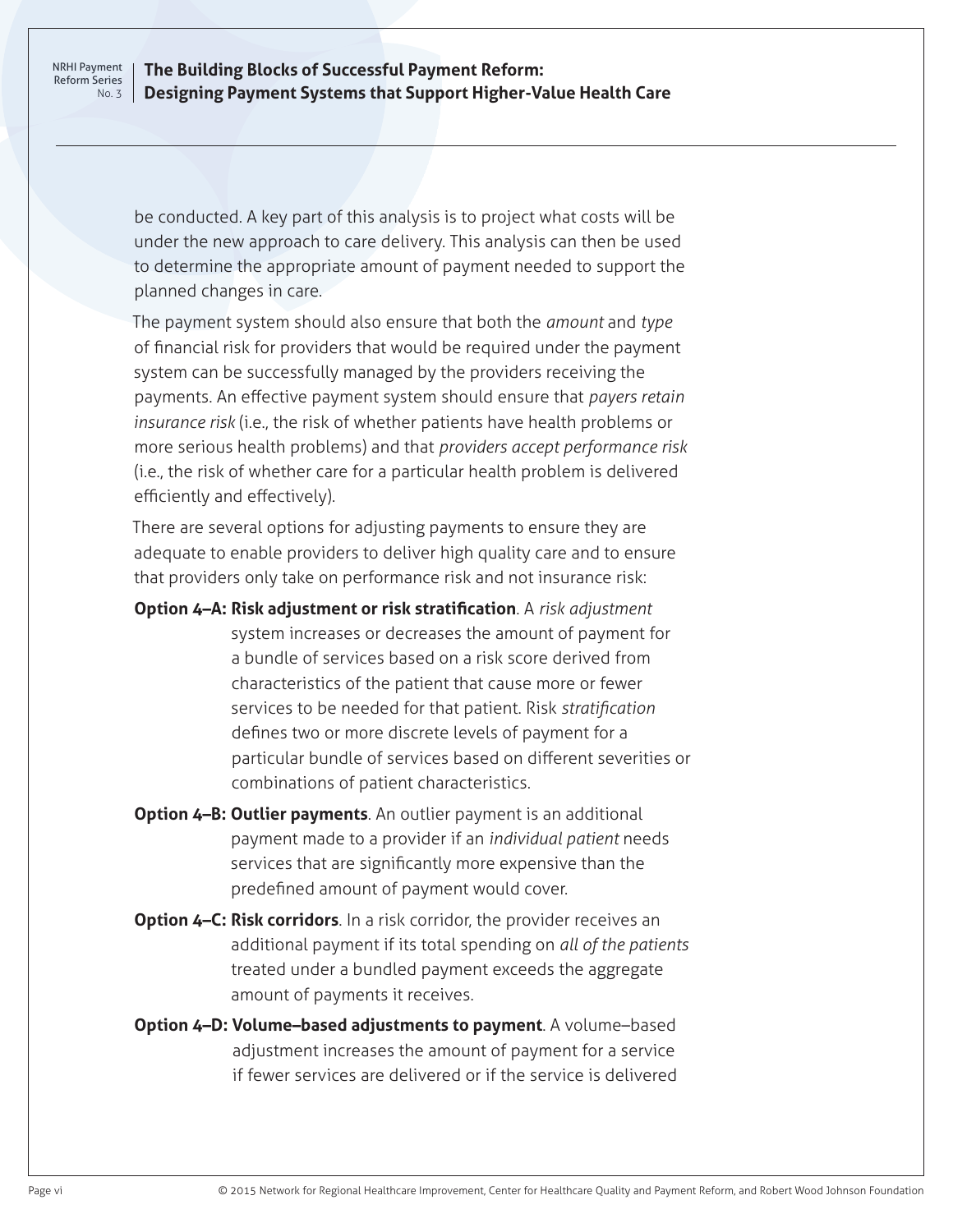### **The Building Blocks of Successful Payment Reform: Designing Payment Systems that Support Higher-Value Health Care**

by a smaller provider, in order to address the fact that the average cost of delivering services will be higher with a lower volume of services if significant fixed costs are involved in the service.

### **Option 4–E: Setting and periodically updating payment amounts to match costs**. The amounts paid for services or bundles of services are set and periodically evaluated and revised to ensure that they cover the costs of delivering those services.

Multiple options in Building Block 4 can and often should be used as part of a payment system, since each option addresses a somewhat different issue needed to ensure the adequacy of payment for a provider and the appropriate separation of insurance and performance risk. The greater the degree of bundling defined in Building Block 1, the more likely it is that multiple options from Building Block 4 will be needed.

### **Transitioning to Payment Reform**

No one approach to payment reform will be best in every community. The opportunities to improve care will differ from community to community, providers will differ in their capabilities to manage under alternative payment systems, and payers will have different capabilities to implement changes in payment systems. The key is to ensure that if different payment systems are used to support a particular aspect of health care in a particular community, each payment system provides the necessary flexibility, accountability, and adequacy to enable providers to successfully provide high–quality care at an affordable cost. The different options for each building block provide the ability to customize a payment system to a specific approach to care delivery, to the capabilities of the providers who will be receiving the payment, to the needs and capabilities of the purchasers and payers who will be making the payments, and to the unique characteristics of the market in which the providers and payers are located.

In addition, the different options also provide a way to help providers and payers incrementally *transition* from the current fee for service system to better payment models over time. A provider and payer might start with more incremental changes, such as new fees for currently uncompensated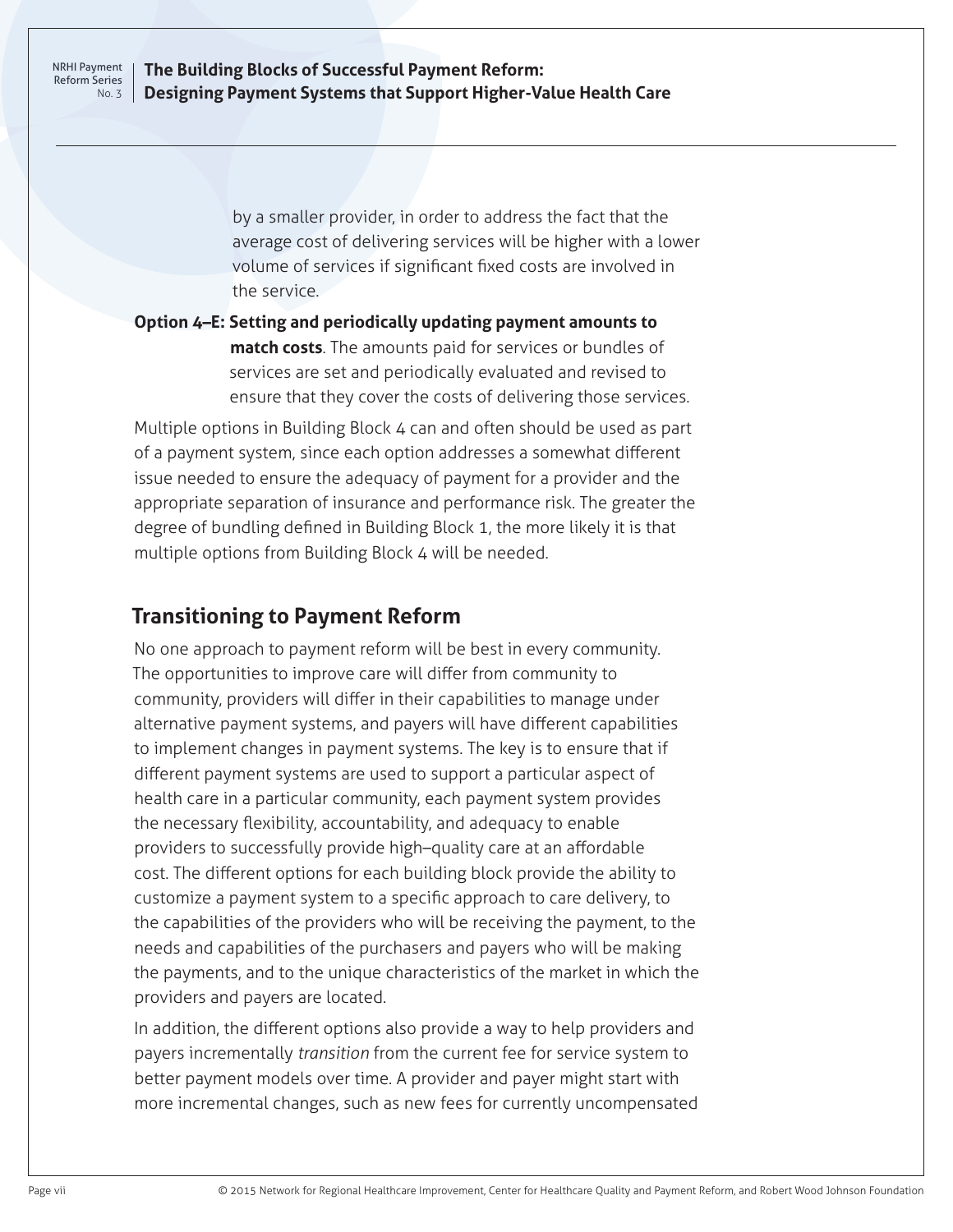### **The Building Blocks of Successful Payment Reform: Designing Payment Systems that Support Higher-Value Health Care**

services combined with targets for reducing avoidable services. Treatment– based bundles of services could then be implemented, followed by condition–based payments and ultimately population–based payments.

Providers and payers with greater capabilities to manage bundled payments and accountability mechanisms could move immediately to more advanced steps; other payers and providers could work to develop those capabilities while still paying and being paid in a way that overcomes the barriers to better care.

### *Alternative Ways of Structuring Payment Systems and Transitioning to Different Systems Over Time*

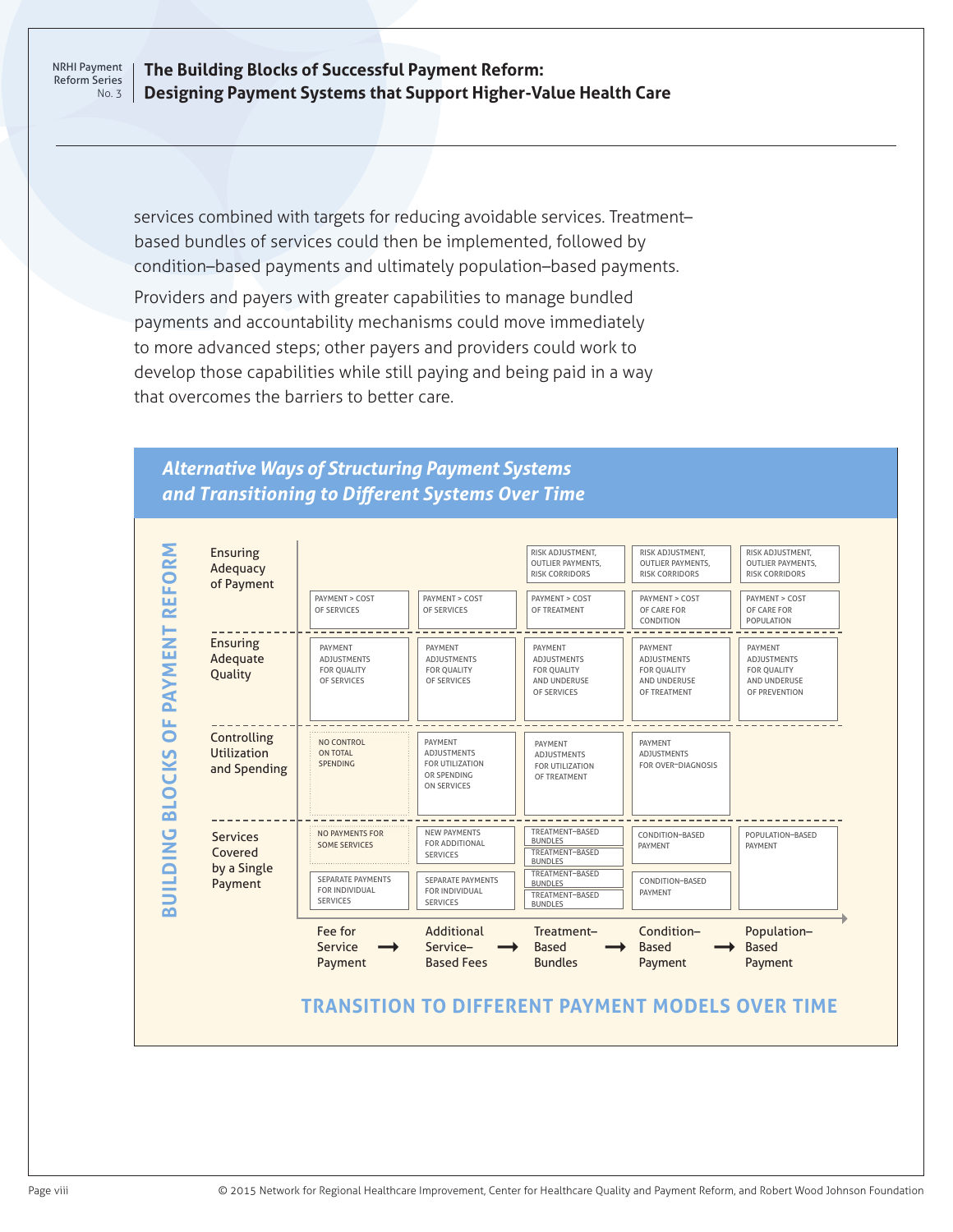### <span id="page-11-0"></span>**I. THE NEED FOR PAYMENT REFORM TO SUPPORT HIGHER–VALUE CARE**

There are many significant opportunities to improve the quality and reduce the cost of health care. Many patients develop health problems that could have been prevented, receive tests and procedures that are unnecessary, are hospitalized because their health problems were not effectively managed, and experience complications and infections that could have been avoided. If these unnecessary and avoidable health problems and health care services could be eliminated, tens of billions of dollars could be saved and the quality of life for the patients would be  $improved<sup>1</sup>$ 

Helping people stay healthy, improving the quality of health care services, and reducing spending on health care will require redesigning the way care is delivered. In general, more significant improvements in quality or spending will require more significant changes in care delivery. New types of services, innovative ways of delivering existing services, less costly settings for service delivery, and different combinations of services and providers will likely be needed.

Many physicians, hospitals, and other providers across the country are actively working to redesign the way they provide services in order to deliver higher value care. However, they often find that the current fee– for–service payment system creates two types of barriers to implementing or sustaining better approaches to health care delivery:

**• Lack of payment or inadequate payment for new or redesigned services.** For example, Medicare and most health plans don't pay physicians to respond to a patient phone call about a symptom or problem, even though those phone calls can avoid far more expensive visits to the emergency room. Medicare and most health plans won't pay primary care physicians and specialists to coordinate care by telephone or email, yet they will pay for duplicate tests and the problems caused by conflicting medications. A physician practice that organizes proactive outreach to high–risk patients, hires staff to provide patient education and self–management support, or uses non–health care services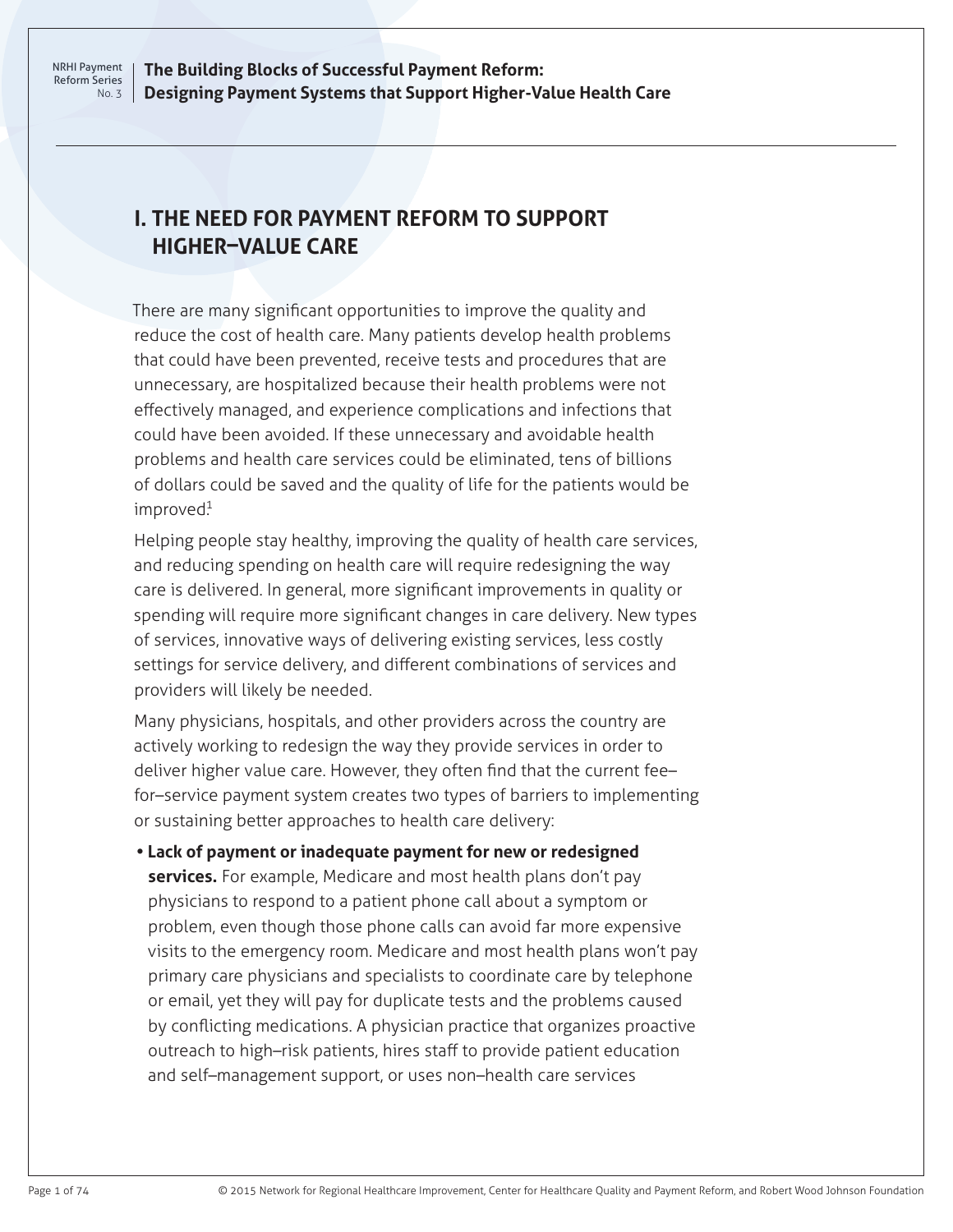### **The Building Blocks of Successful Payment Reform: Designing Payment Systems that Support Higher-Value Health Care**

(such as transportation or housing) to help patients better manage their health care problems typically can't be reimbursed for the costs of these services, even if they help avoid expensive hospitalizations or allow diseases to be identified and treated earlier and less expensively.

**• Financial penalties for delivering a different mix of services.** Under the fee for service system, providers lose revenue if they perform fewer procedures or lower–cost procedures, but their costs for delivering the remaining services generally do not decrease proportionately, and that can cause operating losses for the providers. For example, as part of the Choosing Wisely campaign,<sup>2</sup> more than 60 medical specialty societies have made more than 300 recommendations for reducing the use of tests and procedures that may be unnecessary or harmful for patients, but in many cases, the physicians in these specialties will lose revenue by implementing the recommendations even though most of the savings will result from avoiding the use of tests, drugs, or medical devices, not from the lower payments to the physicians. Most fundamentally, under the fee for service system, providers don't get paid at all when their patients stay healthy and don't need health care services.

*It is unrealistic to expect physicians, hospitals, and other health care providers, no matter how motivated they are to provide higher–value care, to improve quality or reduce spending if the payment system does not provide adequate financial support for their efforts. It is also unrealistic to expect that patients or payers will be willing to pay more or differently to overcome these barriers without assurances that the quality of care will be improved, spending will be lower, or both. Payment reforms are needed to support the delivery of higher–quality care for patients at lower costs for purchasers in ways that are financially feasible for providers.*

It is unrealistic to expect physicians, hospitals, and other health care providers, no matter how motivated they are to provide higher–value care, to improve quality or reduce spending if the payment system does not provide adequate financial support for their efforts. On the other hand, it is also unrealistic to expect that patients or payers will be willing to pay more or differently to overcome these barriers without assurances that the quality of care will be improved, spending will be lower, or both. Payment systems must support the delivery of higher–quality care for patients at lower costs for purchasers in ways that are financially feasible for providers.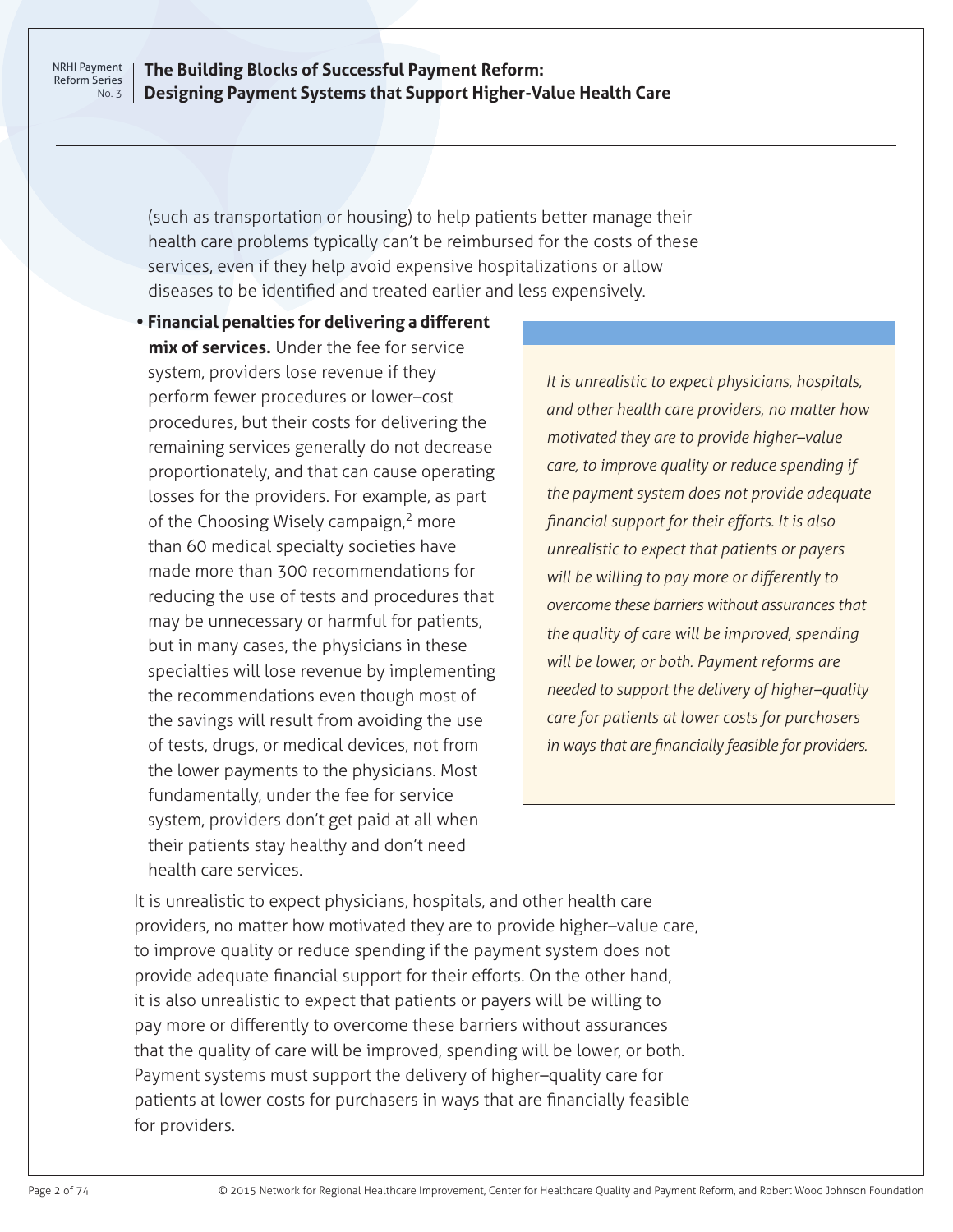### **The Building Blocks of Successful Payment Reform: Designing Payment Systems that Support Higher-Value Health Care**

Consequently, the first step in any effort to change care delivery and/or payment is to establish that there is a *business case* for both providers and payers to do so.<sup>3</sup> First, the costs of the new approach to care delivery need to be determined and compared to current costs. Then, the payments that would be received for the new set of services need to be compared to both current payments for the current services and the costs of the new services. The payments to the providers must exceed their costs of delivering the services in order for there to be a business case for them to make the change. If the payments are less than the costs, providers will need to be paid differently in order for the change in care delivery to proceed. If the payments needed to support the new approach to care delivery will be lower than current payments for current services, there will also be a business case for payers to make those changes. If total spending for payers would increase, however, there would need to be a sufficient improvement in the quality of care or outcomes for patients to convince payers that the increase in payment is justified, otherwise providers would need to further redesign the proposed care delivery to reduce spending or improve outcomes.

If there is a business case for improving the delivery of care, the payment system needs to be structured in a way that will support the care delivery approach in a way that is feasible for both providers and payers. This report defines a systematic way of designing payment reforms in health care to address the needs of providers, payers, and patients:

- Section II defines the four goals that must be achieved by a successful payment reform;
- Section III describes the four fundamental "Building Blocks" of a payment system and the different options for implementing each of those Building Blocks as part of a payment reform effort;
- Section IV illustrates how different approaches to payment reform, using different combinations of the options, can be used to achieve similar goals; and
- Section V describes how to implement payment reforms in ways that are feasible for providers and payers in different communities and how to transition to more flexible and accountable payment systems over time.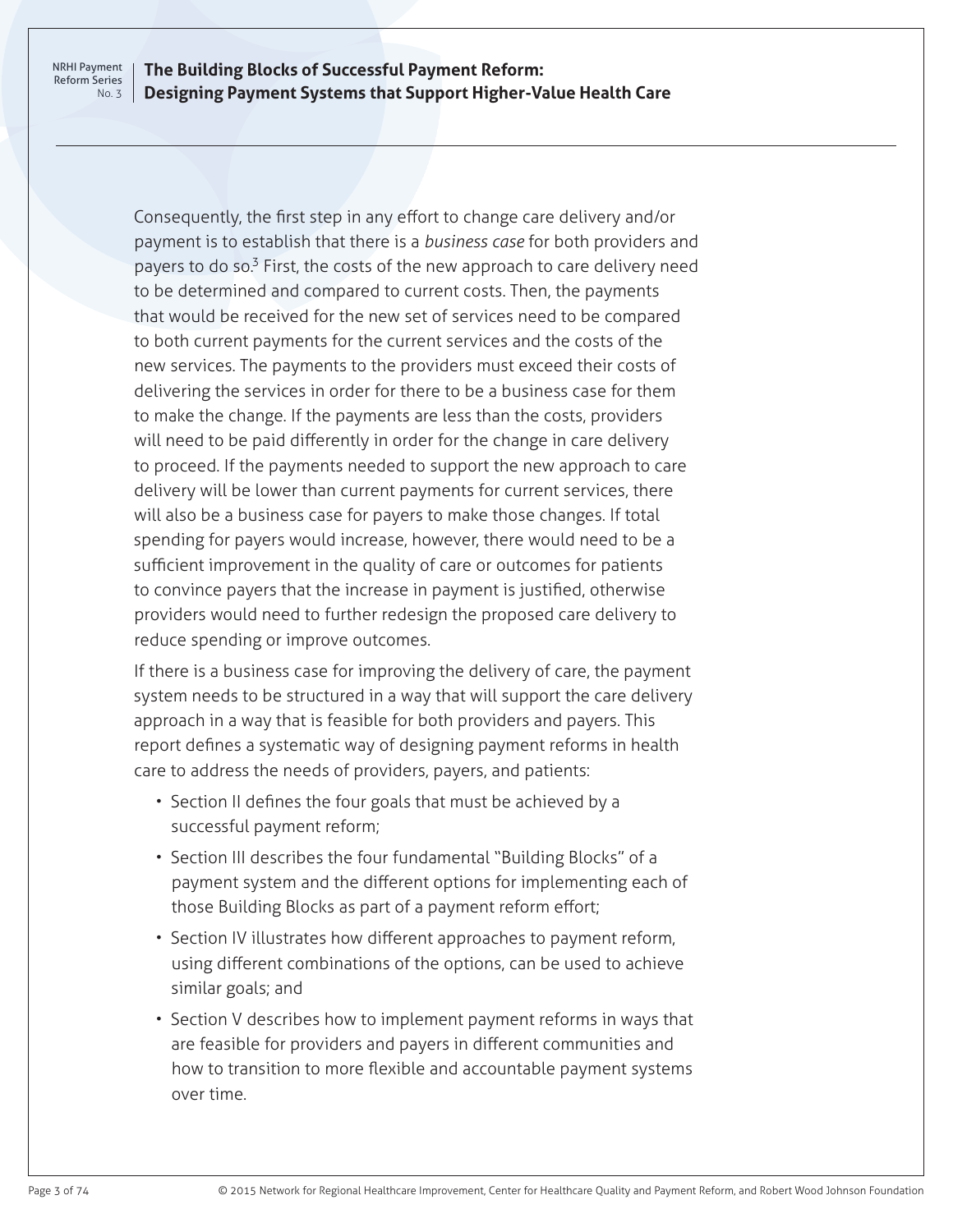<span id="page-14-0"></span>**The Building Blocks of Successful Payment Reform: Designing Payment Systems that Support Higher-Value Health Care**

### **II. CRITERIA FOR SUCCESSFUL PAYMENT REFORMS**

From a health care provider's<sup>4</sup> perspective, the ability to change the way care is delivered in order to improve quality, reduce spending, or both requires that the payment system have two key characteristics:

- The method of payment needs to allow sufficient *flexibility to deliver care* in the way the provider believes will improve quality, reduce spending, or both.
- The amount of payment must be *adequate to cover the costs* of delivering the redesigned care.

From the perspective of purchasers, payers,<sup>5</sup> and patients, however, a good payment system should have two somewhat different characteristics:

- The method of payment should ensure that patients receive the care they need at the *expected levels* of quality; and
- The amount of *payment should be no higher than necessary* to deliver high–quality services, and should result in the *expected amount of savings*, if any.

Although these different perspectives are not incompatible, they are not automatically aligned, either. A payment reform that a provider views as more desirable based on characteristics the provider cares most about may be seen as less desirable by purchasers, payers, and patients, and vice versa. For example:

- Purchasers and patients may be concerned that if providers have more flexibility as to the services that will be delivered in return for payment, patients will not receive all of the services they need. For example, traditional capitation payment systems give complete flexibility to providers as to what services to deliver, but in the past, some providers who have been paid through capitation systems have failed to deliver services that patients needed.
- Providers may feel that measures of appropriateness and quality defined by purchasers or payers will unfairly penalize them if they have patients with greater needs or unusual needs, and also that their ability to achieve high performance on these measures may require more or different services than the payment system supports.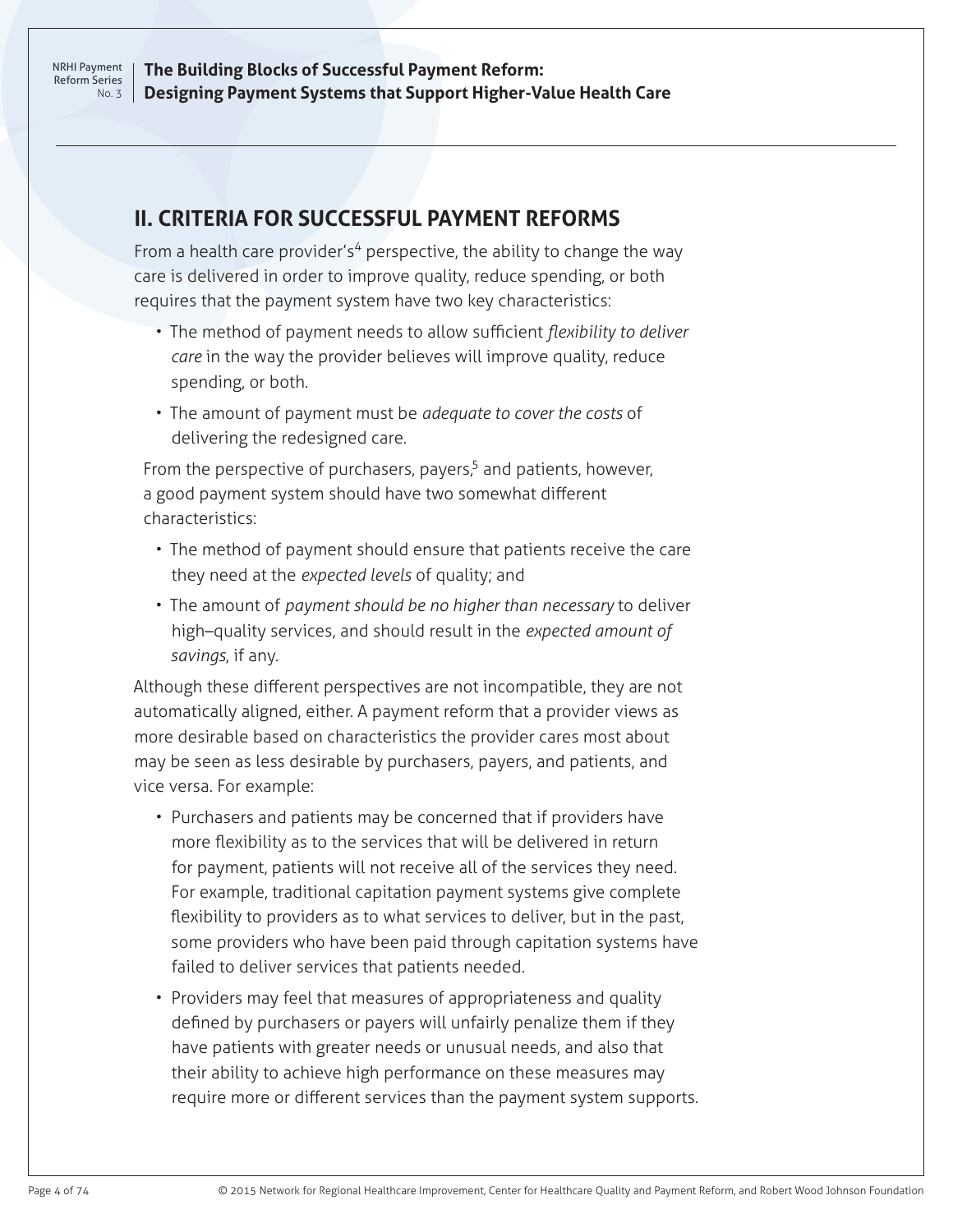### **The Building Blocks of Successful Payment Reform: Designing Payment Systems that Support Higher-Value Health Care**

For example, a number of quality and utilization measures that are being used by payers have been criticized for failing to recognize that patients with low income, language barriers, functional

limitations, etc. need additional services in order to achieve equivalent outcomes.

• Purchasers and payers may feel that they are paying too much for certain services or paying for unnecessary services, whereas providers may feel that in many cases, payments do not cover the costs of delivering quality care, and that they cannot control many aspects of utilization or spending for which payers want them to be accountable.

Consequently, if a change in the current payment system is being designed to overcome barriers providers are facing in delivering a new approach to care delivery, the change must also be designed in a way that assures purchasers, payers, and patients that the improvements in value that are expected from the care changes will actually be achieved. Similarly, if a change

*If a change in a payment system is being designed to overcome barriers providers are facing in delivering a new approach to care delivery, the change must also be designed in a way that assures purchasers, payers, and patients that the improvements in value that are expected from the care changes will actually be achieved. If a change in a payment system is being designed by payers to encourage higher quality and/or lower spending, the payment system must also be designed in a way that gives providers the ability to change care in ways that will achieve those results.*

in the payment system is being designed by payers to encourage higher quality or lower spending, the payment system must also be designed in a way that gives providers the ability to redesign care to achieve that goal. In order to be successful from the perspective of *all* stakeholders purchasers, payers, patients, and providers—a payment reform must be explicitly designed to achieve four separate goals:

**1. Sufficient Flexibility in Care Delivery.** The revised payment system should be explicitly designed to provide sufficient flexibility to enable providers to deliver care in a way that will achieve high quality or outcomes in the most efficient way and to adjust care delivery to the unique needs of individual patients.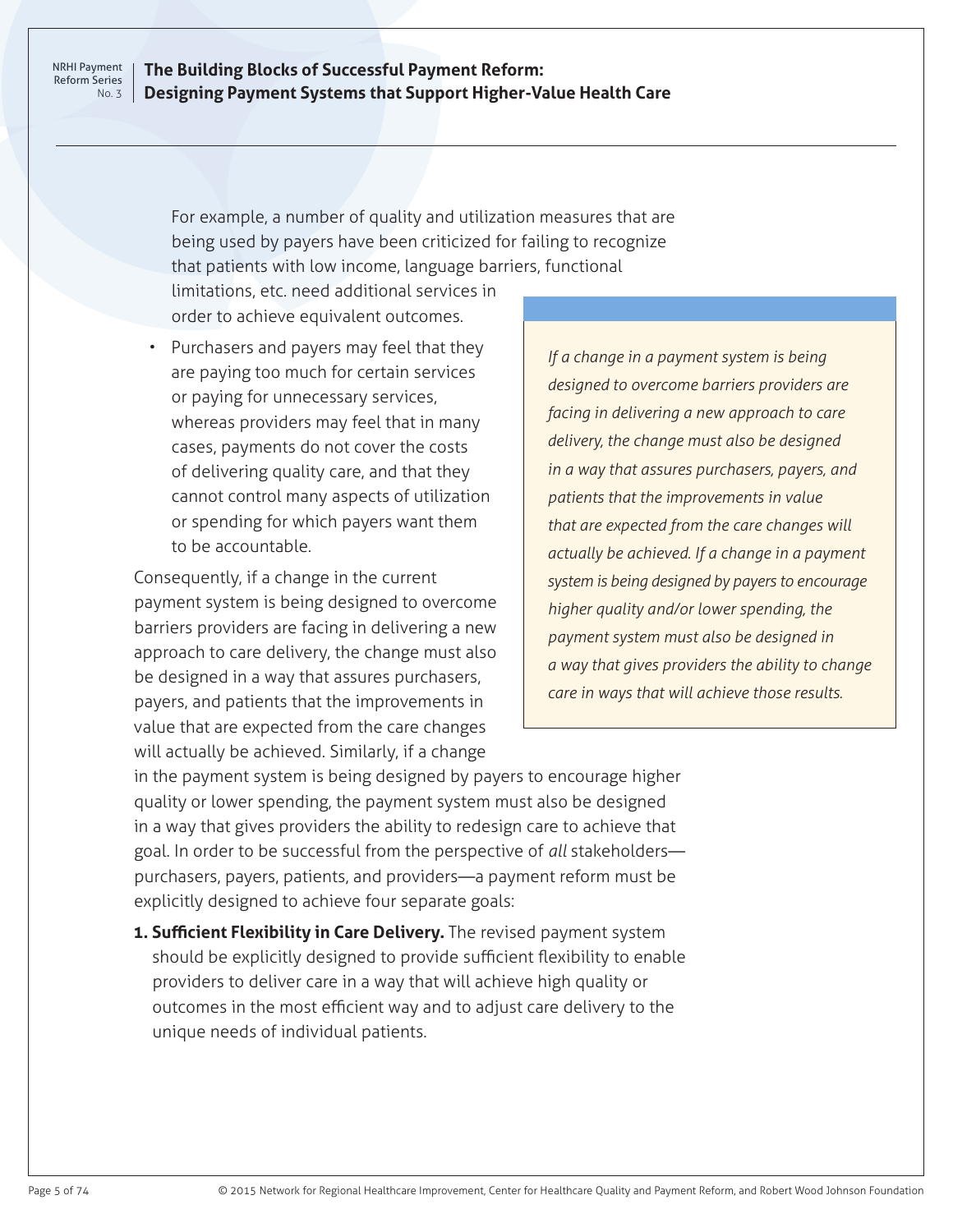- 2. Appropriate Accountability for Spending. The revised payment system should be explicitly designed to assure purchasers and payers that spending will:
	- decrease by the amount expected, if the principal goal of the change in care is to reduce spending without harming the quality of care; or
	- stay the same or increase by no more than the amount expected, if the principal goal of the change in care is to improve the quality of care or the outcomes for the patients.

The payment system should hold providers accountable for utilization and spending they can control, but not for services or costs they cannot control or influence.

- **3. Appropriate Accountability for Quality.** The revised payment system should be explicitly designed to assure purchasers and payers that the quality of care and/or outcomes for patients will:
	- remain the same or improve, if the principal goal of the change in care is to reduce spending without harming the quality of care; or
	- improve by the amount expected, if the principal goal of the change in care is to improve the quality of care or the outcomes for patients.

The payment system should hold providers accountable for quality and outcomes they can control, but not for aspects of quality or outcomes they cannot control or influence.

**4. Adequacy of Payment.** The size of the payments in the revised system should be explicitly designed to be adequate to cover the providers' costs of delivering the new approach to care at the levels of quality that are expected for the types of patients they see and at the levels of cost or efficiency that are feasible for them to achieve.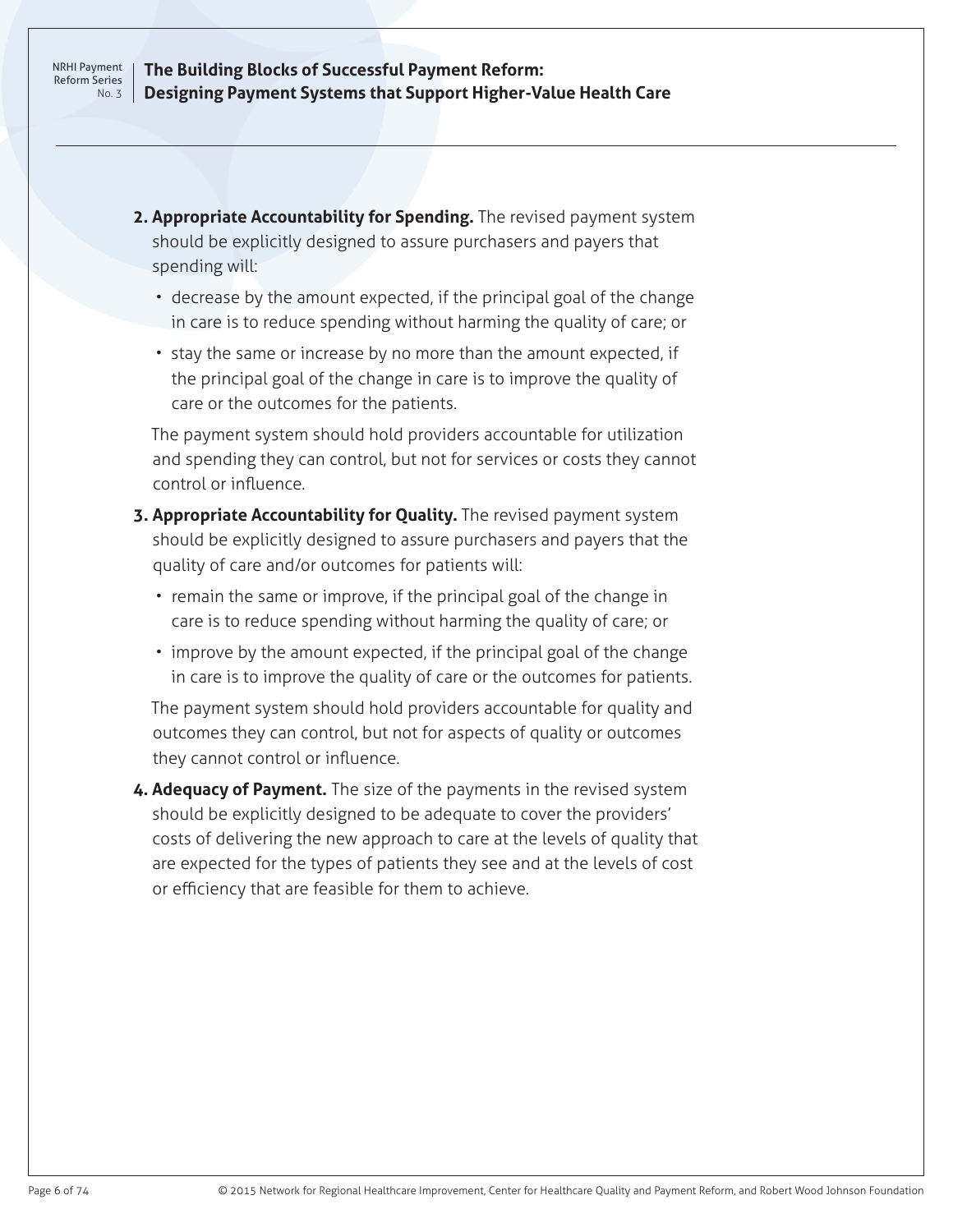<span id="page-17-0"></span>**The Building Blocks of Successful Payment Reform: Designing Payment Systems that Support Higher-Value Health Care**

### **III. THE BUILDING BLOCKS OF PAYMENT REFORM**

In general, a change in payment is unlikely to be successful in supporting or encouraging higher–value care unless it is *explicitly designed to address all four of the goals* defined in Section II, and all four goals usually cannot be addressed by a single change in a payment system. A change focused on only one goal may cause problems for achieving another goal or may fail to address the underlying barriers to achieving the desired goal. A combination of changes to different aspects of the payment system will generally be needed to achieve an appropriate balance of performance on all four goals that is acceptable to providers, purchasers/payers, and patients.

### *Incentives Alone Won't Work If Barriers Exist*

For example, many payers have attempted to "incentivize" physicians, hospitals, and other health care providers to deliver higher–value care solely by creating rewards or penalties based on spending or quality, such as adding pay–for–performance or shared savings programs to the existing fee–for–service system. However, if providers are facing barriers in the fee–for–service payment system, such as no payment or inadequate payment for needed services, and if these barriers are not also addressed adequately by changes in the underlying fee–for–service payment structure, the providers may be unable to respond to the incentive programs in the way payers hope. Incentive programs have generally failed to achieve the desired result because in most cases, the problem in the current payment

*Many payers have attempted to "incentivize" physicians, hospitals, and other health care providers to deliver higher–value care solely by creating rewards or penalties based on spending or quality, such as pay–for–performance or shared savings programs, without making changes in the aspects of the underlying fee for service system that prevent providers from improving care, such as failing to pay or paying inadequately for the services patients need. As a result, these incentive programs have generally failed to achieve the desired result.*

system is not a *lack of incentives* for quality or cost containment, but *structural barriers* that prevent providers from delivering higher–quality or more cost–effective care, such as lack of payment for new or redesigned services.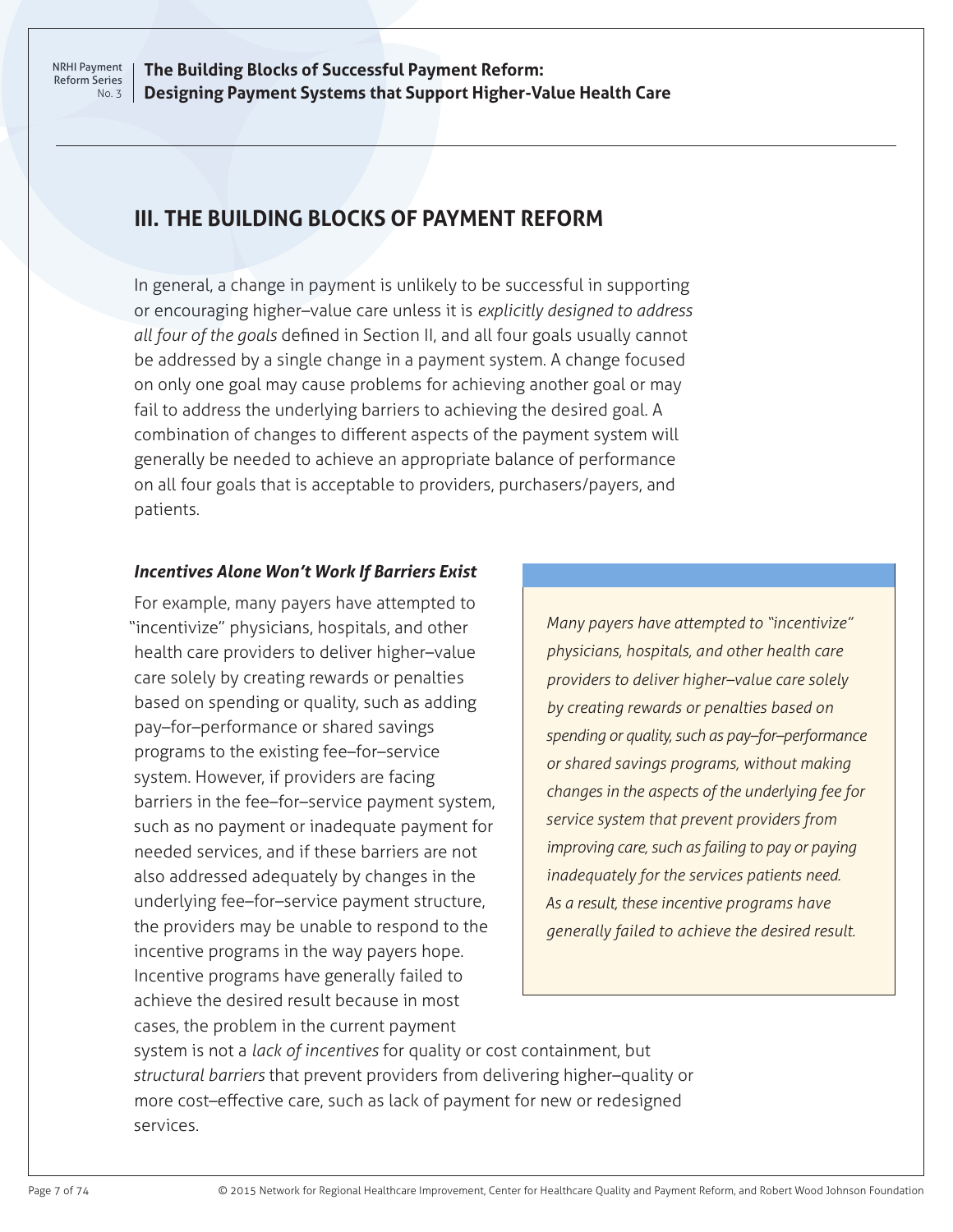**The Building Blocks of Successful Payment Reform: Designing Payment Systems that Support Higher-Value Health Care**

#### *Flexibility Must Be Accompanied by Accountability*

Conversely, many providers have sought greater flexibility in payment or higher payment amounts in order to deliver care in a higher quality or lower cost way, but the providers have been unwilling to accept accountability for ensuring that the changes in payment will, in fact, result in lower spending and/or higher quality. Purchasers and payers are understandably skeptical that without explicit accountability for spending or quality, providers may not make the difficult changes that are needed in order to eliminate waste and to address the reasons for inadequate performance on quality.

### *Past Performance is No Guarantee of Future Results (Unless Accountability is Built In)*

Some purchasers and payers say they want to see "evidence" that a payment reform works before implementing it. This has led to a plethora of demonstration projects and expensive evaluation studies, often with conflicting or unclear results. However, an evaluation of a demonstration project, no matter how rigorous, is unlikely to accurately predict the impacts of a broadly implemented payment reform, particularly if the payment system does not explicitly hold providers accountable for achieving those results.<sup>6</sup> Conversely, if the payment reform includes appropriate accountability components, then there is no need to evaluate it before implementing it, because it is explicitly designed to achieve the desired results. In many cases, the long delays in organizing and evaluating payment reform projects have slowed progress on payment reform rather than accelerating it, and significant resources have been spent on evaluation instead of on technical assistance that providers need to succeed under new payment systems or on making revisions to the payment system to address unexpected implementation problems.

### *Four Building Blocks for a Successful Payment System*

In order to design a payment system to successfully address the four goals defined in Section II, four fundamental "Building Blocks" must be included: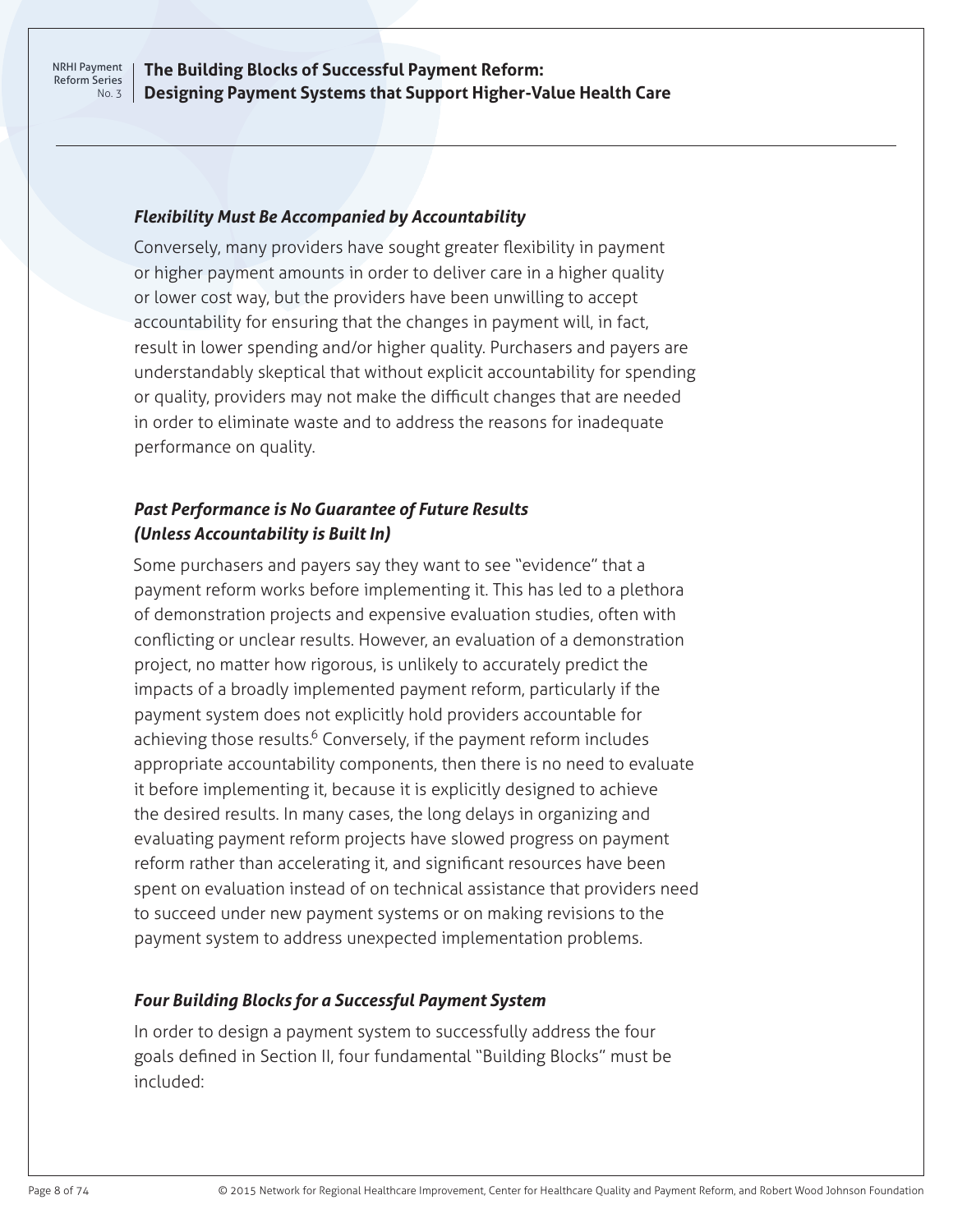- <span id="page-19-0"></span>**1.** The definition of the services that will be covered by a single payment.
- **2.** The mechanism for controlling utilization and spending.
- **3.** The mechanism for ensuring good quality and outcomes.
- **4.** The mechanism for ensuring adequacy of payment.

No design for a payment system or a payment reform is complete until decisions are made about how all of the Building Blocks will be structured. It may be that no change in a particular Building Block is needed if there is no barrier there currently and if the changes made in other Building Blocks do not create new types of barriers; however, this needs to be determined *explicitly*, rather than simply assuming that no changes are needed or assuming that results achieved in the past will automatically persist in the future.

There are multiple ways that each of the Building Blocks can be structured. This section will describe the major options that exist for each Building Block and some of the strengths and weaknesses of each. Section IV will then show how the different options for the four Building Blocks can be combined to provide appropriate support for specific changes in care delivery.

### **Building Block 1: The Services Covered by a Single Payment**

The fee–for–service system might seem to be the most flexible payment system possible since there are thousands of different billing codes for individual services that are payable under typical fee–for–service systems. Moreover, under most types of health insurance, providers generally have considerable flexibility to determine which of those services are delivered to patients and how many of those services the patients will receive.

However, as a practical matter, the fee–for–service system can be very inflexible where it matters. As discussed in Section I, even though thousands of services are paid for, there are many types of services that are increasingly recognized as important for patient care but are not paid for by Medicare or health plans under the fee for service system, such as hiring non–physician staff to help patients manage their health problems or addressing a patient problem over the telephone.

As a result, if physicians, hospitals, or other providers want to be paid, they are limited to delivering the services for which payers have agreed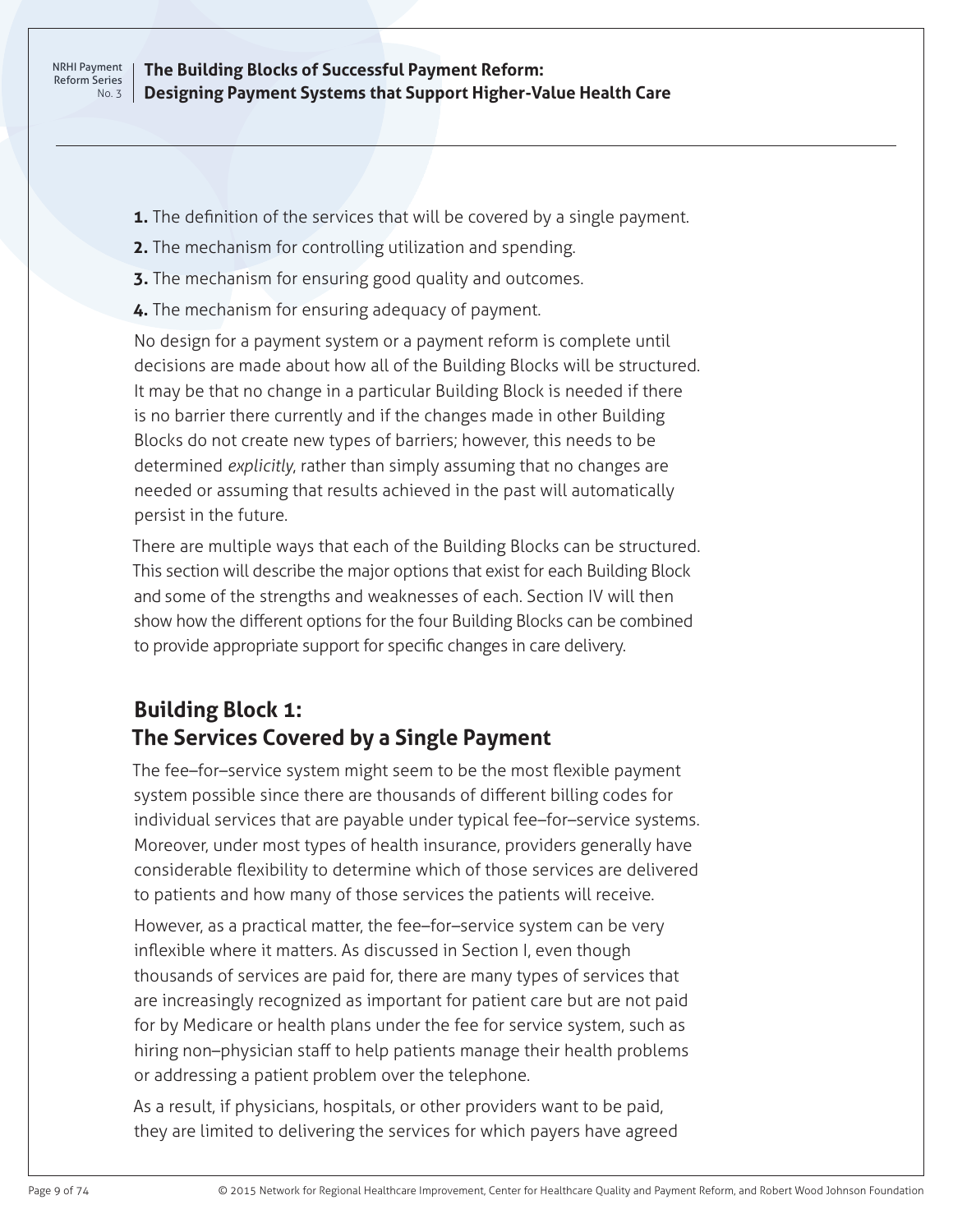### **The Building Blocks of Successful Payment Reform: Designing Payment Systems that Support Higher-Value Health Care**

to pay. For example, if a physician feels that a phone call with a patient would address a problem more effectively and at lower cost than asking the patient to come to the office, the physician will not get paid for the phone call but will only get paid if the patient comes to the office to see the physician in person.

The problem is not just that some desirable services are not paid for, but that delivering those services requires resources that would otherwise be used to deliver services that *are* paid for. For example, if a physician spends more time delivering unpaid services, there will be less time available for services that are paid for, such as office visits with patients, which in turn means that total revenues to the physician practice will decrease. Under the current fee–for–service system, the payments for physician services in office–based settings must cover not only the physician's time, but all of the other costs of the practice (the office space, equipment, and non–physician staff), so a physician practice can be bankrupted if not enough billable services are delivered by physicians to cover the operating costs of the practice.

Even for services for which payment is made, there are precise definitions as to how the service must be delivered in order to qualify for payment, and if the provider does things differently, they may be denied payment. For example, even if a physician feels that extra time is needed during an office visit to accurately diagnose the causes of her patient's symptoms, she may not be able to be paid for the extra time unless she can document that she met the specific criteria for a higher–level office visit under the fee–for–service system. Spending more time in office visits without additional compensation means that fewer office visits can be delivered, reducing total revenues even though operating costs would stay the same.

There are several options for defining the services covered by a single payment that can give greater flexibility to providers to change the number and types of services they provide to their patients without resulting in financial losses.

### **Option 1–A: Adding new service–based fees or increasing existing fees Option 1–B: Creating a treatment–based bundled payment for a single provider**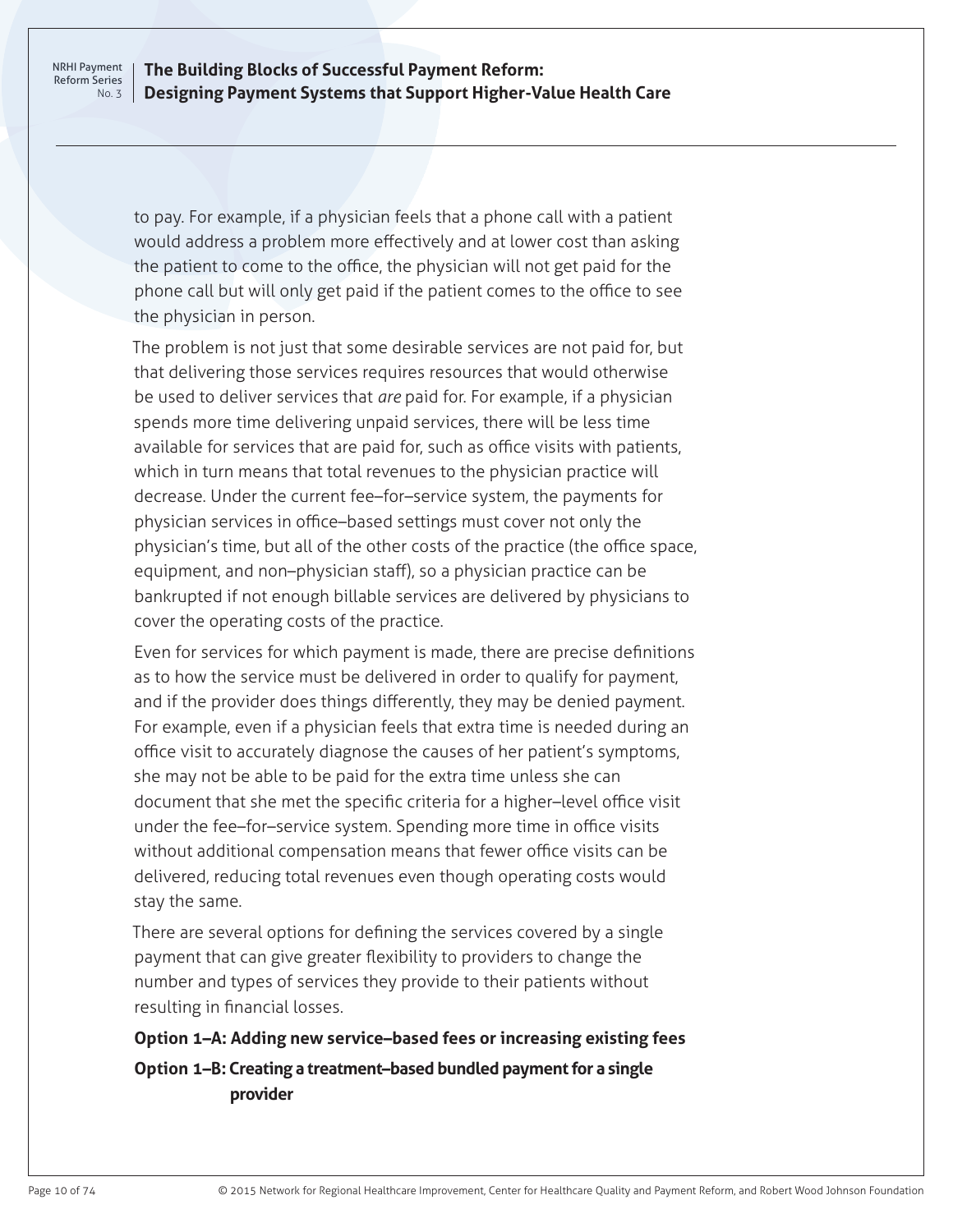**The Building Blocks of Successful Payment Reform: Designing Payment Systems that Support Higher-Value Health Care**

# **Option 1–C: Creating a multi–provider treatment–based bundle Option 1–D: Creating a condition–based payment**

### **Option 1–E: Creating a population–based payment**

As illustrated in Figure 1, each successive option includes more types or numbers of services in a single payment amount, i.e., it represents a "bigger bundle." This does not mean that more services *must* be delivered in return for payment; rather, it means that the same payment is made regardless of which services are delivered or how many services are delivered (within the range of services defined for the bundle). This gives the provider flexibility as to which services to deliver or how many to deliver without concern for how those decisions will affect the amount of payment, but it also means the provider must accept accountability for ensuring that the total cost of all of the services delivered stays within the payment amount, rather than assuming that delivering more services will result in higher payment.



### **Figure 1.** *Different Levels Of Bundling In Payment*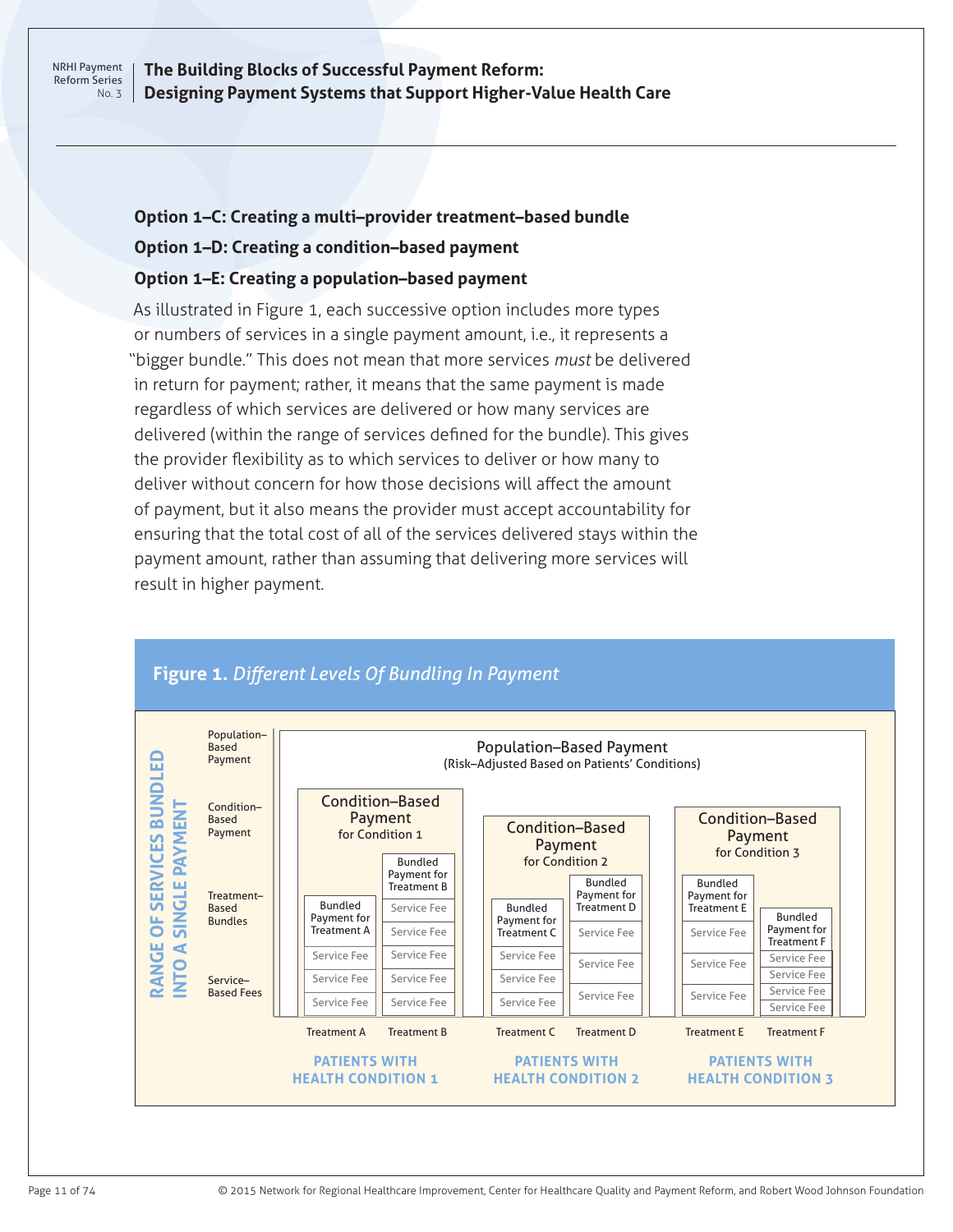<span id="page-22-0"></span>**The Building Blocks of Successful Payment Reform: Designing Payment Systems that Support Higher-Value Health Care**

Payment options with a higher level of bundling (i.e., a broader range of services are included) create greater flexibility in the ways care can be delivered, but they also represent more significant changes from the current payment system and so they create greater uncertainty and different implementation challenges for both providers and payers. The right approach depends on the nature of the changes in care delivery that providers want to implement and the types of barriers to those changes that the current payment system creates. A small change in care delivery may only require a small change in the payment system, but the more dramatic the change in care delivery and the greater the variation in how services must be delivered to address individual patient needs, the bigger the change in the payment system that will likely be needed to provide adequate flexibility in care delivery.

### **Option 1–A: Adding New Service–Based Fees or Increasing Existing Fees**

If the barrier to redesigning care is simply that a provider cannot be paid for a new or different service under the current payment system, then one solution is for payers to authorize payment for that specific service. If there is already a billing code defined for the service, then all that is needed is for payers to agree to pay providers for that billing code; otherwise, a new billing code and a definition of the associated service will need to be developed. For example, billing codes exist for telephone calls between physicians and patients, but they are not currently eligible for payment under Medicare.

In some cases, there may already be a billing code and payment for the service, but the problem is that the amount of payment is less than the cost of delivering the service in specific situations. In this case, a new billing code (or a modifier to an existing code) could be developed so that higher payments could be made in the situations in which the cost is higher. For example, the original Medicare Diagnosis Related Group (DRG) payment structure was changed to the MS–DRG structure in order to replace many of the previous DRG codes with multiple codes that better differentiate between patients with different numbers and types of health problems.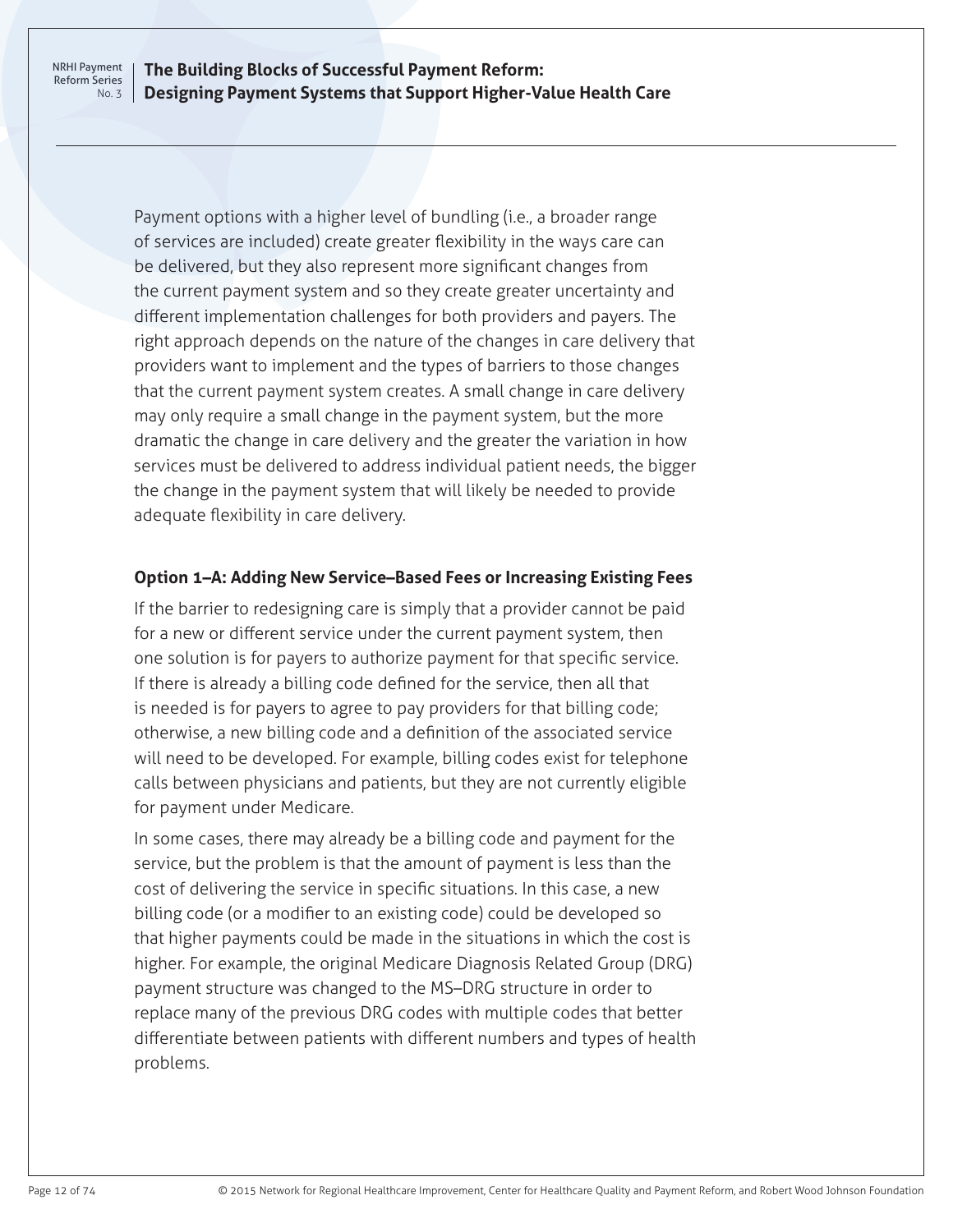### <span id="page-23-0"></span>**The Building Blocks of Successful Payment Reform: Designing Payment Systems that Support Higher-Value Health Care**

Concerns about whether a newly billable service will be delivered more frequently than necessary can be addressed through Building Block 2 (mechanisms for controlling utilization and spending).

### **Option 1–B: Treatment–Based Bundles (Single Provider)**

Adding a new service–based fee requires defining what the service is, how much the payment for it should be, and for which patients and in which circumstances payment will be made for the service. The more specific the definition of a service, the more limited will be the flexibility for providers to deliver the service in different ways. If multiple new services are to be offered, if the new services would substitute for existing services, or if different combinations of services are going to be used for different patients, this could become very complex and potentially result in higher spending than necessary.

An alternative is to pay for a single treatment "bundle" instead of paying separately for individual services. The provider would receive the same payment regardless of which combination of services is delivered, and the provider thereby has the flexibility to determine which specific services will be delivered as part of the bundle, including services that were not paid for as separate services. The bundle could be small, combining only a few services into a bundle, or large, combining a wide range of services into a bundle. The payment amount for the bundle could be less than what is being spent on the existing services if the flexibility allows a lower–cost combination of services.

For example, the Bundled Payment for Care Improvement program<sup>7</sup> being implemented on a demonstration basis by the Centers for Medicare and Medicaid Services allows providers to choose different levels of bundling for care of patients who are admitted to the hospital:

- In one bundled payment option, a single payment is made for a bundle that includes the initial hospitalization, physician services that occur during the hospitalization or afterward, post–acute care services, and any hospital readmissions occurring within a fixed period of time following the discharge from the hospital;
- In another bundled payment option, a single payment is made for a bundle that includes post–acute care services, physician services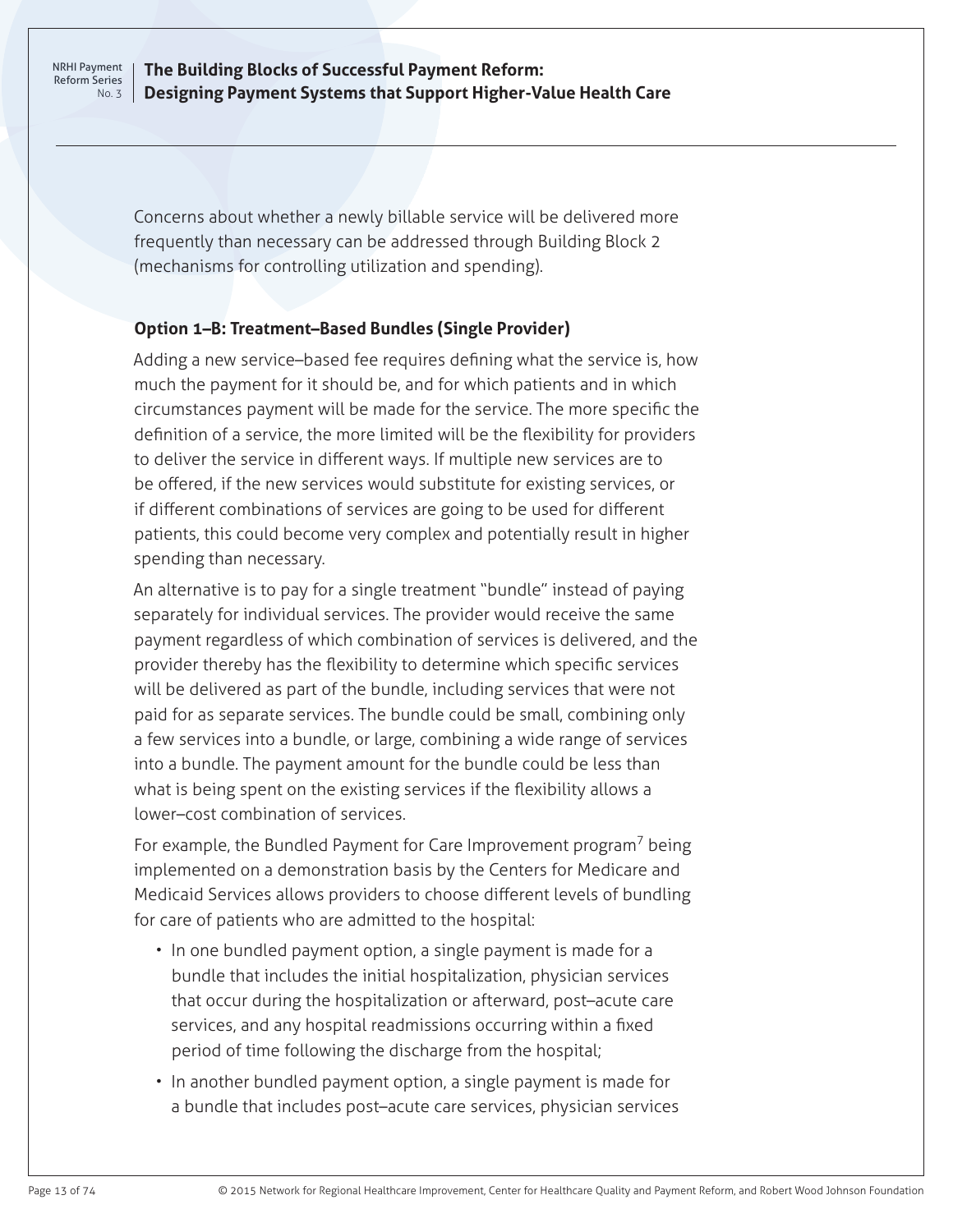### **The Building Blocks of Successful Payment Reform: Designing Payment Systems that Support Higher-Value Health Care**

delivered after discharge, and hospital readmissions, but *not* the services delivered during the initial hospitalization; the latter would continue to be paid for separately using the current fee–for–service payment system.

While bundled payment may seem as though it represents a radically different approach to payment than the traditional fee–for–service structure, most things that are paid for under fee–for–service represent a bundle of some kind, even if it is a very small bundle. For example, an office visit with a physician is typically paid for as an Evaluation and Management (E&M) Service, and an E&M payment is intended to cover several different activities during the visit and also some activities that occur before and after the visit. Surgeons have been paid for many years using a "global fee" that not only covers all aspects of surgery but also multiple follow–up visits with patients. Large hospitals have been paid by Medicare for inpatient care using bundled payments (the Diagnosis Related Group system) since 1983, and hospitals have been paid for outpatient services using bundled payments (the Outpatient Prospective Payment System) since 2000. Consequently, defining a treatment–based bundle is really just an expansion of an approach that is already widely used, not a completely new approach to payment.

#### *Bundling New Services vs. Existing Services*

A new treatment–based bundle might be defined to *only* include services that are *not* currently paid for separately, or it could be defined to include some services that *are* currently paid for as well as some that are not, particularly if the expectation is that existing services will be replaced by the new or different services in some circumstances. If existing services that are currently paid for individually will be included in the bundle, then it will also be necessary to define whether the bundle *replaces* payment for those existing services in *all* cases (i.e., a provider would no longer be able to bill separately for the existing service) or only *some* cases. In the latter situation, it will be necessary to define when the existing services can and cannot be billed separately from the bundle in order to ensure there is not double–billing for the same service. $8$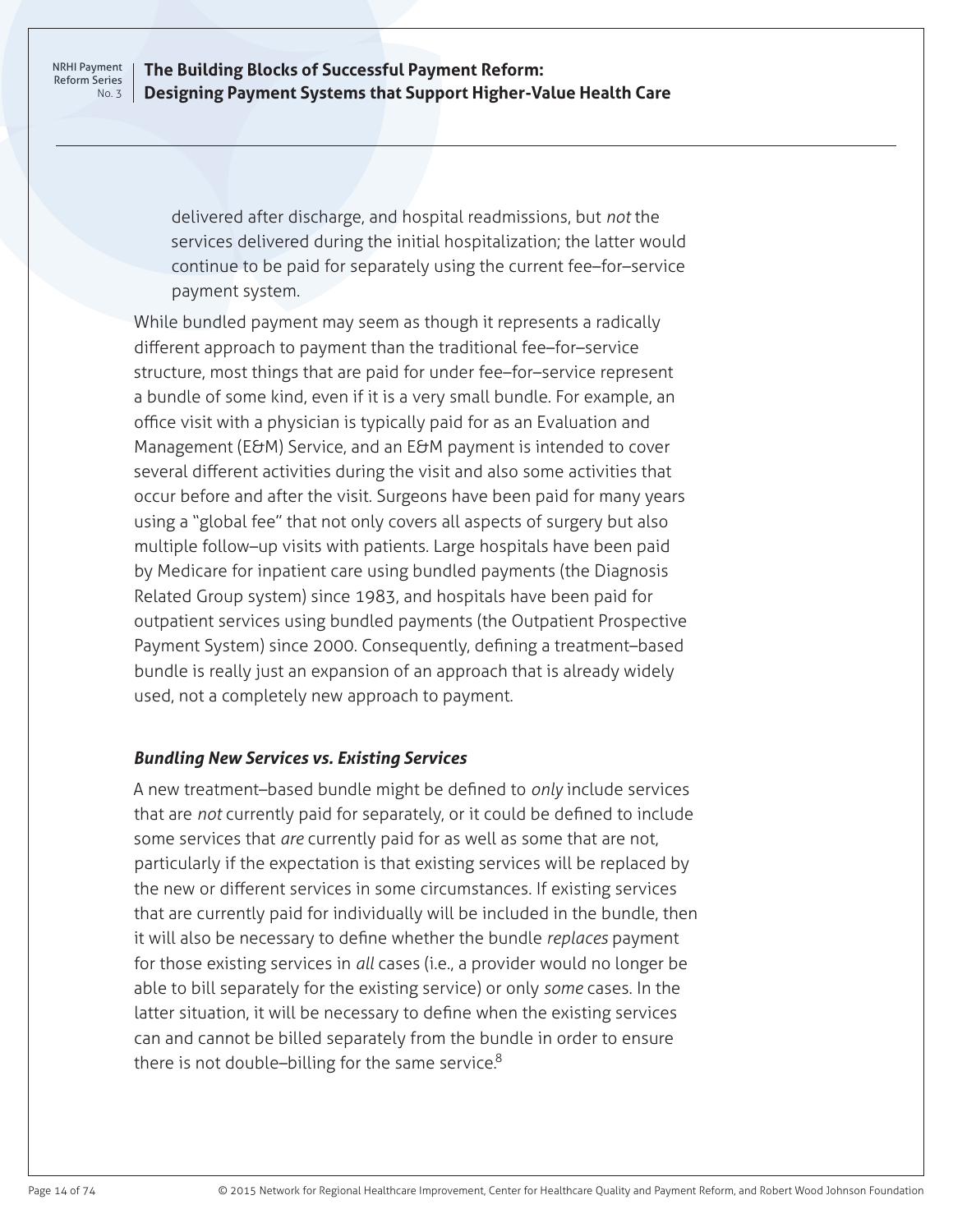**The Building Blocks of Successful Payment Reform: Designing Payment Systems that Support Higher-Value Health Care**

#### *Acute Care Bundles vs. Chronic Care Bundles*

For acute conditions where treatment is typically completed within a relatively short period of time, a treatment–based bundle could be defined to include all of the services that occur during the "episode" of acute care, i.e., from the beginning to the end of treatment and then for a specific period of time after treatment ends during which follow–up monitoring is needed or when complications may occur. For example, treatment bundles for knee surgery are commonly being defined to include all services during the hospitalization for surgery and any services related to the surgery that occur within a 30–90 day period after discharge.

If treatment occurs over a long period of time, such as with care of chronic conditions, it is generally necessary to define a treatment bundle using an arbitrary period of time, such as a month or a year. This facilitates accounting when a patient changes health insurance plans or changes providers during treatment. Since the treatment for the condition will need to continue past the end of the bundling period, a new treatment bundle would be initiated immediately following the end of the previous one, but the new bundle could be delivered by a different provider or be paid for by a different payer. For example, Medicare is now going to pay for care coordination services for patients with multiple chronic diseases on a monthly basis. Although the patient may receive care coordination services over a multi–month or multi–year period, a physician practice can only bill for the service a month at a time, so if a patient changes physician practices, a different physician practice would receive the payment, and if the patient switches to a Medicare Advantage plan, that plan would be responsible for paying for additional months of services.

### *Setting the Payment Level for the Treatment Bundle*

A decision will also need to be made as to the appropriate payment level for the new bundle and whether the amount of payment should vary based on quality, patient acuity, etc. These issues are addressed through Building Blocks 3 and 4 (ensuring quality and ensuring adequacy of payment). Concerns about whether the treatment–based bundle will be used more frequently than necessary can be addressed through Building Block 2 (controlling utilization and spending).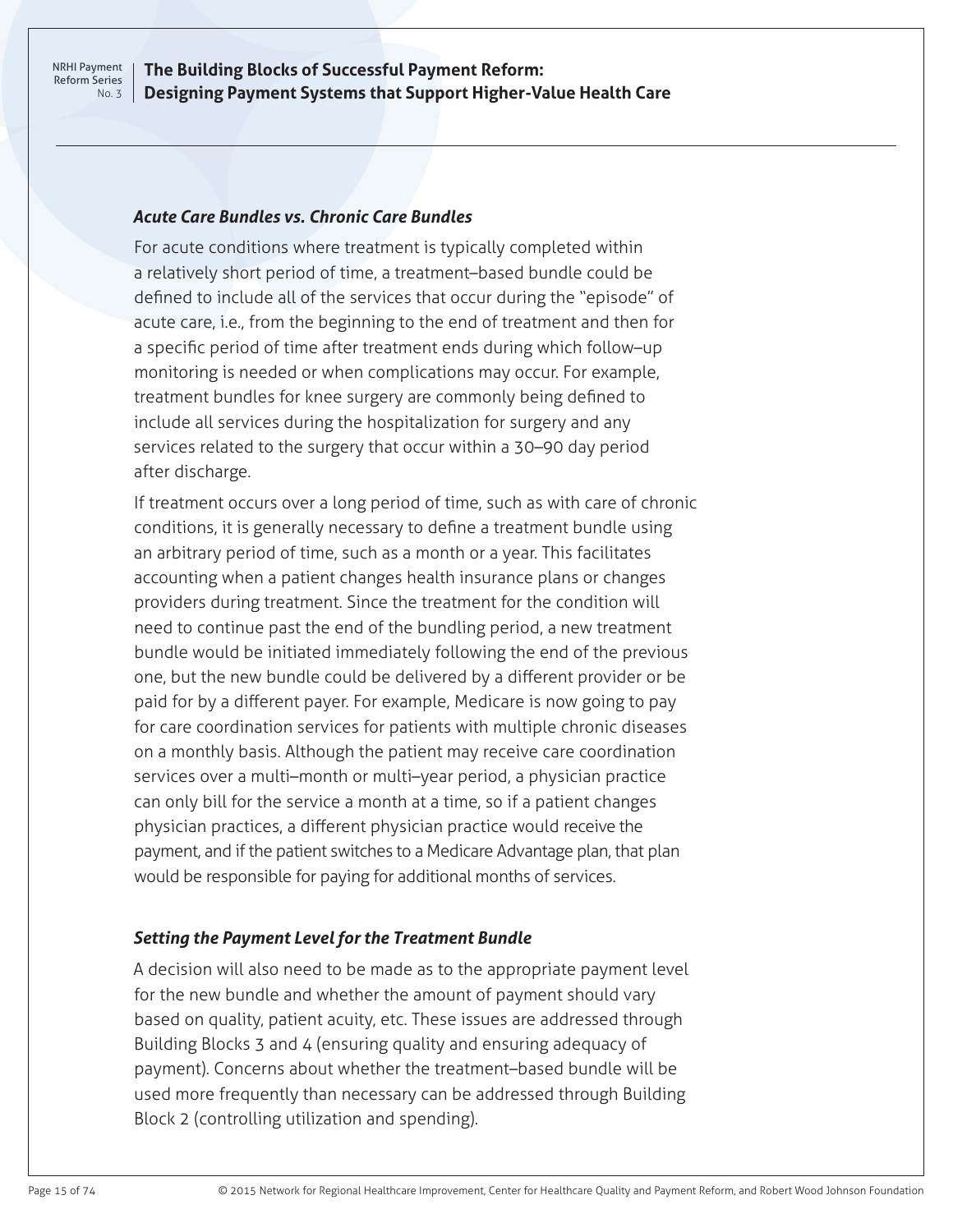<span id="page-26-0"></span>**The Building Blocks of Successful Payment Reform: Designing Payment Systems that Support Higher-Value Health Care**

#### *Billing for the Treatment Bundle*

Treatment–based bundles can be paid within existing claims payment systems simply by defining a billing code for the bundle. Instead of billing for the individual services, the provider would bill for the bundle using the new code, and the payer would pay the provider the amount associated with that code. As noted earlier, the payer will need a mechanism to ensure that payments are not made for the individual services in addition to the bundle that includes those services.

### **Option 1–C: Multi–Provider Treatment–Based Bundles**

If the delivery of treatment involves services by multiple providers, then the bundle could encompass services delivered by those providers. Including multiple providers in a treatment bundle creates the flexibility to use different combinations of providers to deliver a service, but it also requires two additional sets of decisions:

- i. The *recipient* of the bundled payment must be defined. Three options for this are:
	- a. one provider could accept the bundled payment and then allocate the payment among itself and the other providers;
	- b. the payment could be made to a separate organizational entity controlled by all of the participating providers, and that organization would then allocate the payment among all of the participants; or
	- c. the payer could allocate the bundle among the participating providers according to a mechanism defined by or agreed to by those providers.
- ii. The providers who are included in the bundle need to have a method of *dividing* the bundled payment amongst themselves.

If the services included in the bundle *could* be delivered by multiple providers but those providers are *not* all included in the bundle, it will be necessary to define when other providers can and cannot bill for services separately from the providers who are included in the bundle and whether and how the bundled payment will be adjusted for that in order to ensure there is not double–billing for the same service and to ensure that other providers who deliver services are paid appropriately.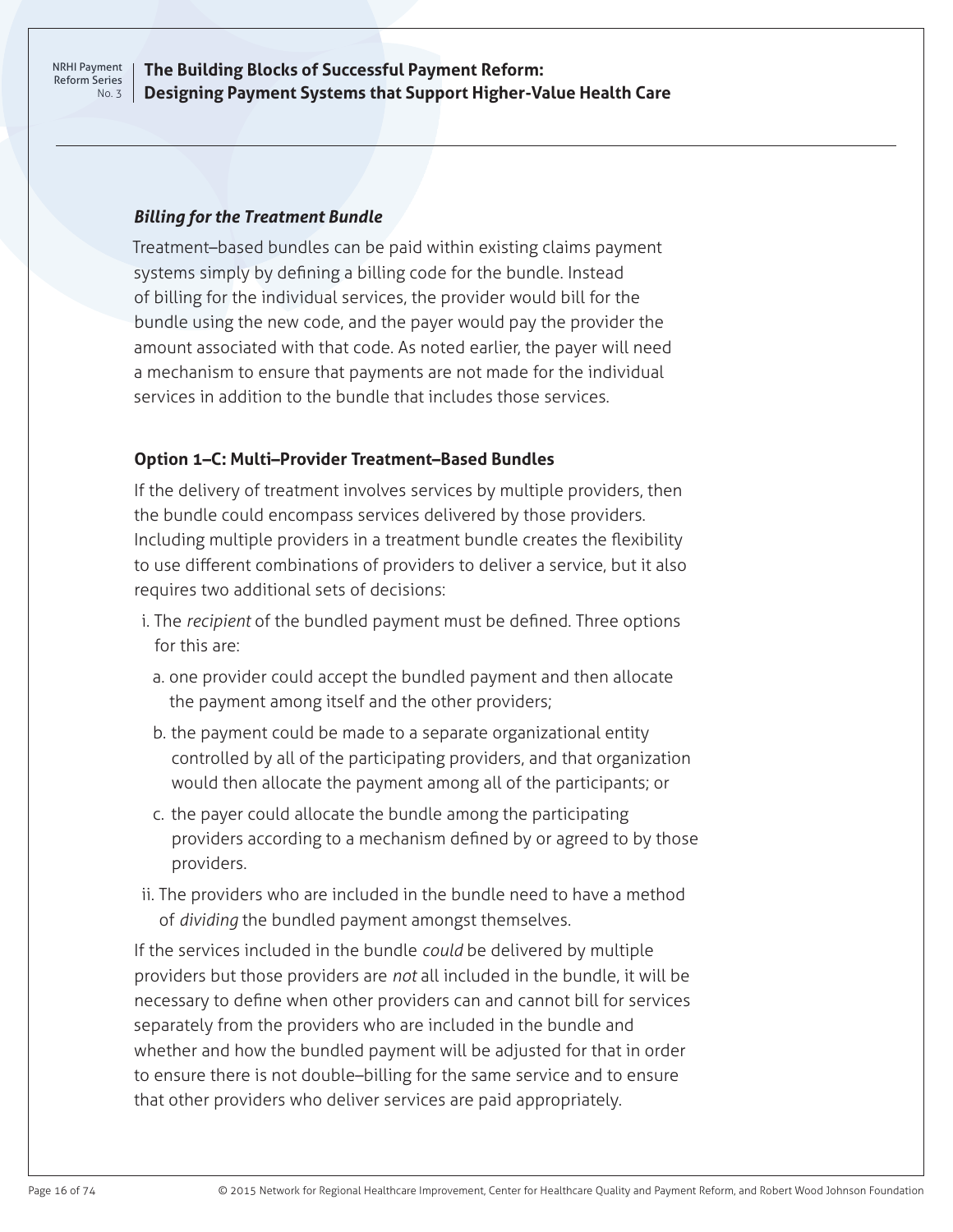<span id="page-27-0"></span>**The Building Blocks of Successful Payment Reform: Designing Payment Systems that Support Higher-Value Health Care**

#### **Option 1–D: Condition–Based Payment**

Bundled services have most commonly been defined around a specific type of *treatment* for a particular health problem (e.g., a bundle for surgery to treat a problem vs. a bundle for non–surgical treatment of the same problem) and even based on a particular location where treatment is delivered (e.g., a bundle for a procedure delivered in a hospital vs. a bundle for the same procedure delivered in an ambulatory surgery center or a physician's office). This is similar to how most fee–for–service payments are defined today.

However, if there are multiple ways to treat a particular health condition, an alternative is to define the bundle based on *the patient's health condition* that is being addressed rather than a specific *form of treatment.* A "condition–based payment" is a bundled payment that gives the provider or providers who are involved the flexibility to use different types of treatment or different treatment settings as well as the flexibility to use different combinations of providers and services to achieve the best outcomes for care of the condition<sup>9</sup> (a "condition" could be defined as multiple diseases or health problems if they need to be treated in a coordinated way). For example, many of the Diagnosis Related Groups (DRGs) that are used to pay hospitals under Medicare are defined primarily based on the patient's primary diagnosis and comorbidities, rather than the specific services or treatments they receive while in the hospital.

A condition–based payment requires a way to define whether a patient has the particular condition to which the payment applies. In addition, if the services or treatments used for the condition can also be used to treat other conditions, it will be necessary to define when a service or treatment is or is not being used for the condition covered by the condition–based payment in order to avoid double–billing for the same service or treatment.<sup>10</sup>

A condition–based payment could be limited to a particular set of services/ treatments delivered by a single provider or could include a broader range of services delivered by multiple providers. For example, one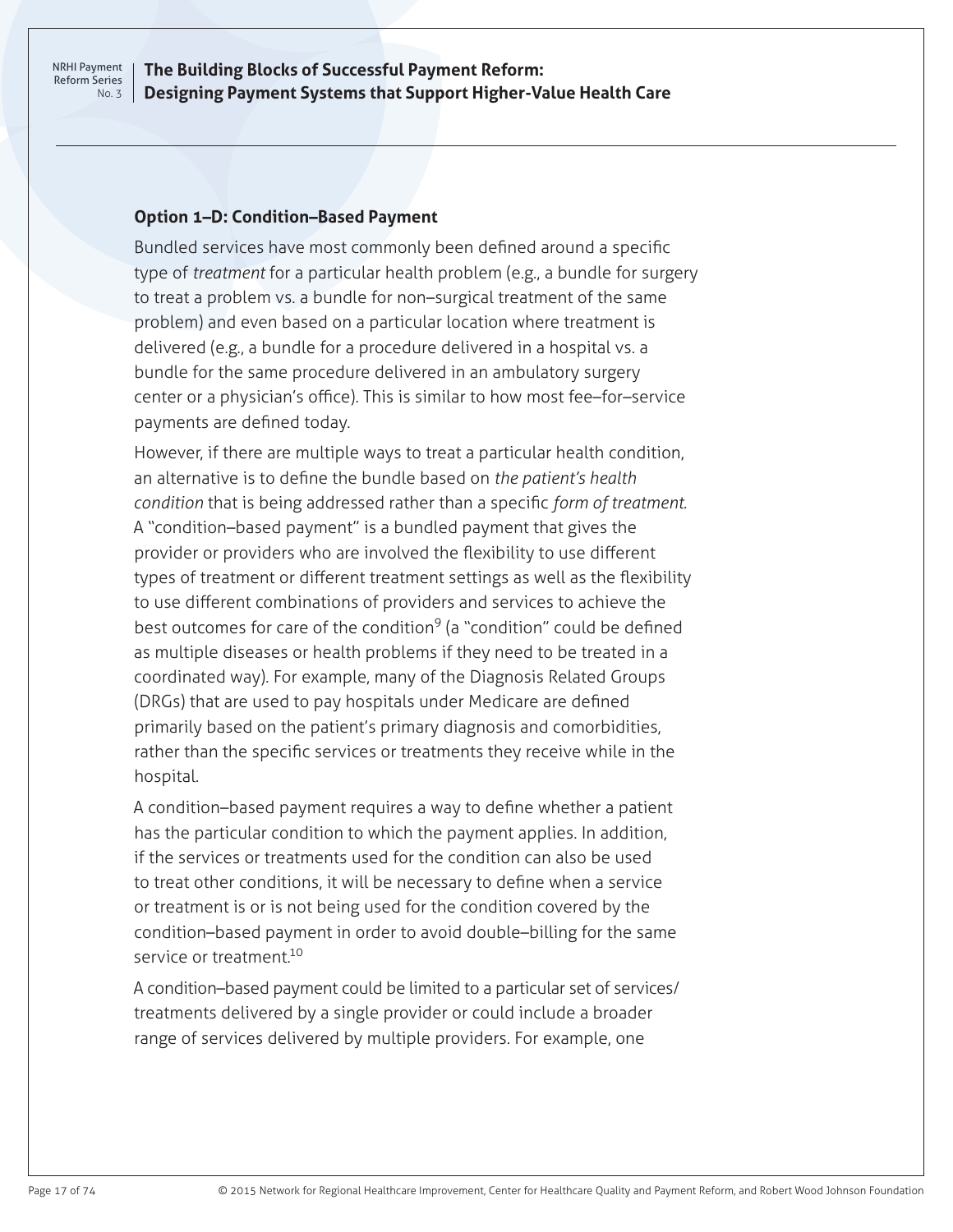### **The Building Blocks of Successful Payment Reform: Designing Payment Systems that Support Higher-Value Health Care**

condition–based payment could be defined to include only radiation oncology services for a particular type of cancer (with the same payment made regardless of which particular type of radiation oncology treatment was used) and a separate condition–based payment could be defined to include medical oncology services for that same type of cancer (with the same payment made regardless of which type of chemotherapy was used). Alternatively, a single condition–based payment could be defined to include all types of treatment (both radiation and chemotherapy) for that particular cancer. In each case, though, the condition–based payment would be the same regardless of which specific type of treatment was used within the range of treatment options that are defined as being included in the bundle (the payment would be higher if the patient had a more severe condition that required more services or more expensive services, but the payment would not be higher simply because more services were used).

As with treatment–based bundles, a condition–based payment can be implemented within existing claims payment systems simply by defining a billing code for the condition–based payment. Instead of billing for individual services or treatment bundles, the provider would determine that the patient has the relevant condition and bill for payment using the new condition–based payment code, and the payer would pay the provider the amount associated with that code. For an acute condition, one payment could be made for an entire course of treatment for the condition (but independent of the particular treatment selected), whereas for a chronic condition, the condition–based payment could be paid on a monthly, quarterly, or annual basis, since some treatment will be needed on an ongoing basis.<sup>11</sup>

### *Identifying the Accountable Provider*

If two or more different providers can provide treatments to a patient for the same condition, a method will be needed to determine which provider should receive the condition–based payment and whether/how the other providers should be paid. This can be done in one of two ways:

• **Prospective designation.** Ideally, the patient will designate which provider is "in charge" of care for their condition before care begins, so the provider knows how they will be paid and what they are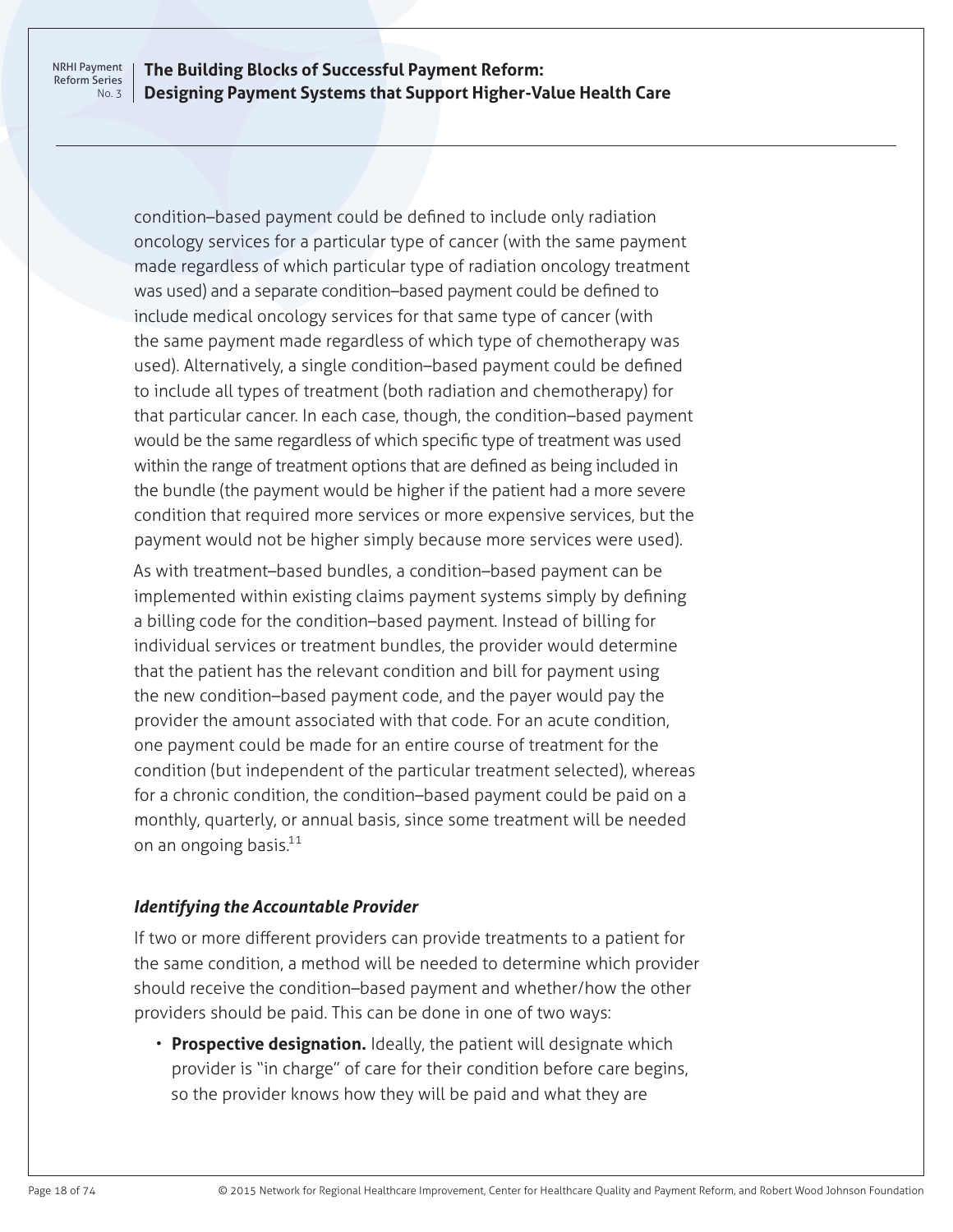### <span id="page-29-0"></span>**The Building Blocks of Successful Payment Reform: Designing Payment Systems that Support Higher-Value Health Care**

accountable for delivering. The patient (and payer) will also know how much they are paying to whom for what. Patients could still have the ability to change care providers from time to time, as long as at any point in time, it is clear to the provider and the payer which provider will receive payment and whether the current or former provider is accountable for specific services, costs, and quality issues. For example, Medicare now pays a physician for "chronic care management" if the physician obtains explicit written agreement from the patient that they want to have the service provided and informs the patient that only one practitioner can furnish and be paid for the services covered by that payment during a calendar month.

- **Retrospective attribution.** An alternative that Medicare and other payers have tried to use is to declare which provider should receive a payment (or adjustments to payment) based on statistical calculations made after all of the care for the condition has been delivered (or after a specific period of time has elapsed). For example, a commonly–used rule is to assign or "attribute" the payment and the accountability for costs and quality to the provider who delivered the majority of services related to the condition among all of the services the patient received. There are serious problems with this approach, however:12
	- The provider who is attributed accountability may have had no ability to influence the quality or cost of the services the other providers delivered. Alternatively, the attributed provider may have been able to influence the other providers, but only if the provider had known in advance it would have that responsibility, rather than finding out after all of the other services had already been delivered.
	- The provider who actually was managing the patient's care may not have delivered the necessary share of total services to be assigned accountability under the attribution formula.

### **Option 1–E: Population–Based Payment**

The most flexible payment of all is a population–based payment, i.e., a single per–patient payment to a provider or group of providers for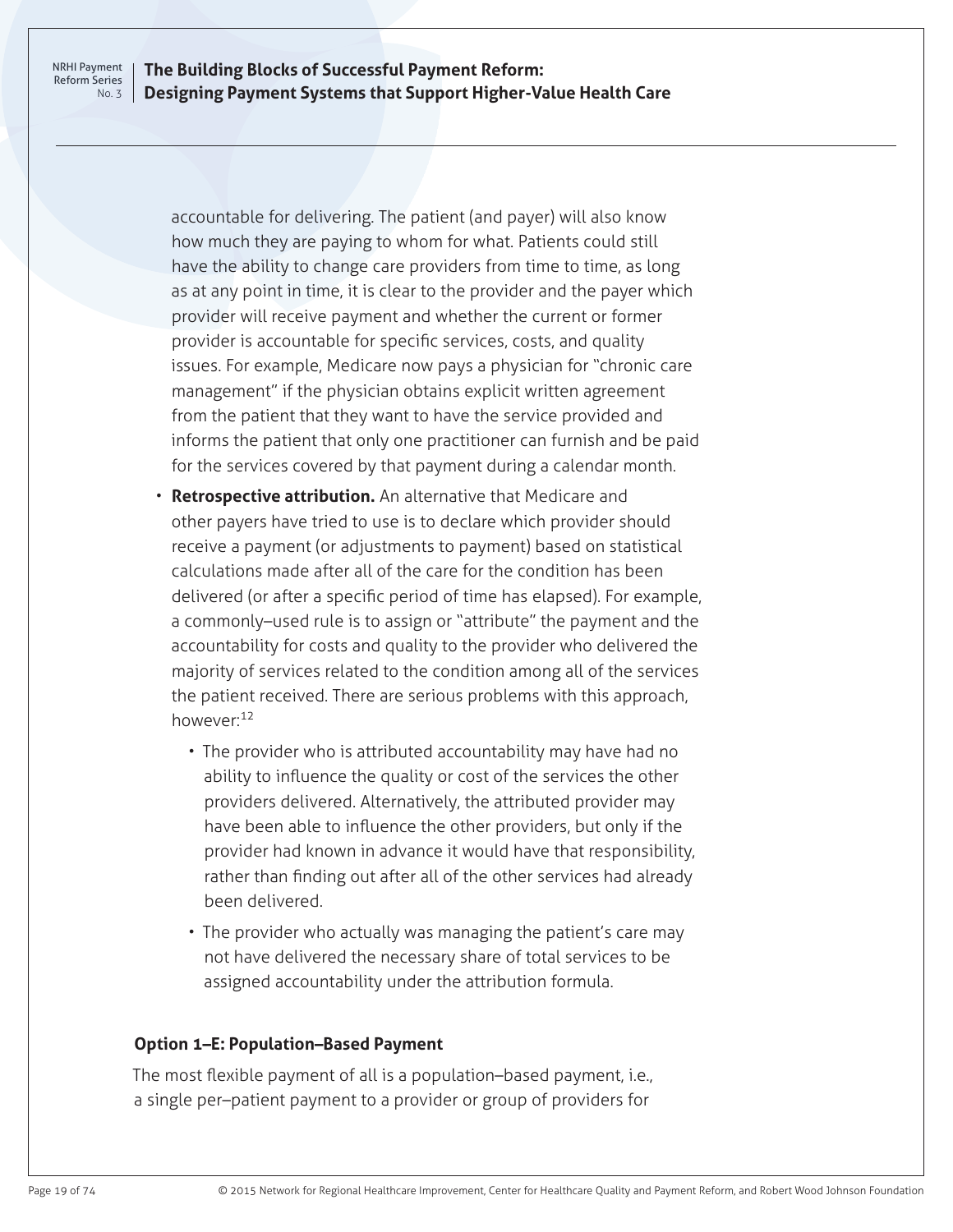### **The Building Blocks of Successful Payment Reform: Designing Payment Systems that Support Higher-Value Health Care**

delivering a broad range of services for multiple health conditions that a group of patients may experience. All of the same issues discussed under the previous options would need to be addressed here, i.e., definitions are needed as to which services are included and not included, who would receive the payment if multiple providers are involved, what period of time will be covered by the payment, etc. In addition, there would need to be a way of adjusting the amount of the payment based on the types of health needs of the patients the provider is serving, otherwise the provider would be penalized financially for taking on patients with more health conditions or more serious conditions and trying to address their needs within the same amount of payment as a provider who is caring for a lower–acuity patient population; this issue is addressed under Building Block 4.

A population–based payment could be a "global payment," in the sense that the provider receiving the payment would be expected to provide or arrange for the provision of *every* service that the patient needs for any condition, or it could be a "partial global payment" that covers a more limited set of services that the provider delivers or can manage. For example, some primary care practices are currently paid by payers using a population–based payment approach (commonly called "practice capitation") just for the services that the practice itself provides, but not for services delivered by specialists, hospitals, etc. The primary care practice receives a monthly payment for each patient and the payment does not vary depending on how many office visits or other services the patient receives. There are also a number of physician groups that are paid with "professional services capitation," which is a population– based payment that covers all physician services and many outpatient procedures, but not inpatient hospital services (inpatient care is then paid for separately, either through fee–for–service payments or a separate bundled approach).

However, if all services are not included in the population–based payment bundle, it will be necessary to define a separate accountability mechanism for the excluded services using one of the mechanisms in Building Block 2, otherwise there will be a financial incentive for the provider who is receiving the population–based payment to encourage patients to use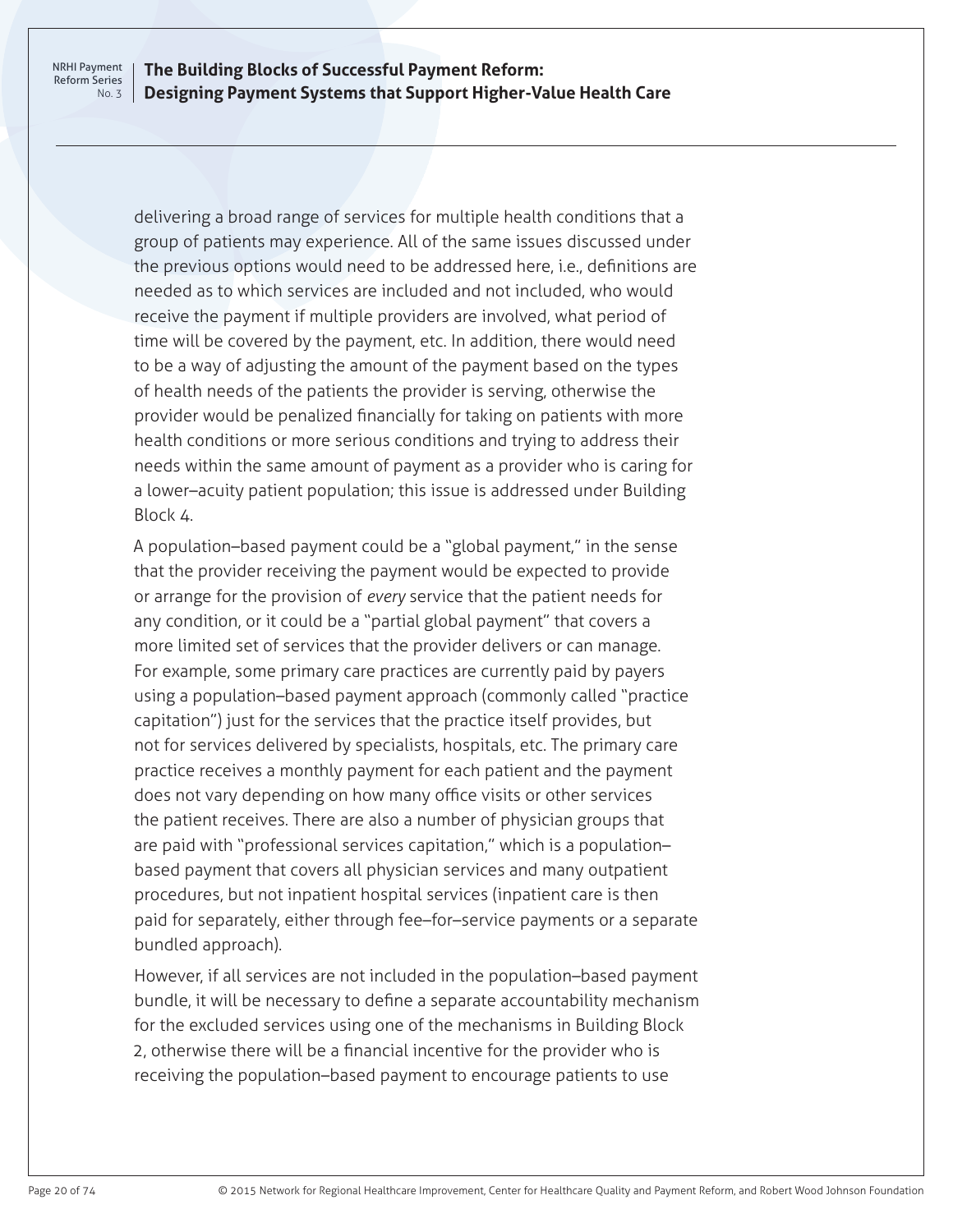<span id="page-31-0"></span>**The Building Blocks of Successful Payment Reform: Designing Payment Systems that Support Higher-Value Health Care**

services that are not covered by the population–based payment instead of services that are. For example, if a primary care practice is paid on a per–patient basis rather than on a per–visit basis, but only for services delivered by the primary care practice itself, there would be a financial incentive for the practice to encourage patients to seek care from hospital emergency rooms or specialists even if the practice could have addressed the patient's need itself.

### **Option 1–F: Combination Payment Models**

It is also possible to pay for services using a combination of the previous five options. For example:

- In some payment systems designed to support the patient–centered medical home, a primary care practice continues to be paid for some or all individual services on a fee–for–service basis but also receives a population–based payment that is intended to cover a range of other services and activities that cannot be billed separately for individual service–based fees. The population–based payment component provides more flexible and predictable revenues than the payments for individual services, but the payments for individual services ensure that the revenues to the practice still depend on how many services the patients receive, thereby encouraging the practice to see patients and respond promptly to acute needs.
- A condition–based payment could be made to a provider to manage a patient's condition, but if the patient needed a particular treatment that the provider did not deliver or that cost significantly more than other treatment options, a supplemental treatment–based bundle could be paid for that particular type of treatment.

As will be discussed further under Building Block 4, combination models can provide a better way for payers to match their payments to a provider's fixed/variable cost structure in delivering particular types of services.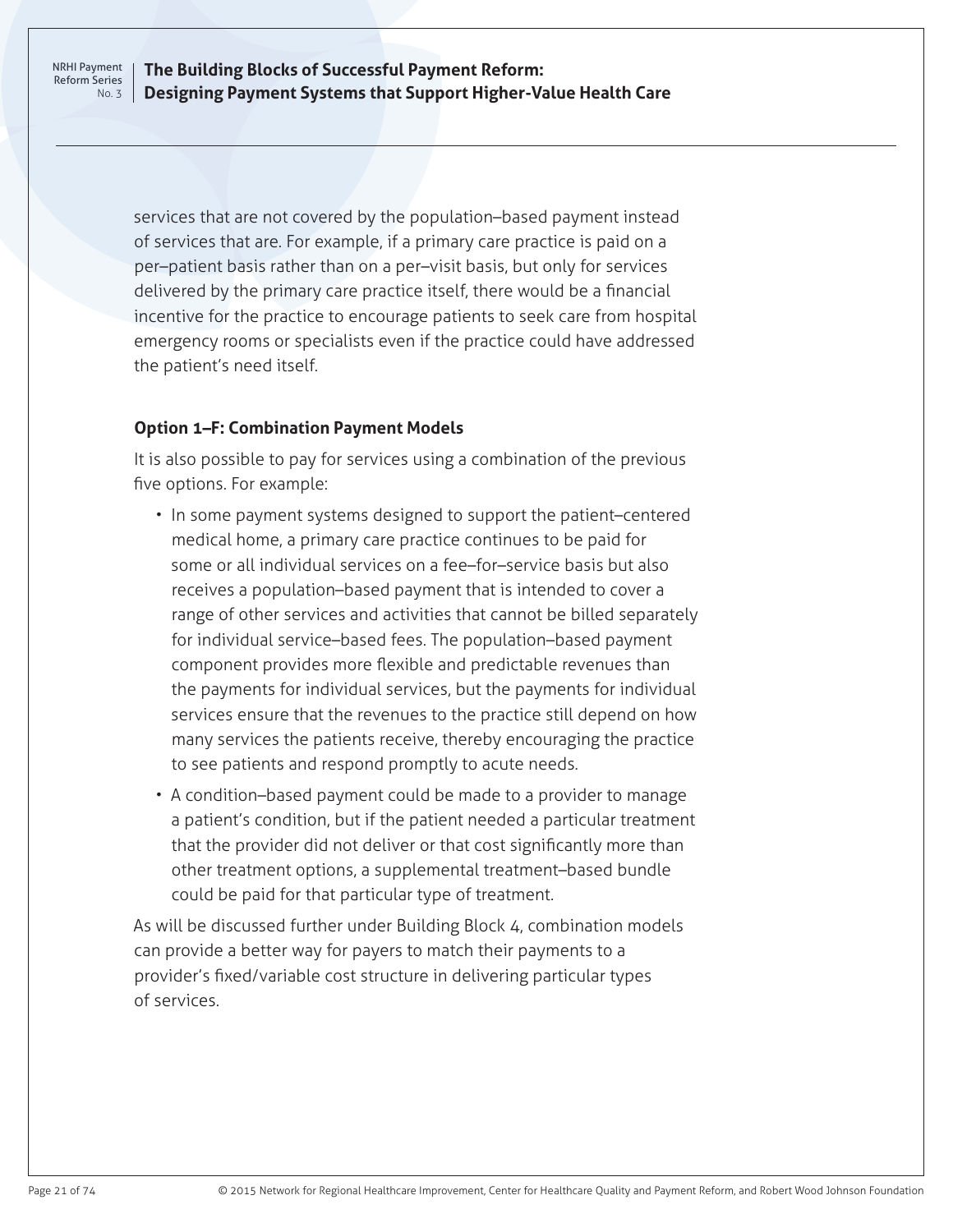<span id="page-32-0"></span>**The Building Blocks of Successful Payment Reform: Designing Payment Systems that Support Higher-Value Health Care**

### **Strengths and Limitations of the Different Options**

Each of the different options has different strengths and limitations, as described in Table 1. It is likely that no one option will be best for all providers, payers, or patients.

### **Table 1.** *Strengths and Limitations of Different Approaches to Bundling Payments*

| <b>Options for Payment</b>                                                                   | <b>Strengths</b>                                                                                                                                                                                                                                          | <b>Limitations</b>                                                                                                                                                                                                                                                                         |
|----------------------------------------------------------------------------------------------|-----------------------------------------------------------------------------------------------------------------------------------------------------------------------------------------------------------------------------------------------------------|--------------------------------------------------------------------------------------------------------------------------------------------------------------------------------------------------------------------------------------------------------------------------------------------|
| 1-A: Adding Additional<br>Service-Based<br><b>Fees or Increasing</b><br><b>Existing Fees</b> | • Enables additional payment to be focused<br>specifically on a service that is not currently<br>paid for or that is not paid for adequately<br>• Provides more payment if more services<br>are needed                                                    | • Requires creating new billing codes,<br>definitions, and/or payment amounts for<br>each individual service<br>• The definition of the service may limit<br>the flexibility to deliver it in different ways<br>• Does not directly control overuse of services<br>in delivering treatment |
| 1-B: Treatment-Based<br><b>Bundles (Single</b><br>Provider)                                  | • Provides flexibility to determine which specific<br>services are used to deliver treatment<br>• Controls overuse of individual services<br>• Makes the total payment for treatment more<br>predictable                                                  | • Payment may be higher or lower than needed<br>for treatment of individual patients<br>• Does not directly protect the patient from<br>receiving fewer services than necessary for<br>adequate treatment<br>• Does not control the number of separate<br>treatments performed             |
| 1–C: Multi–Provider<br><b>Treatment Bundles</b>                                              | • Provides flexibility to use different<br>combinations of providers as well as services                                                                                                                                                                  | • Requires designation of one provider or<br>creation of a new entity to receive payment<br>• Requires providers to determine how to divide<br>up the payment                                                                                                                              |
| 1-D: Condition-Based<br><b>Payment</b>                                                       | • Provides flexibility to determine which treatment<br>is used or whether treatment is needed at all<br>• Controls overuse of treatments as well as<br>individual services<br>• Makes the total payment for management of<br>a condition more predictable | • Payment may be higher or lower than needed<br>for care of a particular patient's condition<br>• Does not directly protect the patient from<br>under-treatment of a condition<br>• Requires objective definition for presence<br>of the triggering condition                              |
| 1-E: Population-Based<br><b>Payment</b>                                                      | • Provides flexibility to determine how best to<br>manage multiple conditions<br>• Controls over-diagnosis of health care problems<br>and overuse of treatments and services<br>• Rewards efforts to slow development of health<br>conditions             | • Payment may be higher or lower than needed<br>for care of a group of patients<br>• Does not directly ensure that patients will<br>receive appropriate treatment or preventive<br>care services designed to achieve outcomes<br>beyond the term of the payment contract                   |
| 1-F: Combination<br>of Payments                                                              | • Can better match payments to cost and balance<br>incentives                                                                                                                                                                                             | • Requires additional complexity to design<br>and implement multiple payment approaches                                                                                                                                                                                                    |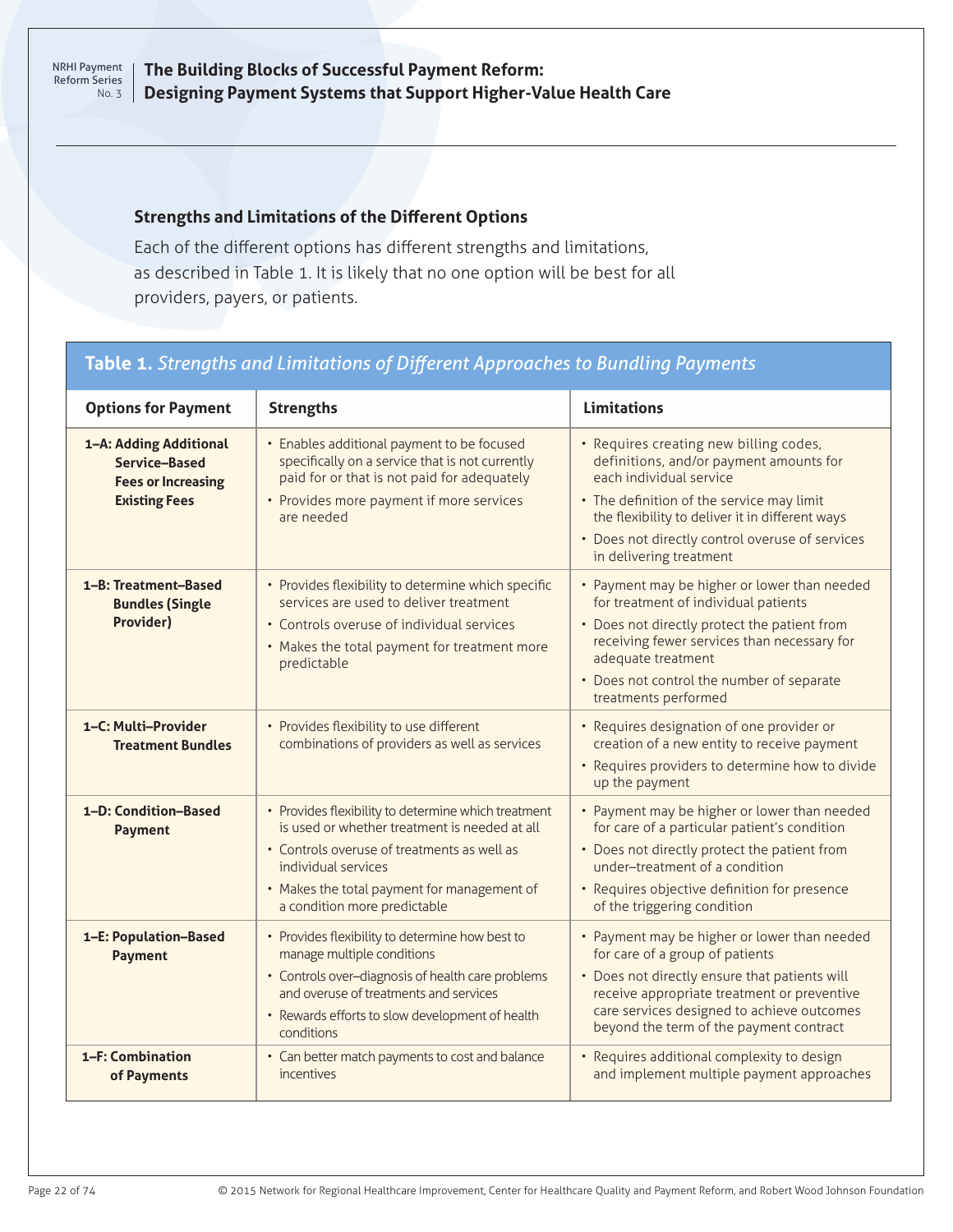### <span id="page-33-0"></span>**The Building Blocks of Successful Payment Reform: Designing Payment Systems that Support Higher-Value Health Care**

### **Compensating Providers for Services Delivered Under Bundled Payments**

If multi–provider payment bundles are used (whether the payment is made for specific treatments, specific conditions, or on a population basis), then a method will be necessary for dividing the payment among the participating providers. If the individual physicians and other providers who are delivering services associated with a treatment or condition are paid for their services using traditional fee–for–service methods, the barriers to changing care that prompted creation of the treatment bundle or condition–based payment will still exist, but the barriers will now stem from the way the recipient of the bundled payment is compensating the individual providers rather than the way the third–party payer is paying them.

To address this, the less–bundled payment options in this section (i.e., those with fewer services or providers included) can be used as mechanisms for compensating individual providers participating in more– bundled payment options, as illustrated in Figure 2. The payer would make a bundled payment to one of the providers or to an organizational entity formed by all of the providers, and the entity receiving the payment would use those funds to pay the individual providers for the services they provide using a method that reduces or eliminates any barriers they would face in implementing the desired changes in care delivery. For example:

• The payment for a treatment bundle could be divided up among the individual providers involved based on the services they deliver. If the providers deliver services that are not currently paid under fee–for–service, payment amounts for those services could be defined by the entity receiving the payment, and if current fee–for–service payment amounts are inadequate to cover the costs of delivering important services, higher payments could be made for those services from the treatment bundle. (The payment amounts for the individual services can be defined by the providers, not the payer, since the payer is responsible for paying the overall treatment bundle amount, and the providers then have flexibility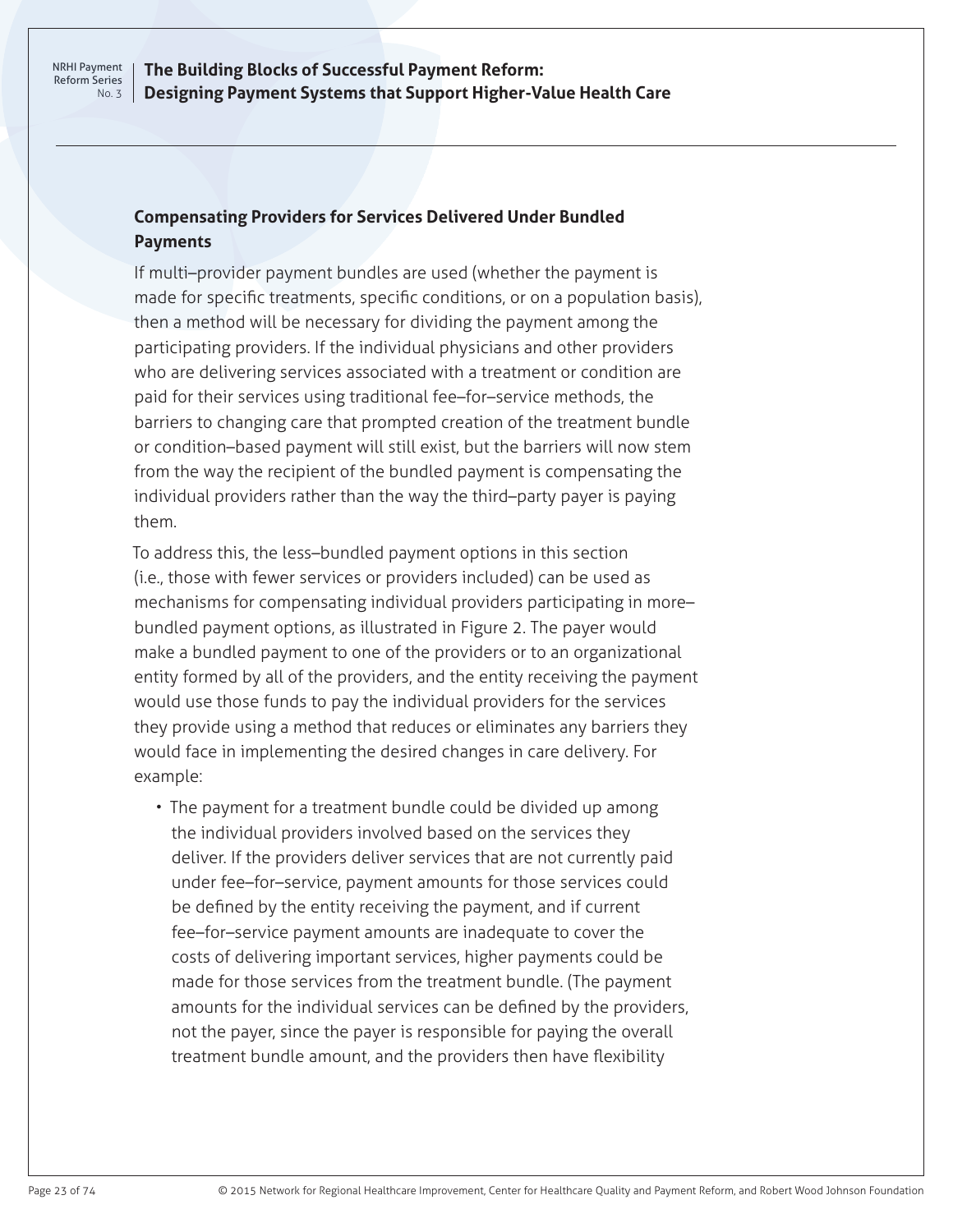### **The Building Blocks of Successful Payment Reform: Designing Payment Systems that Support Higher-Value Health Care**

as to how to allocate that payment among the services that each delivers.) For example, if an orthopedic surgeon and a physiatrist collaborate to accept a bundled payment for both joint surgery and the rehabilitation services following surgery, the two physicians could agree on which aspects of the overall services for surgery and rehabilitation would be the responsibility of each physician and how much those services would be expected to cost, and then they could divide the bundled payment based on how well each managed their portion of the overall costs.

- A condition–based payment could be divided up into treatment– based budgets based on which treatments were actually delivered, and then the providers involved in each treatment could determine how to divide up the treatment budgets among themselves. For example, a cardiologist might accept a condition–based payment for managing the overall diagnosis and treatment of patients with stable angina, and the cardiologist could then make an arrangement with an interventional cardiologist and hospital to accept a bundled treatment payment when a patient needed a cardiac catheterization. The interventional cardiologist and hospital could then determine how to divide the bundled payments for cardiac catheterizations.
- A population–based payment could be divided into condition–based budgets which would then be allocated to the providers managing each type of condition. The providers managing a particular health condition could then divide the condition–based budget for that condition into treatment budgets for individual treatments, etc. For example a primary care practice might accept a global payment for managing the overall care of a group of patients; the practice could then contract with a cardiology group to manage diagnosis and treatment of the subset of patients with stable angina and contract with an orthopedic surgery group to manage the care of patients with knee osteoarthritis.

Analogous changes need to be made for physicians and other health care professionals who are employed by a physician group, hospital, or health system. Most employed physicians do not receive a flat salary, but are paid based in part on their "productivity," and productivity is usually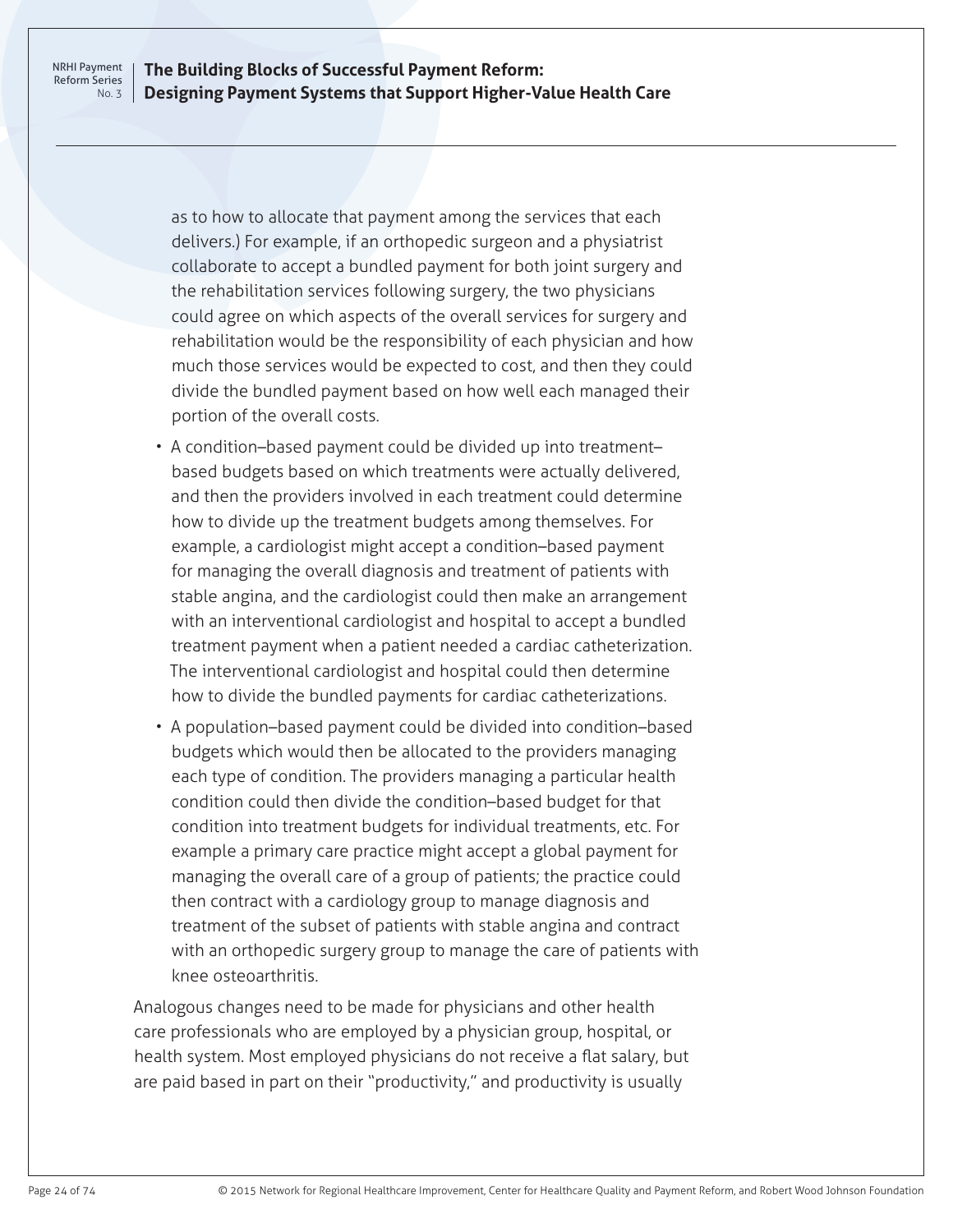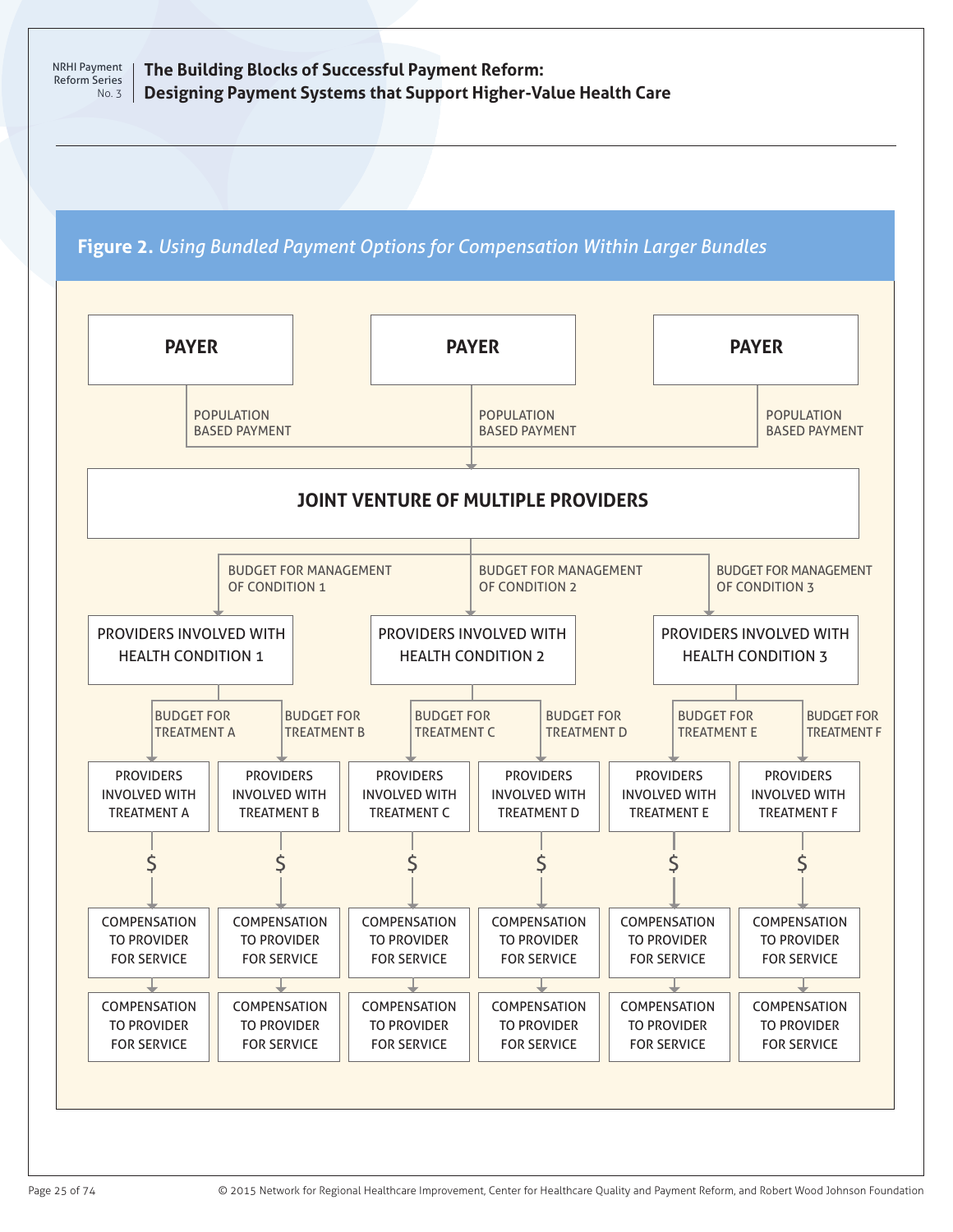### **The Building Blocks of Successful Payment Reform: Designing Payment Systems that Support Higher-Value Health Care**

measured using traditional fee–for–service structures (e.g., "work RVUs"). This typically means that the compensation structure for the physicians creates barriers to change similar to those in the fee–for–service system

that is used to pay the physicians' employer. $13$ If changes are made in the way the employing organization is paid in order to remove the barriers that exist in the payment system, then the compensation structure for physicians and other providers who are employed by the organization also needs to change in parallel ways. This can be done by using the *payment* options defined in this section as *compensation* structures for the employed physicians. For example, a health system could accept a condition–based payment from a payer for managing a particular condition, and then the health system could adjust the salaries for the physicians involved in managing the condition using measures of whether spending

*If changes are made in the way a health care organization is paid in order to remove the barriers that exist in the payment system, then the compensation structure for the providers employed by the organization also needs to change in parallel ways. This can be done by using new payment models as compensation structures.*

for treating the patients with the condition remained within the budget, whether utilization and quality measures were achieved, etc.

# **Building Block 2: Mechanism for Controlling Utilization and Spending**

If one of the goals of providing higher payment or greater flexibility in payment to a provider is to reduce overall health care spending, the purchaser or payer will want accountability from the provider that spending will, in fact, be reduced. Even if there is agreement that spending should increase in order to improve quality or outcomes, the purchaser or payer will likely want the provider to take accountability for ensuring spending will only increase by the expected amount.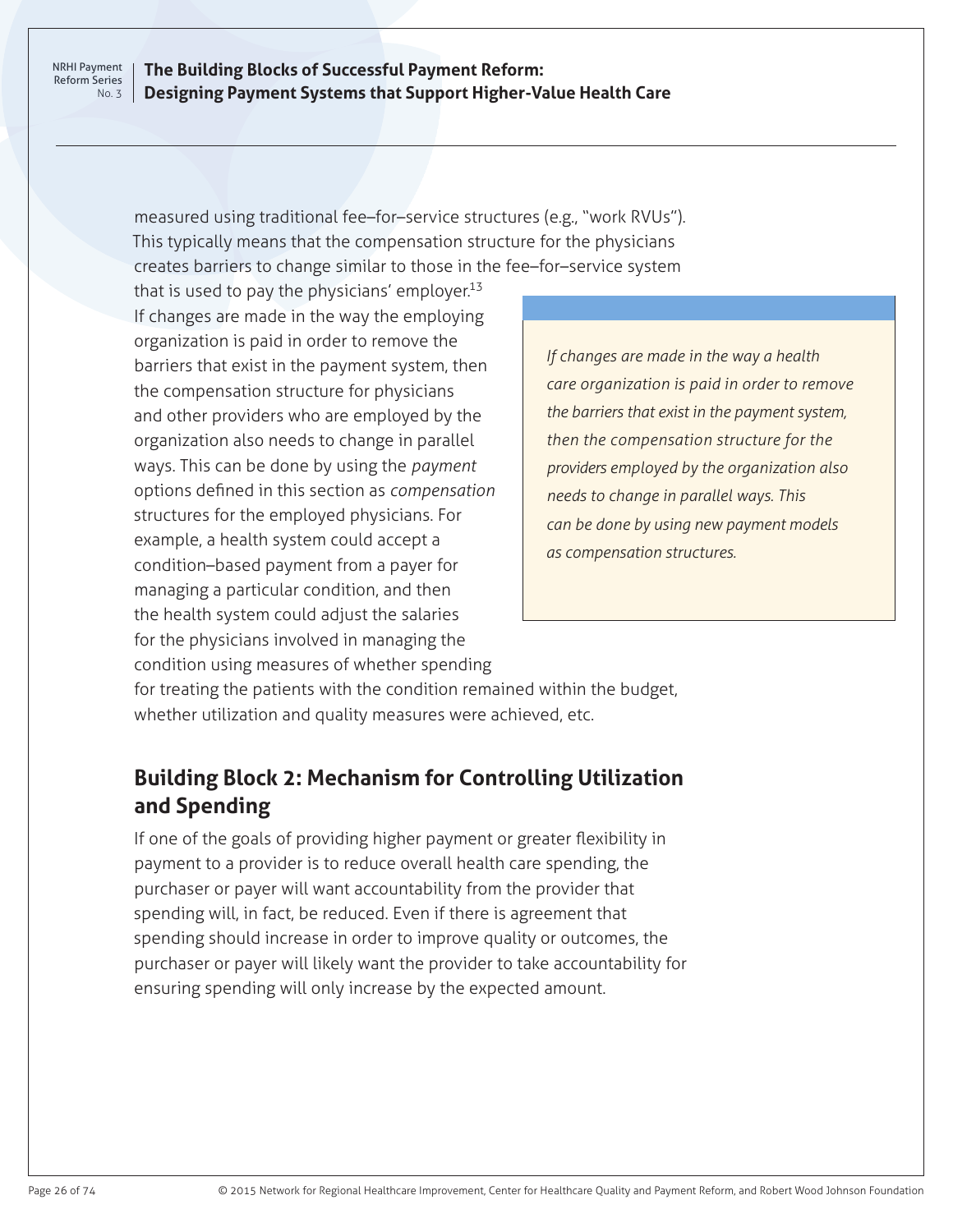### **The Building Blocks of Successful Payment Reform: Designing Payment Systems that Support Higher-Value Health Care**

There are several different options for how accountability for utilization and spending can be incorporated into a payment system:

### **Option 2–A: Payment adjustments (pay for performance) based on utilization**

## **Option 2–B: Payment adjustments (pay for performance) based on spending or savings**

### **Option 2–C: Bundled payment**

The specific measures of utilization or spending used in these mechanisms will depend on the decisions made about which types of services are included in a single payment in Building Block 1. As shown in Figure 3, the more bundled payment options available for Building Block 1 not only provide greater flexibility for providers to determine which services are delivered but they also require providers to control more types of utilization and spending, thereby reducing the need for payer– managed utilization/spending controls or incentives focused on individual services, treatments, or health conditions as part of Building Block 2.

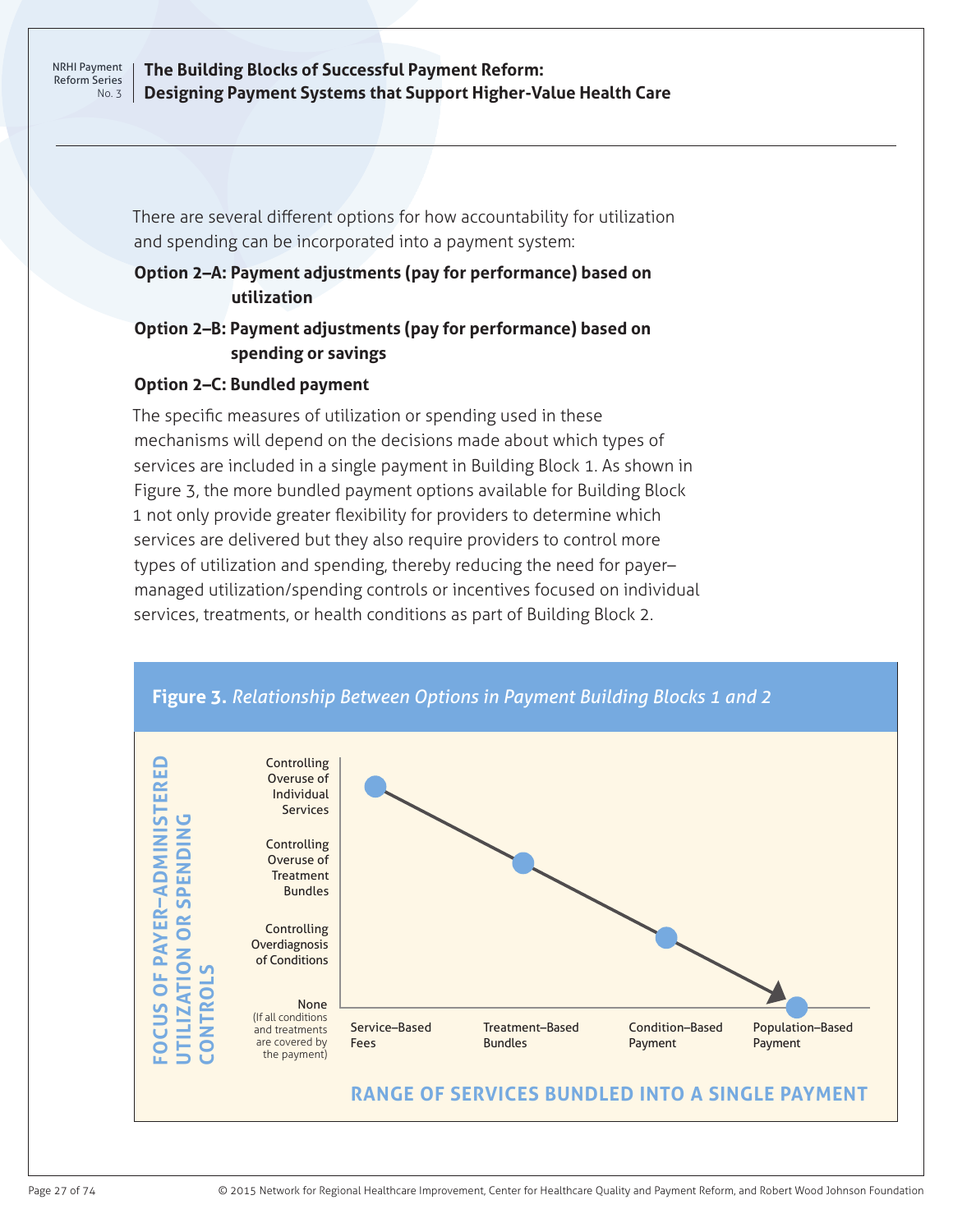**The Building Blocks of Successful Payment Reform: Designing Payment Systems that Support Higher-Value Health Care**

### **Option 2–A: Payment Adjustments (Pay for Performance) Based on Utilization**

If delivery of a new service or a different combination of services is intended to reduce the utilization of one or more other kinds of services, then in order to encourage or ensure that such a reduction occurs, payment adjustments can be defined based on utilization of the services that are supposed to be reduced. The payer and provider would agree on which services should experience reduced utilization, the expected amount of reduction, and the amount by which payment would be adjusted based on whether that expected reduction was achieved. (This is commonly referred to as a "pay–for–performance" system.) For example, in the primary care medical home payment programs created by some commercial health plans, the payments to the primary care practice are adjusted up or down based on whether the rate at which the practice's patients visit the hospital emergency department has decreased or increased or whether it is below or above benchmark levels.

# **Figure 4.** *Building Block 2 Addresses Utilization/Spending Not Bundled Into Payment In Building Block 1*

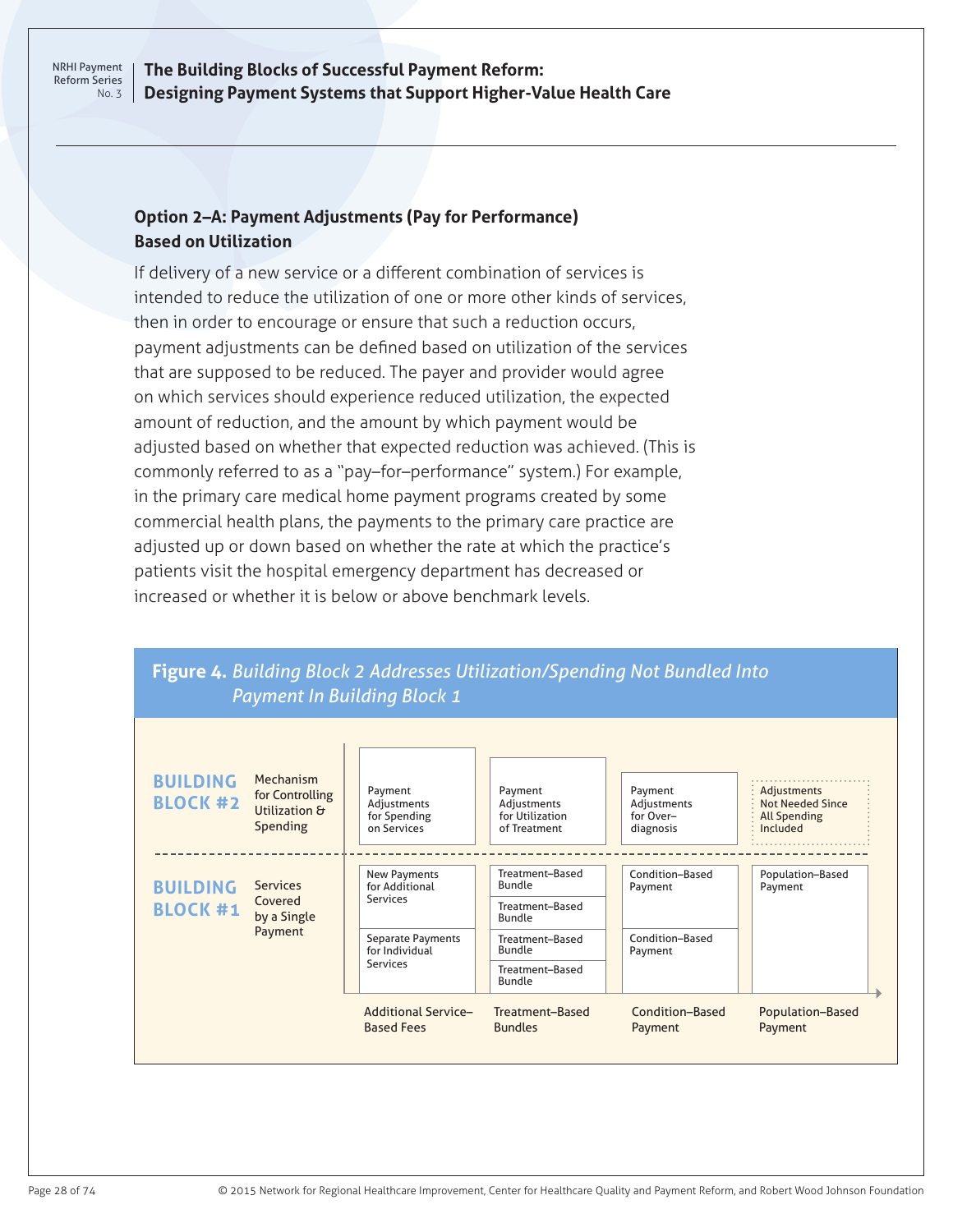### **The Building Blocks of Successful Payment Reform: Designing Payment Systems that Support Higher-Value Health Care**

As shown in Figure 4, the types of utilization for which adjustments are made in Building Block 2 would depend on what is bundled into a single payment under Building Block 1. There is no need to define a pay–for– performance structure to control over–utilization of services that are included in the bundle, since the provider is already accountable for controlling utilization so costs stay within the payment amount. However, if there is concern about potential overuse of a newly defined service or new bundle of services, then the pay–for–performance structure could focus on utilization of those services or bundles. If there is concern that utilization of certain services not included in the bundle might increase, then the payment adjustments could focus on that type of utilization. (Addressing concerns about *under*utilization of services within the bundled payment is addressed by Building Block 3.)

Several decisions have to be made in structuring any pay–for– performance approach of this type:<sup>14</sup>

- **Defining the specific service for which utilization is to be reduced or limited.** Although it is easier from a payer's perspective to simply include all types of services in an accountability measure, an individual provider generally cannot control all types of services a patient receives, and so accountability mechanisms need to be focused on the specific types of services that the individual provider receiving the payment either delivers, orders, or can reasonably expect to influence. In addition to defining the service itself, it may also be necessary to define the specific *circumstances* in which the services are expected to be reduced. For example, it is reasonable to expect that a primary care practice can have an influence on whether its patients make *avoidable* emergency department (ED) visits (such as care for non–emergency minor acute problems) but not visits for serious emergencies such as auto accidents; this requires defining the types of problems or diagnoses that would cause an ED visit to be classified as "avoidable."
- **Defining either the target amount of reduction in utilization of the service or the target level or rate of utilization of the service.** Targets are frequently defined as a reduction from a baseline simply because there is no standard for what the "right"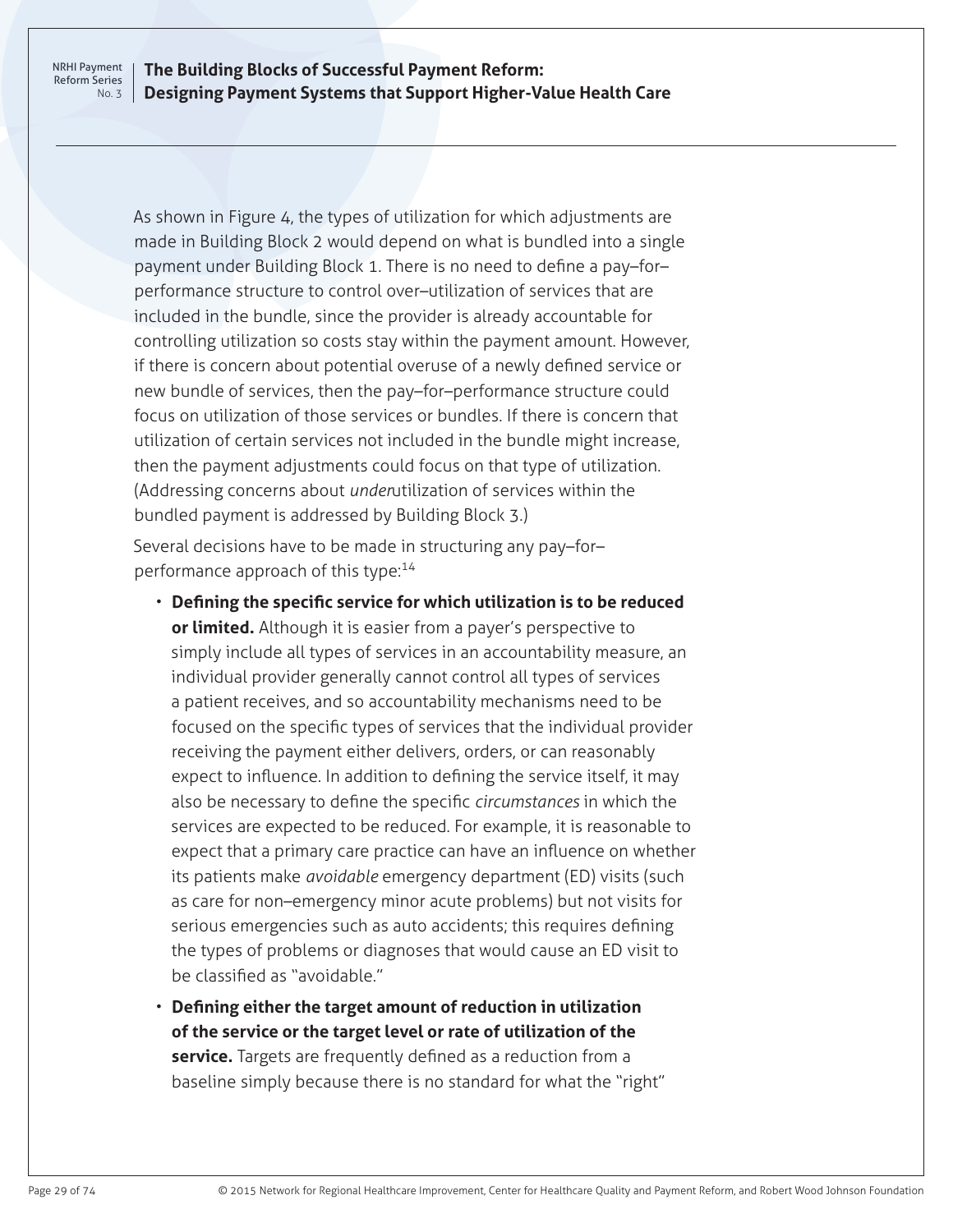**The Building Blocks of Successful Payment Reform: Designing Payment Systems that Support Higher-Value Health Care**

level of utilization is. However, this only works if one believes that there is overutilization that can be reduced. For a provider that is already managing care efficiently and effectively, the target should more appropriately be defined as *maintaining* the existing level of utilization rather than *reducing* it.

• **Defining the amount by which payment should be adjusted if the target rate or reduction is or is not achieved.** For example, one approach would be for the payer to make an additional payment to the provider if the target is met or exceeded; an alternative approach would be for the payer to reduce the provider's payment or for the provider to make a payment to the payer if the provider falls short of achieving the target.

# **Option 2–B: Payment Adjustments (Pay for Performance) Based on Spending or Savings**

Instead of basing the payment adjustments on changes in *utilization* of a particular service or group of services (i.e., whether and how often the services are used), adjustments could be based on the amount of *spending* on that service or services or on the amount by which spending is reduced (i.e., the *savings* expected). The payer and provider would agree on the total amount of spending that should be expected or the amount by which spending is expected to be reduced, and then the same kinds of decisions described earlier would be made to define the adjustment in payment between the payer and provider based on the extent to which the spending or savings target was achieved. If the payment change is being made with an expectation that spending will *increase* in return for improvements in quality or outcomes, an agreement could be reached as to how much of an increase is appropriate, and then the pay–for– performance system could be based on ensuring spending does not increase by more than that amount.

Basing performance on *spending* instead of *utilization* means that providers must be concerned about the *prices* of services as well as whether and how frequently the services are used. Even if utilization of a service decreases, spending on that service could still increase if the services are delivered by more expensive providers or in more expensive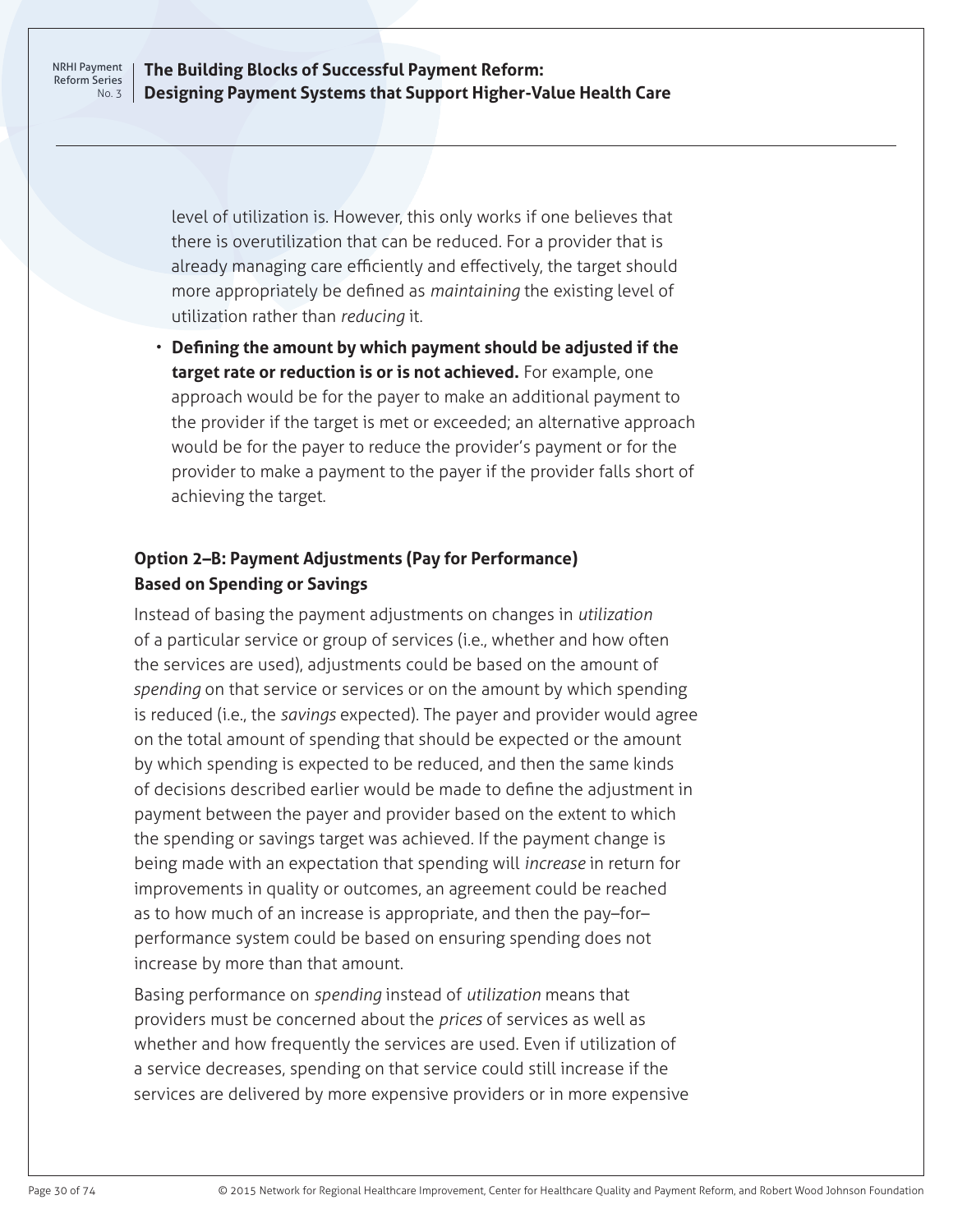### **The Building Blocks of Successful Payment Reform: Designing Payment Systems that Support Higher-Value Health Care**

settings, or if the providers of the services receive higher payments than expected. Conversely, spending–based pay for performance rewards providers for arranging for patients to receive a service in a lower–priced setting or from a lower–priced provider even if utilization of the service does not decrease.

### *"Shared Savings" vs. Prospectively Defined Spending Targets*

An important issue is whether the target for spending is defined *prospectively* or *retrospectively*. If a target is prospectively defined, then

the provider can determine in advance what changes in services would likely enable it to achieve the target and make adjustments along the way if it is learned that unexpected factors are causing utilization of services or the prices of services to be higher than expected.

In contrast, in the "shared savings" model being used by Medicare and many payers, the target for spending isn't determined until *after* the spending has already occurred, rather than in advance.<sup>15</sup> Under this approach, "true" savings are only declared to have been achieved if the spending on the patients cared for by the provider has decreased by more than spending has decreased on the patients of other providers (or if spending has increased more slowly than it has increased for other providers' patients). However, the spending levels for the patients of other providers is only known after

*"Shared savings" programs create significant problems for providers trying to deliver higher–value care because the provider cannot determine in advance what level of utilization or spending will be satisfactory, and the comparison group of patients used to determine whether savings have been achieved may not be truly comparable to the patients of the provider hoping to receive the shared savings payment.*

they have occurred. Although this is intended to avoid setting a spending target prospectively that turns out to be higher than what other providers achieve without the shared savings program, this approach creates significant problems for providers trying to deliver higher–value care:

• The provider cannot determine in advance what level of utilization or spending will be considered satisfactory. Even if the provider reduces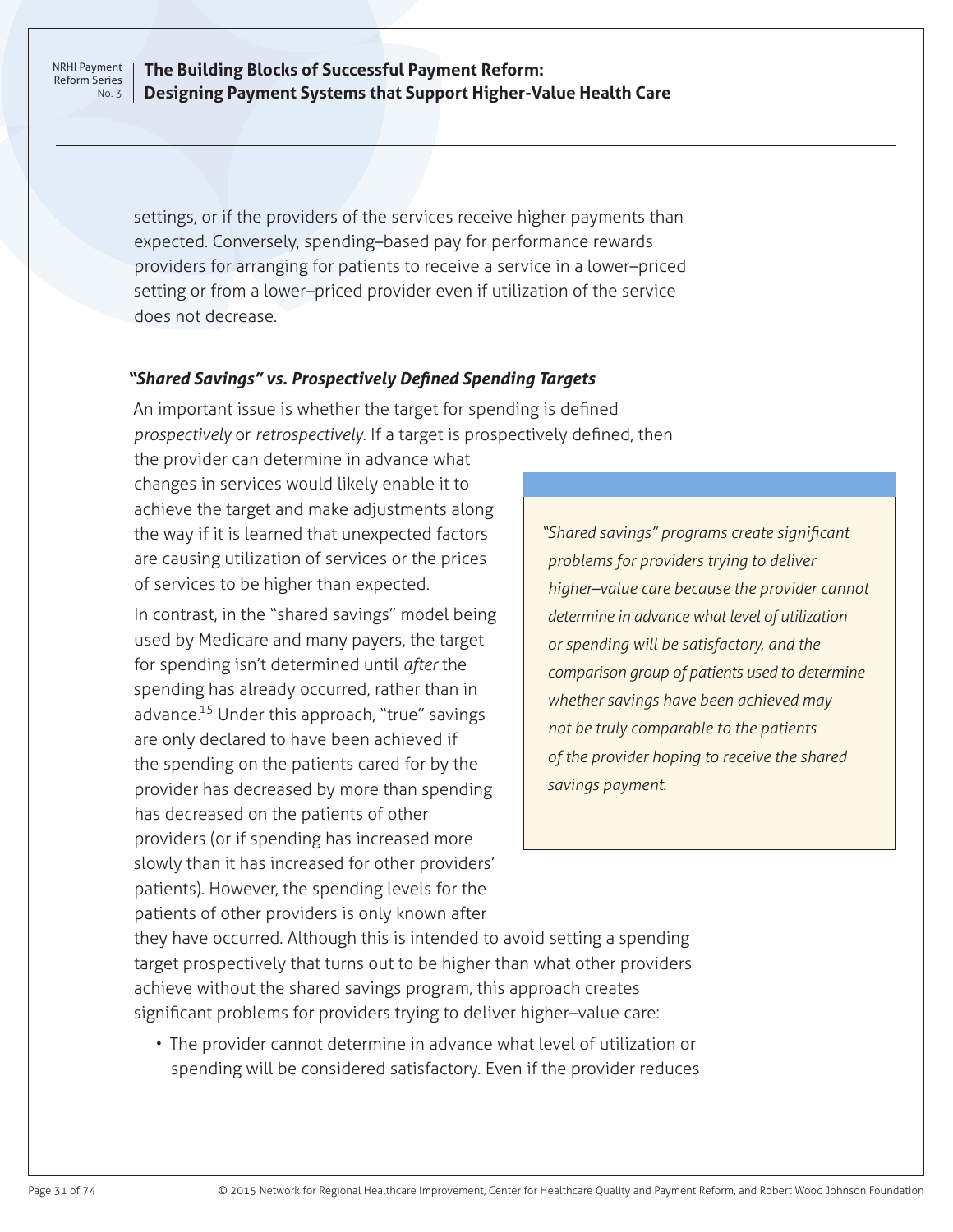**The Building Blocks of Successful Payment Reform: Designing Payment Systems that Support Higher-Value Health Care**

spending significantly compared to previous levels, the provider may still be penalized if other providers are determined to have achieved similar reductions without the benefit of the payment change.

• The patients of the comparison group of providers that is used to determine what spending would have been in the absence of the payment change may not be truly comparable to the patients of the provider seeking to receive the shared savings payment. Other providers may have different types of patients or experience changes in patient characteristics or changes in other factors in their markets that reduce spending more than what is possible for the provider being evaluated. The more providers that are participating in the shared savings payment program, the more difficult it will be to find a valid comparison group of providers that are not participating in the program.

### **Option 2–C: Bundled Payment**

Instead of measuring specific categories of utilization or spending and making separate payments or payment adjustments based on how utilization or spending in those categories compares to a target, the services for which utilization or spending is to be *reduced or controlled* could be *bundled* into the same payment as the services that are to be *delivered*, and the price of the bundle would be defined based on the expected level of spending on both sets of services. The provider would then be responsible for covering the higher costs if savings are not achieved as expected on the services that are to be reduced or controlled, but the provider would also benefit financially if greater than expected savings are achieved.

### *Bundling for Accountability vs. Bundling for Flexibility*

Bundling for accountability can be defined around specific treatments or specific patient conditions, the same as the bundling options discussed as part of Building Block 1, but bundling for accountability has a different purpose than the bundled payment options discussed earlier. In Building Block 1, a service is included in the bundle in order to give the physician,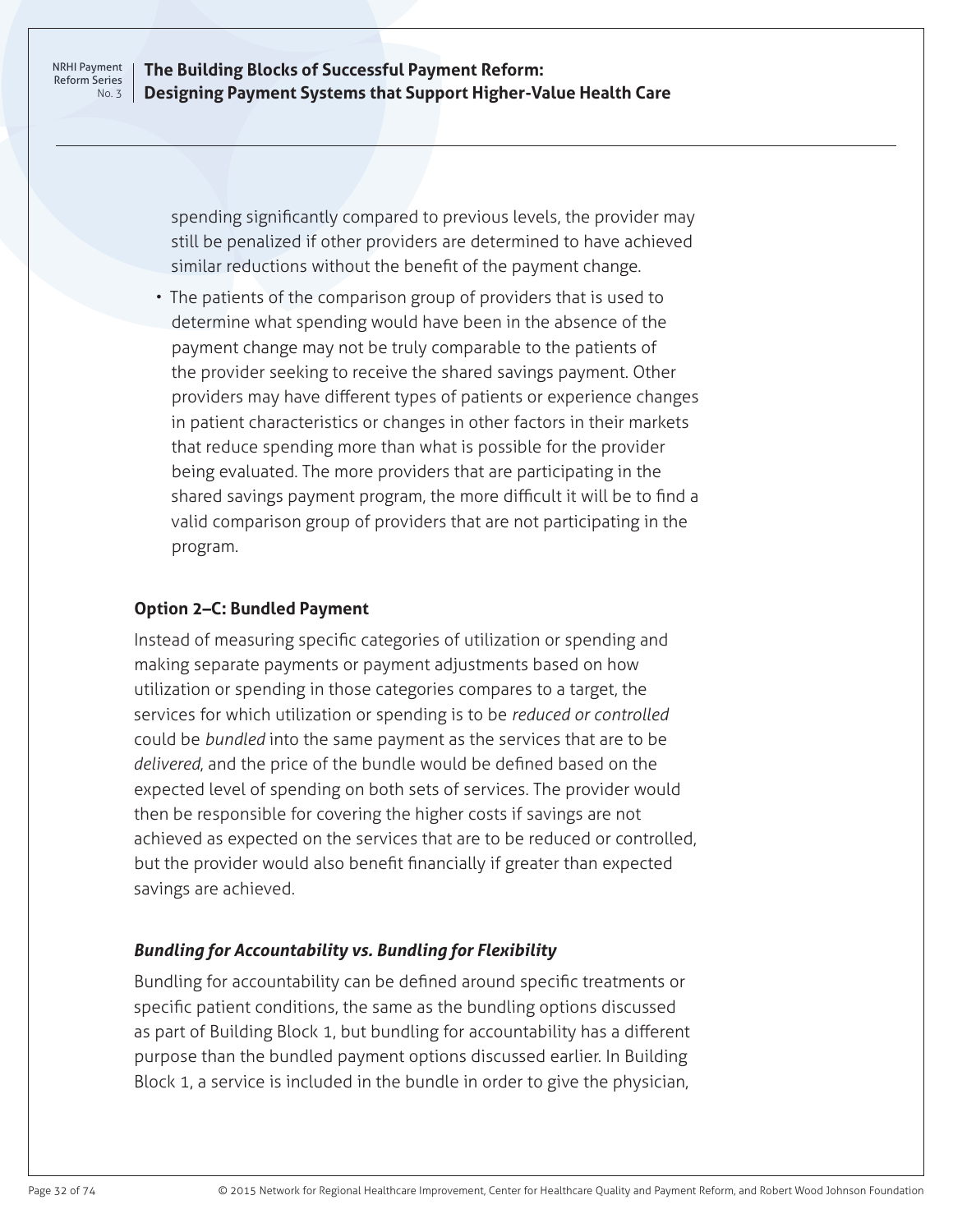### **The Building Blocks of Successful Payment Reform: Designing Payment Systems that Support Higher-Value Health Care**

hospital, or other health care provider the *flexibility* to use or not use that service in delivering a particular treatment or in addressing one or more of a patient's health conditions. When bundling is used as a mechanism of accountability in Building Block 2, a service is included in the bundle in order to ensure the provider *controls* utilization and spending on that service, even if the service is delivered by a different provider.<sup>16</sup>

# *Global Payments vs. Global Budgets vs. Shared Savings*

If the provider is being held accountable for the total spending on all services for the patient, then this bundle is typically referred to as a "global" payment or budget:

- If the accountable provider has the capability of paying claims from other providers for services they deliver to the patient, then the accountable provider can receive a *global payment* from the payer and the payer can delegate to the accountable provider the responsibility for making the payments to other providers.
- If the accountable provider is unable or unwilling to pay claims to other providers or if the payer is unwilling to delegate claims payment responsibility to the provider, then the payer and accountable provider would define a *global budget* instead. In a global budget arrangement, the payer would continue to pay claims from other providers, deduct them from the budget, and pay the balance remaining in the budget to the accountable provider.

A global budget is different from and preferable to the shared savings concept described earlier. The global budget is set *prospectively*, so the provider(s) operating

*A global budget is preferable to "shared savings" because the provider(s) operating under the global budget know the level of spending they must achieve and can develop a detailed business plan for how to do so, and they can plan for how to distribute surpluses or allocate overages based on the extent to which individual providers achieved their individual responsibilities under the business plan.*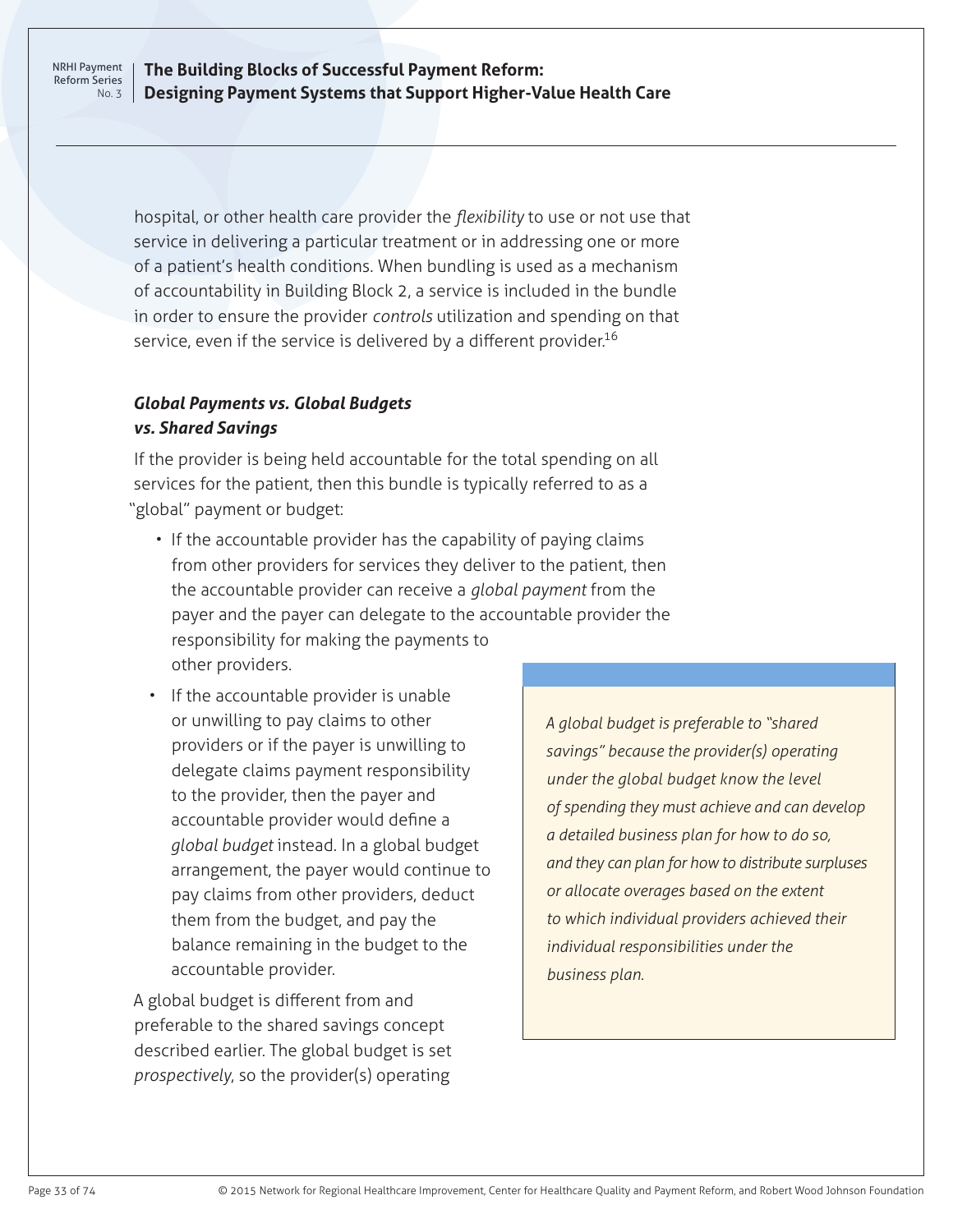**The Building Blocks of Successful Payment Reform: Designing Payment Systems that Support Higher-Value Health Care**

under the global budget can develop a detailed business plan for how to keep spending within the budget and how to distribute surpluses or allocate overages based on the extent to which individual providers achieved their individual responsibilities under the business plan. In contrast, under a shared savings model, it is impossible to define a clear business plan because the target spending level is not known until after the fact. For example, the Alternative Quality Contract developed by Massachusetts Blue Cross Blue Shield defines a global budget for all of the care that a group of patients need, with annual spending levels over a five–year period defined in advance. If the provider group responsible for those patients keeps total fee–for–service spending below the budget, it receives a supplemental payment based on the difference between spending and the payment. $17$ 

### *Exclusions and Adjustments for Specific Types of Utilization or Price*

A provider may be able to accept accountability for most but not all types of services or spending, in which case certain exclusions may be defined from a global payment or budget. In some cases, the exclusion may relate to price, but not utilization, mirroring the distinction in options 2–A and 2–B. For example, a provider may be willing to take accountability for all types of utilization and spending other than the prices of drugs that are sold only by one manufacturer. To address this, the global payment or budget could be adjusted based on any changes in the prices of those products or services.

#### **Strengths and Limitations of the Different Options**

As with the different options for bundling payments, each of the different options for spending accountability has different strengths and limitations, as described in Table 2. No one option will be best for all providers, payers, or patients.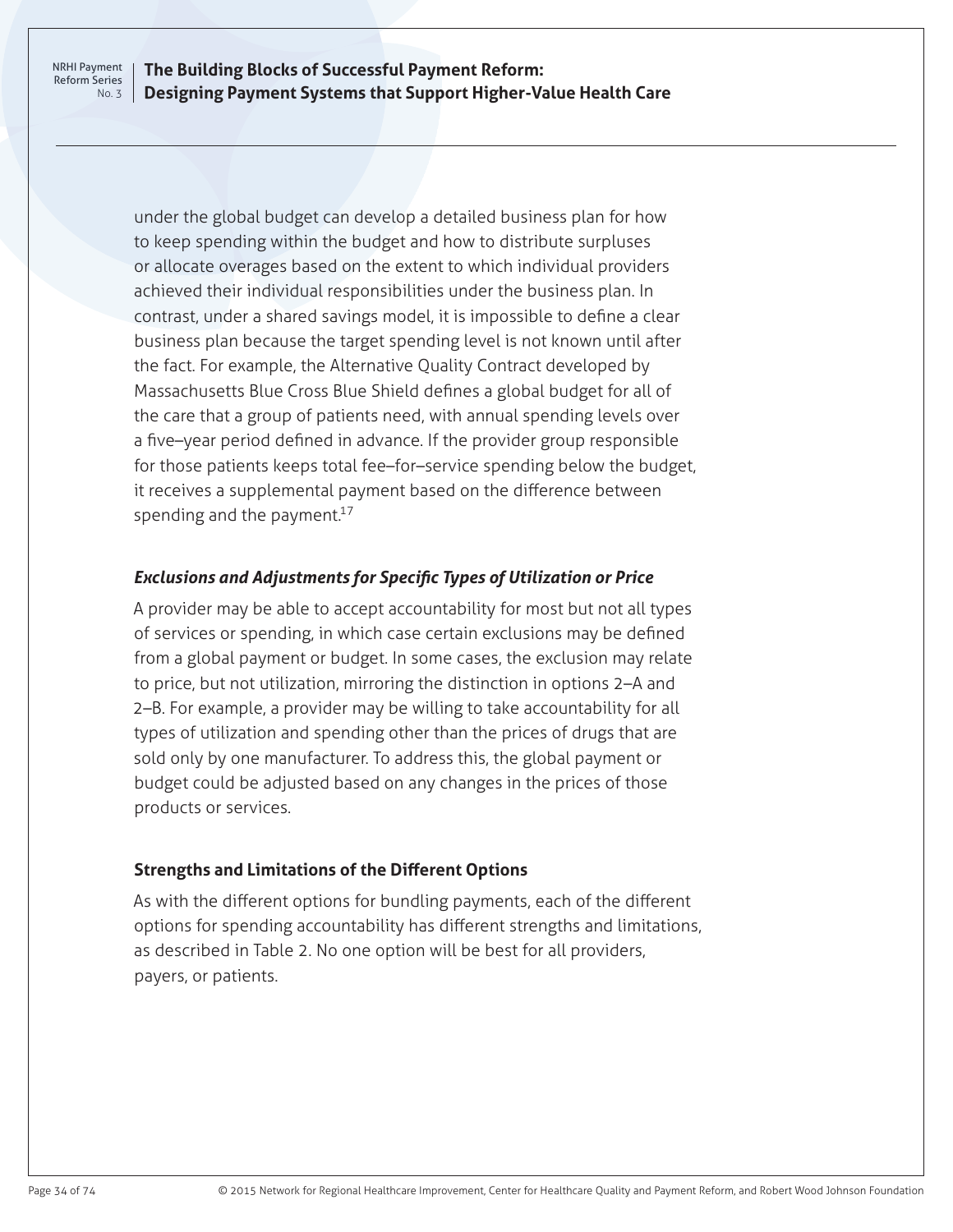# **Table 2.** *Strengths and Limitations of Different Mechanisms For Controlling Utilization And Spending*

| <b>Options For</b><br><b>Payment Controlling</b><br><b>Utilization/Spending</b>                    | <b>Strengths</b>                                                                                                                                                                                                                                                                                                                            | <b>Limitations</b>                                                                                                                                                                                                                                                                                                                                 |
|----------------------------------------------------------------------------------------------------|---------------------------------------------------------------------------------------------------------------------------------------------------------------------------------------------------------------------------------------------------------------------------------------------------------------------------------------------|----------------------------------------------------------------------------------------------------------------------------------------------------------------------------------------------------------------------------------------------------------------------------------------------------------------------------------------------------|
| 2-A: Payment Adjustments<br>(Pay for Performance)<br><b>Based on Service</b><br><b>Utilization</b> | • Allows rewards or penalties to be targeted<br>to specific kinds of utilization<br>• Allows the size of rewards or penalties to be<br>set based on the impacts of utilization other<br>than just spending<br>• Allows providers to be held accountable for<br>ordering services from other providers but not<br>for the prices they charge | • Requires specific rewards or penalties to<br>be assigned to individual kinds of utilization<br>• Rewards providers for reducing utilization<br>even if services are shifted to higher-cost<br>providers or locations<br>• Rewards may not be adequate to control<br>utilization, and penalties may not offset<br>the costs of higher utilization |
| 2-B: Payment Adjustments<br>(Pay for Performance)<br><b>Based on Spending</b>                      | • Holds providers accountable for using lower-<br>cost services and providers, not just lower<br>utilization<br>• Allows the size of rewards or penalties to<br>be balanced so they are more manageable<br>for smaller providers                                                                                                            | • Requires specific rewards or penalties to be<br>defined that may or may not be adequate to<br>encourage spending control or to offset higher<br>spending for payers<br>• May encourage providers to avoid using higher-<br>quality services from higher-priced providers                                                                         |
| 2-C: Bundled Payment                                                                               | • Gives providers the flexibility to increase<br>spending on one service if it will result in<br>a more than equal reduction in spending<br>on other services<br>• Avoids the need to establish specific rewards<br>or penalties for individual types of utilization<br>or spending                                                         | • May encourage providers to avoid using higher-<br>quality services from higher-priced providers<br>• Changes in spending for external services may<br>not leave sufficient revenues to cover the costs<br>of the provider's own services<br>• Bundling is only feasible where the provider<br>can control the services included in the bundle    |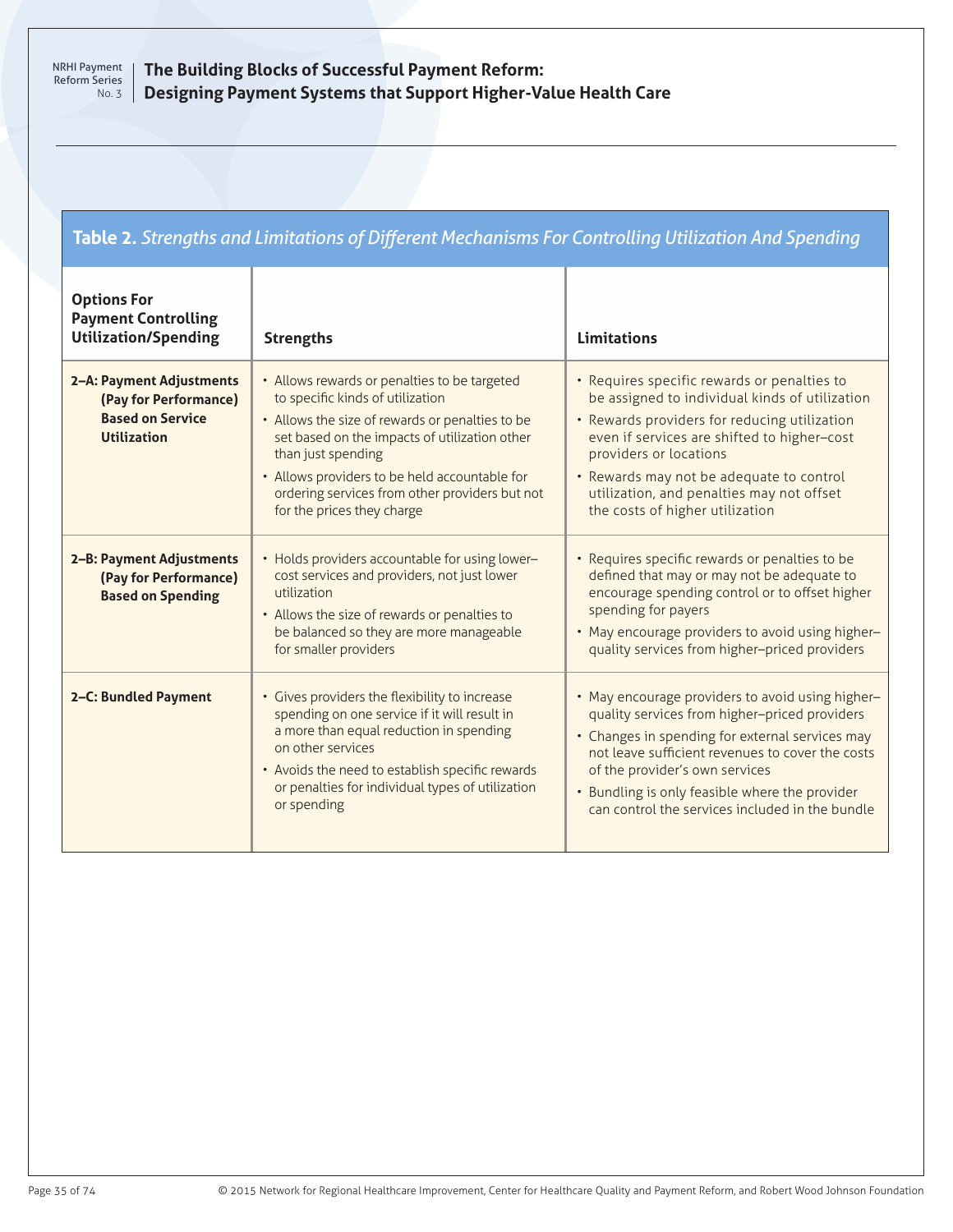# **Building Block 3: Mechanism for Assuring Good Quality and Outcomes**

If one of the goals of providing more payment or greater flexibility in payment to a provider is to improve quality, the purchaser or payer will want accountability from the provider that quality will, in fact, be improved. If the primary goal of the change in care delivery is to reduce spending, the purchaser or payer will likely want accountability by the provider to ensure that quality of care will not also be decreased.

In general, as illustrated in Figure 5, the more flexibility that a payment system gives a provider to choose which services a patient receives within a fixed amount of payment, the greater the risk that some providers may deliver fewer services to patients than they need. This is because if fewer services are provided within a broader bundle of services, the provider's costs will decrease but its revenues will not, thereby improving its operating margin.

Consequently, if the more–bundled options are chosen for Building Block 1, there will be a greater need for strong mechanisms in Building Block 3 to protect against underuse of services within the bundles. In a population–based payment, the risk is not just that high–cost services will not be delivered when needed to treat a health problem. There are also risks of underinvestment in preventive services and of failing to address conditions that are expensive to treat in the short run but where earlier treatment can avoid more expensive treatments beyond the period of time covered by the population–based payment.

There are three basic approaches for how accountability for quality and outcomes can be incorporated into a payment system:

### **Option 3–A: Establishing minimum performance standards**

**Option 3–B: Payment adjustments (pay for performance) based on quality/outcomes**

**Option 3–C: Warrantied payment**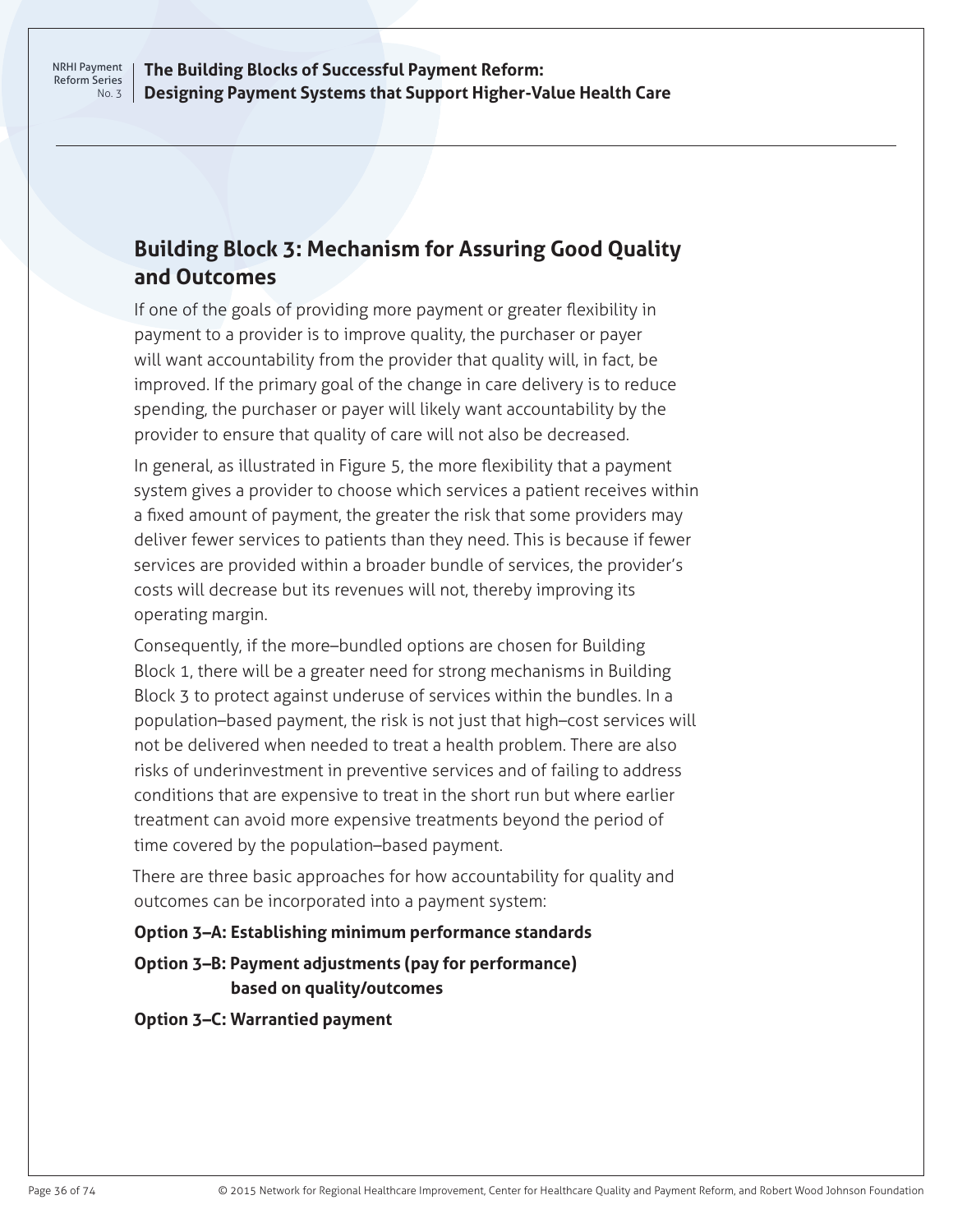# **The Building Blocks of Successful Payment Reform: Designing Payment Systems that Support Higher-Value Health Care**



### **Option 3–A: Minimum Performance Standards**

One approach to assuring quality is to define a minimum set of performance standards that the provider must achieve in order to be eligible for payment. If the standards are not met, then no payment would be made, even if the provider delivered services to the patient and incurred costs to do so.

Four types of performance standards can be used to promote quality:

**i.** Structural standards, i.e., specifying the types of facilities, equipment, staffing, training or other capabilities that a provider is expected to have. For example, a primary care practice might be required to have a diabetes educator available to assist patients with diabetes.

**ii.** Process standards, i.e., specifying the steps to be taken during care delivery. For example, a primary care practice might be required to regularly order or perform a blood test on its diabetic patients.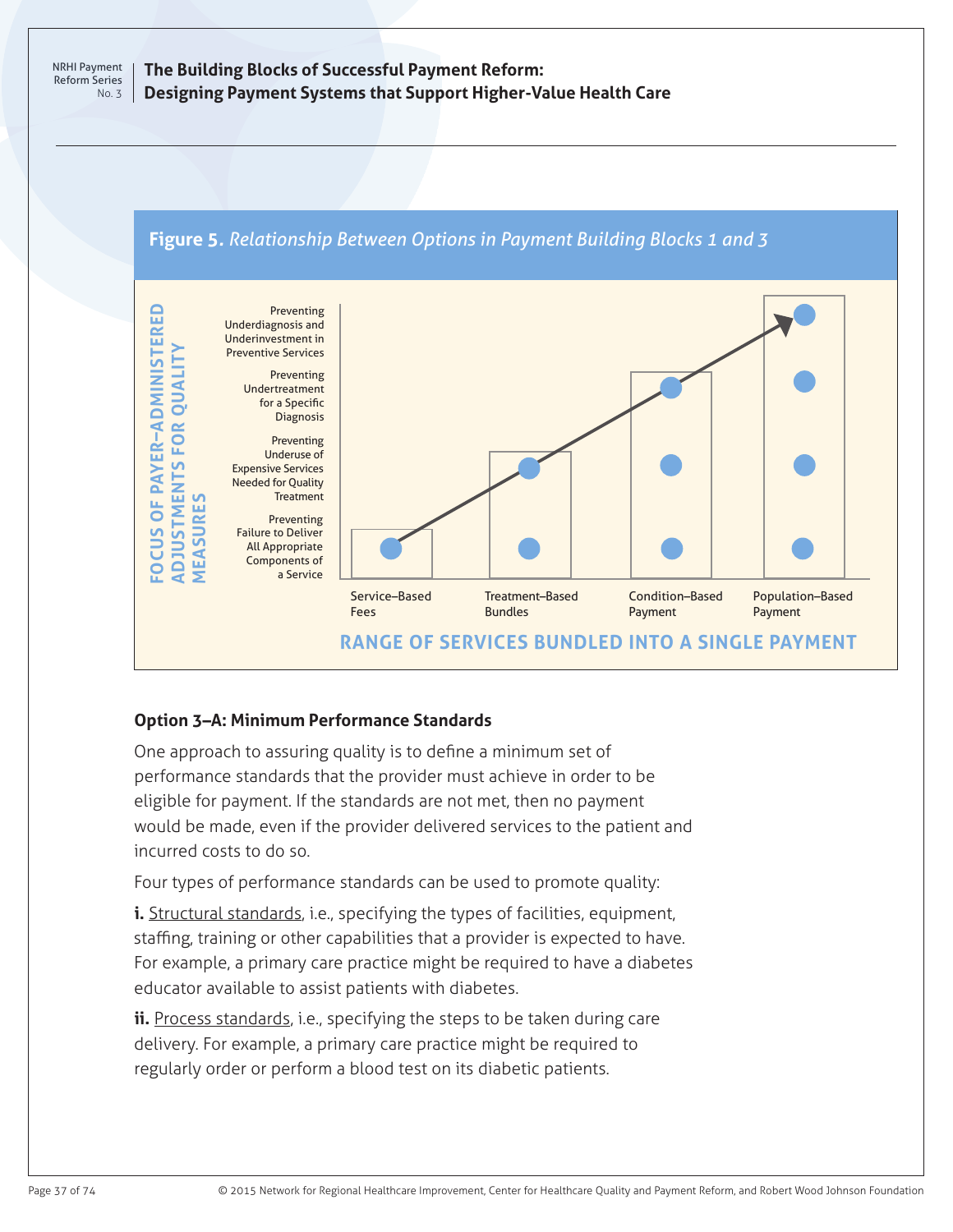### **The Building Blocks of Successful Payment Reform: Designing Payment Systems that Support Higher-Value Health Care**

**iii.** Intermediate outcome standards, i.e., specifying the results that are to be achieved during the process of care. For example, a primary care practice might be evaluated based on whether its patients achieve desired levels of blood sugar, cholesterol, and blood pressure.

**iv.** (Final) Outcome standards, i.e., specifying the outcomes that are to be achieved after care is completed (or, for chronic conditions, after care has been given for a specific period of time). For example, a primary care practice might be evaluated based on the rate at which its diabetic patients experience foot ulcers, amputations, blindness, kidney failure, heart attacks, etc.

Patients and payers would generally prefer to define standards in terms of outcomes, and a variety of efforts are underway to define outcomes for various conditions and collect the data needed to measure them. However, to date, performance standards have typically been based on either structural or process measures since these are generally the easiest to measure objectively and are more likely to be under the direct control of the provider being measured.

Unless there is clear evidence that meeting a structural or process standard is necessary to achieve good outcomes, requiring the use of structural or process measures can reduce flexibility and increase costs, making it more difficult to achieve Goals 1 and 2 and counteracting the effectiveness of the mechanisms for flexibility and accountability defined in Building Blocks 1 and 2. Moreover, since there is generally a cost to achieving higher performance, the amount of payment for the service or bundle of services will need to be adequate to cover that cost (which can be addressed through the mechanisms in Building Block 4).

# **Option 3–B: Payment Adjustments (Pay for Performance) Based on Quality/Outcomes**

Requiring a minimum performance standard ensures that the *minimum* is achieved in return for a payment, but it does nothing to encourage or reward performance that is *better* than the minimum. To address this, the provider's payment can be adjusted in some way based on the level of performance on one or more measures of quality. These payment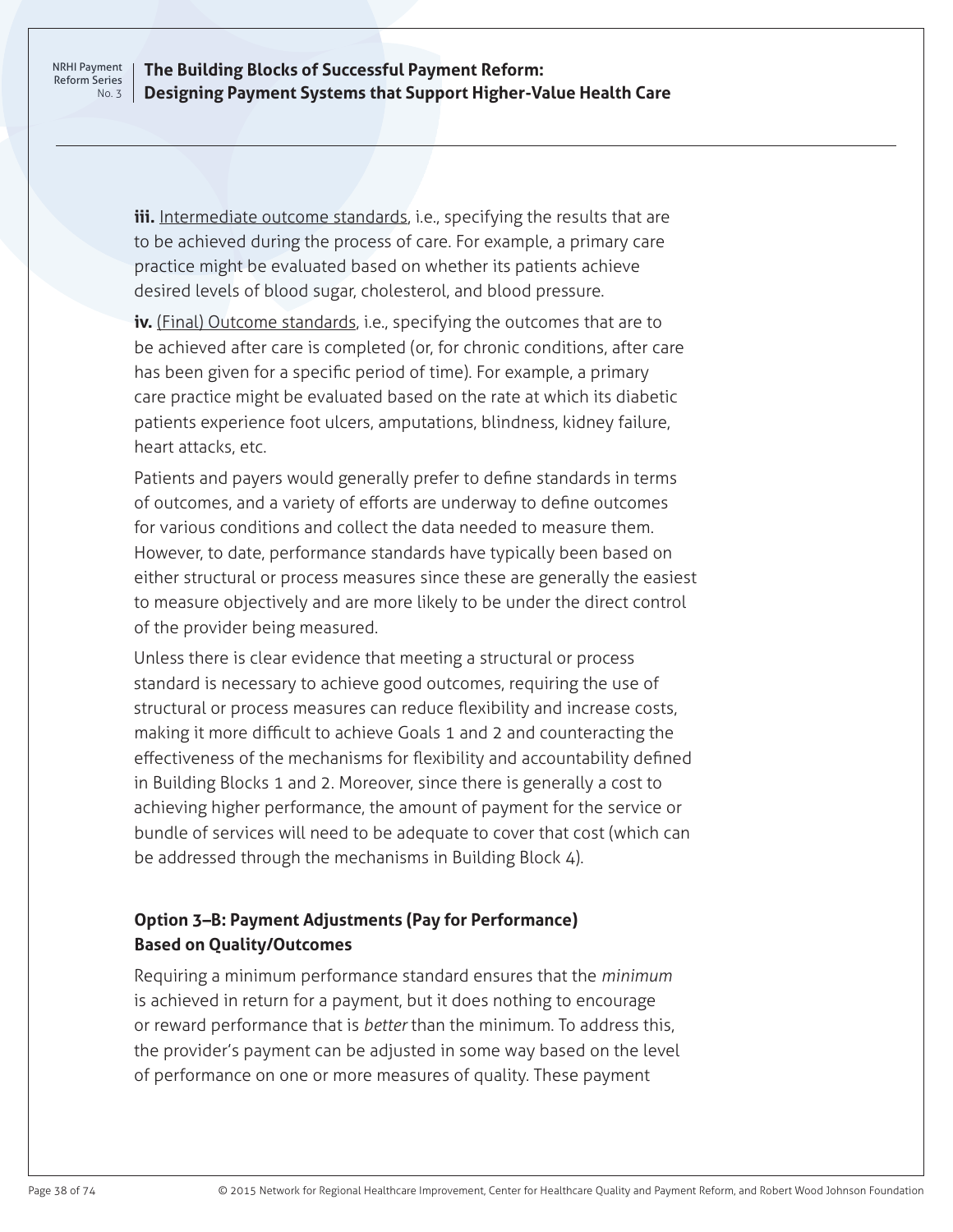### **The Building Blocks of Successful Payment Reform: Designing Payment Systems that Support Higher-Value Health Care**

adjustments—what is typically referred to as "pay for performance"—can be used in *addition* to a minimum performance standard or it can be used *instead* of a minimum, particularly if it is not clear whether or how to establish a minimum standard. As with minimum standards, quality–based pay for performance can be based on measures of structure, process, intermediate outcomes, or final outcomes. Outcome–based measures are generally preferable from the perspective of purchasers and patients if

they are available, but it may be difficult to use them for accountability unless the provider who is being held accountable has control over all of the factors that can affect outcomes. The mechanisms in Building Block 4, such as risk adjustment/stratification, can be used to ensure that accountability for outcomes does not penalize or reward providers based on the effects of factors outside of their control.

In order for a quality–based pay–for– performance (P4P) system to be an effective part of a payment reform designed to support a change in care delivery, the quality measures chosen need to correspond with the specific areas where quality is expected to improve and/or with any areas where there is a risk of under–treatment associated with the change in payment. As shown in Figure 6, the specific areas of focus for quality measures will depend on what services have been bundled into a single payment in Building Block 1.

*It may be better to use no quality measure at all than a measure that has little or no relationship to the care that is being delivered or the outcomes being sought, since using an irrelevant quality measure forces the provider to divert time and energy away from successfully implementing the care change and it may increase costs and impede the ability to achieve the improvements that were the real goal of the care delivery change. Moreover, an irrelevant quality measure could lead a patient to either inappropriately choose a poor quality provider or avoid a provider who does perform well on what really matters.*

In many cases, however, measures have not

been developed to control for underuse in the specific areas needed as part of a payment system. In the absence of the "right" measures, there has been a tendency for payers to use whatever measures happen to be available. However, it may well be better to use no measure at all than a measure that has little or no relationship to the care that is being delivered or the outcomes being sought. Using an irrelevant quality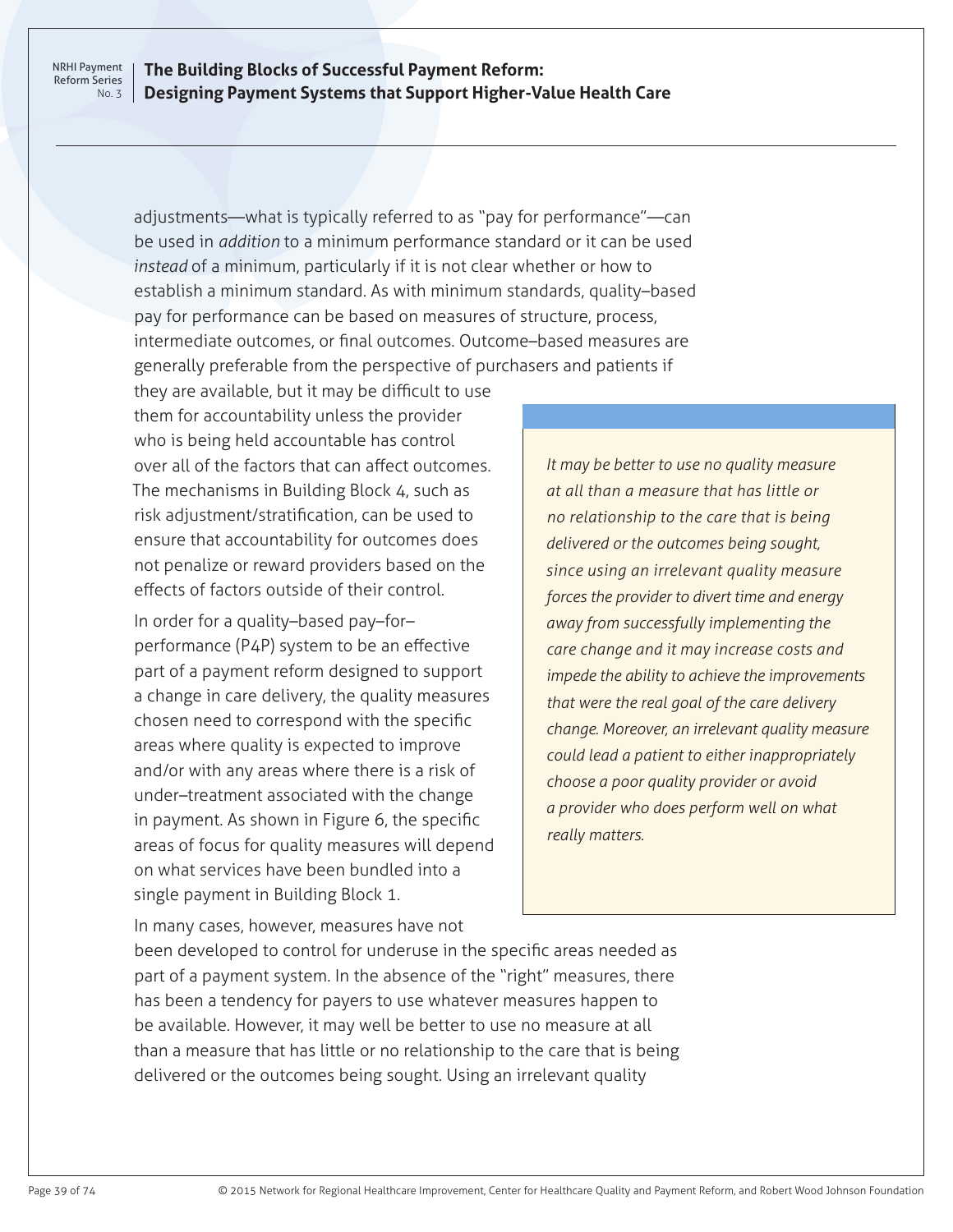**The Building Blocks of Successful Payment Reform: Designing Payment Systems that Support Higher-Value Health Care**





measure forces the provider to divert time and energy away from successfully implementing the care change, and if a quality measure conflicts with the goal of the care change, it can increase costs and impede the ability to achieve the improvements that were the real goal of the care delivery change. Moreover, an irrelevant quality measure could lead a patient to either inappropriately choose a poor–quality provider or avoid a provider who does perform well on what really matters.

For whatever quality measures are used, a series of decisions must be made in order to use them as part of the payment system, including:

• **What level(s) of performance on the selected quality measures will trigger adjustments in payment?** In some cases, performance levels can be defined based on absolute standards (i.e., what evidence shows is achievable) but in many cases, performance levels can only be defined in terms of what other providers have been able to achieve. It is important that these performance level standards be established *prior* to the beginning of the period in which the provider will be held accountable for achieving the standard, so that the provider can design and implement a strategy for achieving that performance level.<sup>18</sup>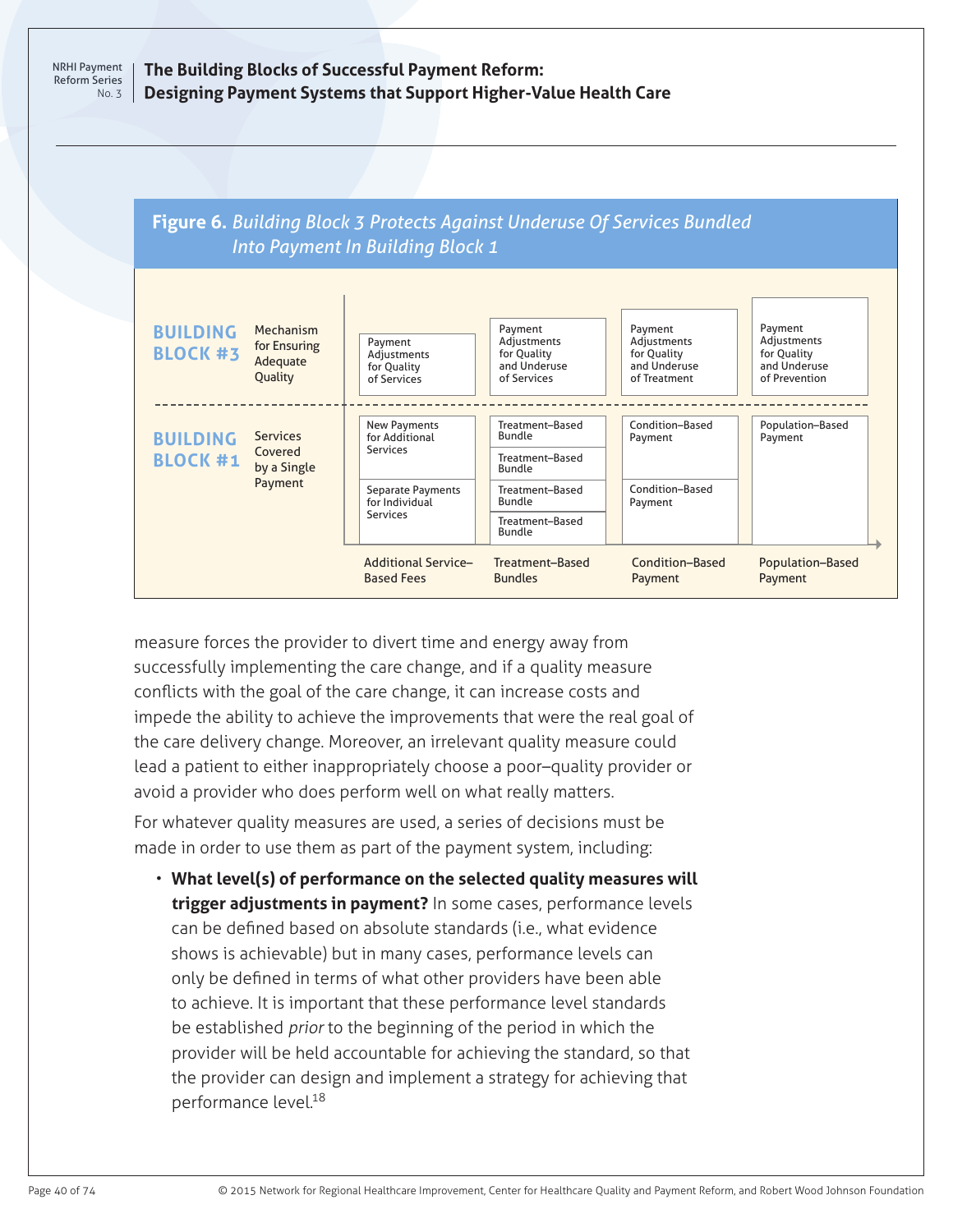- **How large will the adjustments in payment be?** Since there is generally a cost to achieving higher performance, if the change in payment is less than the cost of achieving the performance level, improving performance may cause financial problems for the provider. There may also be differences in the costs of achieving performance for different providers, and so the thresholds and sizes of quality–based rewards or penalties may need to be adjusted for different providers using the mechanisms in Building Block 4.
- **Will** *improvements* **in performance be rewarded as well as performance relative to fixed standards or relative to the performance of other providers?** Even if the quality of care that a provider delivers is below desired levels or below the level delivered by other providers, if the provider's quality is higher than in the past, patients are better off and so it may be appropriate to reward the provider (or not penalize her) if improvement has occurred, particularly if her patients would have difficulty finding any providers who have better performance.

### **Option 3–C: Warrantied Payment**

A third approach is to incorporate a "warranty" into the payment for specific aspects of quality. Under a warrantied payment, the provider would be responsible for treating preventable complications or correcting other quality problems that occur, but the provider would receive no additional payment from the payer for the additional services delivered for that purpose. For example, a warranty for surgical site infections would mean that if a surgical site infection occurred, the physician and hospital that performed the surgery would be responsible for the cost of treating the infection with no additional payment. A warranty for diabetic care could state that if specific services are not delivered to a diabetic patient during an office visit (e.g., examination of the patient's feet and administration of appropriate blood tests), the provider would schedule an additional office visit or a home visit in order to perform the missing services at no additional cost to the patient or the payer.<sup>19</sup>

A warranty is different than a minimum performance standard, since the provider is committing to *address* the quality problem rather than simply relinquishing payment for the services that were delivered if quality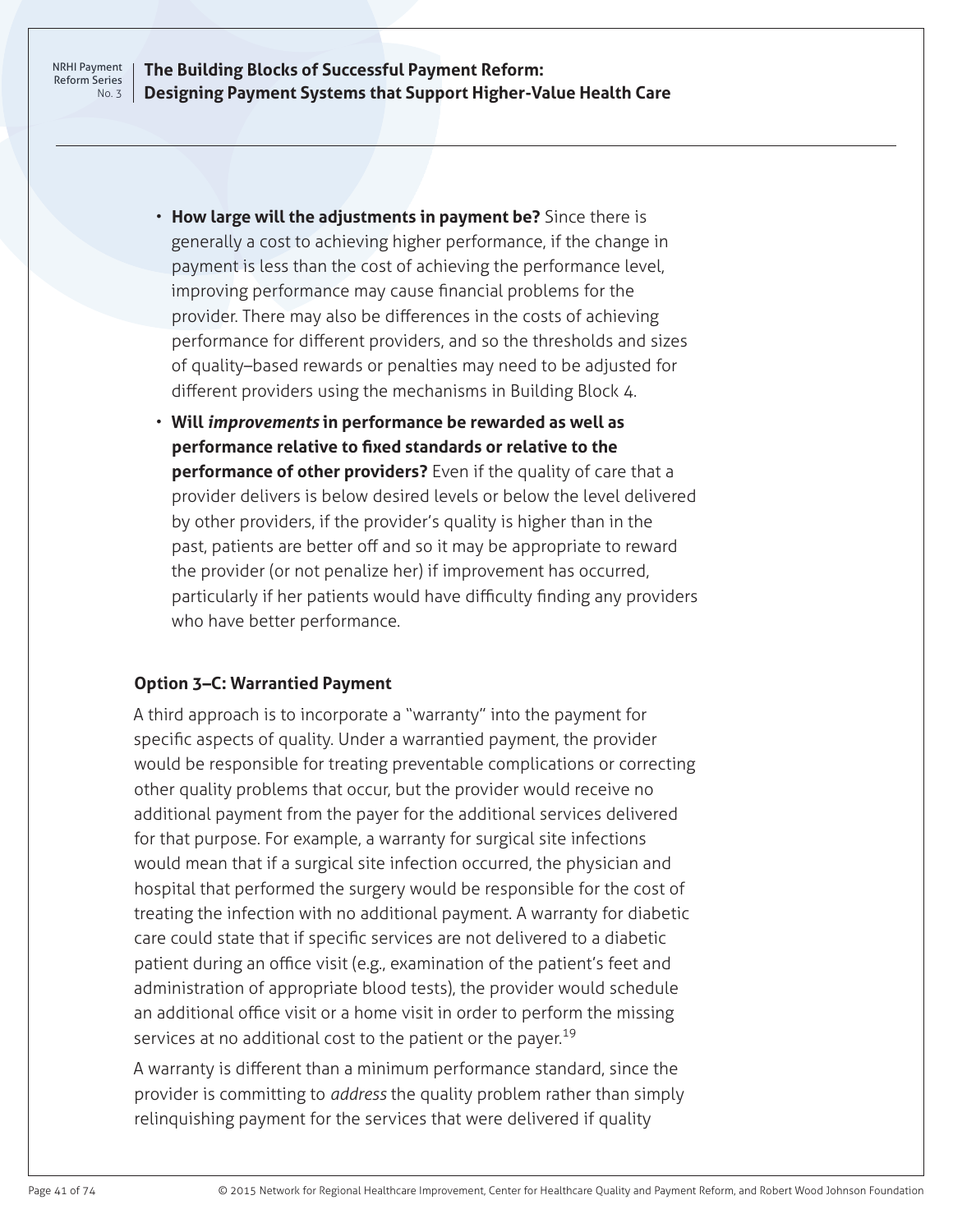### **The Building Blocks of Successful Payment Reform: Designing Payment Systems that Support Higher-Value Health Care**

does not meet the standard. Including a warranty as part of a payment is also different than saying that there is no payment at all for correcting the quality problems, since the costs associated with preventing quality problems and for correcting the problems that do occur would need to be incorporated into the amount paid for the treatment itself, i.e., those costs would be bundled into the treatment–based bundle or the condition–based payment. It is important to recognize that a warranty is not a *guarantee* that complications or quality problems will not occur; it is simply a commitment to treat the complications or quality problems that do occur at no extra charge.

Implementing a warrantied payment requires defining the types of complications or quality problems that are covered by the warranty. This is similar to defining a quality measure for a pay–for–performance system and a minimum performance standard as described in the previous options. In addition, however, implementing the warranty requires:

*A warranty is not a guarantee that complications or quality problems will not occur; it is simply a commitment to treat the complications or quality problems that do occur at no extra charge.*

- **defining which providers' services are covered by the warranty**. If a complication or quality problem arises, a patient may *need* to receive treatment from a *different* provider (e.g., if the patient cannot access the provider who originally delivered the treatment when a serious complication occurs) or the patient may *want* to receive treatment from a different provider (rather than return to a provider who delivered poor–quality care). Depending on the nature of the quality problem, the warranty may be of limited value if it only covers services delivered by the provider of the original service, so the warranty will need to define when and how other providers will be paid for addressing all or part of the complication or quality problem covered by the warranty.
- **defining any limits on the types or costs of treatment that would be provided**. Similar to the limits on warranties for products and services in other industries, a health care provider may need to define limits on how much will be done or how much will be spent to correct a quality problem before additional payment is needed.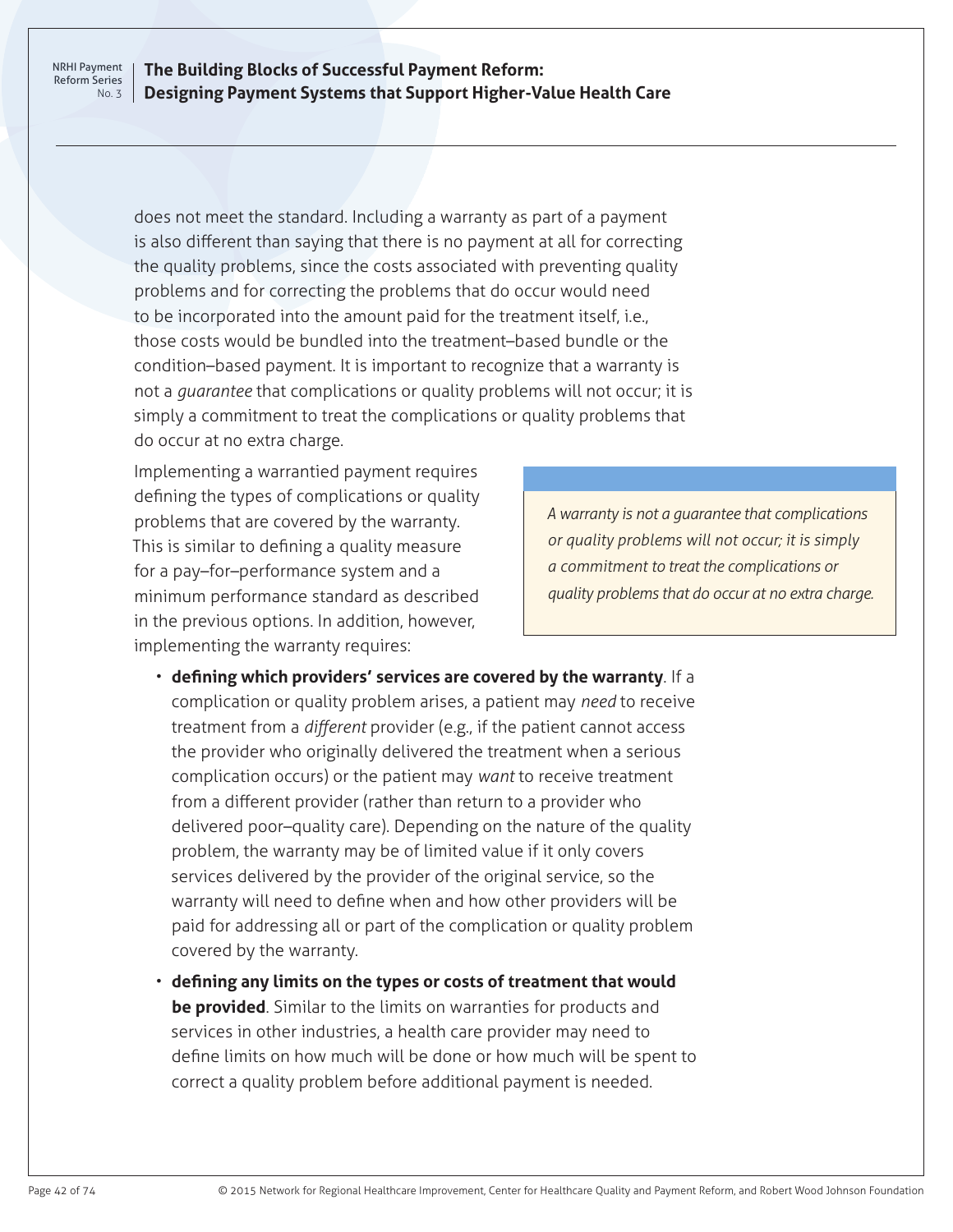**The Building Blocks of Successful Payment Reform: Designing Payment Systems that Support Higher-Value Health Care**

• **defining what would be done if a particular quality problem could not be corrected (or could not be corrected within the limits on treatment costs defined in the warranty)**. For example, compensation might be paid to the patient, or the payment to the provider might be reduced or eliminated (a form of "money back guarantee").

#### **Strengths and Limitations of the Different Options**

As with the different options for accountability for spending, each of the different options for accountability regarding quality has different strengths and limitations, as described in Table 3. No one option will be best for all providers, payers, or patients.

# **Table 3.** *Strengths and Limitations of Different Mechanisms For Assuring Adequate Quality and Outcomes*

| <b>Options For</b><br><b>Assuring Adequate</b><br>Quality/Outcomes           | <b>Strengths</b>                                                                                                                                                                                                                                          | <b>Limitations</b>                                                                                                                                                                                                                                                                                                                   |
|------------------------------------------------------------------------------|-----------------------------------------------------------------------------------------------------------------------------------------------------------------------------------------------------------------------------------------------------------|--------------------------------------------------------------------------------------------------------------------------------------------------------------------------------------------------------------------------------------------------------------------------------------------------------------------------------------|
| 3-A: Minimum Performance<br><b>Standards</b>                                 | • Avoids paying for services below a minimum<br>level of quality                                                                                                                                                                                          | • Requires defining a threshold below which<br>no payment will be made even if services<br>have been delivered<br>• Does not encourage delivery of higher-<br>quality care than the minimum                                                                                                                                          |
| 3-B: Payment Adjustments<br>(Pay for Performance)<br><b>Based on Quality</b> | • Encourages higher-than-minimum<br>quality levels                                                                                                                                                                                                        | • Requires bonuses or penalties to be set for<br>different levels of quality<br>• Bonuses and penalties may not be sufficient<br>to offset higher costs needed to achieve higher<br>quality                                                                                                                                          |
| 3-C: Warrantied Payment                                                      | • Gives the provider the flexibility to change<br>the types of services used in order to improve<br>quality and outcomes<br>• Allows the patient and payer to more easily<br>compare the cost and quality of different<br>providers using a single metric | • Requires determining the cost of avoiding<br>quality problems, the expected rate of quality<br>problems, and the cost of correcting problems<br>in order to properly price the warranty<br>• It is difficult to anticipate all circumstances<br>in which quality problems will arise and the<br>potential costs of addressing them |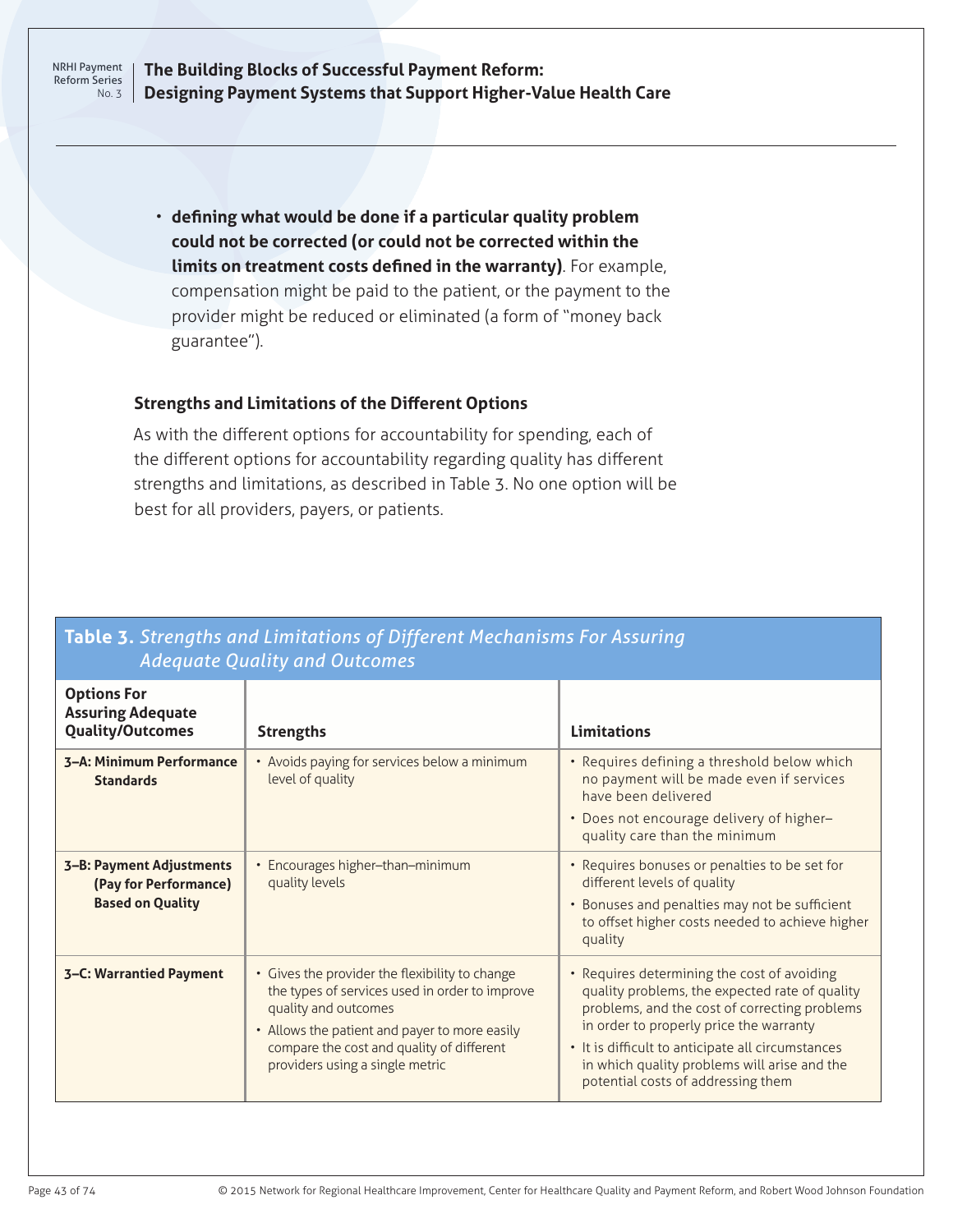**The Building Blocks of Successful Payment Reform: Designing Payment Systems that Support Higher-Value Health Care**

# **Building Block 4: Mechanism for Assuring Adequacy of Payment**

Although greater *flexibility* in payment may make it *easier* to deliver a lower–cost mix of services that achieves better outcomes for patients than is possible under the current payment system, delivering those services or achieving those outcomes is only *feasible* if the *amount* of the payment is *adequate* to cover the cost of the new mix of services. Each of the other three Building Blocks of the payment model—the bundle of services covered by the payment, the mechanism for accountability on spending, and the mechanism for accountability on quality—need to be designed based on realistically achievable costs of services:

- A payer will want to know if the amount of payment for the bundle is less than the sum of its current payments for the services in the bundle, while the provider will want to know if the amount of the bundled payment will be more than its average costs of delivering the services patients need as part of the bundle. If current payments for services are lower than what it costs a provider to deliver those services, creating a bundled payment whose amount is less than or equal to the sum of the current payments may still not be adequate to cover the costs of care.
- If the size of the payment adjustments based on utilization or spending are less than the differences in what it costs a provider to achieve the corresponding

*Bundled and global payment systems are often criticized for creating incentives to eliminate necessary care as well as unnecessary care, but there is widespread evidence that patients are also not receiving the care they need under fee–for–service payment systems. In both cases, this can be caused if the payments for the services or bundles are lower than the cost of delivering those services or bundles in a high–quality way. Under any payment system, it is important to ensure that payment amounts are adequate.* 

levels of utilization or spending, the provider may not be able to afford to achieve the desired levels of utilization or spending.

• If the size of the payment adjustments based on quality are less than the differences in what it costs a provider to achieve the corresponding levels of quality, the provider may not be able to successfully achieve the desired levels of quality.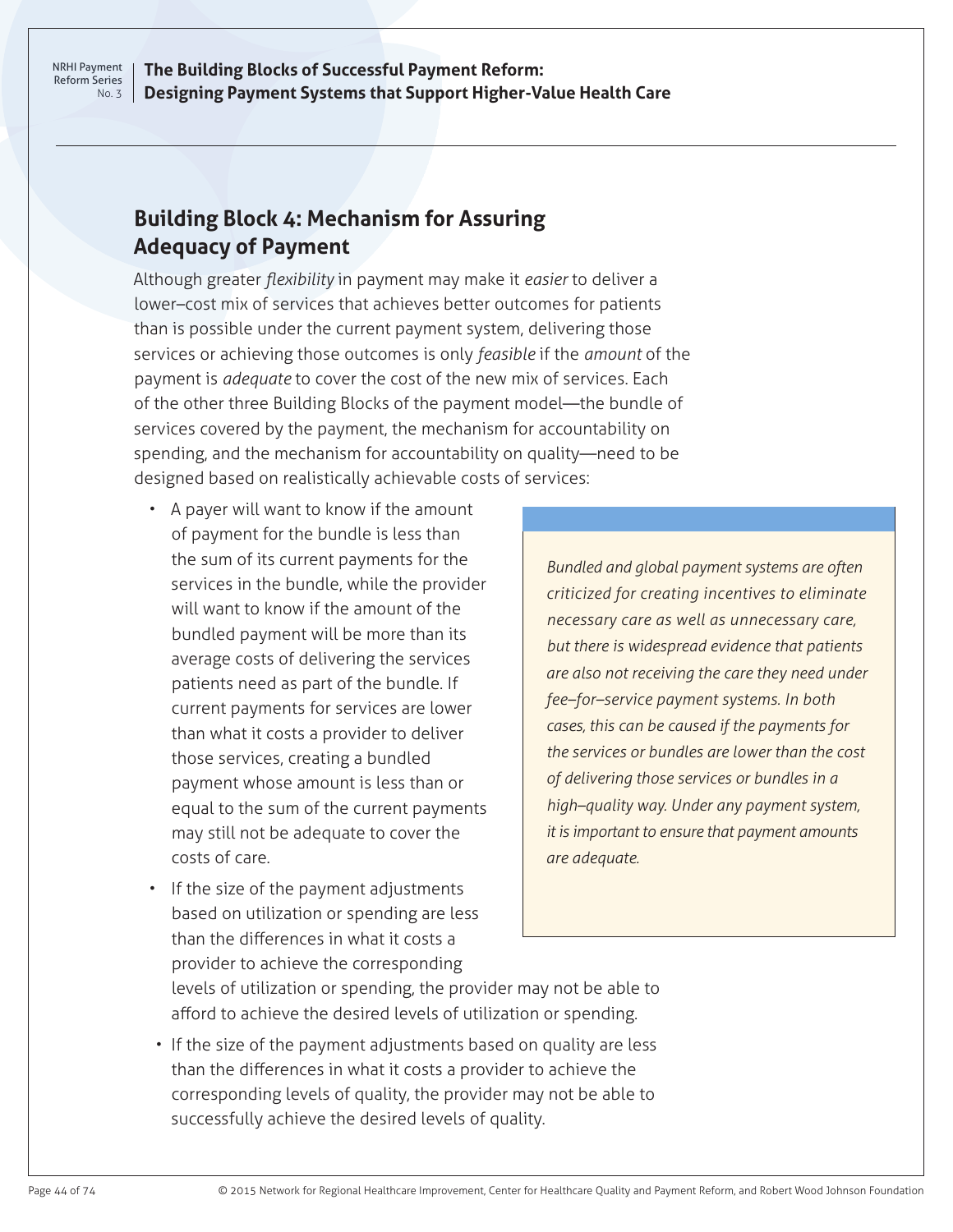**The Building Blocks of Successful Payment Reform: Designing Payment Systems that Support Higher-Value Health Care**

Moreover, the pressure on a provider to deliver services in ways that may have a negative impact on quality is greater if the amount of payment is insufficient to cover the costs of needed services. Bundled and global payment systems are often criticized for creating incentives to eliminate necessary care as well as unnecessary care, but there is widespread evidence that patients are also not receiving the care they need under fee–for–service payment systems. In both cases, this can be caused if the payments for the services or bundles are lower than the cost of delivering those services or bundles in a high–quality way. Moreover, ensuring that the amounts of payment are adequate to deliver good quality care allows higher minimum standards of quality to be established and reduces the need to have complex systems for measuring and adjusting payments based on quality or to have many limitations on what situations are covered by warranties.

### *Determining the Minimum Achievable Costs of Care*

Consequently, no matter what payment structure is used to support a new approach to high–quality care delivery, it is essential to determine what the minimum achievable costs are for providers to deliver that care. As noted in Section I, before attempting to design a change in the payment system, a business case analysis should first be conducted, and a key part of this analysis is to determine what costs will be under the new approach to care delivery. This analysis can then be used to determine the appropriate amount of payment needed to support the planned changes in care.

A common method used to estimate a provider's cost of delivering a specific service is to apply an overall "cost–to–charge" ratio to the charge (i.e., price) that the provider has established for that individual service.20 However, this is rarely an accurate estimate of costs, for three reasons:

- The charges themselves typically are not based on the underlying costs of services, and the charges for different services may differ for many reasons other than the differences in costs between the services;
- Many of the costs that a provider incurs to deliver a service are fixed and will not be proportional to the volume of services delivered, so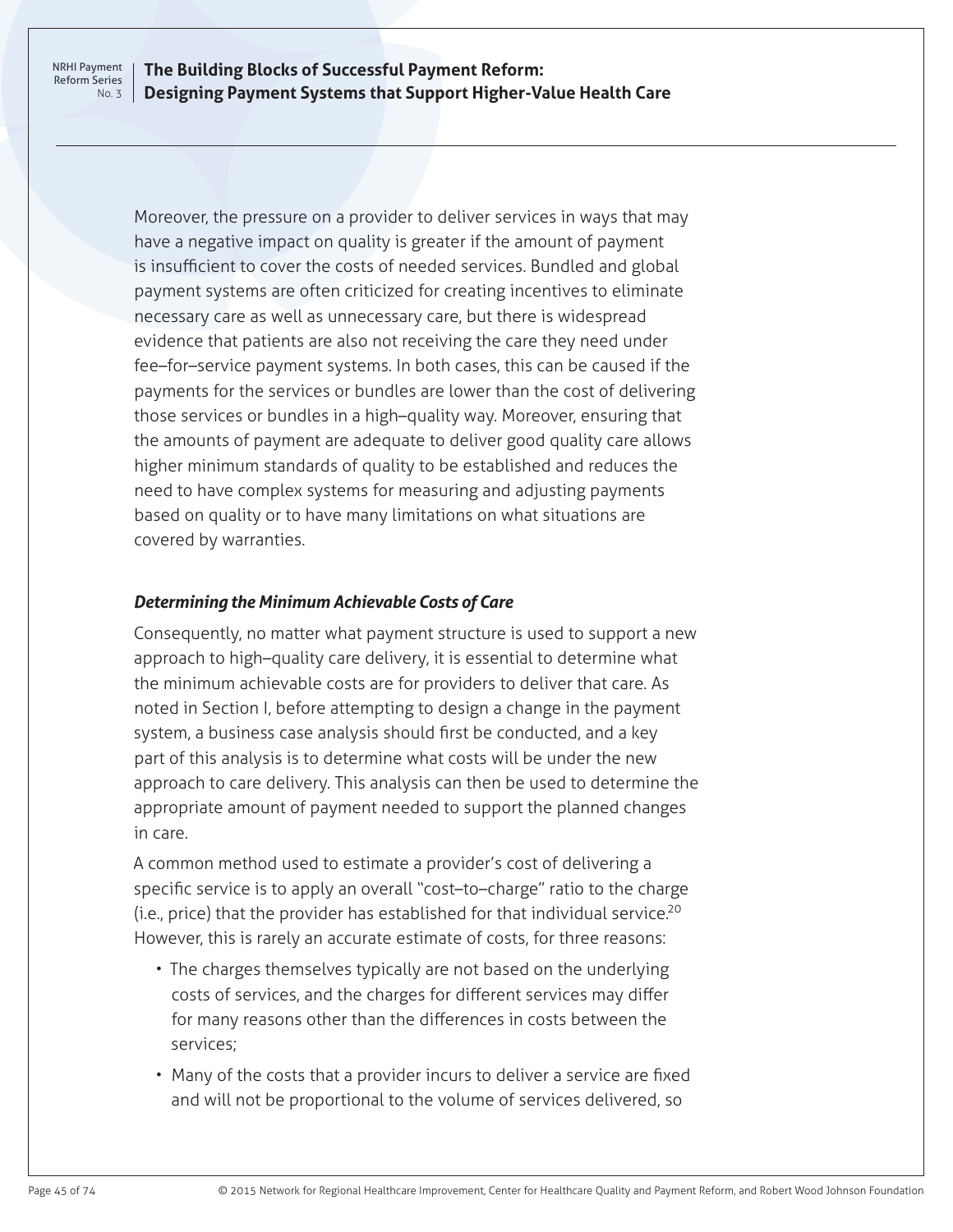### **The Building Blocks of Successful Payment Reform: Designing Payment Systems that Support Higher-Value Health Care**

the difference between the cost and the charge will vary depending on the volume of services delivered; and

• A new approach to care may involve new types of services or new ways of delivering existing services to which current charges or cost estimates do not apply.

It is also not sufficient to simply determine a provider's *current* costs of delivering the services in question. An analysis should be done to determine what additional efficiencies could be achieved in service delivery using techniques such as Lean design. However, it will be important to recognize that some of the savings from improved efficiency will take time to achieve; for example, if a provider has made investments in facilities, equipment, personnel, or supplies that are now viewed as unnecessary or that could be replaced by lower–cost alternatives, it will take time to pay off stranded fixed costs and to make the replacements.

### *Factors Affecting Costs That Are Beyond Providers' Control*

Although estimates of the actual costs of delivering services efficiently will help in setting appropriate payment amounts, those costs will be different for different providers, and they will change over time for several reasons that are beyond the provider's control:

- **Differences or changes in patient needs.** If a physician or hospital has patients with more health problems or more serious health problems, then the patients will likely need more services and the provider's costs will be higher. A payment amount that is assigned to a service or bundle of services may cover the *current* average cost of delivering the service or bundle of services across a group of patients, but if the characteristics of the patients *change* in ways that increase the time or materials associated with a particular service or the mix of services required, the average cost of the service or bundle will change and the payment amount likely will also need to change.
- **Differences or changes in patient volume.** Although the current fee–for–service payment system *pays* a provider the same amount for each service no matter how often the provider delivers the service,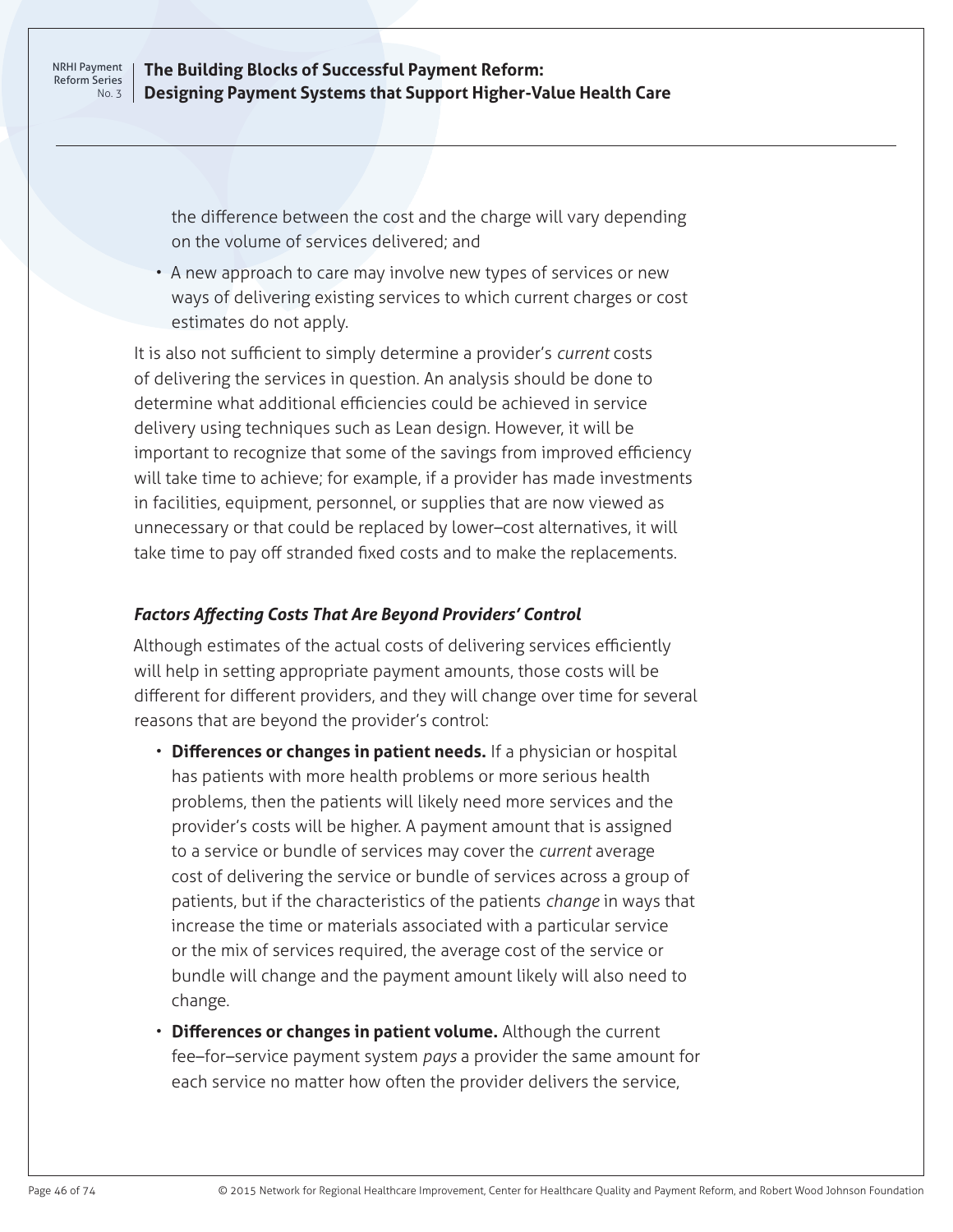## **The Building Blocks of Successful Payment Reform: Designing Payment Systems that Support Higher-Value Health Care**

that does not mean the *cost* of the service is the same no matter how often it is delivered. For most services, a health care provider incurs significant fixed costs—in facilities, equipment, and personnel—to be able to deliver that service. Those *fixed* costs do not change, particularly in the short run, if the service is provided more or less frequently, and so the *average* cost of delivering the service will decrease if it is delivered more often and the average cost will increase if it is delivered less frequently. When a purchaser asks for a discount in price for sending more patients to a provider for a service, the purchaser is implicitly acknowledging that the provider's average cost of services should decrease with greater volume. The converse, though, is that if improvements in care enable patients to stay healthier and thereby need fewer services, purchasers may need to pay *more* for each service because the average cost per service will increase for the smaller number of services that continue to be provided.<sup>21</sup>

- **Changes in prices of medical technology.** A significant portion of health care spending is used to purchase drugs or medical devices, and if a drug or device is manufactured by a single company, a physician or hospital may have little or no choice but to pay more if the manufacturer raises the price.
- **Changes in evidence about appropriate care delivery.** Both medical technology and evidence about the effectiveness of services changes over time, and this can mean that the cost of delivering the most appropriate services can change.

### *Structuring Financial Risk Appropriately*

Concerns that are raised about the financial "risk" of a payment system for providers are generally based on inadequacies in the way the payment system adjusts for the differences described above. It is important to recognize that there is some degree of financial risk involved in *any* payment system, including the fee–for–service system. For example, when physician practices are paid for office visits, the practice incurs the risk that it will not have enough patients or office visits to generate sufficient revenues to cover its costs. The risks are *different* under different payment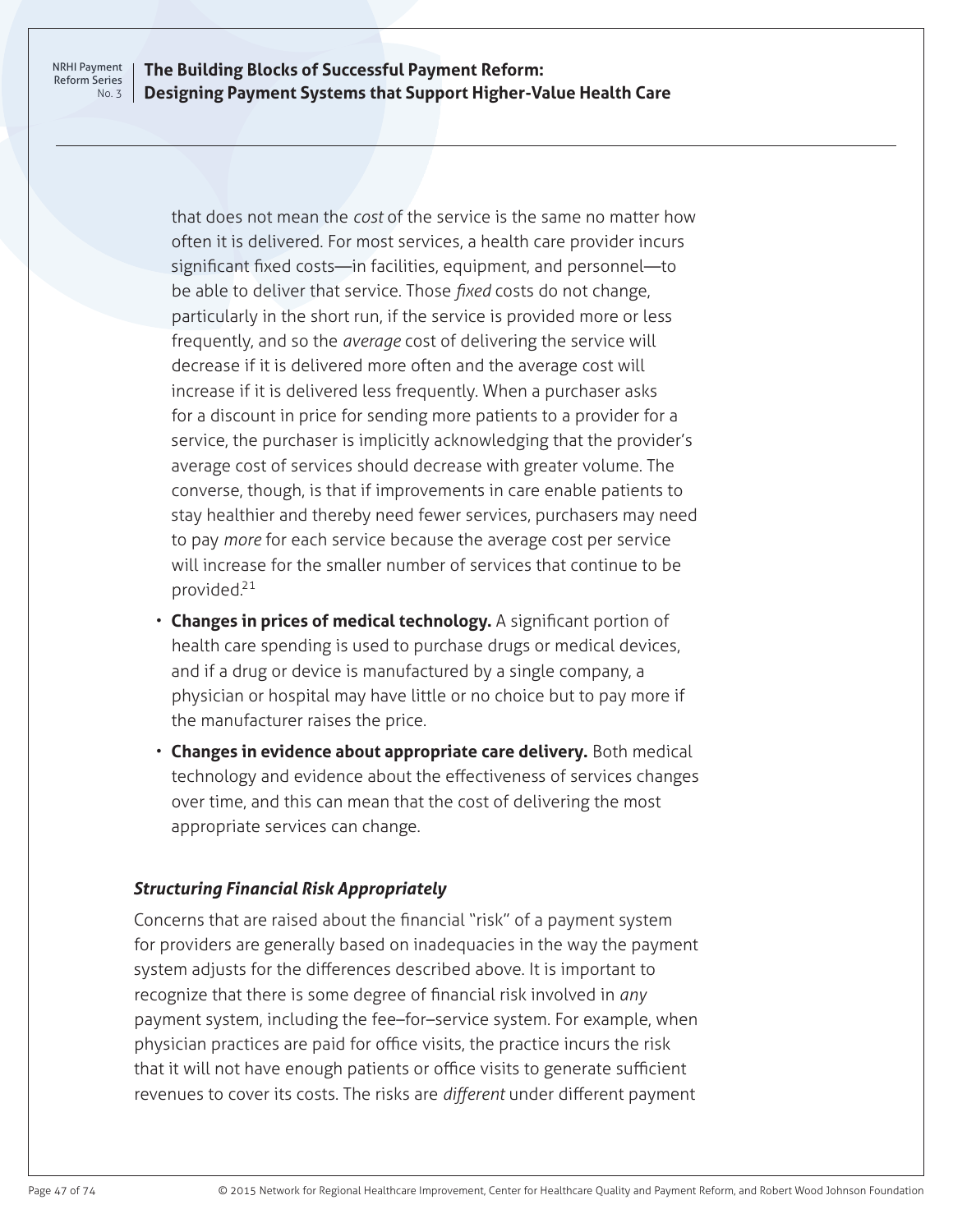systems—for example, in a capitation payment system, the physician practice's finances would be at risk if too many patients schedule office visits rather than too few—but it is not the case that physicians and other providers have no financial risk under the current payment system and that they would be accepting financial risk for the first time under bundled or other payment systems.

What is important in designing a successful payment system is not just the *amount* of risk that is given to providers but whether the *type* of risk they are given is something they can successfully manage. There are two key types of risks in health care payment and delivery: *insurance* risk and *performance* risk.22

• **Insurance Risk**. If a patient has a serious or major health condition such as cancer, head trauma, pregnancy, etc., the patient will need extensive and expensive services to treat that condition. Moreover, *There is financial risk involved in any payment system, including the fee–for–service system. The risks are different under different payment systems, but it is not the case that physicians and other providers have no financial risk under the current payment system and that they would be accepting financial risk for the first time under bundled or other payment systems. What is important in designing a successful payment system is not just the amount of risk that is given to providers but whether the type of risk they are given is something they can successfully manage.* 

the cost of treating a health problem can increase significantly based on whether a patient has other health problems such as diabetes, heart disease, etc., and based on other characteristics of the patient, such as functional limitations, language barriers, etc. Health care providers generally have little or no control over whether a patient has these kinds of health problems and other characteristics, so it is inappropriate for providers to be paid the same amount to care for patients regardless of the types of patients they see. One of the fundamental purposes of having health insurance is to pay for the additional costs of health care services due to unpredictable and unavoidable health problems and other factors, so the risk of higher costs because a patient has health problems or characteristics that require more services is part of what is considered "insurance risk."

• **Performance Risk.** Conversely, a physician or hospital usually has multiple options available for treating a patient's health care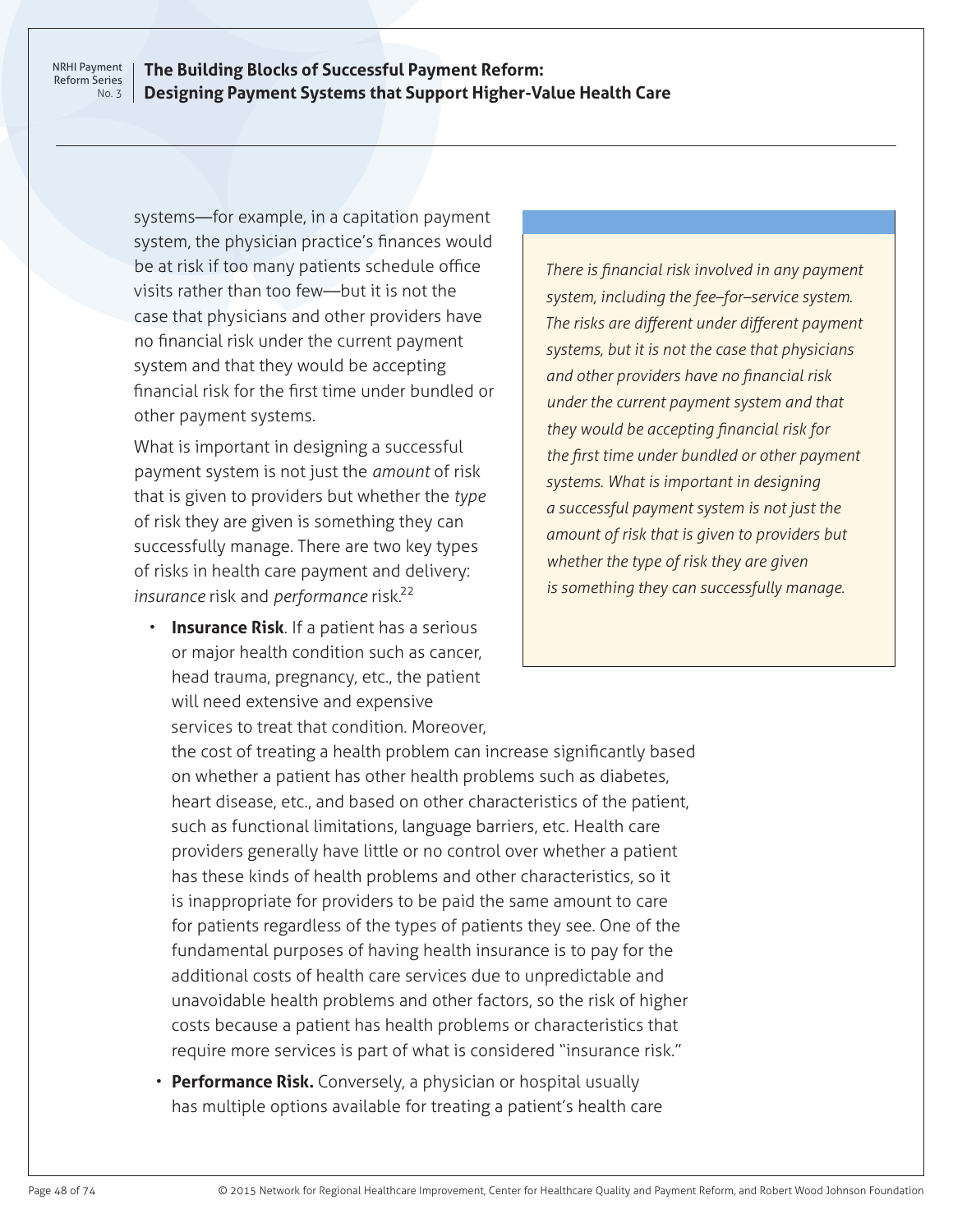**The Building Blocks of Successful Payment Reform: Designing Payment Systems that Support Higher-Value Health Care**

problem and the provider has considerable control over the cost and efficiency with which treatment is delivered. Payers generally do not determine treatment choices and cannot directly influence the efficiency of service delivery, so the risk of higher costs due to inefficient or incorrectly delivered treatment for a patient with a particular condition is referred to as "performance risk."

A key problem with the current fee–for–service system is that it forces *payers* to accept *performance* risk, when it is providers, not payers, who control what services are delivered and how effective they are. Conversely, the problem with some payment reforms, such as traditional capitation, is that they transfer *insurance risk* to *providers*, even though health insurance plans, not providers, have the capabilities needed to manage insurance risk. Consequently, an effective payment system should ensure that *payers retain insurance risk* and that *providers accept performance risk*.

# *Options for Ensuring Adequacy of Payment and Separating Insurance and Performance Risk*

There are several options for adjusting payments to ensure they are adequate to enable providers to deliver high–quality care and to ensure that providers only take on performance risk and not insurance risk:

- **Option 4–A: Risk adjustment**
- **Option 4–B: Outlier payments**
- **Option 4–C: Risk corridors**
- **Option 4–D: Volume adjustments to payment**
- **Option 4–E: Setting and periodically updating payment amounts to match costs**

### **Option 4–A: Risk Adjustment and Stratification**

Risk adjustment is a principal mechanism for ensuring that payers retain insurance risk and providers take on performance risk. If one patient has more health conditions or more severe conditions than another patient, then the payment to the provider should be adjusted so that more money is provided for care of the first patient than the second.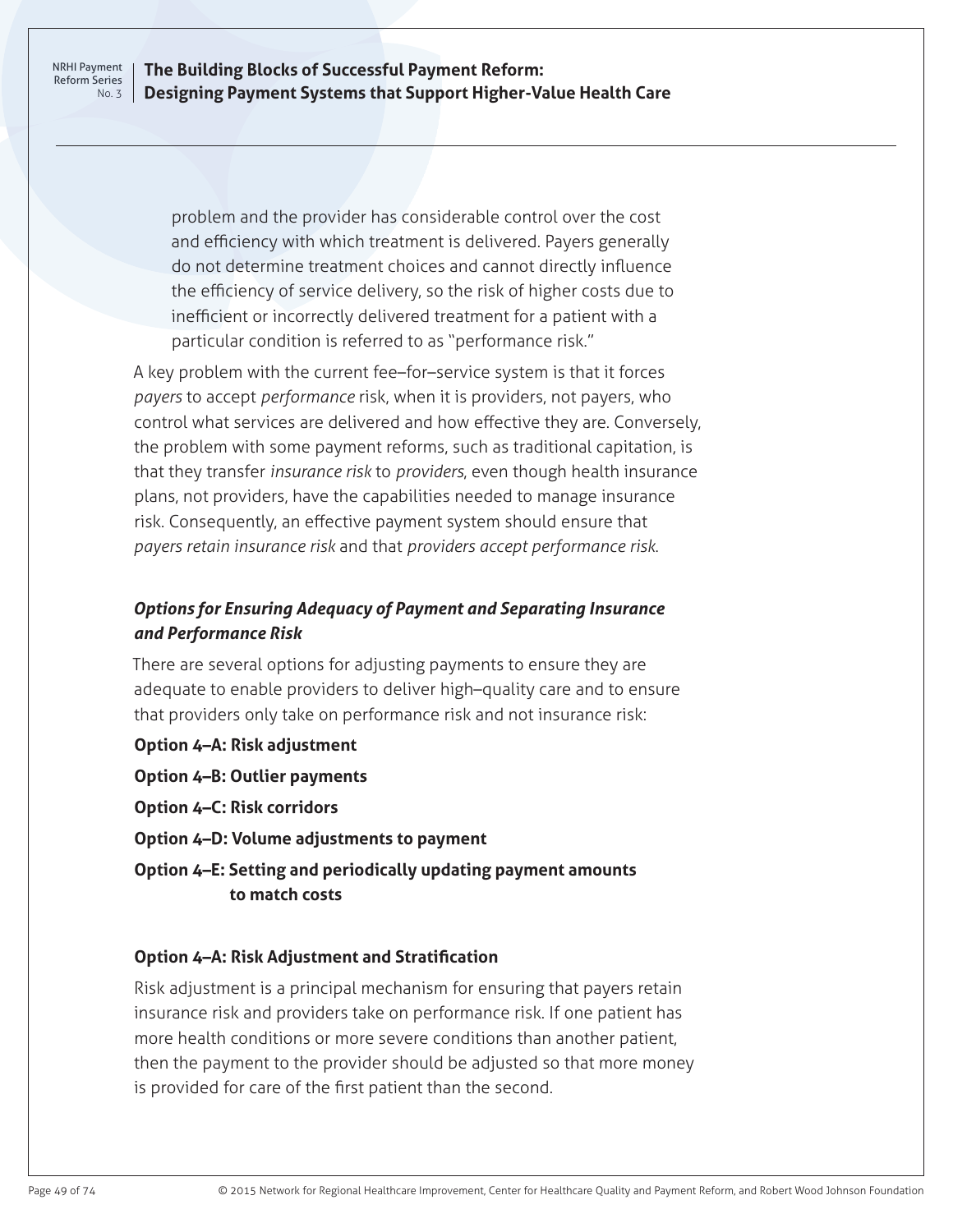### **The Building Blocks of Successful Payment Reform: Designing Payment Systems that Support Higher-Value Health Care**

The most common approach to risk adjustment is to calculate a "risk score" for a patient based on the number and types of health problems they have and then adjust the payment up or down proportional to that score. There are a number of different systems for creating such risk scores. For example, the Hierarchical Condition Category (HCC) system is used in the Medicare program to adjust payments to Medicare Advantage plans and to adjust shared savings payments to Accountable Care Organizations based on the relative risk and acuity of the patients they care for.<sup>23</sup>

However, in general, differences in easily measurable patient characteristics do not have simple linear relationships to the type and amount of care they need, so the amount of payment needed may not be directly proportional to a risk score. In addition, the same patient characteristics have different effects on the treatment costs for different conditions, so no one risk scoring system will be ideal for every treatment– based bundle or every condition–based payment. Also, most claims– payment systems are not designed to adjust the amount of payment for an individual claim based on a patient risk score, so there are practical challenges for payers to implement this approach.<sup>24</sup>

An alternative approach is to *stratify* payment for treatment–based bundles, condition–based payments, or population–based payments into several discrete levels, each of which would be associated with particular ranges and combinations of characteristics of patients. Lower payment amounts for a bundle could be provided for groups of patients with characteristics likely to require fewer services, and higher payment amounts could be provided for groups of patients with characteristics likely to require more services. This is the approach used in the system of Diagnosis Related Groups (DRG) that Medicare uses to pay large hospitals; in addition to defining many DRGs based on the patient's primary diagnosis, there are typically three levels of the DRG based on the number and severity of the patient's comorbidities. An advantage of this approach is that it does not require that there be any particular mathematical relationship between different patient characteristics and the payment level; the payment level for each risk category can be independently set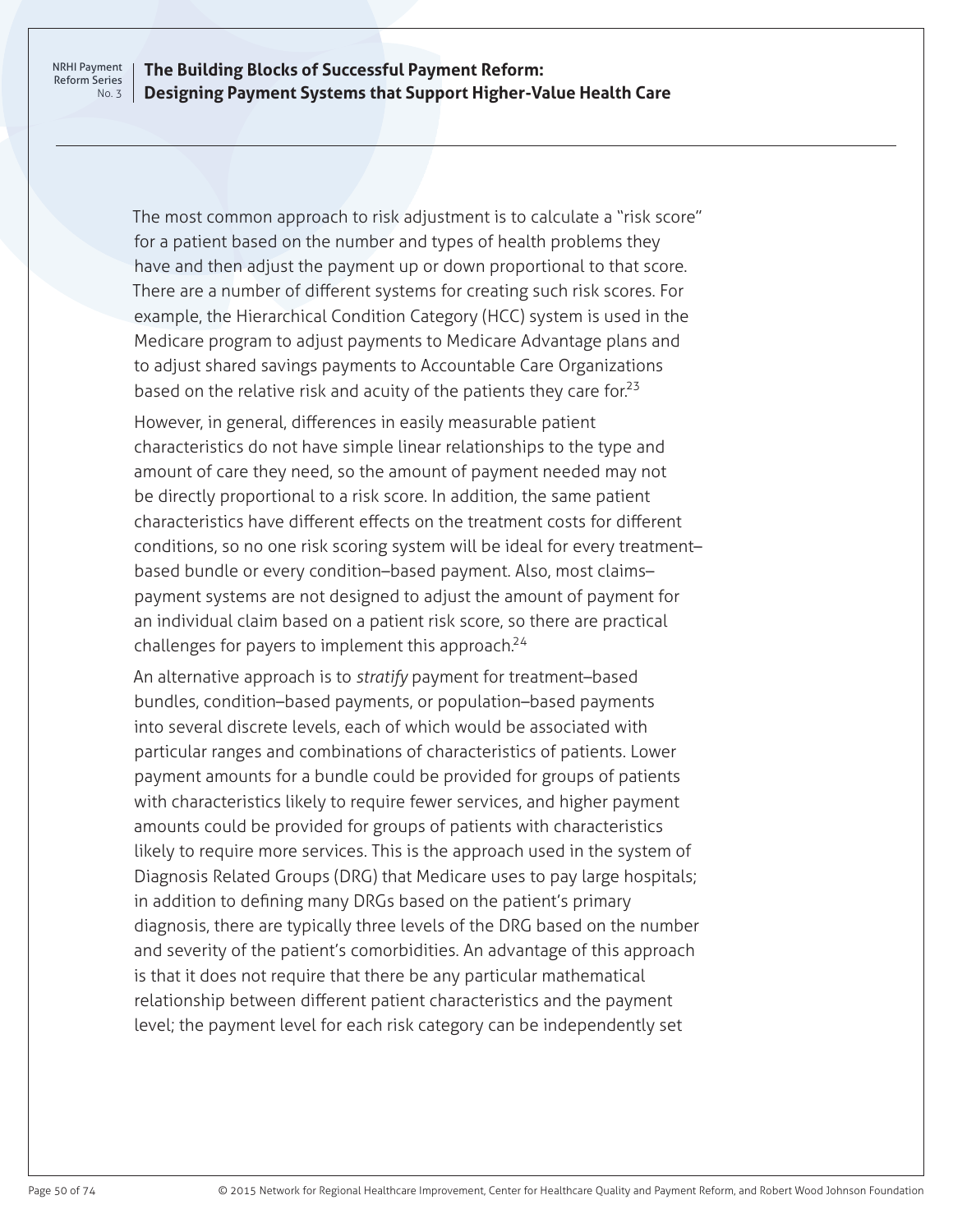### **The Building Blocks of Successful Payment Reform: Designing Payment Systems that Support Higher-Value Health Care**

based on the expected spending on services for patients in that category. This approach can be implemented within existing claims payment systems by defining a separate billing code for each of the different levels of services for patients. The provider would determine which level is appropriate based on a patient's characteristics, and then it would use the corresponding billing code to request the appropriate amount of payment for delivering the relevant bundle of services to the patient.

Risk adjustment or stratification is also an important complement to the accountability mechanisms in Building Blocks 2 and 3 of a payment system. In addition to the services delivered by the provider, utilization and spending on other services for the patient and the quality/outcomes performance associated with the provider's care will typically depend on the characteristics of the patient, so the performance measures used in the accountability components of a payment system should also be appropriately risk–adjusted or risk–stratified.

### **Option 4–B: Outlier Payments**

Risk adjustment systems can help to separate insurance risk and performance risk by measuring the extent to which a provider's patients have characteristics that typically require more health care services or more expensive services. However, no risk adjustment or stratification system can adequately address rare patient characteristics or unique combinations of characteristics that lead to an individual patient needing an unusually large number of services or unusually expensive services. A single patient can have health care problems that require services costing millions of dollars, and if those costs had to be covered through a fixed amount of payment under a treatment bundle, condition–based payment, or population–based payment, it could bankrupt a small provider and cause serious financial problems even for a large provider.

These situations can be addressed by including a provision for "outlier payments" or "stop loss" in a payment system. A typical approach is to make an outlier payment if the total number of services delivered to a patient or the total spending on services for a patient exceeds some threshold or some multiple of the payment level. For example, although the default payment from Medicare to a hospital participating in the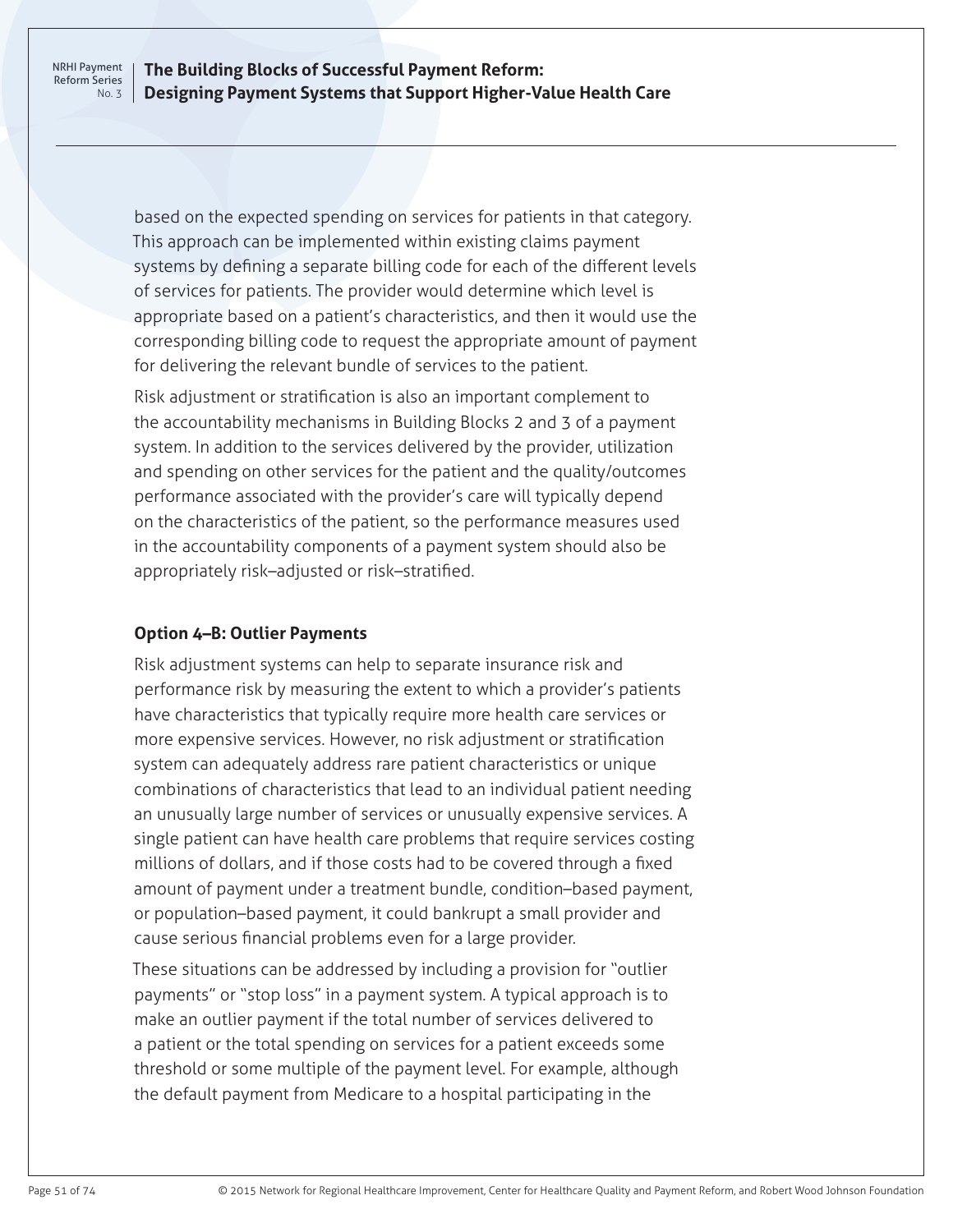### **The Building Blocks of Successful Payment Reform: Designing Payment Systems that Support Higher-Value Health Care**

Inpatient Prospective Payment System is a fixed, pre–defined payment (the DRG amount) based on the patient's diagnoses and the primary procedure performed, if a patient needs an unusually large number of services or unusually expensive services, the hospital will receive an additional outlier payment from Medicare for that patient.

### **Option 4–C: Risk Corridors**

An outlier payment can prevent a provider from being bankrupted by an *individual* patient who requires unusually expensive care, but a provider could also face financial problems if an unusually large *number* of patients need care that is more expensive than the average amounts used to set the price of a treatment bundle, condition–based payment, or population– based payment. This could be due simply to random variation in patient characteristics that are not captured effectively by the risk adjustment system, particularly for providers with relatively small numbers of patients, or it could be due to non–random but unexpected factors, such as a significant increase in the price of an essential drug or medical device.

This type of risk can be addressed through what is commonly referred to as a "risk corridor."<sup>25</sup> For example, the provider and payer might agree that if the total cost of services for all of the patients being cared for under a particular treatment bundle, condition–based payment, or population– based payment exceeds 110 percent of the total payments that are made for all of those patients, the payer will make an additional payment to the provider to cover all or part of the costs above the 110 percent threshold. The payer and provider could also agree that if the total cost turns out to be significantly lower than the total payments that are made, the provider will return to the payer all or part of the payments that are made beyond a certain percentage above the costs incurred.26

Since smaller providers will be more likely to experience random variation in patient characteristics and will be less likely to have the ability to cover significant gaps between payment and costs or to manage significant variations in cash flow, it would be appropriate to use narrower risk corridors for smaller providers than for larger providers, even if all other aspects of the payment system are the same.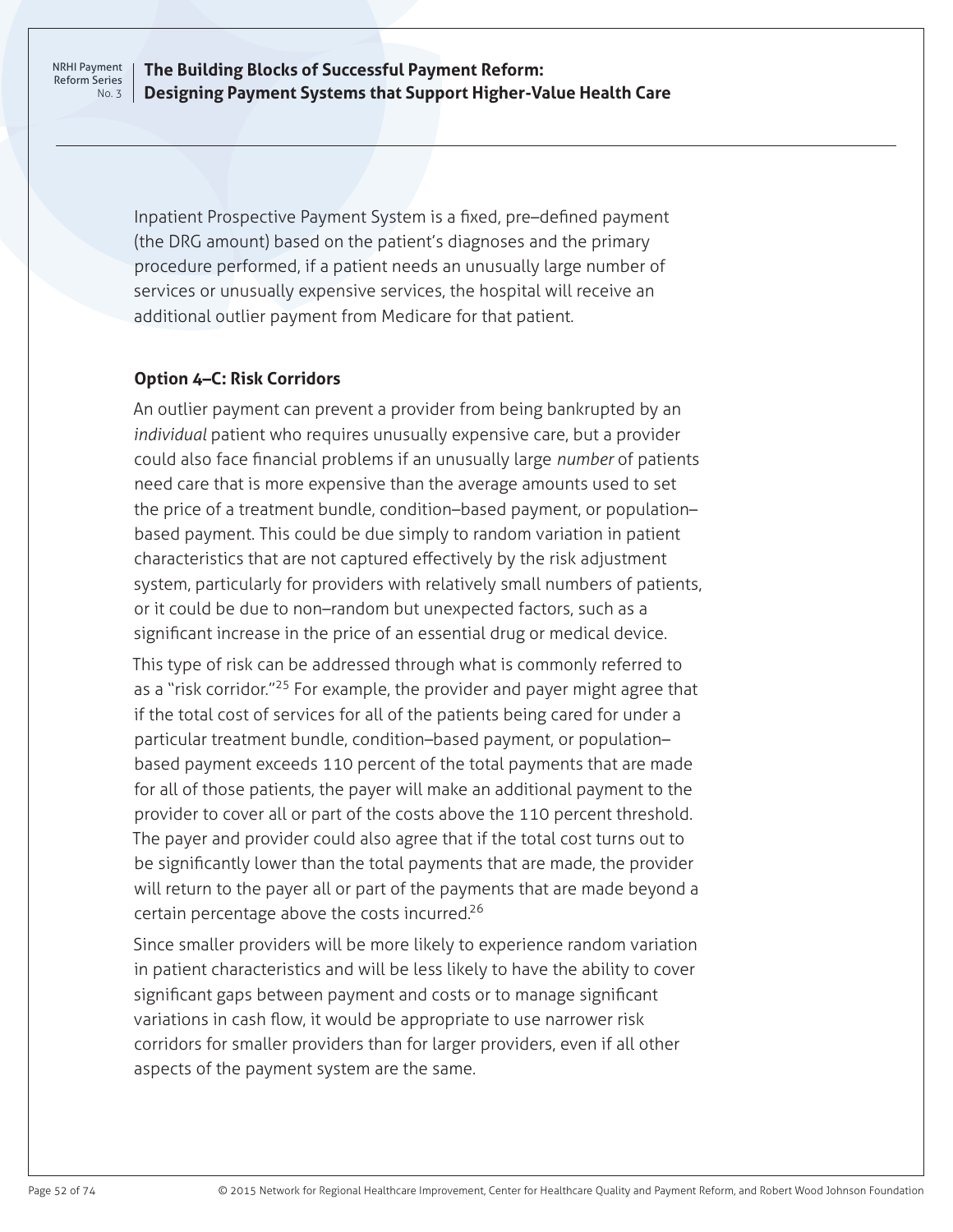**The Building Blocks of Successful Payment Reform: Designing Payment Systems that Support Higher-Value Health Care**

### **Option 4–D: Volume–Based Adjustments of Payments**

Because a provider will incur both fixed and variable costs<sup>27</sup> for most of the services and treatments they deliver, a provider that delivers a higher volume of services will have lower average costs than a provider that delivers a lower volume of services. For example, all else being equal, it will cost more per visit to operate a hospital emergency department in a small community than in a larger community simply because both emergency departments will need similar types of equipment and staff, but there will be fewer patients using the emergency department in the smaller community.

This can be addressed by adjusting payment amounts to reflect the different rates of utilization that are likely to occur in a particular community. For example, the Medicare program makes adjustments in payments to certain hospitals that have low volumes of patients or are located in rural areas.

However, even if payment amounts are set differently for different providers based on the expected utilization of services in a particular community, the payment system can still create undesirable financial rewards and penalties when the volume of services changes. Because a portion of the provider's costs are fixed, a payment option under Building Block 1 that is tied to individual services or treatments will improve the provider's operating margins if the number of services or treatments is increased and cause potential losses if the number of services or treatments decreases.<sup>28</sup> Conversely, the population-based payment option has exactly the opposite effects.

The accountability mechanisms in Building Block 2 can address this if the changes in payments made for changes in utilization match or exceed the changes in average costs that occur at different levels of utilization. For example, if a bonus payment is paid to a health system for reductions in avoidable emergency department visits, the amount of that bonus payment could be set at a level designed to cover the fixed costs the hospital will continue to incur even with fewer visits.

An alternative approach would be to use a combination of the population– based payment and treatment–based bundles in Building Block 1 so that the payment structure the payer is using will better match the cost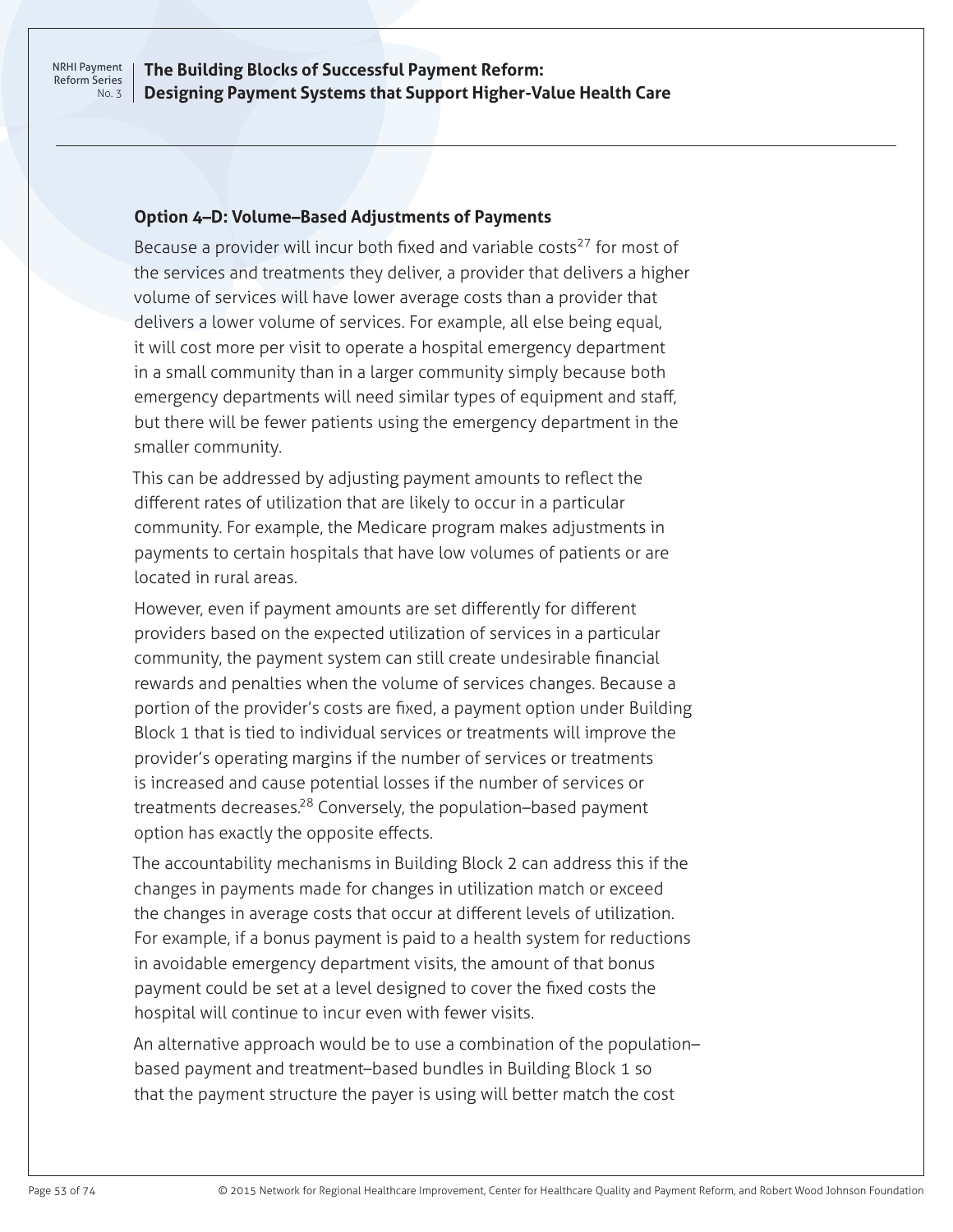**The Building Blocks of Successful Payment Reform: Designing Payment Systems that Support Higher-Value Health Care**

structure the provider faces. For services that have a relatively high proportion of fixed costs, the payment could be primarily a population– based payment, and for services that have relatively high variable costs, the bulk of the payment could be in the form of treatment bundles. For example, most of the costs in a primary care practice are fixed costs—the office rent, equipment leases, physician and office staff salaries, etc. are all the same each month regardless of how many patients are seen. Consequently, a primarily population–based payment better matches the practice's cost structure. Similarly, a hospital emergency department is expected to be fully staffed on a 24/7 basis whether it has emergencies or not, so it makes more sense to pay for emergency care based on the size of the population in the community, not based on how many patients are actually seen. In contrast, for services with a high proportion of variable costs, such as elective outpatient procedures using expensive devices or drugs, payments could be made primarily through treatment–based bundles, since the provider will not incur the costs of the devices or drugs if the treatments are not performed.

# **Option 4–E: Setting and Periodically Updating Payment Amounts to Match Costs**

A final option is to set and periodically update payments to ensure they match the costs of delivering high quality care.

One approach is to conduct analyses of the actual costs individual providers incur and then use this information to set appropriate payment rates. For example, the Centers for Medicare and Medicaid Services (CMS) attempts to do this for Medicare payment rates, focusing particularly on those services that have been identified as "misvalued." In order to ensure that payments closely match costs, cost information would need to be obtained from a representative sample of providers of different types in order to determine the costs that efficient providers could expect to incur. It is easier to do accurate analyses of costs if the other options for adjusting payments, such as risk adjustment, are also being used, since it is important to distinguish if providers have lower costs because they are more efficient in delivering care or because they have a different mix of patients.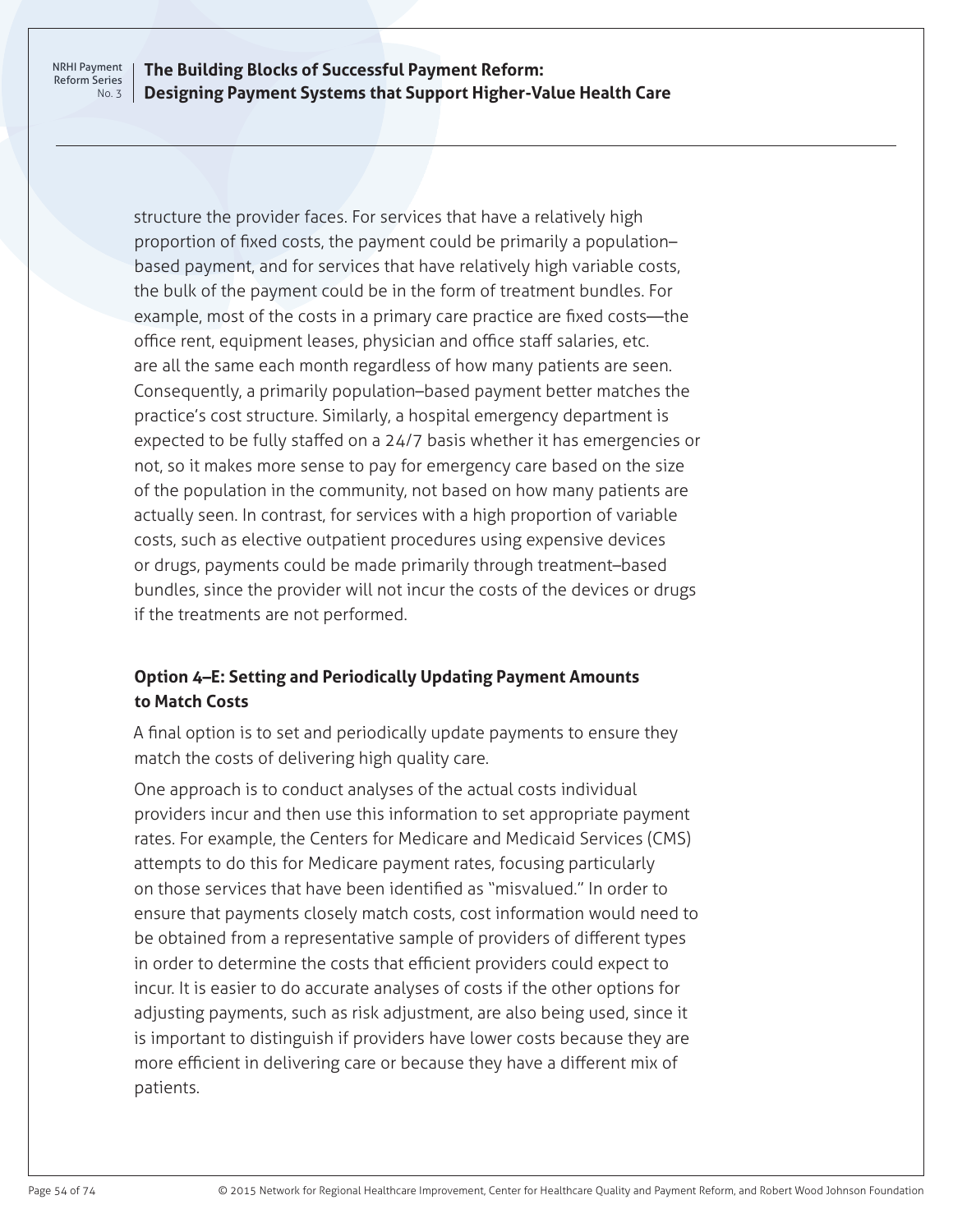### **The Building Blocks of Successful Payment Reform: Designing Payment Systems that Support Higher-Value Health Care**

An alternative approach is to look to market forces to determine the most appropriate payment rates, (i.e., identifying the prices that health care providers accept when they are competing to attract patients). This can only be done for a subset of health care services (those where the patient can make a choice as to whether to use the service or not), in a subset of communities (those where the patient has a choice of providers and where accurate information is available about price and quality), and for a subset of patients (those whose insurance benefit design makes them sensitive to the differences in prices between different providers). This approach will also be more reliable if the other options are being used (e.g., risk–adjusting payments to determine whether providers offering lower prices are caring for healthier patients) and also if payments are made using larger bundles of services with warranties, since it will be easier for patients to make apples–to–apples comparisons and ensure that the lower prices are not due to lower quality care. National payers, as well as payers and providers in non–competitive markets, could look to the payment amounts in competitive markets to help them determine appropriate payment levels, although adjustments would still need to be made for any significant differences in the general costs of goods and services in the comparison communities.

### **Strengths of the Different Options**

In contrast to the other Building Blocks, multiple options can, and often should, be used as part of the same payment system. As shown in Table 4, each option addresses a different issue needed to ensure the adequacy of payment for a provider and the appropriate separation of insurance and performance risk. The greater the degree of bundling defined in Building Block 1, the more likely it is that multiple options in Building Block 4 will need to be used.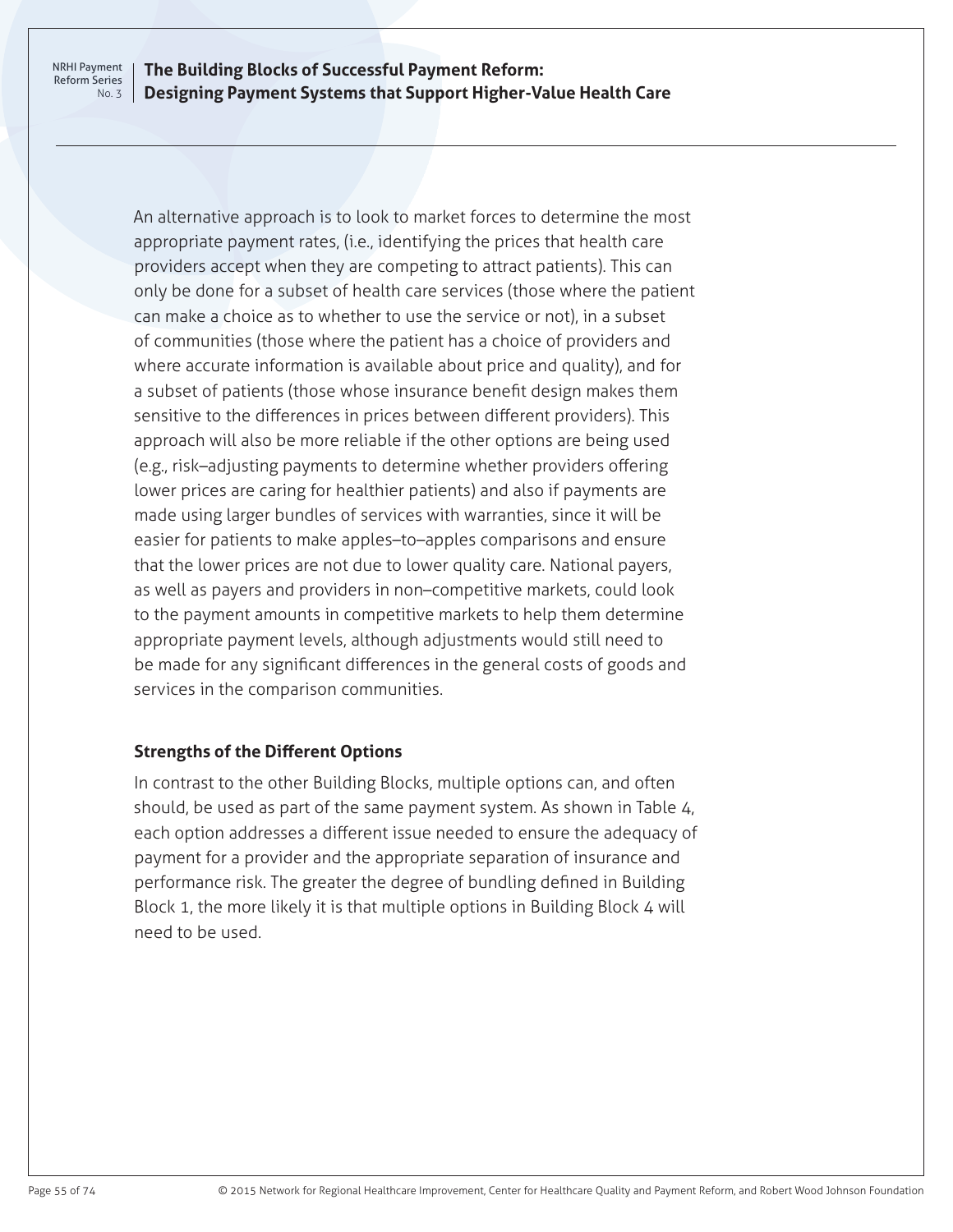## **The Building Blocks of Successful Payment Reform: Designing Payment Systems that Support Higher-Value Health Care**

# **Table 4.** *Goals of The Different Options for Ensuring Adequacy of Payment and Separation of Insurance and Performance Risk*

| <b>Options For Assuring</b><br><b>Adequacy of Payment</b>                                 | <b>Goal of the Option</b>                                                                                                                                                                 |
|-------------------------------------------------------------------------------------------|-------------------------------------------------------------------------------------------------------------------------------------------------------------------------------------------|
| 4-A: Risk Adjustment                                                                      | • Ensures payment varies based on systematic and predictable<br>differences in the need for services for different types of patients                                                      |
| 4-B: Outlier Payments                                                                     | • Ensures higher payment is made for individual patients who<br>need an unusually large number of services or unusually expensive<br>services                                             |
| 4–C: Risk Corridors                                                                       | • Ensures payments are adjusted when groups of patients have<br>higher or lower needs than average or when costs of services<br>outside the provider's control change in unpredicted ways |
| 4-D: Volume-Based<br><b>Adjustments</b>                                                   | • Ensures payments are adjusted to match changes in average costs<br>as the volume of a particular service increases or decreases                                                         |
| 4–E: Setting and Periodically<br><b>Updating Payment</b><br><b>Amounts to Match Costs</b> | • Ensures payments are updated as changes occur in technology,<br>productivity, prices of drugs and medical devices, evidence about<br>appropriate care, etc.                             |

# **IV. COMBINING THE BUILDING BLOCKS OF PAYMENT**

## **How Different Combinations of Options Can Achieve Similar Goals**

In most cases, there will be multiple ways to combine the Building Block options into a payment reform that would support a specific change in care delivery. As shown in Figure 7, in order to redesign the way care is delivered for a particular patient condition, one can:

- 1. Continue to pay for individual services using current fees; create new payments for any unfunded services based on the cost of the services; and adjust payments based on the rate of utilization of services and the quality of the overall care delivered.
- 2. Pay for each type of treatment using a bundled payment; adjust the payment amounts to avoid over–utilization or poor quality treatment; and risk–adjust payments and make outlier payments and/or use risk corridors to address unusually expensive cases; or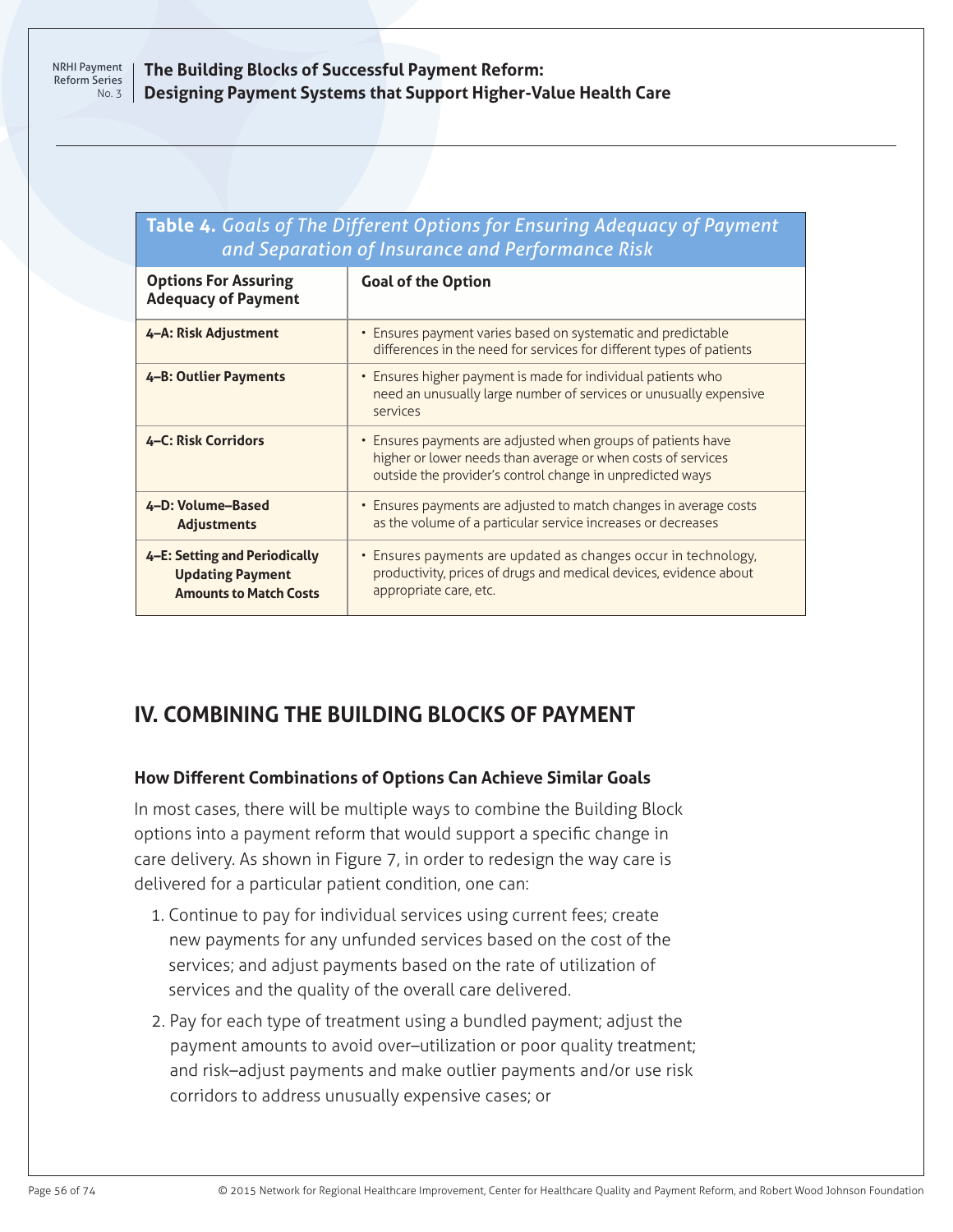**The Building Blocks of Successful Payment Reform: Designing Payment Systems that Support Higher-Value Health Care**

3. Pay a single bundled payment for management of the condition; adjust the payment amount to ensure quality of care and avoid under– treatment; and risk–adjust payments and make outlier payments and/or use risk corridors to address unusually expensive cases.

The remainder of this section describes two specific examples of how different combinations of Building Block options could be used to support the same approach to care delivery and overcome the barriers in the current payment system in different ways.



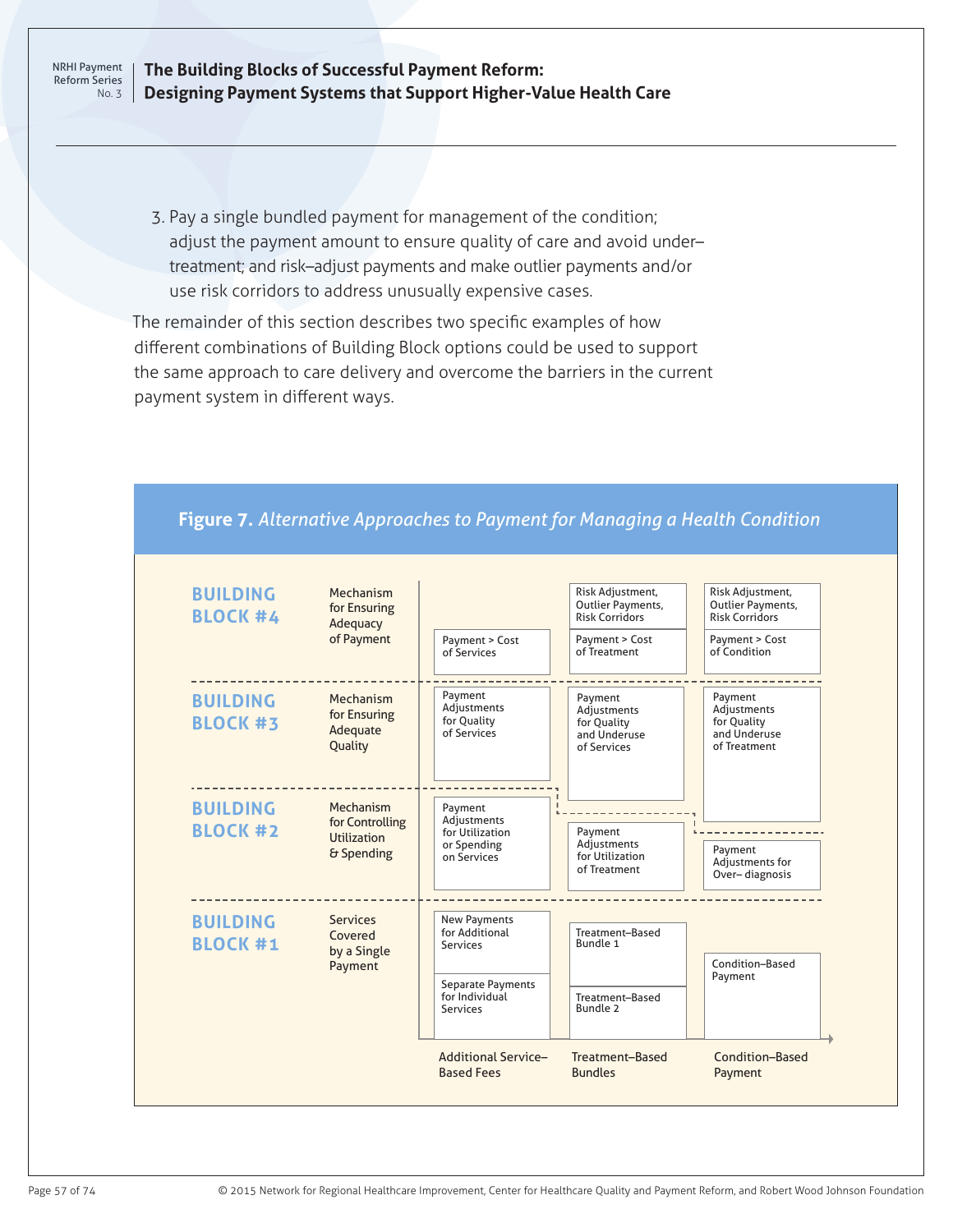**The Building Blocks of Successful Payment Reform: Designing Payment Systems that Support Higher-Value Health Care**

#### **Example 1: Improving Chronic Disease Management in Primary Care**

Assume that a primary care practice and a cardiology group want to work together to improve care for patients with heart failure. They want to hire nurses to provide more education and self–management support for patients and to identify and address patient problems more proactively and rapidly. They expect to reduce the frequency with which heart failure patients have emergency department visits and hospital admissions related to their condition and to improve the quality of life for their patients.

The physicians have developed a business case analysis which projects that the total cost of care for their patients will be lower than it is today by using the revised approach to care that they have developed. However, they have identified three barriers in the payment systems currently being used by the patients' payers, which make it infeasible for the physicians to implement the changes in care. The barriers include:

- Payers do not pay for education and self–management support services delivered to patients by nurses, for proactive contacts by nurses with patients to verify that they are taking their medications and following other aspects of their treatment plan, or for nurses to take phone calls from patients who are experiencing the early signs of problems, such as fluid buildup or shortness of breath. If the physician practice hired staff to deliver these services, expenses for the physician practice would increase without revenues to cover them, even though the payer would save money on avoided hospitalizations.
- The primary care physicians and cardiologists will not be paid for the additional time they plan to spend in telephone consultations with each other to discuss how to manage patients who are experiencing difficulties, and they will not be paid for extra time they spend working with nurses to address patient problems outside of office visits. The additional time physicians spend on these services will reduce the available time for seeing patients in the office, which in turn will reduce revenues for the practice since the only way the practice can be paid is if the physician sees patients in the office.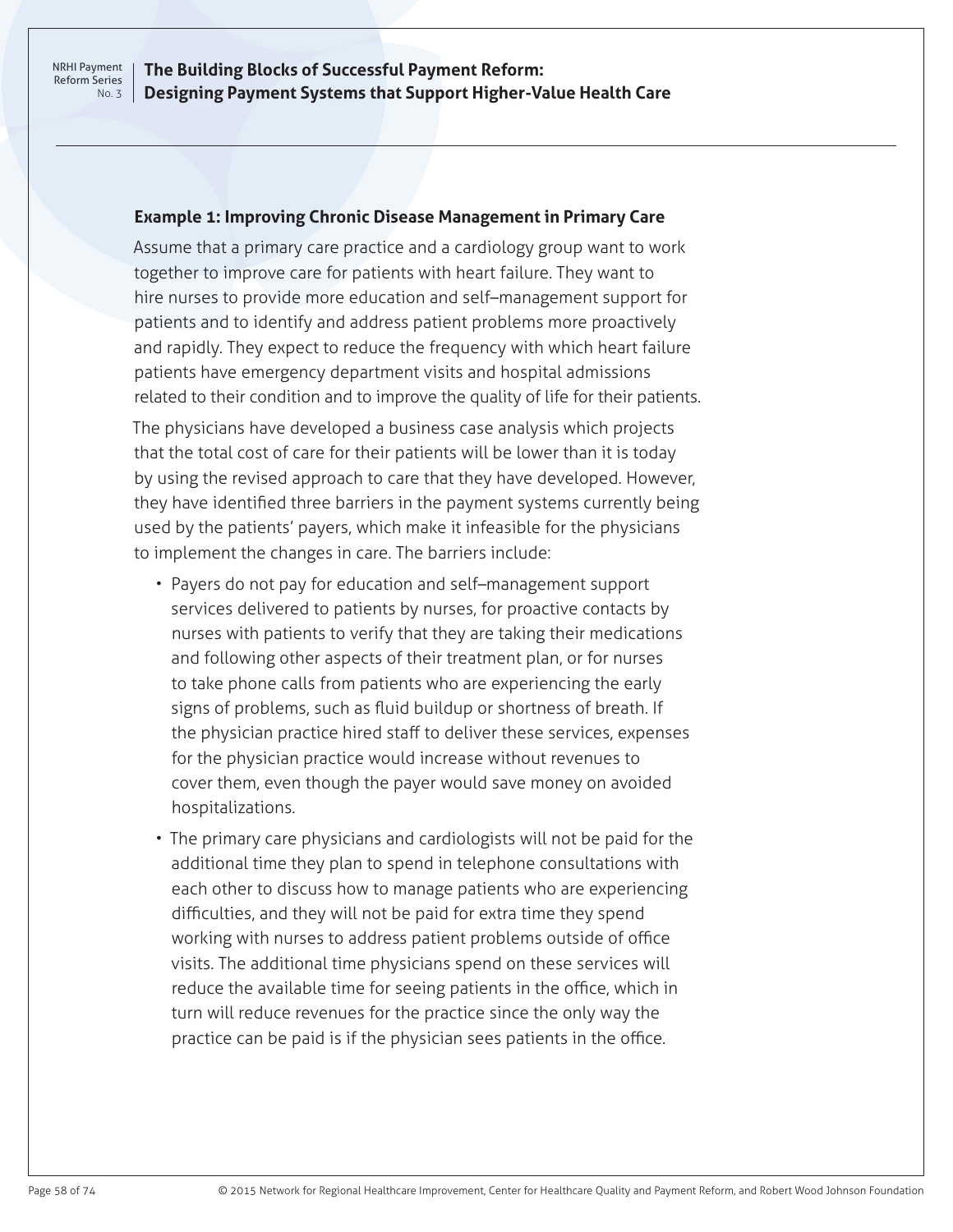### **The Building Blocks of Successful Payment Reform: Designing Payment Systems that Support Higher-Value Health Care**

• If emergency department (ED) visits and hospitalizations are reduced, the revenues to the hospital in the community will be reduced by more than its costs will decrease, thereby threatening the hospital's already low operating margins.

Table 5 shows four different ways in which these barriers can be overcome by combining different options for each of the four Building Blocks defined in Section III.

| to Better Care For Heart Failure Patients   |                                                                                                                                                                                                                                                                                                                                                        |                                                                                                                                                                                                                                                                                                                                                                                   |                                                                                                                                                                                                                                                                                                                       |                                                                                                                                                                                                                                                                                                                                                                                                            |
|---------------------------------------------|--------------------------------------------------------------------------------------------------------------------------------------------------------------------------------------------------------------------------------------------------------------------------------------------------------------------------------------------------------|-----------------------------------------------------------------------------------------------------------------------------------------------------------------------------------------------------------------------------------------------------------------------------------------------------------------------------------------------------------------------------------|-----------------------------------------------------------------------------------------------------------------------------------------------------------------------------------------------------------------------------------------------------------------------------------------------------------------------|------------------------------------------------------------------------------------------------------------------------------------------------------------------------------------------------------------------------------------------------------------------------------------------------------------------------------------------------------------------------------------------------------------|
| <b>Approach to</b><br><b>Payment Reform</b> | <b>Services Covered</b><br>by a Single Payment                                                                                                                                                                                                                                                                                                         | <b>Mechanism for</b><br><b>Controlling Utilization</b><br>and Spending                                                                                                                                                                                                                                                                                                            | <b>Mechanism for</b><br><b>Assuring Desired</b><br><b>Quality and Outcomes</b>                                                                                                                                                                                                                                        | <b>Mechanism for</b><br><b>Assuring Adequacy</b><br>of Payment                                                                                                                                                                                                                                                                                                                                             |
| Approach #1                                 | • Create a billing code to allow<br>nurses to bill for time spent<br>with heart failure patients<br>$(1-A)$<br>• Create a billing code to allow<br>physicians to bill for time<br>spent on issues related to<br>heart failure patients outside<br>of office visits (1-A)                                                                               | • Reduce payment amounts<br>for the new services if<br>there is an increase in the<br>total combined spending<br>on the newly billable<br>services, existing billable<br>services from the physician<br>practices, and ED visits and<br>hospitalizations for heart<br>failure, after adjusting for<br>any changes in the severity<br>of heart failure among the<br>patients (2-B) | • Survey heart failure patients<br>to measure their quality of<br>life, and reduce payment<br>amounts if quality of life<br>decreases and increase<br>payments if quality of life<br>improves, adjusting for any<br>changes in the severity<br>of heart failure or other<br>comorbidities among the<br>patients (3-B) | • Set payment amounts for<br>nurses and physicians based<br>on expected costs per hour<br>for their time and the likely<br>volume of services (4-E)<br>. Increase the hospital's<br>payment amounts for ED<br>visits and hospitalizations<br>for heart failure patients if<br>the volume declines, based<br>on the hospital's cost per<br>patient (4-D)                                                    |
| Approach #2                                 | • Pay a new bundled payment<br>for each heart failure patient<br>to the primary care practice<br>in addition to current fee for<br>service payments for those<br>patients (1-A)<br>• Create a billing code to<br>allow cardiologists to bill for<br>time spent on calls or email<br>contacts with the primary<br>care physicians and nurses<br>$(1-A)$ | . Reduce the amount of the<br>new bundled payment if<br>there is an increase in the<br>total combined spending on<br>the new bundled payment,<br>the individual billed services<br>from the physician practices<br>for the patients, and ED visits<br>and hospitalizations for<br>heart failure, after adjusting<br>for differences in patient<br>characteristics (2-B)           | . Reduce the amount of the<br>new bundled payment<br>if quality of life for heart<br>failure patients decreases<br>and increase the payment<br>if quality of life improves,<br>adjusting for any changes in<br>the severity of heart failure<br>or other comorbidities<br>among the patients (3-B)                    | . Set the bundled payment<br>amount based on expected<br>costs for nursing and<br>physician time needed for<br>patients (4-E)<br>. Adjust the bundled payment<br>amount based on the severity<br>of patients' heart failure and<br>comorbidities (4-A)<br>• Increase the hospital's payment<br>amounts for ED visits and<br>hospitalizations for heart<br>failure patients if the volume<br>declines (4-D) |

# **Table 5.** *Alternative Payment Reforms to Eliminate Barriers*

*Table 5 Continued on next page*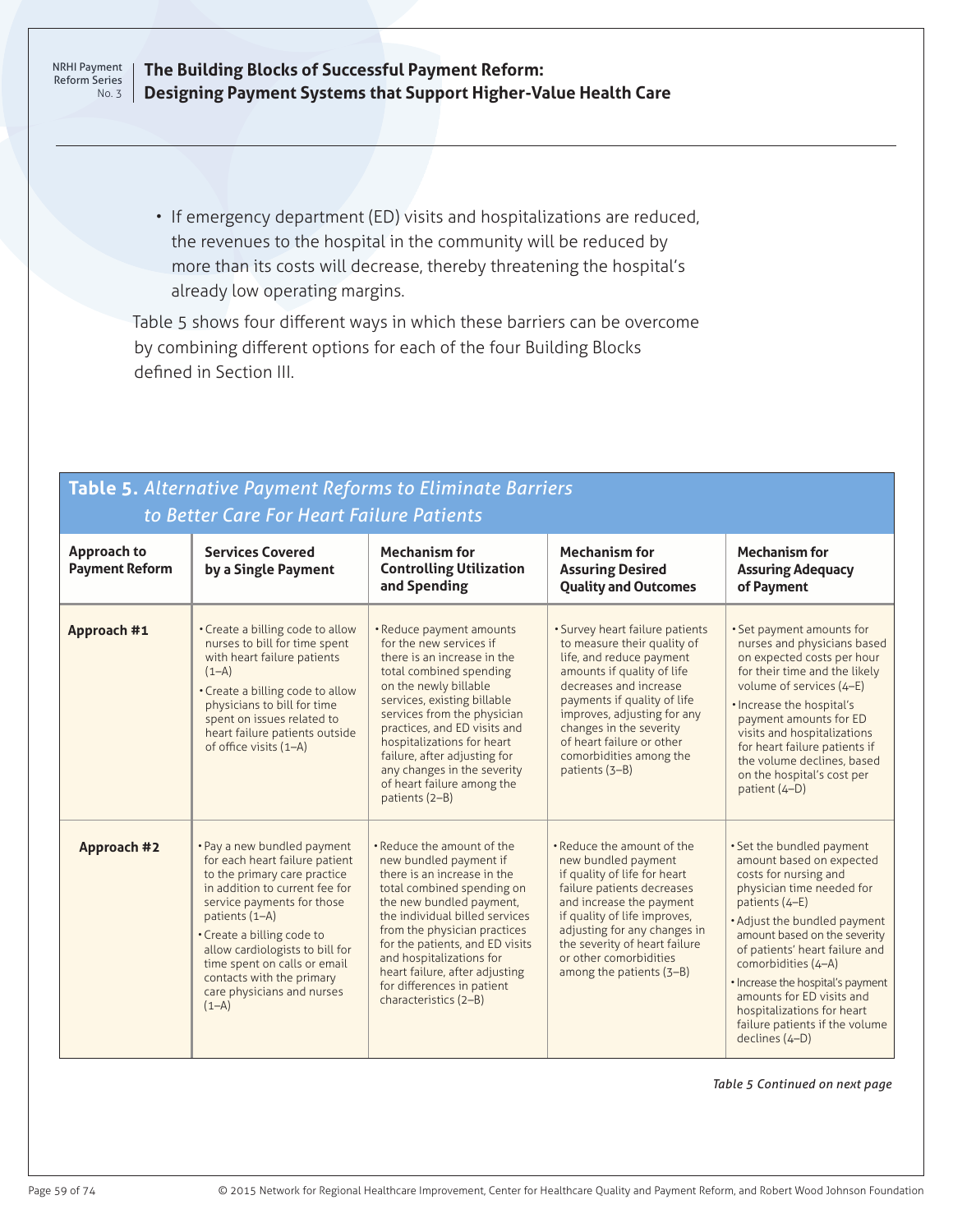### **The Building Blocks of Successful Payment Reform: Designing Payment Systems that Support Higher-Value Health Care**

| Table 5 Continued. Alternative Payment Reforms to Eliminate Barriers to Better Care For Heart Failure Patients |                                                                                                                                                                                                                                              |                                                                                                                                                                                                                                                                                    |                                                                                                                                                                                                                                                                                         |                                                                                                                                                                                                                                                                                                                                                                                                                                                                                                                                                     |  |
|----------------------------------------------------------------------------------------------------------------|----------------------------------------------------------------------------------------------------------------------------------------------------------------------------------------------------------------------------------------------|------------------------------------------------------------------------------------------------------------------------------------------------------------------------------------------------------------------------------------------------------------------------------------|-----------------------------------------------------------------------------------------------------------------------------------------------------------------------------------------------------------------------------------------------------------------------------------------|-----------------------------------------------------------------------------------------------------------------------------------------------------------------------------------------------------------------------------------------------------------------------------------------------------------------------------------------------------------------------------------------------------------------------------------------------------------------------------------------------------------------------------------------------------|--|
| <b>Approach to</b><br><b>Payment Reform</b>                                                                    | <b>Services Covered</b><br>by a Single Payment                                                                                                                                                                                               | <b>Mechanism for</b><br><b>Controlling Utilization</b><br>and Spending                                                                                                                                                                                                             | <b>Mechanism for</b><br><b>Assuring Desired</b><br><b>Quality and Outcomes</b>                                                                                                                                                                                                          | <b>Mechanism for</b><br><b>Assuring Adequacy</b><br>of Payment                                                                                                                                                                                                                                                                                                                                                                                                                                                                                      |  |
| Approach #3                                                                                                    | • Pay a single bundled<br>payment for each heart<br>failure patient to the primary<br>care and cardiology practices<br>to cover all of the services<br>they provide to heart failure<br>patients (1-D)                                       | . Reduce the amount of the<br>new bundled payment if<br>there is an increase in the<br>total combined spending<br>on the new bundled<br>payment and ED visits and<br>hospitalizations for heart<br>failure, after adjusting<br>for differences in patient<br>characteristics (2-B) | . Reduce the bundled payment<br>amount if quality of life<br>for heart failure patients<br>decreases and increase<br>the payment if quality of<br>life improves, adjusting for<br>any changes in the severity<br>of heart failure or other<br>comorbidities among the<br>patients (3-B) | . Set the bundled payment<br>amount based on expected<br>costs for nursing and physician<br>time needed for patients in<br>both the primary care and<br>cardiology practice (4-E)<br>. Adjust the bundled payment<br>amount based on the severity<br>of patients' heart failure and<br>comorbidities (4-A)<br>. Increase the hospital's<br>payment amounts for ED visits<br>and hospitalizations for heart<br>failure patients if the volume<br>declines (4-D)                                                                                      |  |
| Approach #4                                                                                                    | • Pay a single condition-<br>based payment for each<br>heart failure patient to the<br>primary care and cardiology<br>practices to cover all of the<br>services they provide plus<br>the costs of any ED visits or<br>hospitalizations (1-D) | • The accountability<br>mechanism is provided by<br>the bundled payment itself,<br>i.e., all spending for which<br>accountability is needed<br>is included in the payment<br>$(2-C)$                                                                                               | • Reduce the bundled payment<br>amount if quality of life<br>for heart failure patients<br>decreases and increase<br>the payment if quality of<br>life improves, adjusting for<br>any changes in the severity<br>of heart failure or other<br>comorbidities among the<br>patients (3-B) | . Set the bundled payment<br>amount based on average<br>expected costs for all physician<br>services and hospital costs<br>at the expected lower rate of<br>ED visits and hospitalizations<br>$(4-E)$<br>• Adjust the payment amount<br>based on the severity of<br>heart failure and other patient<br>characteristics (4-A)<br>• Provide an outlier payment<br>for patients with unusually<br>expensive hospitalizations<br>$(4-B)$<br>• Create a risk corridor to protect<br>the practices against large<br>random variations in costs<br>$(4-C)$ |  |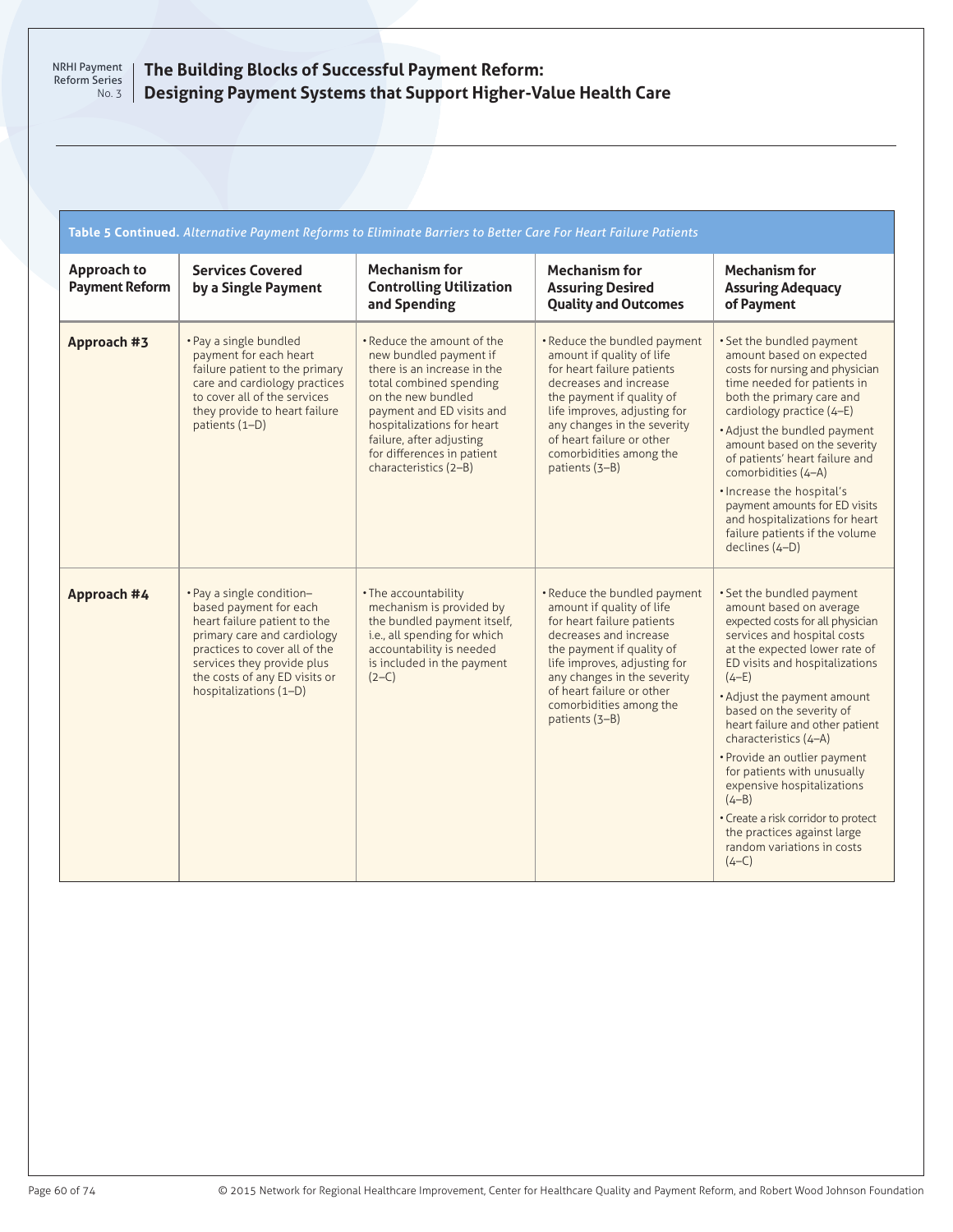**The Building Blocks of Successful Payment Reform: Designing Payment Systems that Support Higher-Value Health Care**

### **Example 2: Improving Care of Patients with Knee Osteoarthritis**

Assume that an orthopedic surgery practice wants to improve care for patients with knee osteoarthritis. The physicians want to reduce costs and improve outcomes for patients who have surgery and encourage more of their patients to pursue non–surgical approaches to dealing with their condition. The practice expects to reduce the cost of performing surgeries, reduce the frequency of complications from surgery, enable patients who do not need or want surgery to have a good non–surgical alternative, and reduce pain and improve mobility for the patients, thereby reducing overall spending while improving outcomes for residents of the community with knee osteoarthritis.

The physicians have developed a business case analysis which projects that the total cost of care for patients with knee osteoarthritis will be lower than today by using the revised approach to care that they have developed. However, they have identified five barriers in the payment systems currently being used by the patients' payers which make it infeasible for the practice to implement the changes in care:

- The physicians do not have the ability to control or coordinate all aspects of the care delivered in conjunction with knee surgery. The surgeons, the hospital, post–acute care providers, and other physicians are all paid separately for their own services, and there is no payment from payers to cover the costs of care management services to coordinate care.
- The hospital is paid more if complications arise that result in a readmission, and the hospital's operating margin will decrease (since its payment will not change, but its costs will increase) if patients are kept in the hospital slightly longer to reduce the need for using expensive post–acute care facilities.
- The orthopedic surgeons and hospital are paid based on the number of surgeries they perform, so performing fewer surgeries will reduce revenues to both the physician practice and the hospital, but their costs will not decrease proportionately because of the need to maintain the operating facilities and the availability of the physicians for emergency cases.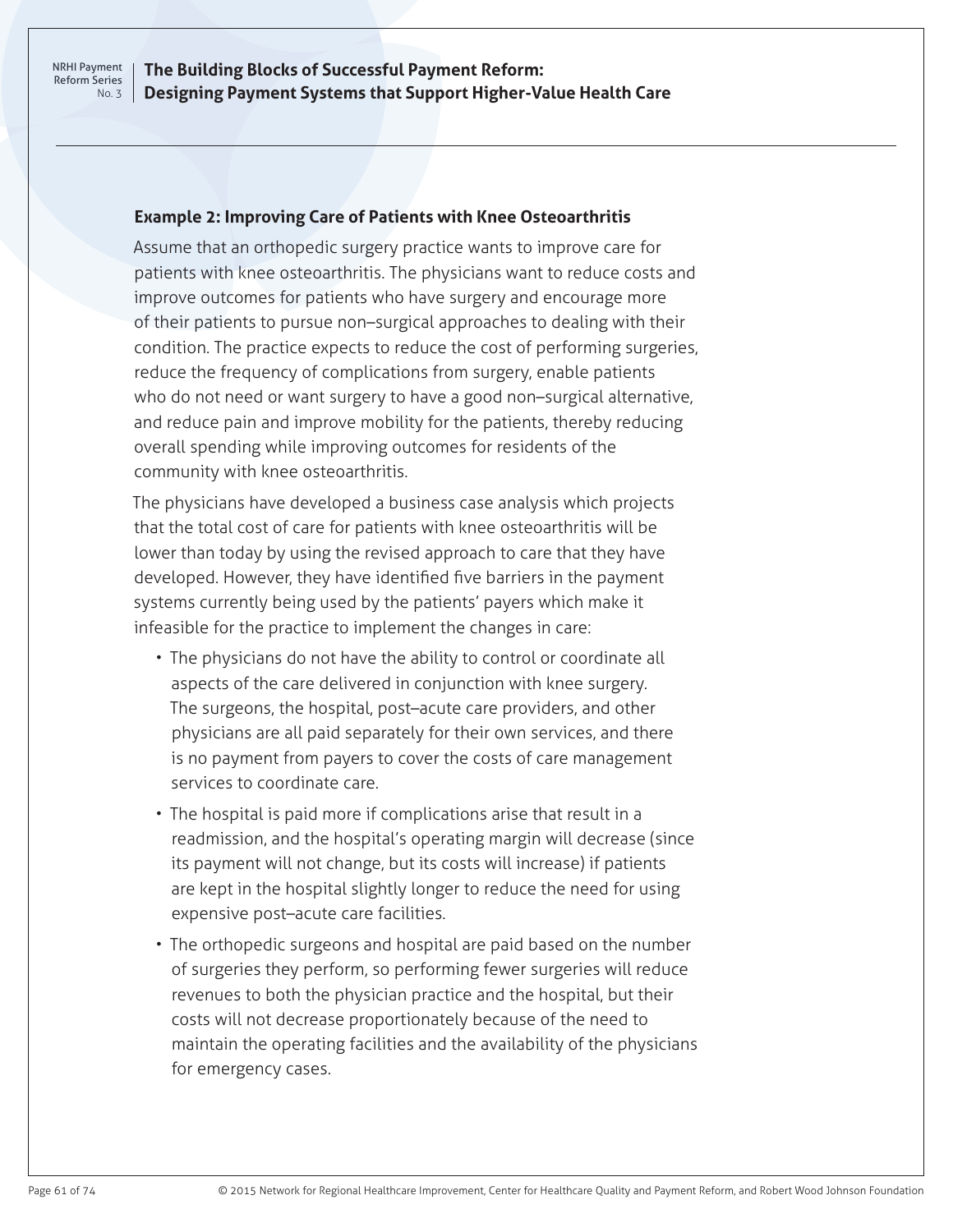**The Building Blocks of Successful Payment Reform: Designing Payment Systems that Support Higher-Value Health Care**

• Some of the services that would enable patients to manage their pain effectively without surgery are not paid for or are not paid for at adequate levels, so patients are generally dissatisfied with the outcomes of non–surgical care and want to obtain surgery instead.

• The payment for initial office visits with patients is not adequate to cover the time needed to (1) help patients understand the risks and benefits of surgical and non–surgical approaches and (2) help patients decide which approach is best for them. The payment also does not cover the costs of education materials used to help the patients make these decisions.

Table 6 shows three different ways in which these barriers can be overcome by combining different options for each of the four Building Blocks defined in Section III.

**Table 6.** *Alternative Payment Reforms to Eliminate Barriers to Better Care for Patients* 

| with Knee Osteoarthritis                    |                                                                                                                                                                                                                                                                                       |                                                                                                                                                                                                   |                                                                                                                                      |                                                                                                                                                                                                                                                                                                                                                                                                                                                                                   |  |
|---------------------------------------------|---------------------------------------------------------------------------------------------------------------------------------------------------------------------------------------------------------------------------------------------------------------------------------------|---------------------------------------------------------------------------------------------------------------------------------------------------------------------------------------------------|--------------------------------------------------------------------------------------------------------------------------------------|-----------------------------------------------------------------------------------------------------------------------------------------------------------------------------------------------------------------------------------------------------------------------------------------------------------------------------------------------------------------------------------------------------------------------------------------------------------------------------------|--|
| <b>Approach to</b><br><b>Payment Reform</b> | <b>Services Covered</b><br>by a Single Payment                                                                                                                                                                                                                                        | <b>Mechanism for</b><br><b>Controlling Utilization</b><br>and Spending                                                                                                                            | <b>Mechanism for</b><br><b>Assuring Desired</b><br><b>Quality and Outcomes</b>                                                       | <b>Mechanism for</b><br><b>Assuring Adequacy</b><br>of Payment                                                                                                                                                                                                                                                                                                                                                                                                                    |  |
| Approach #1                                 | . Increase the payment to the<br>orthopedic practice for initial<br>office visits with the patient<br>$(1-A)$<br>• Create a new per-patient<br>payment to support time<br>spent by nurses providing<br>care management services<br>for surgical and non-surgical<br>treatment $(1-A)$ | • Reduce the per-patient<br>payment to the orthopedic<br>practice if total risk-<br>adjusted spending on knee<br>osteoarthritis (including<br>the new care management<br>payment) increases (2-B) | • Reduce the per-patient<br>payment to the orthopedic<br>practice if risk-adjusted<br>patient-reported outcomes<br>are worse $(3-B)$ | · Set payment levels for office<br>visits and the per-patient<br>payment based on the<br>expected time physicians<br>and nurses will spend with<br>patients (4-E)<br>. Increase the hospital's<br>payment amount for surgery<br>if the rate of surgeries for<br>patients with osteoarthritis<br>declines (4-D)<br>• Adjust the measures of<br>total spending and patient-<br>reported outcomes based on<br>the severity of osteoarthritis<br>and other patient factors<br>$(4-A)$ |  |

*Table 6 Continued on next page*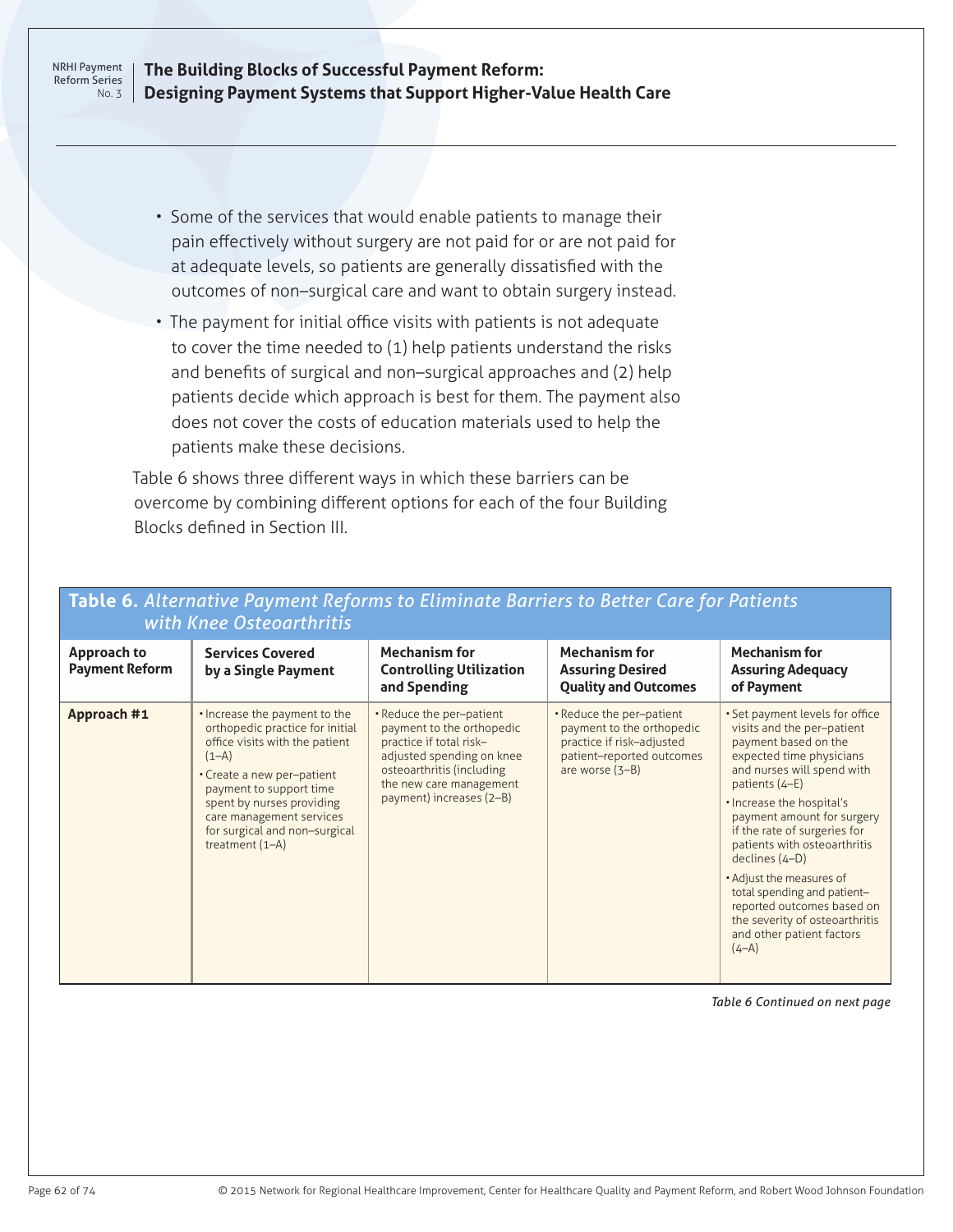| Table 6 Continued. Alternative Payment Reforms to Eliminate Barriers to Better Care for Patients with Knee Osteoarthritis |                                                                                                                                                                                                                                                                                                                                                                                                                                                       |                                                                                                                                                                                      |                                                                                                                                                              |                                                                                                                                                                                                                                                                                                                                                                                                                                                                                                                                                          |  |  |  |
|---------------------------------------------------------------------------------------------------------------------------|-------------------------------------------------------------------------------------------------------------------------------------------------------------------------------------------------------------------------------------------------------------------------------------------------------------------------------------------------------------------------------------------------------------------------------------------------------|--------------------------------------------------------------------------------------------------------------------------------------------------------------------------------------|--------------------------------------------------------------------------------------------------------------------------------------------------------------|----------------------------------------------------------------------------------------------------------------------------------------------------------------------------------------------------------------------------------------------------------------------------------------------------------------------------------------------------------------------------------------------------------------------------------------------------------------------------------------------------------------------------------------------------------|--|--|--|
| <b>Approach to</b><br><b>Payment Reform</b>                                                                               | <b>Services Covered</b><br>by a Single Payment                                                                                                                                                                                                                                                                                                                                                                                                        | <b>Mechanism for</b><br><b>Controlling Utilization</b><br>and Spending                                                                                                               | <b>Mechanism for</b><br><b>Assuring Desired</b><br><b>Quality and Outcomes</b>                                                                               | <b>Mechanism for</b><br><b>Assuring Adequacy</b><br>of Payment                                                                                                                                                                                                                                                                                                                                                                                                                                                                                           |  |  |  |
| Approach #2                                                                                                               | . Increase payment to the<br>orthopedic practice for initial<br>office visits with patients (1-A)<br>• Pay a single bundled<br>payment to the orthopedic<br>practice and hospital for<br>all services associated with<br>surgery in place of current<br>individual payments for<br>those services $(1-C)$<br>• Pay a single bundled<br>payment to the orthopedic<br>surgery practice for all services<br>associated with non-surgical<br>care $(1-B)$ | • Reduce the bundled<br>payments if total risk-<br>adjusted spending on knee<br>osteoarthritis increases (2-B)                                                                       | · Reduce the bundled<br>payments if risk-adjusted<br>patient-reported outcomes<br>are worse $(3-B)$                                                          | . Set the bundled payment for<br>surgery based on the expected<br>costs for delivering high-<br>quality surgical care (4-E)<br>. Set the bundled payment<br>amount for non-surgical care<br>based on the expected costs<br>of addressing patient pain and<br>mobility problems without<br>surgery (4-E)<br>• Adjust the payment amounts<br>and performance standards<br>based on severity of patient<br>$needs (4-A)$<br>· Provide an outlier payment<br>for patients with unusually<br>expensive hospitalizations (4-B)                                 |  |  |  |
| Approach #3                                                                                                               | • Pay a single condition-based<br>payment to the orthopedic<br>practice for all of the care<br>provided to a patient<br>with knee osteoarthritis,<br>regardless of which type<br>of treatment is used (1-D)                                                                                                                                                                                                                                           | . The accountability<br>mechanism is included in<br>the bundled payment itself,<br>i.e., all spending for which<br>accountability is needed<br>is included in the payment<br>$(2-C)$ | • Reduce the condition-based<br>payment to the orthopedic<br>practice if patient-reported<br>outcomes are worse or do<br>not meet expected levels<br>$(3-B)$ | • Set the condition-based<br>payment amount based on<br>expected costs for surgical<br>care and non-surgical care<br>and the expected proportion<br>of patients who will receive<br>each type of care (4-E)<br>• Adjust the payment amount<br>based on the severity of<br>osteoarthritis and other<br>patient characteristics (4-A)<br>• Provide an outlier payment<br>for patients with unusually<br>expensive hospitalizations<br>$(4-B)$<br>• Create a risk corridor to<br>protect the practice against<br>large random variations in<br>$costs(4-C)$ |  |  |  |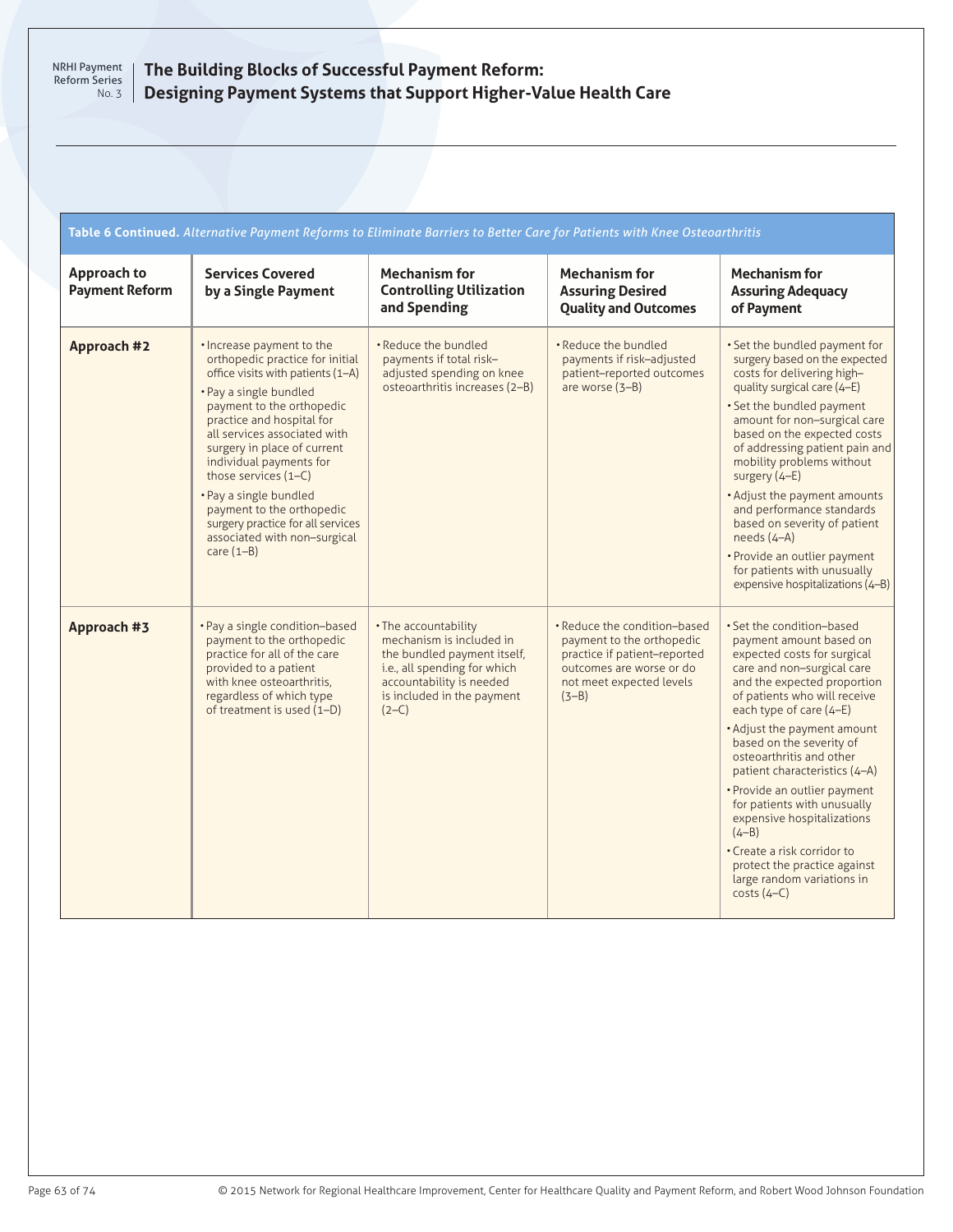## **V. TRANSITIONING TO BETTER CARE DELIVERY AND PAYMENT**

In general, no one approach to payment reform will be best in every community. There are several reasons for this:

- First, the opportunities to improve care will differ from community to community and from provider to provider. Numerous studies have found that health care services are delivered differently across the country and even within the same community. Since payment reform is a means to an end, i.e., better care delivery, it is important to first determine what kinds of changes in care are needed and then design the changes in the payment system to support the changes in the way care will be delivered.
- Second, providers will differ in their capabilities to manage the various payment options described earlier. For example, physicians who have experience in working together in a coordinated way will be better able to manage a multi–provider bundled payment.
- Finally, the payers in one community may have different capabilities to implement changes in payment systems than those in other communities. For example, some payers have made investments in software and systems so that they can more easily pay providers using bundled payment approaches, while others have not.

Most providers would prefer to have all of their payers paying the same way, and most payers would prefer to pay all of their providers in a common way. However, given the differences in communities, providers, and payers described above, it will be difficult to achieve both of these goals simultaneously, at least in the near

*If different payment systems are used by different payers to support a particular aspect of health care in a particular community, each payment system needs to provide the necessary flexibility, accountability, and adequacy to enable providers to successfully deliver high–quality care at an affordable cost.* 

term. The key is to ensure that, if different payment systems are used to support a particular aspect of health care in a particular community, each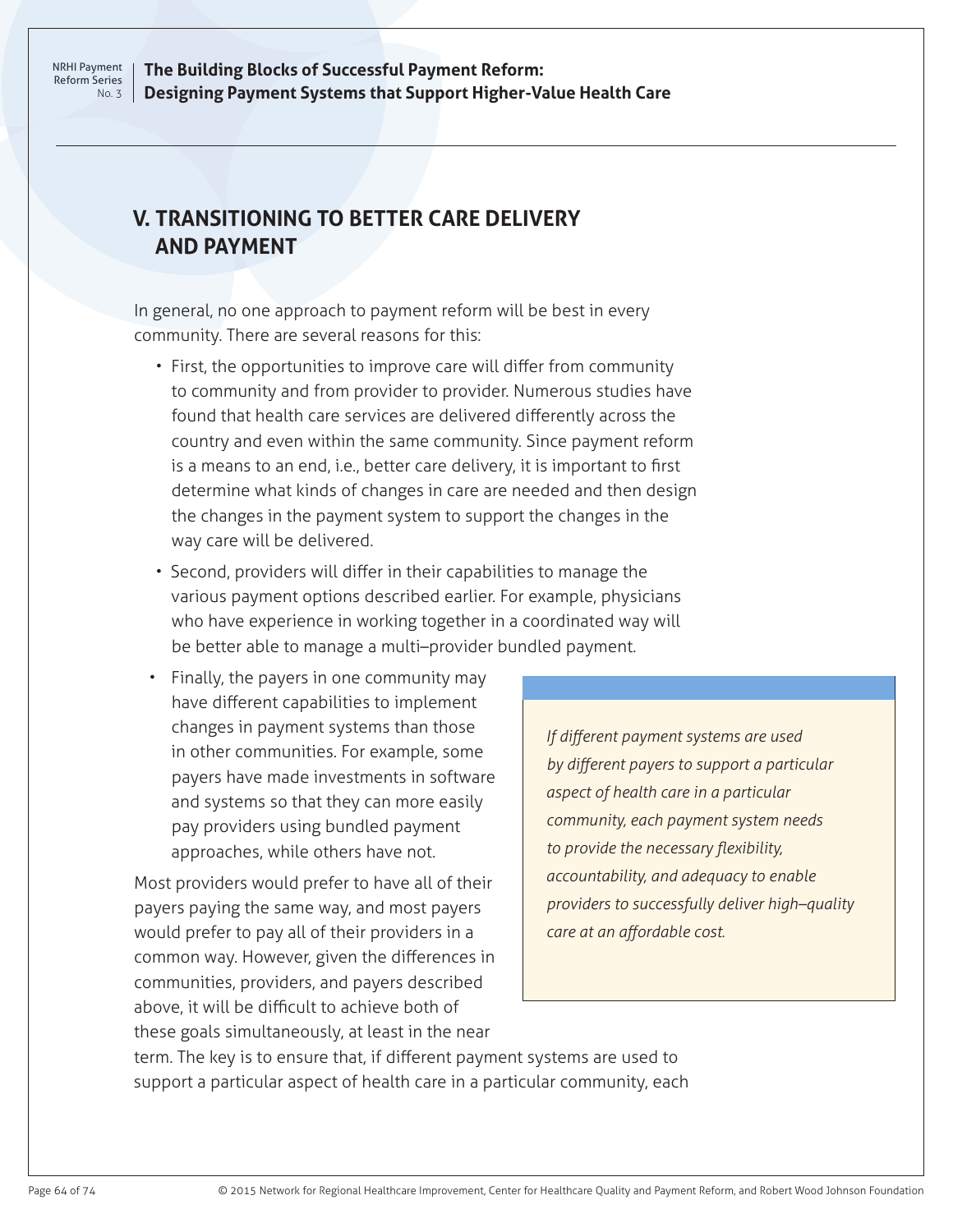#### **The Building Blocks of Successful Payment Reform: Designing Payment Systems that Support Higher-Value Health Care**

payment system must provide the necessary flexibility, accountability, and adequacy to enable providers to successfully deliver high–quality care at an affordable cost.

In the examples in Section IV, each of the payment approaches uses different combinations of changes in the four Building Blocks, and each has its advantages and limitations, but each approach accomplishes the goal of creating a payment system that better supports the changes in care that the providers need to make to improve quality and reduce costs. The different options for each Building Block provide the ability to customize a payment system to a specific approach to care delivery, to the capabilities of the providers who will be receiving the payment, to the needs and capabilities of the purchasers and payers who will be making the payments, and to the unique characteristics of the market in which the providers and payers are located.

In addition, the different options described in Section III provide a way to help providers and payers *transition* from the current fee for service system to better payment models over time. As illustrated in Figure 8, a provider and payer might start with more incremental changes, such as new fees for currently uncompensated services combined with targets for reducing avoidable services, and then treatment–based bundles of services could be implemented, followed by condition–based payments and then population–based payments. At each stage, a different combination of mechanisms for controlling utilization/spending and ensuring quality would be needed based on the improvements in quality or outcomes expected, the level of accountability for spending that is built into the payment bundle, and the risks of under–treatment for patients. Providers and payers with greater capabilities to manage bundled payments and accountability mechanisms could move immediately to more advanced steps while others could work to develop those capabilities while still being paid in a way that reduces or eliminates the barriers to better care<sup>29</sup>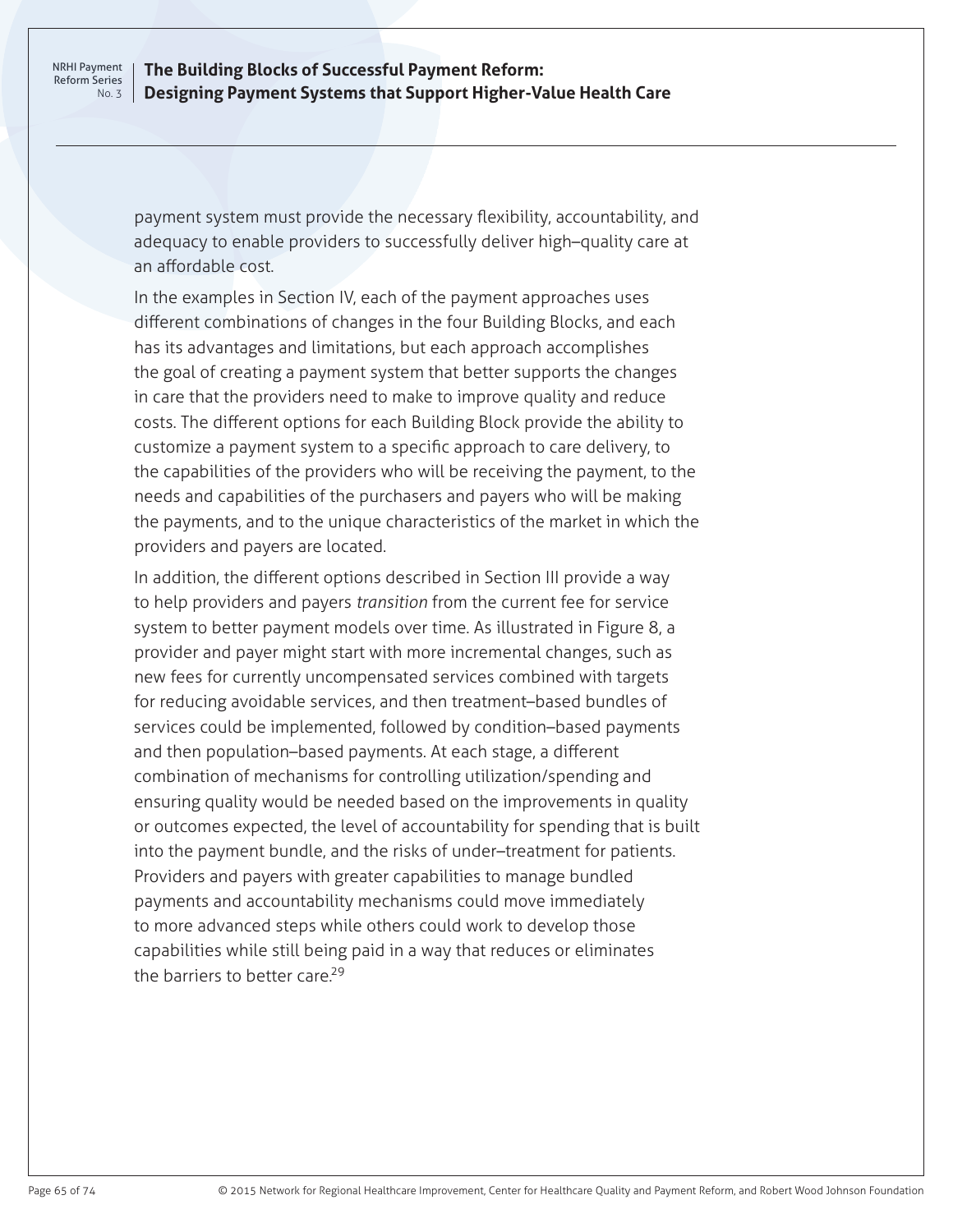**The Building Blocks of Successful Payment Reform: Designing Payment Systems that Support Higher-Value Health Care**

### **Figure 8.** *Transitioning to More Flexible and Accountable Payment Models Over Time*



For example, using the example of improving chronic disease management in primary care described in Table 5:

- A group of physicians and a payer could start by using Approach #1, i.e., creating new billing codes for the services that are currently unpaid and creating a pay–for–performance structure designed to ensure that net savings are achieved through reductions in avoidable emergency department visits and hospitalizations.
- After the primary care practice has some experience in delivering the new services with the financial support of the new billing codes, the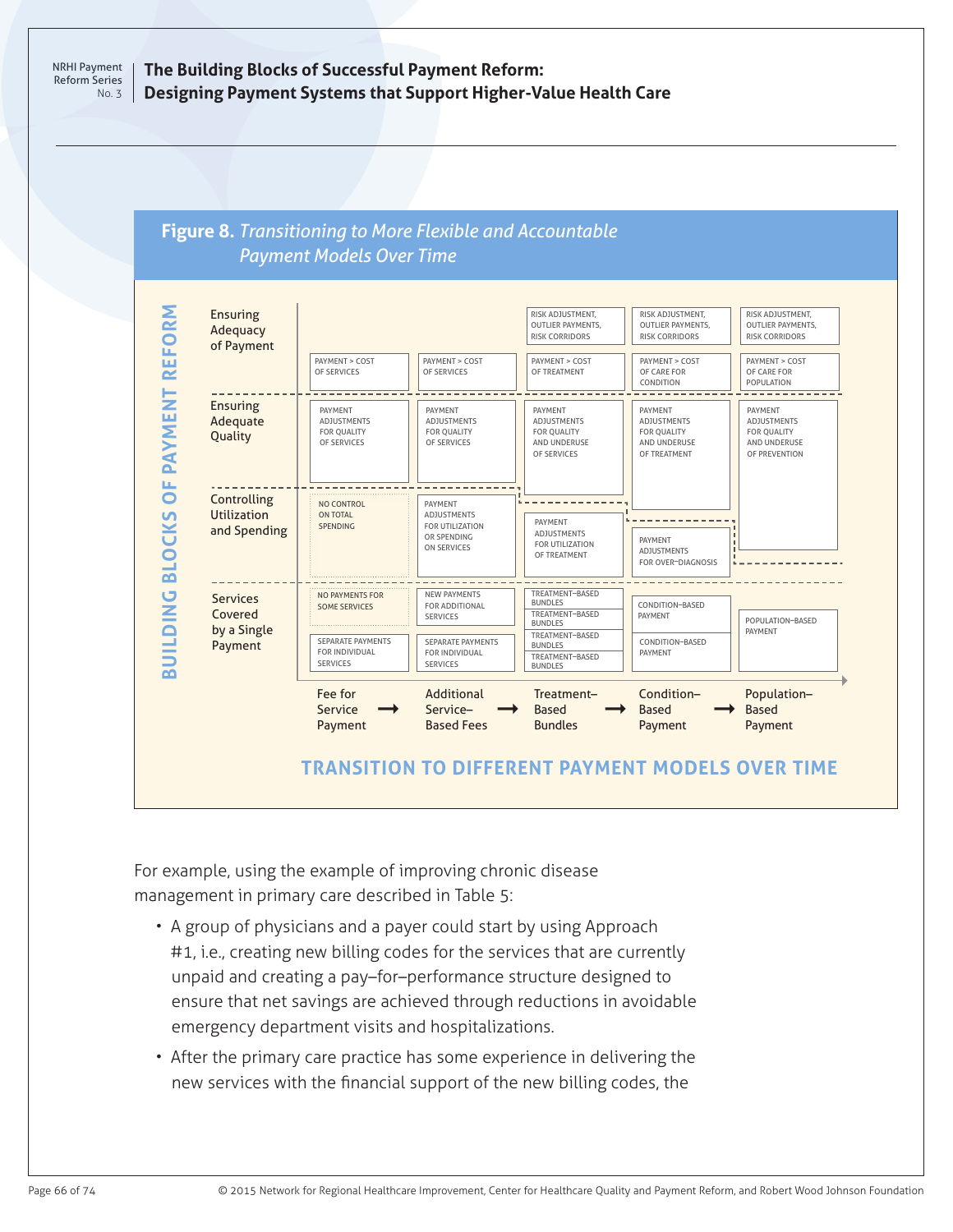#### **The Building Blocks of Successful Payment Reform: Designing Payment Systems that Support Higher-Value Health Care**

billing codes could be replaced by a monthly bundled payment as described in Approach #2. This would provide more predictability for the practice and the payer, and it would provide more flexibility for the practice.

- After the primary care practice develops a closer working relationship with the cardiologists and they reorganize services to deliver more coordinated care to patients, they could agree to take the type of monthly bundled payment described in Approach #3 in place of fee for service payments for individual services to heart failure patients.
- After the primary care physicians and cardiologists are comfortable with their ability to manage patient care in order to avoid emergency department visits and hospitalizations and have developed a close working relationship with the hospital, the physicians could agree to be paid through a condition–based payment covering not only their own services but the costs of ED visits and hospitalizations, as described in Approach #4.

In addition to a transition from less–bundled to more–bundled payment models, there will likely need to be a transition process in getting the details right for any individual payment model. Although creating a business case analysis will help in designing the care change and the parameters for a payment system to support it, it is highly likely that some of the data or assumptions used in the business case analysis will turn out to be wrong. The costs of delivering a service may be higher or lower than projected, more or fewer services may be needed than expected, and it may be more or less difficult to achieve the desired outcomes than hoped.

*When a provider and a purchaser or payer agree to implement a change in care and a change in payment to support it, they should do so in a collaborative fashion, with the expectation that adjustments will need to be made to ensure that all of the key stakeholders—the provider, the purchaser or payer, and most importantly, the patients—will benefit.*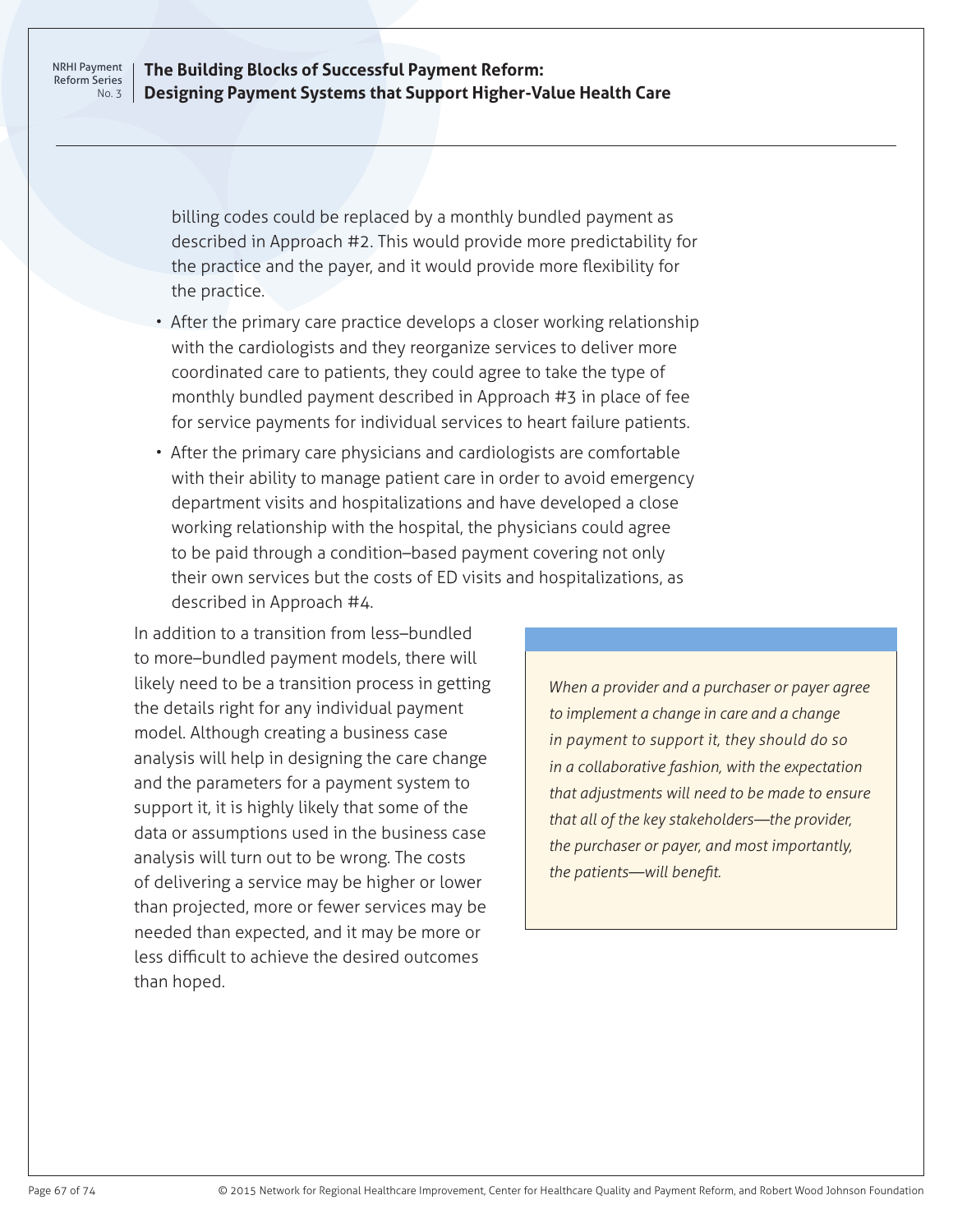#### **The Building Blocks of Successful Payment Reform: Designing Payment Systems that Support Higher-Value Health Care**

Consequently, when a provider and a purchaser or payer agree to implement a change in care and a change in payment to support it, they should do so in a collaborative fashion, with the expectation that adjustments will need to be made to ensure that all of the key stakeholders—the provider, the purchaser or payer, and most importantly, the patients—will benefit. This will generally require neutral facilitation and analytic support to reach agreement on improved approaches to care delivery and payment and to help resolve the problems that will inevitably arise during the implementation process.<sup>30</sup>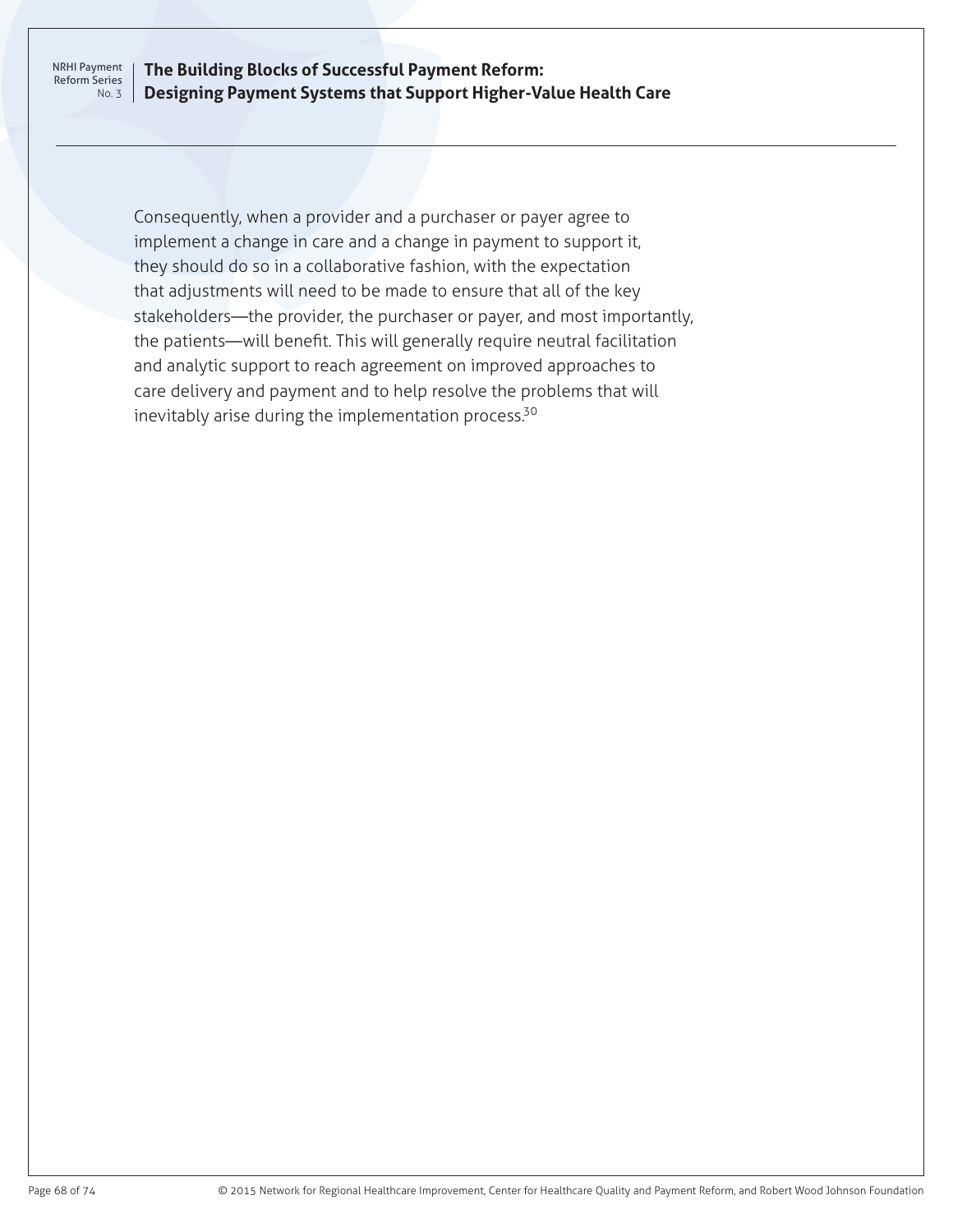**Payment Reform Series** | No. 3

# **Endnotes**

- 1. Yong PL, Saunders RS, Olsen L. The Healthcare Imperative: Lowering Costs and Improving Outcomes: Workshop Series Summary. Institute of Medicine. 2010.
- 2. More detail on the Choosing Wisely campaign is available at <http://www.choosingwisely.org>.
- 3. Miller HD. *Making the Business Case for Payment and Delivery Reform*. Robert Wood Johnson Foundation and Network for Regional Healthcare Improvement. February 2014. Available from [http://www.chqpr.org/](http://www.chqpr.org/downloads/BusinessCaseforPaymentReform.pdf) [downloads/BusinessCaseforPaymentReform.pdf](http://www.chqpr.org/downloads/BusinessCaseforPaymentReform.pdf).
- 4. In this report, the term "provider" will refer to an individual or organization that delivers health care services to patients. This can include a physician, a nurse practitioner, a physician assistant, a physician practice, a hospital, a home health agency, and any number of other types of organizations. For simplicity, the term "physicians" will be used in this report even though nurse practitioners, physician assistants, nurse midwives, nurse anesthetists, etc. may deliver similar services in some situations.
- 5. In this report, the term "purchaser" will refer to an individual or organization that serves as the ultimate source of funds to pay for health care services for a patient, and a "payer" will refer to an individual or organization that delivers the payment to a provider. For example, a self–insured business that covers the majority of health care costs for its employees is the primary "purchaser" of care for those employees, but it will likely use a commercial health plan as the "payer" to actually pay claims to the health care providers that deliver services to the business's employees. In many cases, the patient will also be a purchaser or payer.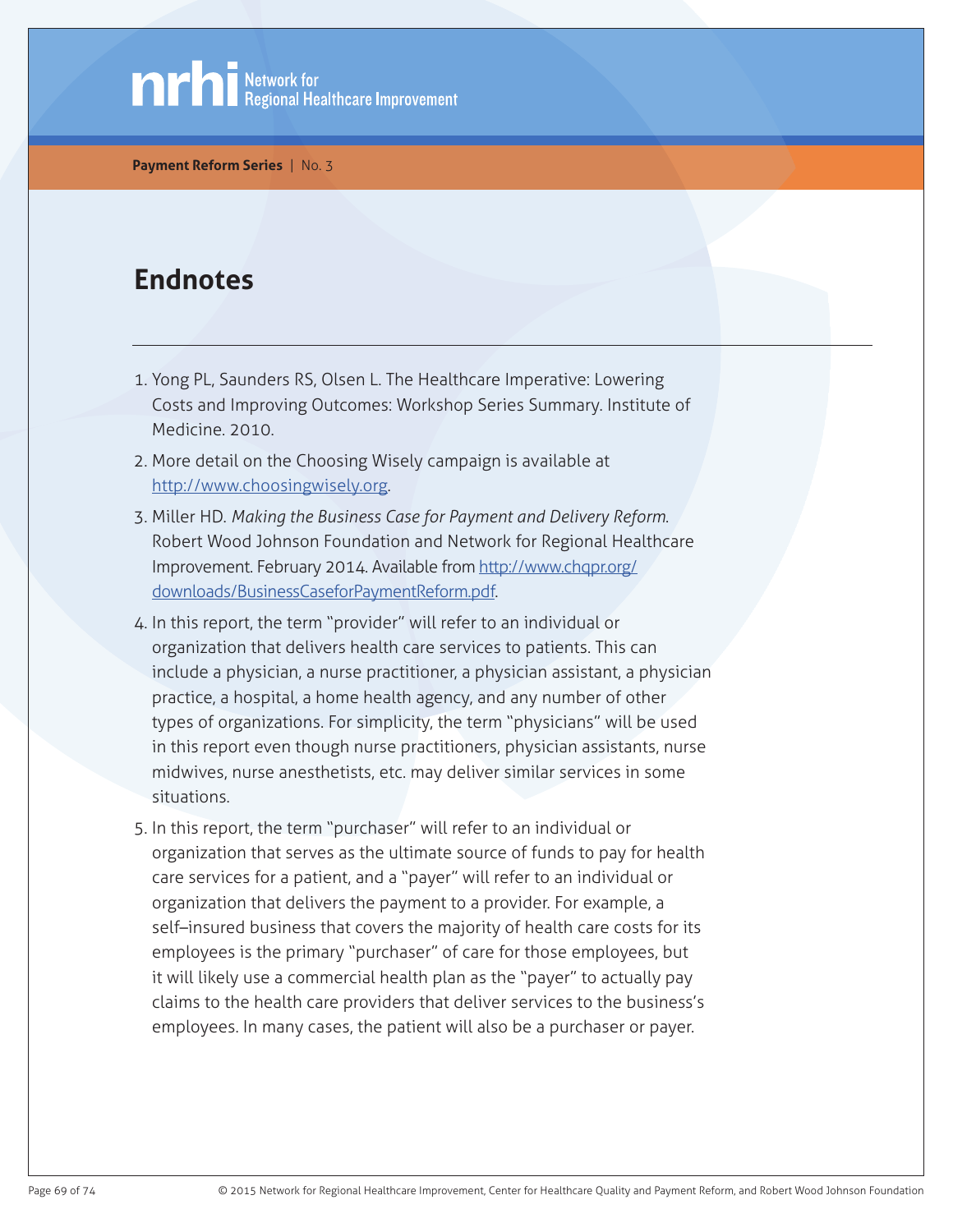- 6. Payment reform demonstration projects are typically carried out on a limited scale using providers selected based on their interest or capability of achieving success, and so the results achieved in the demonstration may not be representative of all those who would participate if the same payment changes were made for everyone. Moreover, there is typically no assurance that a demonstration project will continue after the limited timeframe of the demonstration; this makes it less likely that the providers involved will fundamentally redesign the way they deliver care in response to a temporary payment change.
- 7. For more information on the CMS Bundled Payments for Care Improvement program, see [http://www.innovations.cms.gov/initiatives/](http://www.innovations.cms.gov/initiatives/Bundled-Payments/index.html) [Bundled–Payments/index.html](http://www.innovations.cms.gov/initiatives/Bundled-Payments/index.html)
- 8. The payer would need to establish a mechanism for denying payment for any claims that were filed for individual services that were supposed to have been covered by the bundled payment. This could be based on the same mechanism that exists today for implementing the Medicare Correct Coding Initiative, which defines groups of billing codes that should not be paid if another billing code is also billed at the same time. A number of companies now sell software systems to enable payers to distinguish whether a billed service is part of a bundled payment or should be paid separately.
- 9. For a more detailed discussion of how condition–based payments can be designed and implemented, see the Center for Healthcare Quality and Payment Reform's report *Defining Accountable Payment Models*.
- 10. This is analogous to current requirements that diagnosis codes be recorded on claims forms in addition to codes indicating the services that were delivered and current limitations on the ability for providers to bill for certain services except when specific diagnoses are present.
- 11. This does not mean that the same amount needs to be paid in each month or other time period for treatment of the chronic condition; it could be appropriate to provide a higher payment initially and then lower payments on an ongoing basis, and to provide higher payments if and when the condition progressed to a more severe level.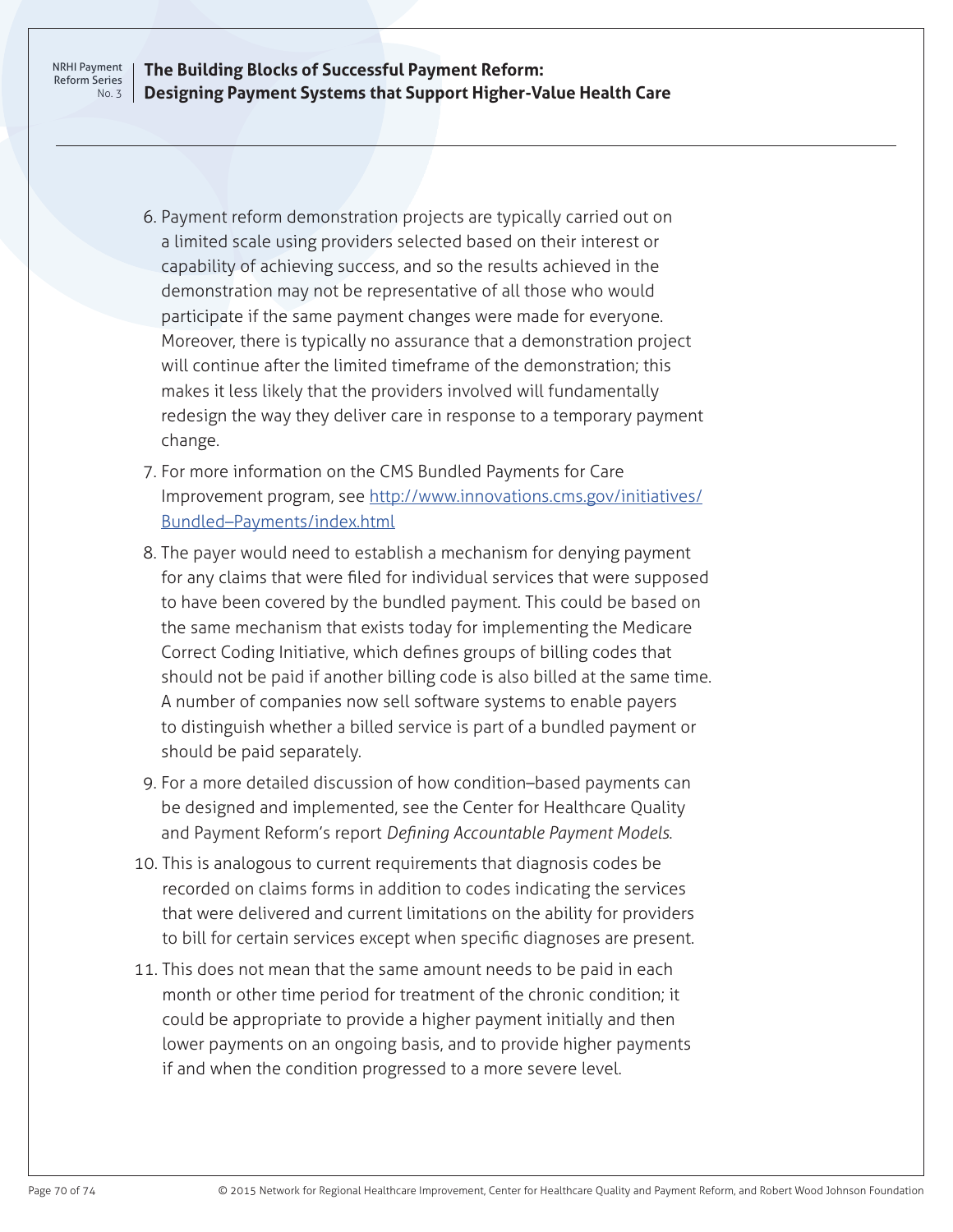- 12. See Miller HD. *Measuring and Assigning Accountability for Healthcare Spending*, Center for Healthcare Quality and Payment Reform, August 2014 for a more detailed discussion of the problems with retrospective attribution systems and how to design prospective designation approaches. Available at [http://www.chqpr.org/downloads/](http://www.chqpr.org/downloads/AccountabilityforHealthcareSpending.pdf) [AccountabilityforHealthcareSpending.pdf](http://www.chqpr.org/downloads/AccountabilityforHealthcareSpending.pdf).
- 13. When physicians are employed, the medical group, hospital, or health system that employs the physician bills the payer for the services that the physician performs. Since this means that the physicians' employer is responsible for any difference between what can be billed to the payer and what is paid to the physician, most such employers try to ensure that the compensation structure for the physicians is closely related to the method by which the employer is paid for their services.
- 14. See *Measuring and Assigning Accountability for Healthcare Spending (op cit.)* for a more detailed discussion of issues associated with measuring and adjusting payments based on utilization and spending.
- 15. In typical shared savings programs, a target spending level is defined, and if actual spending is different from this target, a portion of the difference in spending becomes a payment transfer between the payer and provider. In "upside" shared savings, the payer makes a payment to the provider if savings are achieved (this payment is in addition to any payments for individual services or bundles that the payer makes), and in "downside" shared savings, the provider makes a payment to the payer if spending exceeds the target.
- 16. If the goal is to ensure that the provider does not shift treatment from services that are included in a bundled payment to services that are not included and that are or can be delivered by other providers, then a pay–for–performance system will generally be more appropriate for controlling that type of shift unless the two providers can work together to manage an overall bundle composed of all of the services.
- 17. Chernew ME, Mechanic RE, Landon BE, Safran DG. Private–payer innovation in Massachusetts: The 'alternative quality contract.' Health Aff (Millwood). 2011 Jan; 30:151–161.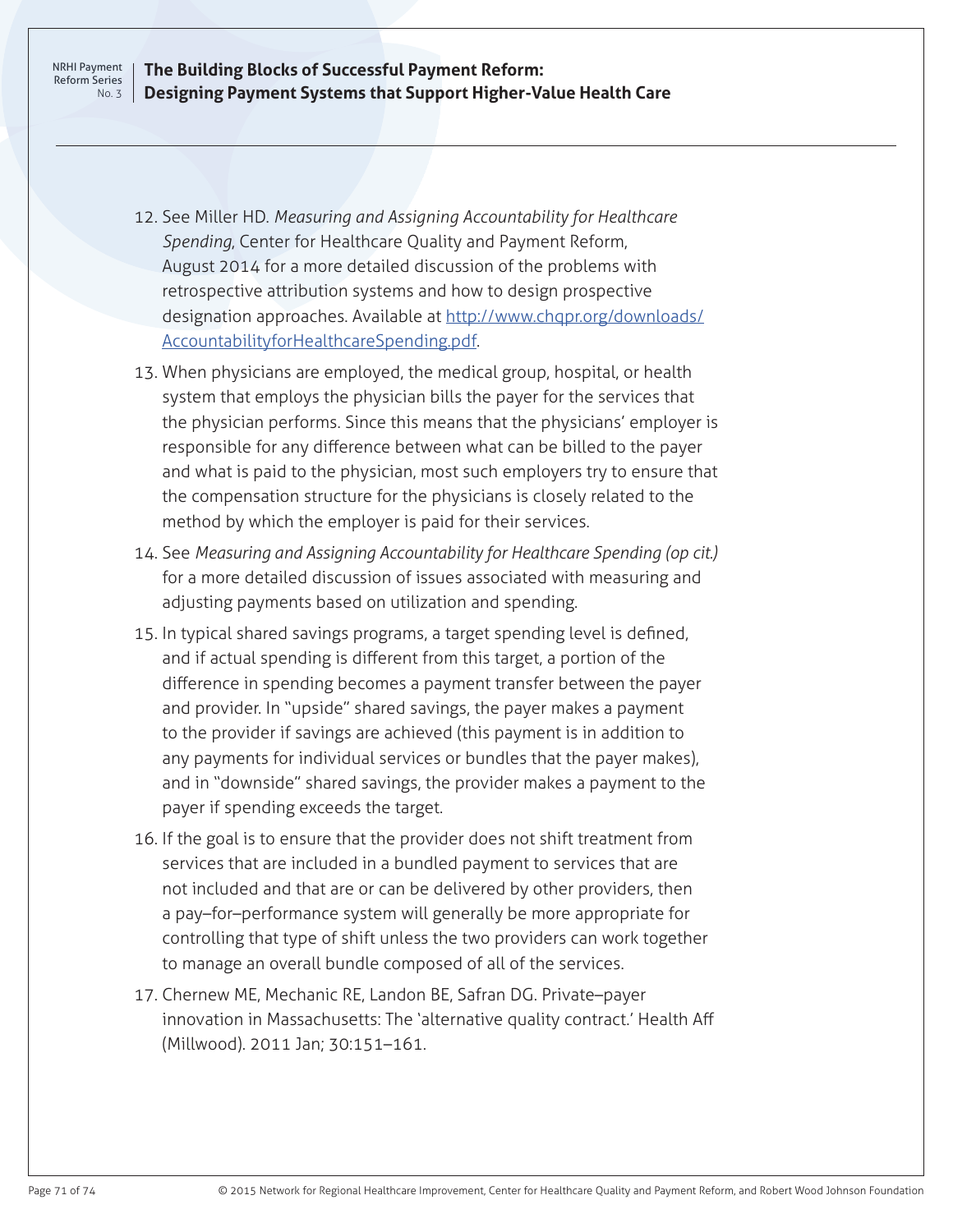- 18. In contrast, some payers are using "tournament" approaches to performance–based payment, in which performance standards are not set prospectively, but retrospectively. In these systems, the performance of all providers is measured and penalties are imposed on those that performed worse than others during the measurement period. Under this system, even if a provider significantly improved its performance or exceeded the average performance achieved by providers in the previous year, the provider could still be penalized if other providers improved more rapidly. This system discourages collaboration achieved by providers to find better ways to deliver care, because the only way a provider can avoid a penalty is if other providers have worse performance.
- 19. The Geisinger Health System in Pennsylvania has been offering treatment with a "warranty" for many years. See Casale AS, Paulus RA, Selna MJ, Doll MC, Bothe AE, Jr., McKinley KE, et al. "ProvenCareSM": a provider–driven pay–for–performance program for acute episodic cardiac surgical care. Ann Surg. 2007 Oct;246(4):613–21; discussion 21–3. In addition, individual physicians have successfully offered a warranty on their services. See Johnson LL, Becker RL. An alternative health–care reimbursement system—application of arthroscopy and financial warranty: results of a 2–year pilot study. Arthroscopy. 1994 Aug;10(4):462–70; discussion 71–2.
- 20. The "cost to charge" ratio is determined by dividing the total spending by the provider during a period of time by the total billed or billable charges for all of the services the provider delivered during that period of time. The "charge" is the official price the provider has established for the service, not the actual amount of payment the provider receives for that service from payers.
- 21. Spending can still decrease if the lower volume offsets the effect of the higher payment. The amount of savings will depend on the proportion of fixed vs. variable costs in delivering the service.
- 22. Miller, HD. From volume to value: Better ways to pay for health care. Health Aff (Millwood). 2009 Sept–Oct;28(5):1418–28.
- 23. Information on the CMS HCC risk adjustment system is available at [www.cms.gov/Medicare/Health–Plans/MedicareAdvtgSpecRateStats/](http://www.cms.gov/Medicare/Health-Plans/MedicareAdvtgSpecRateStats/Risk-Adjustors.html) [Risk–Adjustors.html](http://www.cms.gov/Medicare/Health-Plans/MedicareAdvtgSpecRateStats/Risk-Adjustors.html)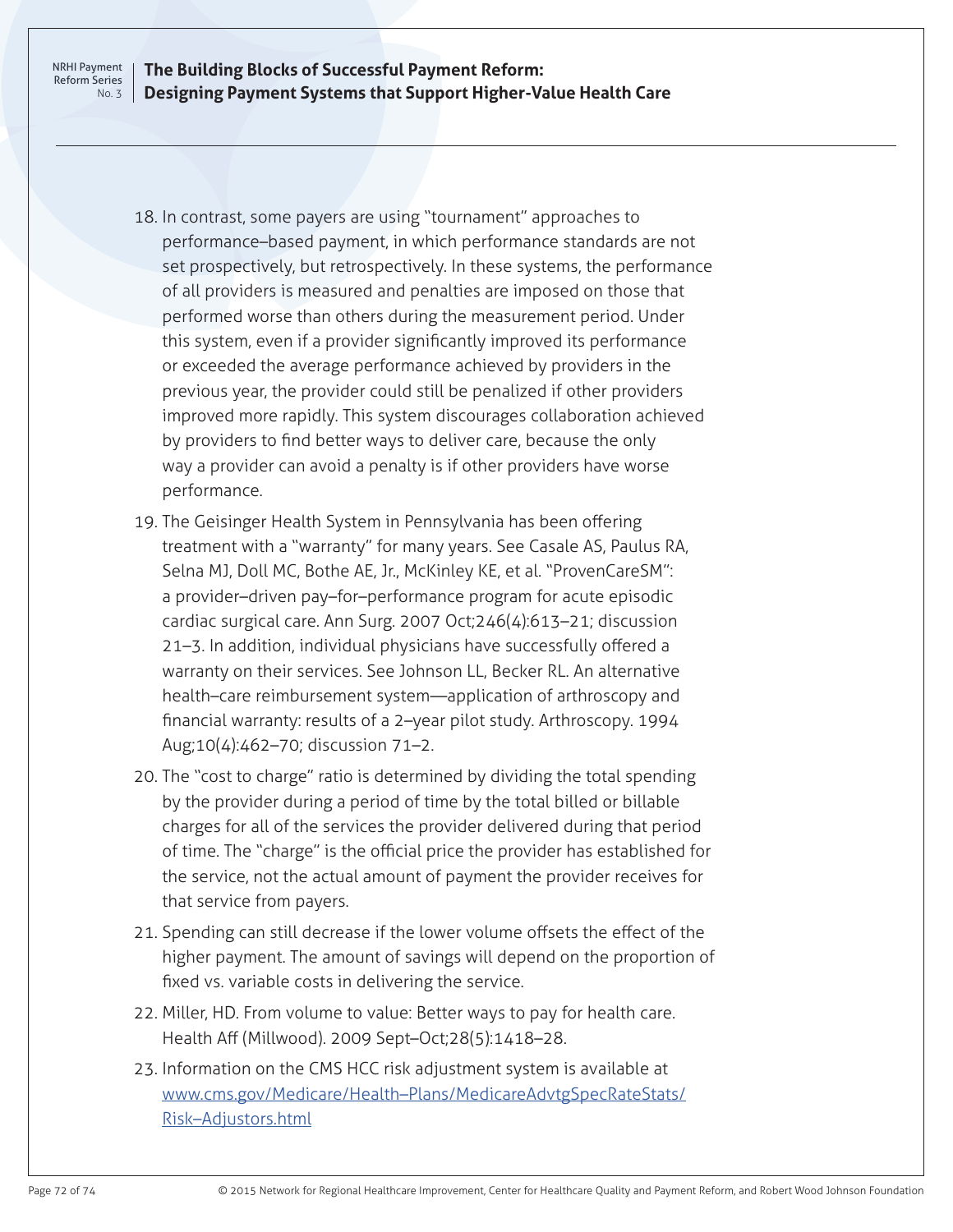- 24. See *Measuring and Assigning Accountability for Healthcare Spending (op cit.)* for a more detailed discussion of the problems with commonly–used risk adjustment systems and how to address them.
- 25. This is also referred to as "aggregate stop loss," since the threshold for additional payment is based on aggregate spending for a group of patients rather than spending for a single patient.
- 26. For a more detailed discussion of the mechanisms for separating insurance risk and performance risk in payment systems, see Miller HD. *Ten Barriers to Payment Reform and How to Overcome Them*. Center for Healthcare Quality and Payment Reform; 2013. Available from: [http://](http://www.chqpr.org/reports.html) [www.chqpr.org/reports.html.](http://www.chqpr.org/reports.html)
- 27. Fixed costs include things such as the cost of purchasing or leasing facilities and equipment that will not change based on the number of services or treatments provided. Variable costs include things such as drugs and orthopedic implants that the provider only purchases if they are used for treatment. Some costs could be considered "semi–variable" in the sense that they will not change with small changes in the number of treatments or patients, but will change with larger changes in volume. This would include situations in which multiple staff with the same skills are employed to deliver services, and fewer staff could be employed if fewer services were delivered (e.g., the number of nursing staff on a hospital unit can be changed based on the number of patients on the unit at any given time, but in order to reduce the number of nurses, the reduction in the number of patients has to be large enough to ensure that minimum staffing ratios can still be met with fewer nurses).
- 28. If a provider has a significant amount of fixed costs associated with delivering a particular service, any system in which the same payment is made for the service for all patients will generate higher profit margins for the provider if the provider delivers the service to more patients (because the payment revenues will increase more than the variable costs will increase), and it will generate lower profit margins or create losses if the provider delivers fewer of the services. This creates a financial incentive for providers to increase volume but it also means that providers are financially penalized if volume declines.